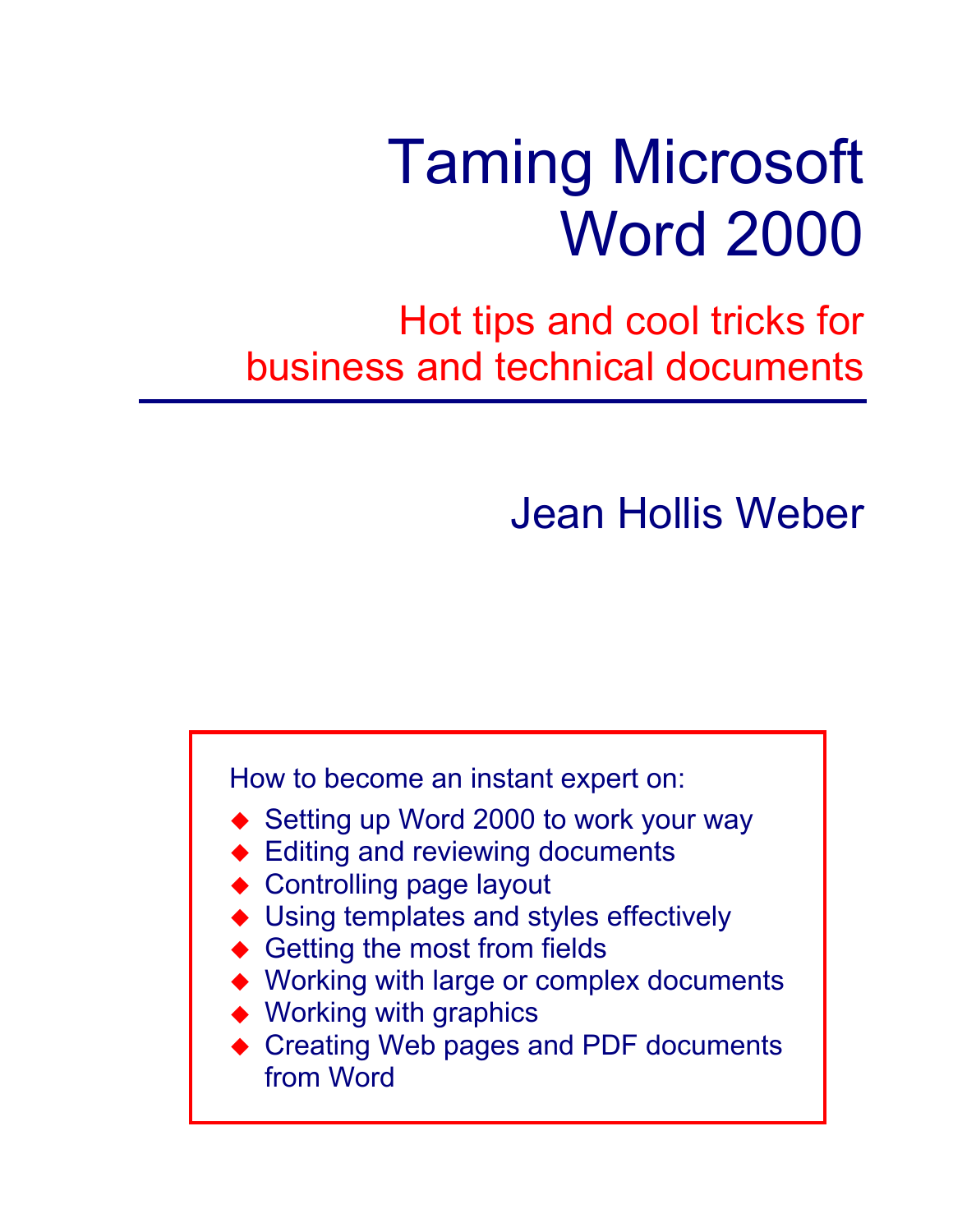# Taming Microsoft Word 2000 Hot tips and cool tricks for business and technical documents

Copyright © 2002 Jean Hollis Weber

All rights reserved. No part of this book may be reproduced or transmitted in any form, by any means, electronic or mechanical, including photocopying, recording or by any information storage and retrieval system, without prior permission of the publisher, except in the case of brief quotations in critical articles and reviews. Copying any part of this book for any purpose other than your own personal use is a violation of copyright law.

Jean Hollis Weber P.O. Box 640 Airlie Beach, Qld. 4802 Australia

jean@jeanweber.com The Technical Editors' Eyrie http://www.jeanweber.com/

ISBN: 0957841930

The author and publisher of this book have used their best efforts in preparing the book and the information contained in it. This book is sold as is, without warranty of any kind, either express or implied, respecting the contents of this book, including but not limited to implied warranties for the book's quality, performance, or fitness for any purpose. Neither the author nor the publisher and its dealers and distributors shall be liable to the purchaser or any other person or entity with respect to liability, loss, or damages caused or alleged to have been caused directly or indirectly by this book.

### **Trademarks**

All products, names and services mentioned in this book are trademarks, registered trademarks, or service marks of their respective owners, and are the property of their owners. The author and the publisher are not associated with any product or vendor mentioned in this book.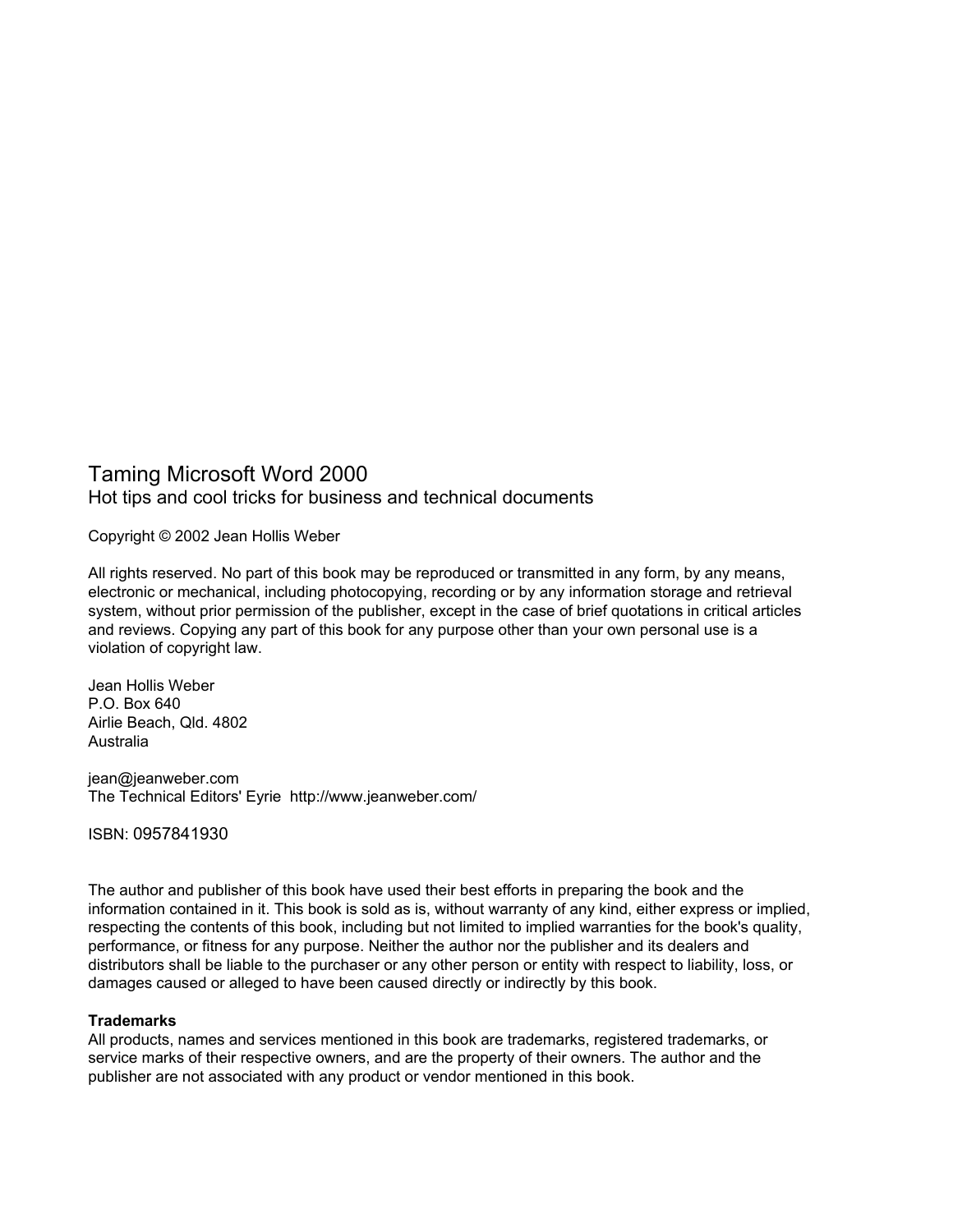# <span id="page-2-1"></span>*Why another book about Microsoft Word?*

<span id="page-2-0"></span>Look around the computer section of any bookshop and you'll find a dozen books about Microsoft Word. Why should I write another one?

I've found that the available books fall into three main groups: thin books for beginners, fat books for beginner-to-intermediate users, and fat books—often *huge*, up to 1,500 pages!—for intermediate-to-advanced users.

Try to find a thin book for intermediate-to-advanced users, and you're out of luck.

If you're a busy, possibly overworked, writer, editor, manager, or anyone who needs to produce large or complex documents using Word, the last thing you want is to wade through a huge book, even if it does have all the answers you need, explained in a way that makes sense to you.

This book is intended as a quick reference for writers, editors, and others who are already familiar with the basics of some word processing program (not necessarily Microsoft Word), and who need to use some of Word's more advanced features.

Chapter 1 suggests ways to set up Word to work the way you prefer, including turning off some annoying features and preparing for spelling and grammar checking.

Chapter 2 covers Word's editing and reviewing features.

Chapter 3 describes how to control some tricky aspects of page layout.

Chapter 4 introduces templates and styles, some of Word's most powerful tools for quickly and easily producing consistent presentation in documents.

Chapter 5 describes how to use fields effectively to overcome numbering problems and control information that changes.

Chapter 6 summarizes some techniques for working with large or complex documents, including those divided into several files.

Chapter 7 provides a brief overview of working with graphics in Word and some hints for solving common problems.

Chapter 8 gives some hints on saving Word files as Web pages and using Adobe Acrobat to produce PDF files from Word documents.

Appendix A lists some books, Web sites, tools, and other resources.

Appendix B is a glossary of publishing and computing terms used in this book.

— Jean Hollis Weber Airlie Beach, Australia, March 2002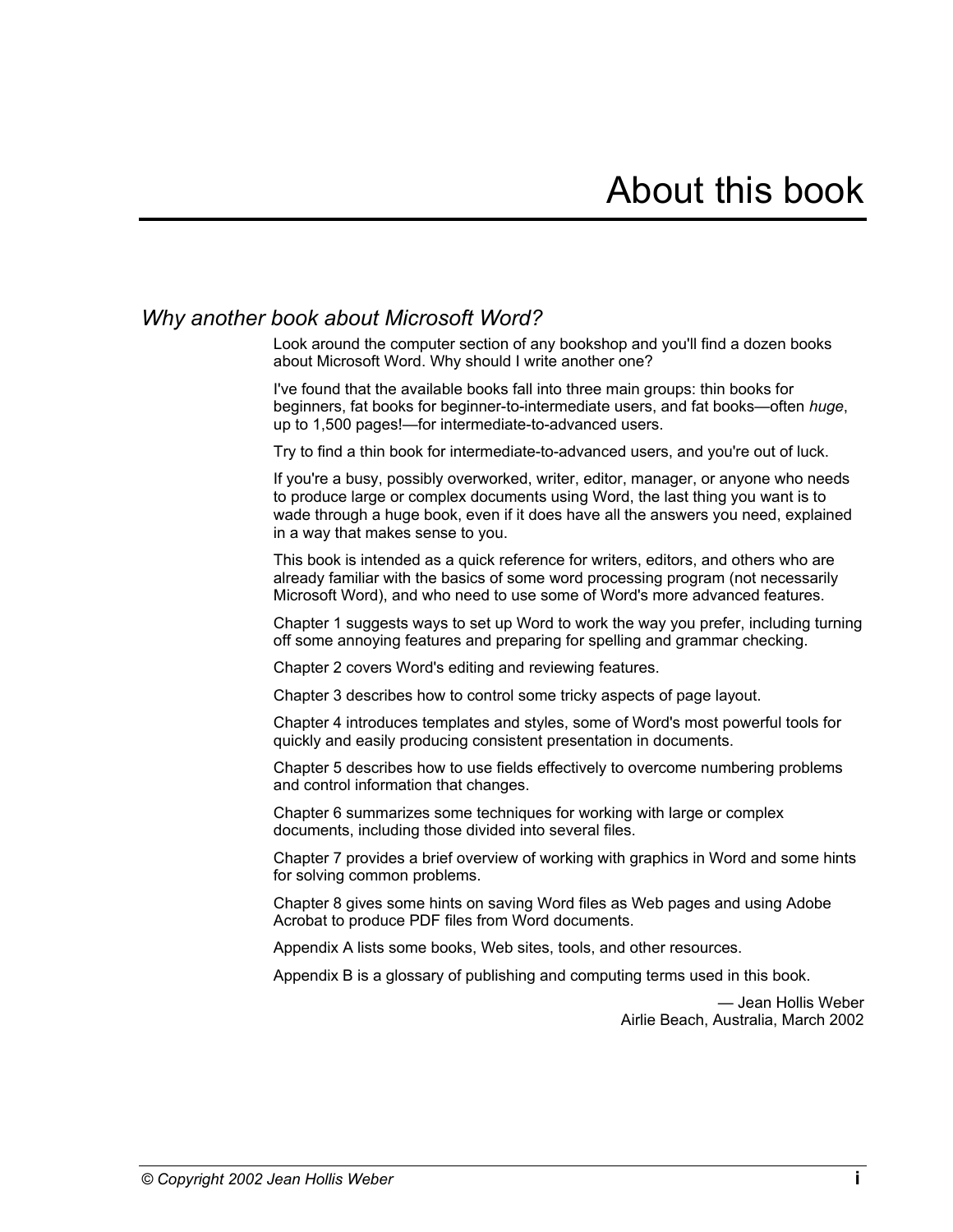# <span id="page-3-0"></span>*Technical notes*

The full text of this book is available in two formats: printed or PDF (Portable Document Format). You can download the PDF file through my Web site, http://www.jeanweber.com.

The source files were created using Microsoft Word 97 running on Windows ME. For screen captures, I changed the display settings to High Contrast White, captured the windows using the Windows Print Screen function and (when necessary) edited the images in Windows Paint. The PDF file was created using Adobe Acrobat 4, set for Acrobat 3 compatibility.

# <span id="page-3-1"></span>*Dedication*

To Eric Lindsay, for putting up with me during the research and writing of this book, assisting with technical problems, providing food and drink at appropriate intervals, and just being there as a life partner.

### <span id="page-3-2"></span>*About the author*

Jean Hollis Weber has a Master of Science degree in botany and 27 years of experience as a scientific and technical editor and writer in the fields of biology, mathematics, engineering, and computing. She has taught short courses in writing and editing and lectured to graduate and undergraduate level classes in writing and editing at several universities. Jean is active in the Australian Society for Technical Communication (NSW) Inc and the Society for Technical Communication (USA).

A dual US–Australian citizen, Jean has lived in Australia since 1974. Recently she escaped from the big cities to live in a seaside resort town at the gateway to the beautiful Whitsunday Islands, from where she conducts her editing business over the internet. Jean maintains the Technical Editors' Eyrie Web site (http://www.jeanweber.com/) and publishes a free e-mailed newsletter for editors.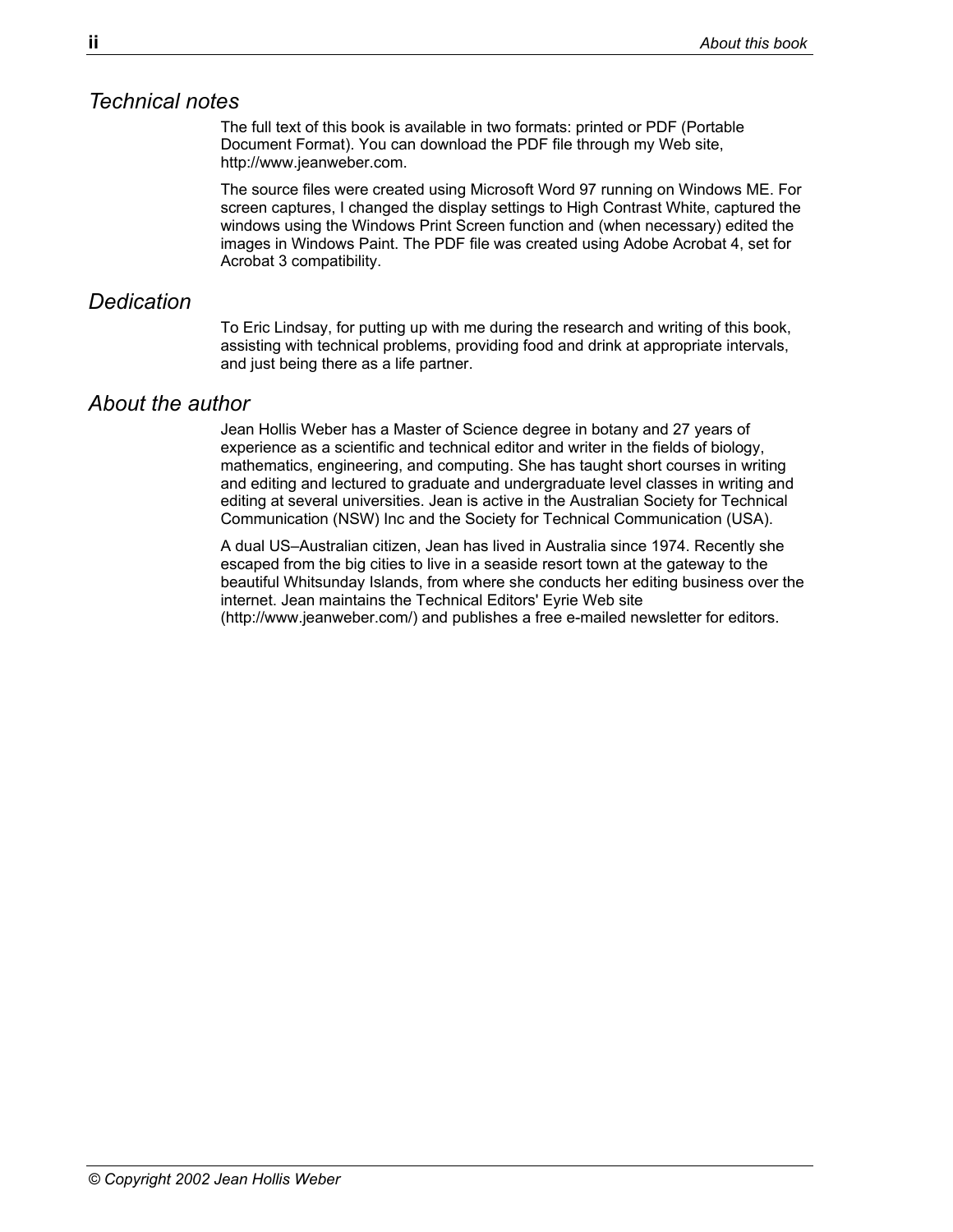# Contents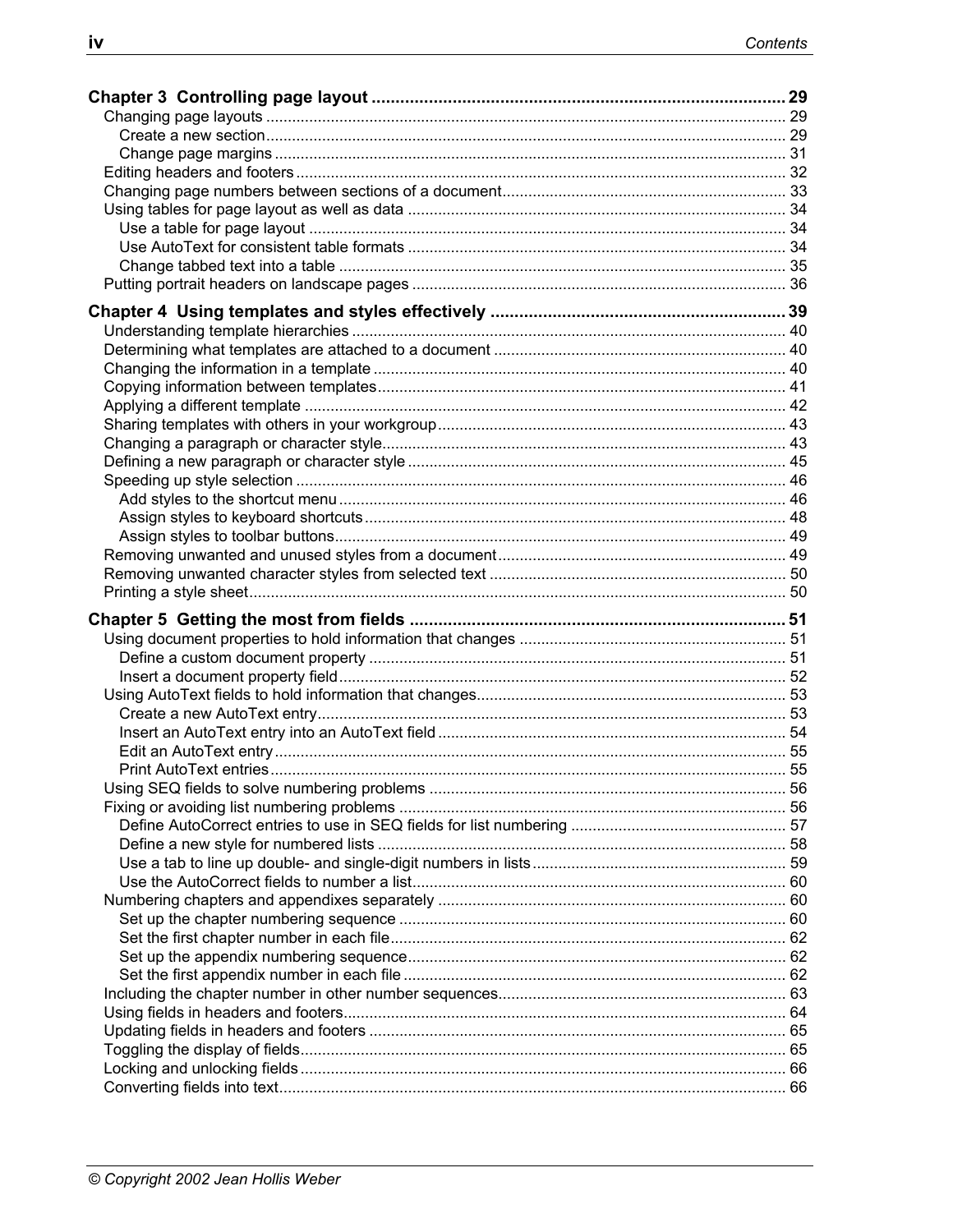| Method 3. Use the TechTav or TechTav1 macro suite to do this work more easily |  |
|-------------------------------------------------------------------------------|--|
|                                                                               |  |
|                                                                               |  |
|                                                                               |  |
|                                                                               |  |
|                                                                               |  |
|                                                                               |  |
|                                                                               |  |
|                                                                               |  |
|                                                                               |  |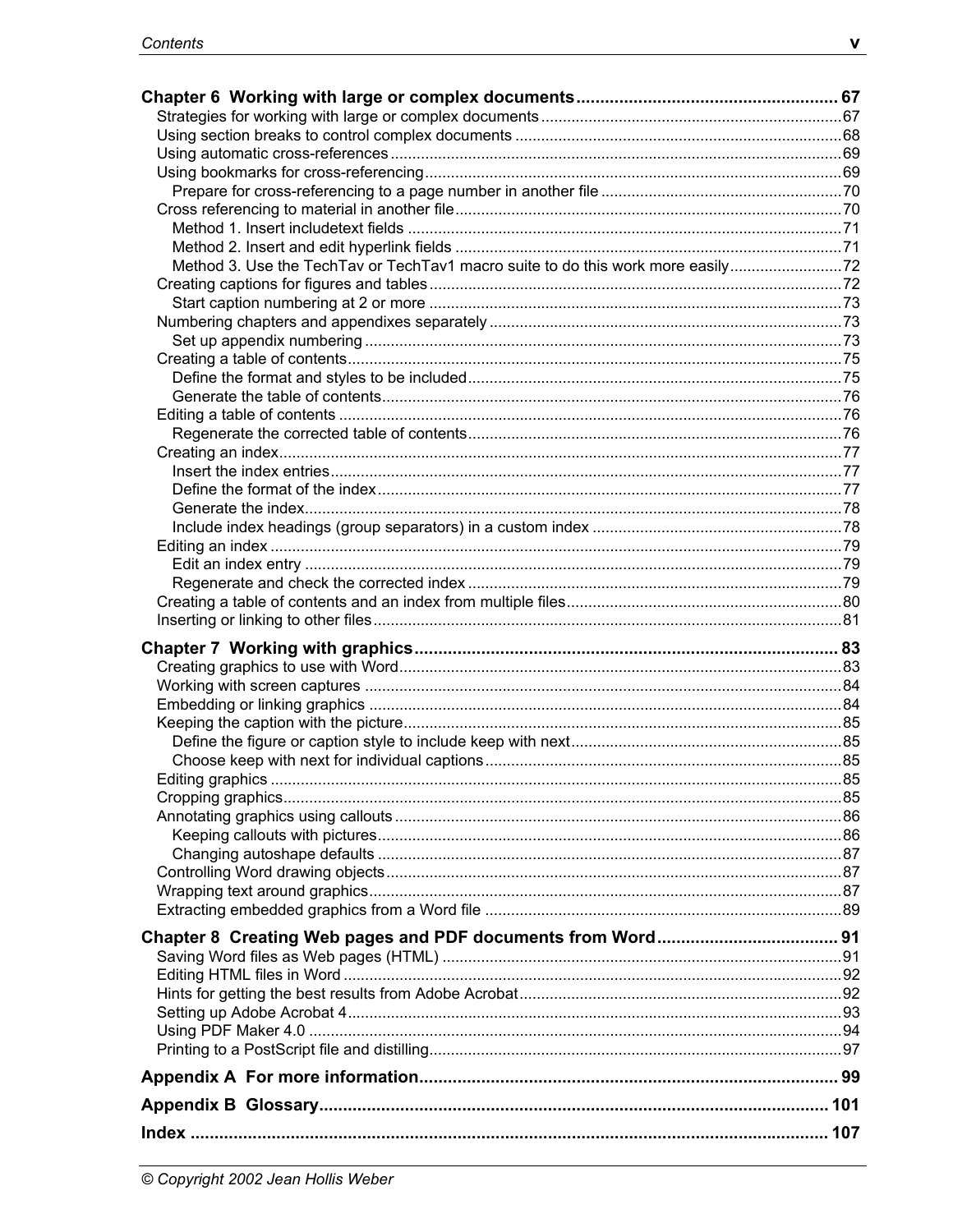This page is for your notes.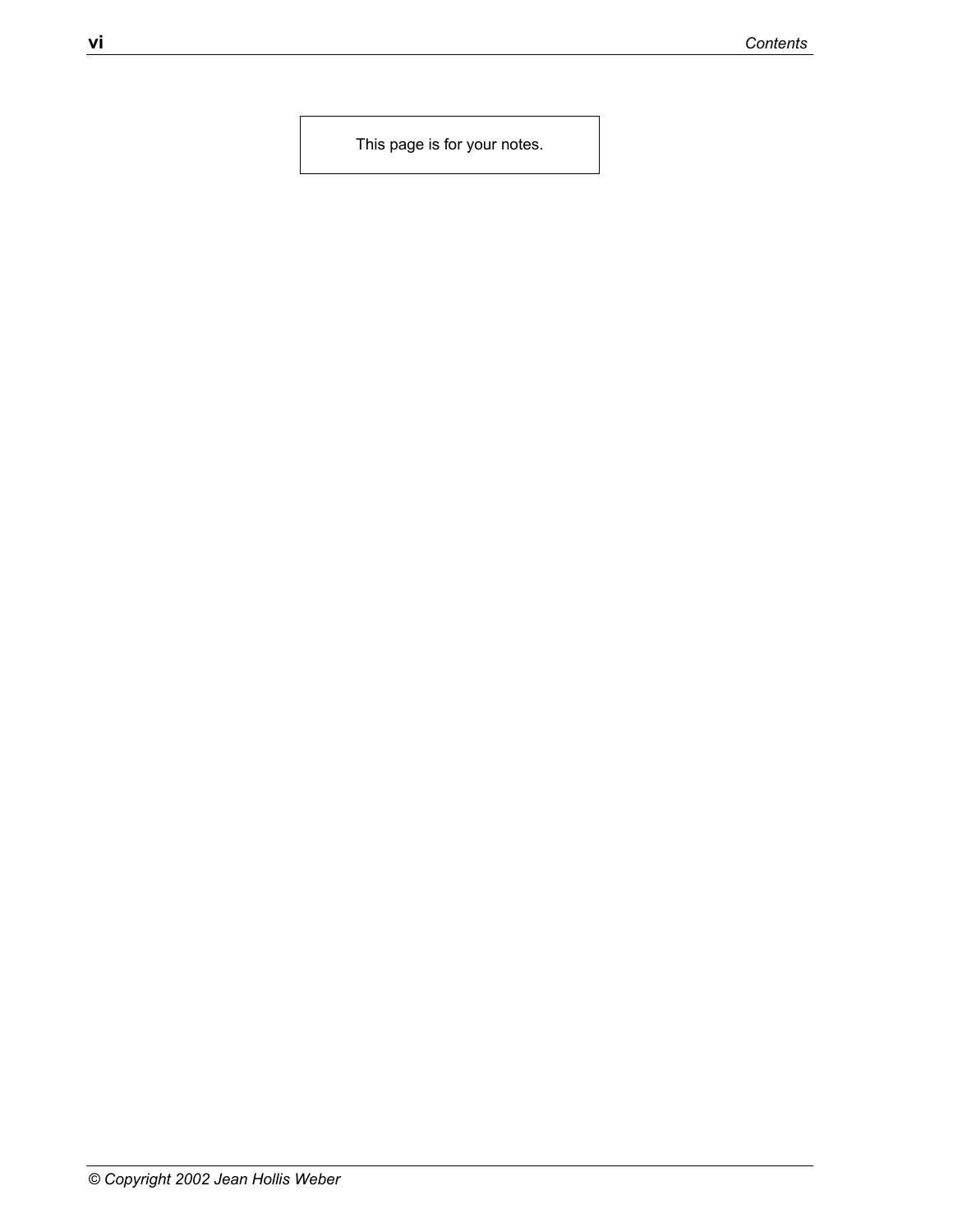# Chapter 1

# <span id="page-8-0"></span>Setting up Word to work your way

If you use Word a lot, you'll want to take the time to set up the interface to suit your work and your personal preferences. But even if you use Word only occasionally, you can make a few quick changes to make your work much easier.

- [Controlling the Office Assistant](#page-8-1)
- [Disabling personalized menus](#page-10-0)
- [Turning off fast save and turning on backup copies](#page-10-1)
- [Displaying paragraph marks, tabs, text boundaries, and other items](#page-11-0)
- Setting up editing and printing options
- Preparing for spelling and grammar checking
- [Ensuring your user information is correct](#page-19-0)
- [Controlling Word's AutoCorrect functions](#page-19-1)
- [Adding a toolbar button for an easier-to-use style list](#page-20-0)
- [Sharing documents with people using a different version of Word](#page-21-0)
- Installing more than one version of Word on the same computer

You can change other Word features to suit your preferences and working habits. For more information, check the online help for **Toolbars, customizing**.

**Tip** If you use Word a lot, you'll want to learn some of the many keyboard shortcuts. Look for **Keys - shortcut keys** in the online help; you might want to print out a copy for reference.

# <span id="page-8-1"></span>*Controlling the Office Assistant*

The Office Assistant is the cartoon that pops up to offer help with whatever you're doing, often when you don't want or need any help. If you find this behavior irritating, here's how to change what it does, or banish it.

To banish the Office Assistant (so it does not respond to F1 or the Help  $\boxed{2}$  button on the toolbar, do one of the following:

- On the **Help** menu, click **Hide the Office Assistant**.
- When the Office Assistant is open, right-click on it and choose **Hide** from the popup menu.

To turn the Office Assistant on again, click **Show the Office Assistant** on the **Help** menu.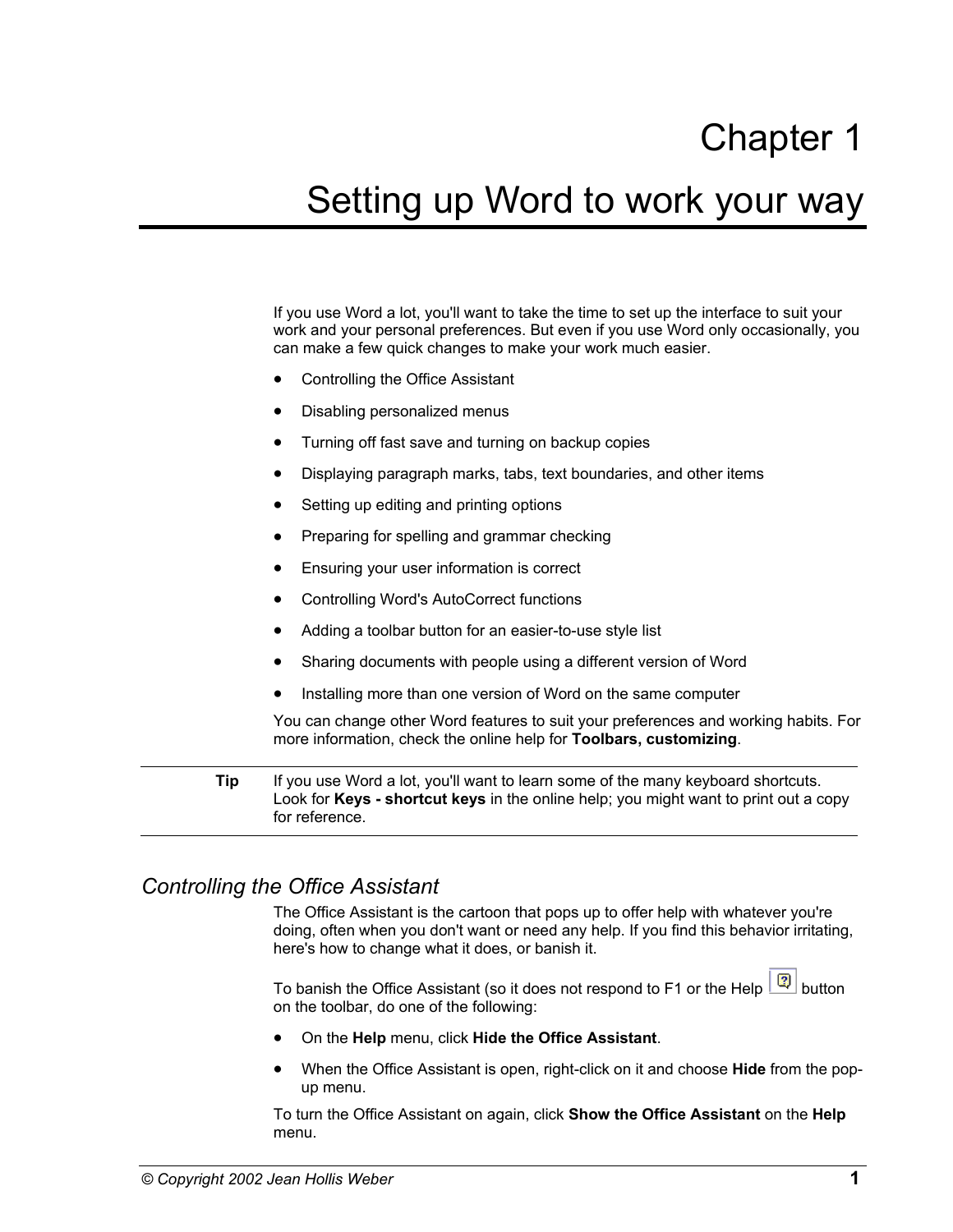To change what the Office Assistant does:

1. Open the Office Assistant (press **F1**, or choose **Microsoft Word Help** from the

**Help** menu, or click the Help button  $\boxed{2}$  on the toolbar).

2. In the "What would you like to do?" balloon [\(Figure 1\)](#page-9-0), click **Options**, or right-click on the cartoon and choose Options from the pop-up mepu.

<span id="page-9-0"></span>

Figure 1. The Office Assistant

3. On the **Options** tab of the Office Assistant dialog ([Figure 2\)](#page-9-1), deselect all the checkboxes under **Show tips about**—especially the checkbox for **Using features more effectively**. You'll probably also want to deselect some of the checkboxes under Use the Office Assistant, but leave Respond to F1 key selected.

<span id="page-9-1"></span>

| <b>Office Assistant</b>                                       |                                       |
|---------------------------------------------------------------|---------------------------------------|
| Options<br>Gallery                                            |                                       |
| □ Use the Office Assistant                                    |                                       |
| $\boxtimes$ Respond to F1 key                                 | $\triangleright$ Move when in the way |
| Help with wizards                                             | Guess Help topics                     |
| Display alerts                                                | Make <u>s</u> ounds                   |
| Search for both product and programming help when programming |                                       |
| Show tips about                                               |                                       |
| Using features more effectively                               | Only show high priority tips          |
| Using the mouse more effectively                              | Show the Tip of the Day at startup    |
| Keyboard shortcuts                                            | Reset my tips                         |
|                                                               |                                       |
|                                                               | Cancel<br>ОК                          |

Figure 2. Choosing Office Assistant options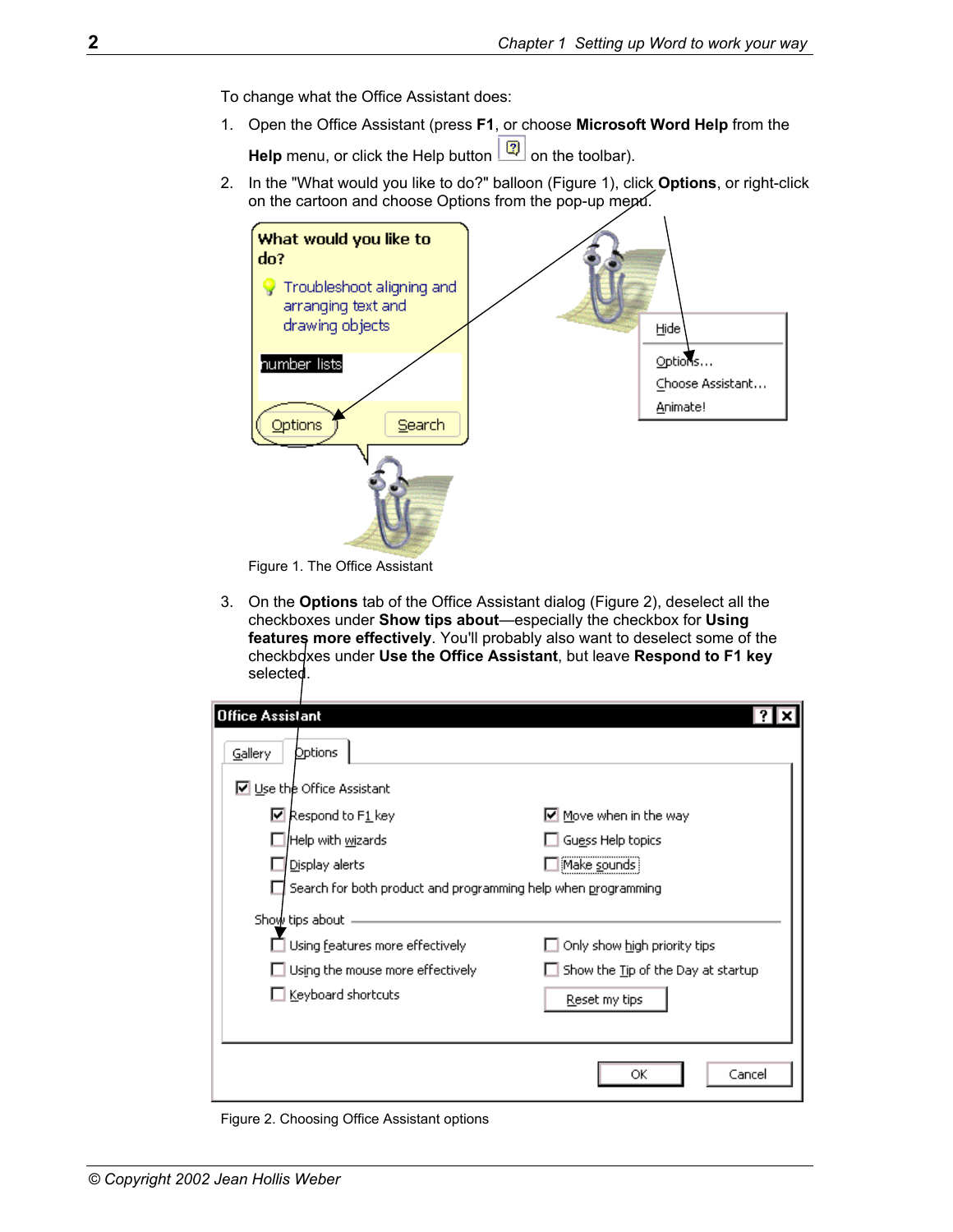# <span id="page-10-0"></span>*Disabling personalized menus*

Word 2000's menus show only a short list of some of the commands available on each (with a double down-arrow you can click to show all the commands). The short lists change as you work, showing the most-used menu items first. As your working habits change, the menus change too.

If this feature annoys you, turn it off.

- 1. On the **Tools** menu, click **Customize**. On the Customize dialog, choose the **Options** tab.
- 2. Clear the checkbox for **Menus show recently used commands first**.
- 3. Click **Close**.

| Customize                                                                                                                                                                                                                                   |  |
|---------------------------------------------------------------------------------------------------------------------------------------------------------------------------------------------------------------------------------------------|--|
| Options<br>Toolbars<br>Commands<br>Personalized Menus and Toolbars<br><b>Zandard and Formatting toolbars <u>shar</u>e one ro</b> w<br>Menus show recently used commands first<br>Show full menus after a short delay<br>Reset my usage data |  |
| Other<br>$\Box$ Large icons<br>$\boxed{\blacktriangleright}$ List font names in their font<br>$\boxed{\blacksquare}$ Show Screen Tips on toolbars                                                                                           |  |
| $\Box$ Show shortcut keys in ScreenTips<br>(None)<br>Menu animations:                                                                                                                                                                       |  |
| Keyboard<br>Close                                                                                                                                                                                                                           |  |

Figure 3. Disabling personalized menus

# <span id="page-10-1"></span>*Turning off fast save and turning on backup copies*

Why turn off Fast Save? Two main reasons: file size can increase dramatically, because deletions remain in the file (though hidden from your view) until the file is saved normally, and more importantly, documents can get scrambled in the middle of a Fast Save. You don't need this feature (it dates from the days of slow disk access speeds), so why take a chance?

To turn off Fast Save:

- 1. On the **Tools** menu, click **Options**. On the Options dialog, choose the **Save** tab.
- 2. Deselect **Allow fast saves**, as shown in [Figure 4.](#page-11-1) I recommend you also select **Always create backup copy**.
- 3. Continue to next section (["Displaying paragraph marks, tabs, text boundaries,](#page-11-0)  [and other items"](#page-11-0)), or click **OK** to save your changes.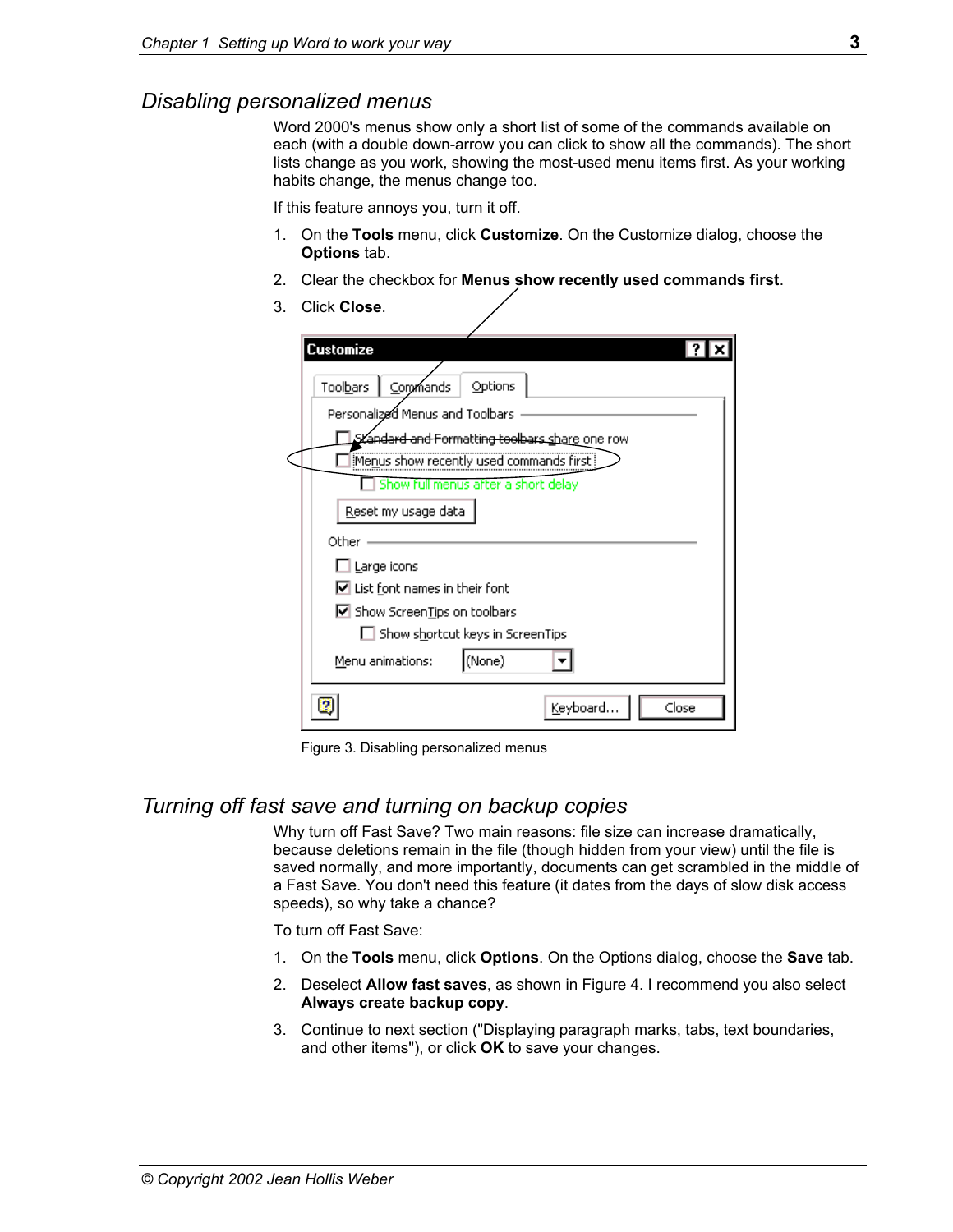| <b>Track Changes</b>     |                                                      | User Information                                                                                |       | Compatibility | <b>File Locations</b> |
|--------------------------|------------------------------------------------------|-------------------------------------------------------------------------------------------------|-------|---------------|-----------------------|
| View                     | General                                              | Edit                                                                                            | Print | Save          | Spelling & Grammar    |
| Save op <del>tions</del> | Allow fast saves<br>Embed TrueType fonts             | M Always create backup copy<br>Prompt for document properties<br>Prompt to save Normal template |       |               |                       |
|                          | Save data only for forms<br>☑ Allow background saves | Embed characters in use only<br>☑ Save AutoRecover info every:                                  |       | 10            | minutes               |

<span id="page-11-1"></span>Figure 4. Choosing Save options

# <span id="page-11-0"></span>*Displaying paragraph marks, tabs, text boundaries, and other items*

Writing and editing are much better done when you can see as much as possible of what's going on in Word. You need to know if, for example, any blank paragraphs or tabs are included, or any tables or graphics are too wide and intrude into the margins of the page, so you can fix these problems.

On the **Tools** menu, click **Options**, choose the **View** tab, then select **Text boundaries** (in the Print and Web layout options group) and **Tab characters** and **Paragraph marks** (both in the Formatting marks group), as shown in [Figure 5.](#page-11-2)

You'll probably also want to select **Drawings** (in the Print and Web layout options group) and **ScreenTips** (in the Show group). During part of your work, you may want to select **Picture placeholders** (in the Print and Web layout options group), to speed up page loading (graphics will be represented by a blank box the size of the graphic).

<span id="page-11-2"></span>

| <b>Options</b>                                                                      |                                                                                                                                             |
|-------------------------------------------------------------------------------------|---------------------------------------------------------------------------------------------------------------------------------------------|
| <b>Track Changes</b><br>View<br>General                                             | User Information<br>Compatibility<br><b>File Locations</b><br>Edit<br>Print<br>Save<br>Spelling & Grammar                                   |
| Show<br>$\boxdot$ Highlight<br>Bookmarks<br>M Status bar<br><b>☑</b> ScreenTips     | Animated text<br>Field codes<br>Ⅳ Horizontal scroll bar<br>Field shading:<br>Ⅳ Vertical scroll bar<br>When selected<br>Picture placeholders |
| Formatting marks<br>☑ <u>T</u> ab characters<br>Spaces<br>⊠ Paragraph <u>m</u> arks | Hidden text<br>Optional hyphens<br>All                                                                                                      |
| Print and Web Layout options<br>■ Drawings<br>Object anchors<br>Text boundaries     | Vertical ruler (Print view only)                                                                                                            |

Figure 5. Choosing View options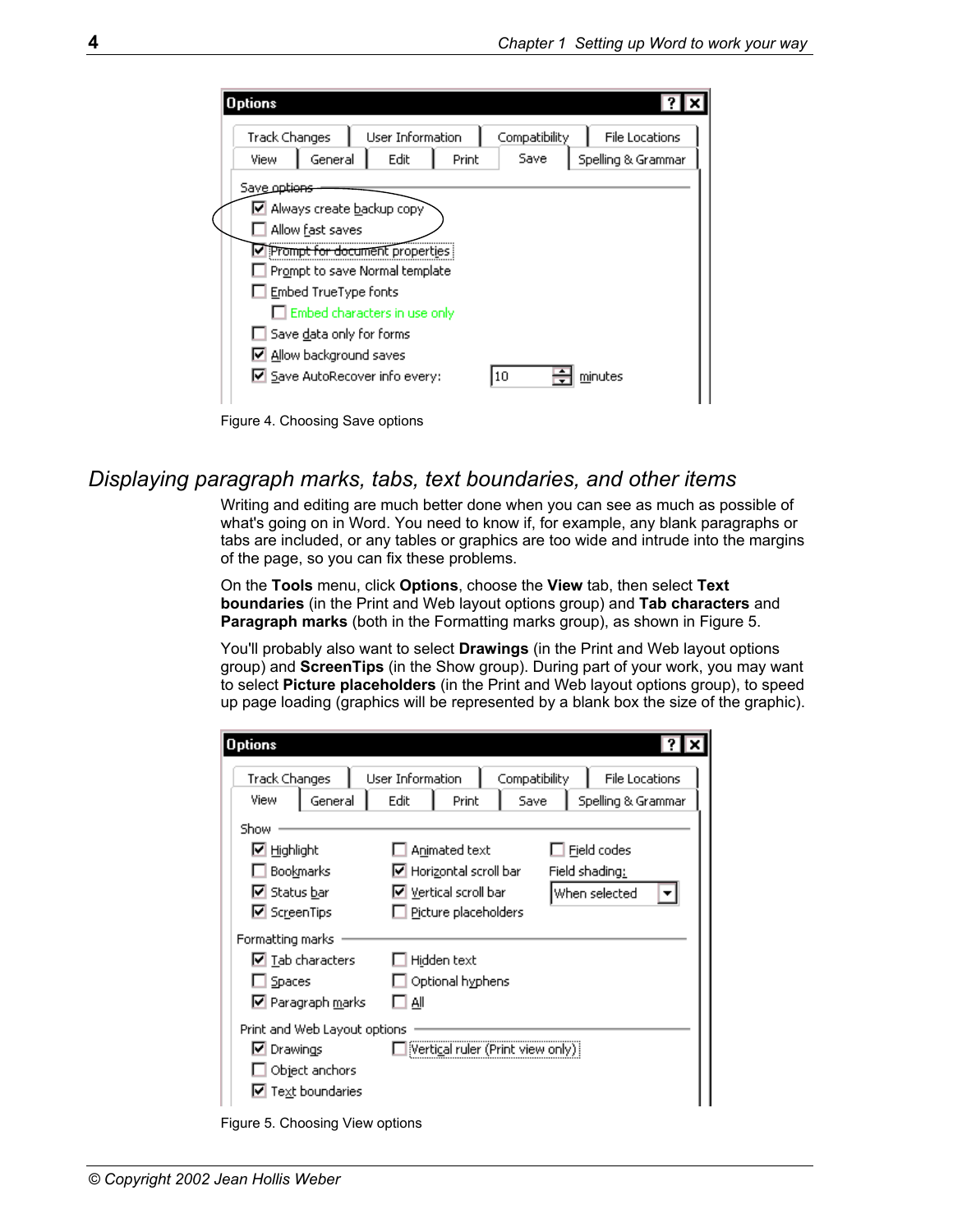# <span id="page-12-0"></span>*Setting up editing and printing options*

While you're in the Options dialog, choose the **Edit** tab ([Figure 6\)](#page-12-1) and choose the editing options that suit the way you work. One that I hate is **When selecting, automatically select entire word**, but you may find that feature very helpful. I like **Typing replaces selection**, but many people hate it.

**Use smart cut and paste** is another feature that you may love or hate. If you select this, Word adds or deletes spaces before and after text that you cut or paste. If the text includes complete words, phrases, or sentences, this is quite useful; you don't accidentally run two words together or leave a wider-than-usual gap between words. However, if the text isn't a complete word and should not have a space before and after it, you must manually delete the extra space.

<span id="page-12-1"></span>

| Options                                                             |                                                                               |  |
|---------------------------------------------------------------------|-------------------------------------------------------------------------------|--|
| User Information<br><b>Track Changes</b><br>Edit<br>General<br>View | <b>File Locations</b><br>Compatibility<br>Save<br>Spelling & Grammar<br>Print |  |
| Editing options                                                     |                                                                               |  |
| Typing replaces selection                                           | Use smart cut and paste                                                       |  |
| Drag-and-drop text editing                                          | Tabs and backspace set left indent                                            |  |
| Use the INS key for paste                                           | Allow accented uppercase in French                                            |  |
| $\Box$ Overtype mode                                                |                                                                               |  |
| Picture editor:                                                     | When selecting, automatically select<br>entire word                           |  |
| Microsoft Word                                                      |                                                                               |  |
| Click and type<br>Enable click and type                             |                                                                               |  |

Figure 6. Choosing Edit options

On the **Print** tab [\(Figure 7\)](#page-12-2), select **Update fields** in the **Printing options** group, and **Drawing Objects** in the **Include with document** group.

If you have problems with page numbering (especially if you need to use the "page x of y" fields), deselect **Background printing**.

<span id="page-12-2"></span>

| <b>Options</b>                   |                            |                                                                        |       |                   |                            |
|----------------------------------|----------------------------|------------------------------------------------------------------------|-------|-------------------|----------------------------|
| <b>Track Changes</b>             |                            | User Information                                                       |       | Compatibility     | <b>File Locations</b>      |
| View                             | General                    | Edit                                                                   | Print | Save              | Spelling & Grammar         |
| Printing options                 |                            |                                                                        |       |                   |                            |
|                                  | <b>Draft</b> output        |                                                                        |       |                   | Background printing        |
|                                  | M Update fields            |                                                                        |       |                   | Print PostScript over text |
|                                  | Update links               |                                                                        |       |                   | Reverse print order        |
|                                  |                            | M Allow A4/Letter paper resizing                                       |       |                   |                            |
| Include with document            |                            |                                                                        |       |                   |                            |
|                                  | $\Box$ Document properties |                                                                        |       | Hidden text       |                            |
|                                  | ] Field codes              |                                                                        |       | Ⅳ Drawing objects |                            |
| $\sqsupset$ Comments             |                            |                                                                        |       |                   |                            |
|                                  |                            | Options for current document only<br>$\Box$ Print data only for forms: |       |                   |                            |
| Figure 7. Choosing Print options |                            |                                                                        |       |                   |                            |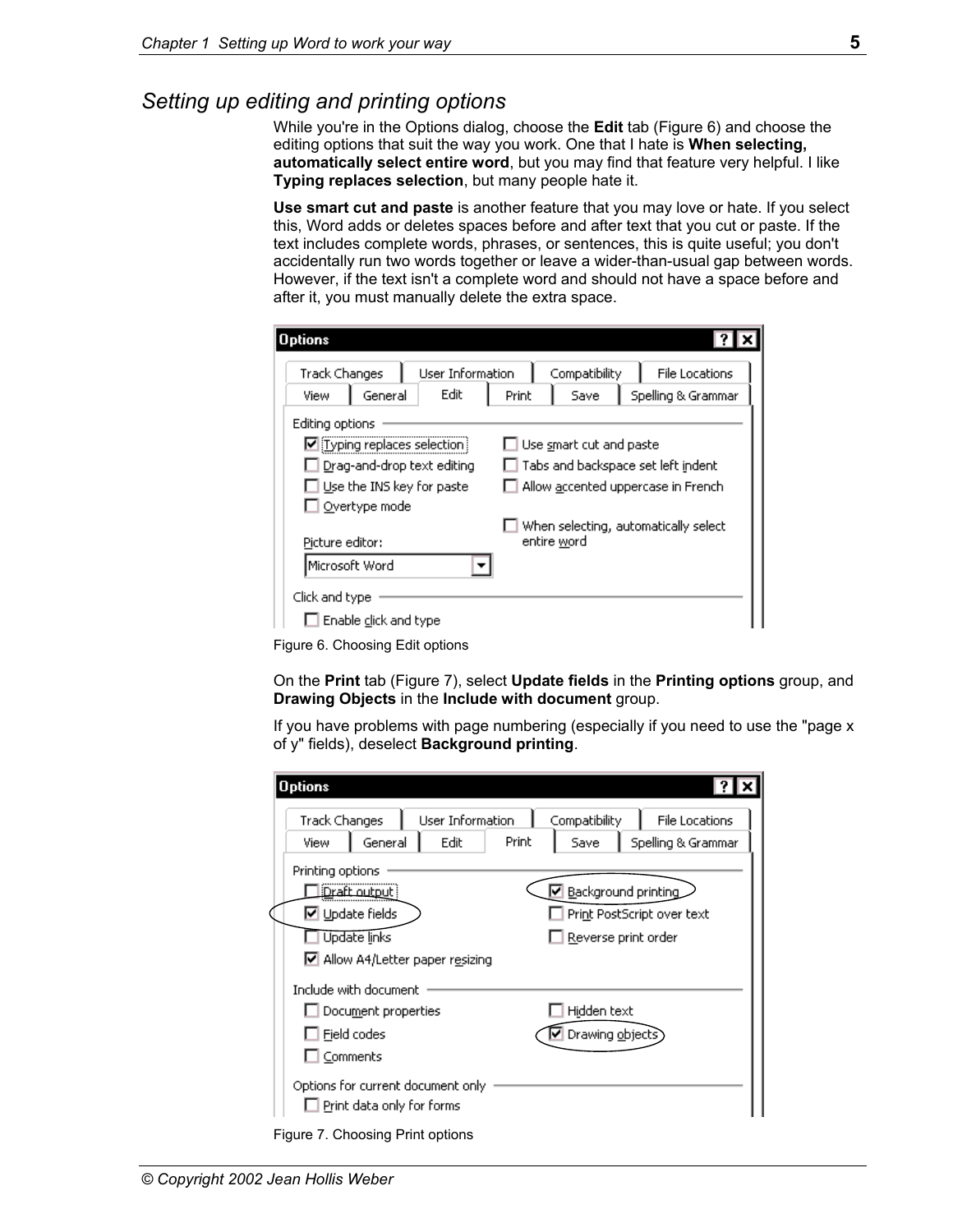On the **General** tab ([Figure 8\)](#page-13-2), deselect **Update automatic links at Open**. If you edit documents that have links to spreadsheets or graphics, but you don't have the linked objects on your computer, you may find that the linked objects disappear from your copy of the file if you have this checkbox selected.

Exception: If you're the last stop before printing a final copy of the document, you need to make sure you have those spreadsheets or graphics available—either on your computer, in the correct folder, or on a network to which your computer is connected; then you should select this checkbox to make sure the most up to date information is included.

| <b>Options</b>                                             |                                       |                  |       |               |                       |  |
|------------------------------------------------------------|---------------------------------------|------------------|-------|---------------|-----------------------|--|
| Track Changes                                              |                                       | User Information |       | Compatibility | <b>File Locations</b> |  |
| View                                                       | General                               | Edit             | Print | Save          | Spelling & Grammar    |  |
| General options                                            |                                       |                  |       |               |                       |  |
|                                                            | <b>☑</b> Background repagination      |                  |       |               |                       |  |
|                                                            | Blue background, white text           |                  |       |               |                       |  |
| Provide feedback with sound                                |                                       |                  |       |               |                       |  |
| Provide feedback with animation                            |                                       |                  |       |               |                       |  |
| Confirm conversion at Open                                 |                                       |                  |       |               |                       |  |
|                                                            | Update automatic links at Open        |                  |       |               |                       |  |
|                                                            | Mail as aṯtachment                    |                  |       |               |                       |  |
| $\triangleright$ Recently used file list:<br>19<br>entries |                                       |                  |       |               |                       |  |
|                                                            | Help for WordPerfect users            |                  |       |               |                       |  |
|                                                            | Navigation keys for WordPerfect users |                  |       |               |                       |  |
|                                                            |                                       |                  |       |               |                       |  |

<span id="page-13-2"></span>Figure 8. Choosing General options

When you are done making all your changes, click **OK** to save the changes.

# <span id="page-13-0"></span>*Preparing for spelling and grammar checking*

You may need to do several things to set the spelling and grammar checking options to what you want:

- [Choose the spelling and grammar options](#page-13-1)
- Set the spelling checker to the correct version of English
- Create and use a custom dictionary

### <span id="page-13-1"></span>Choose the spelling and grammar options

On the **Spelling & Grammar** tab of the Options dialog ([Figure 9\)](#page-14-0), choose settings that are useful for you.

In the **Spelling** section:

- I always deselect **Check spelling as you type** and **Suggest from main dictionary only** (because I normally include custom dictionaries).
- If you use a custom dictionary that includes words in all uppercase and words with numbers (for example, AS/400), you would probably want to deselect **Ignore words in UPPERCASE** and **Ignore words with numbers**.
- I find **Ignore Internet and file addresses** useful, because so many of these are not used frequently enough to bother adding to a dictionary.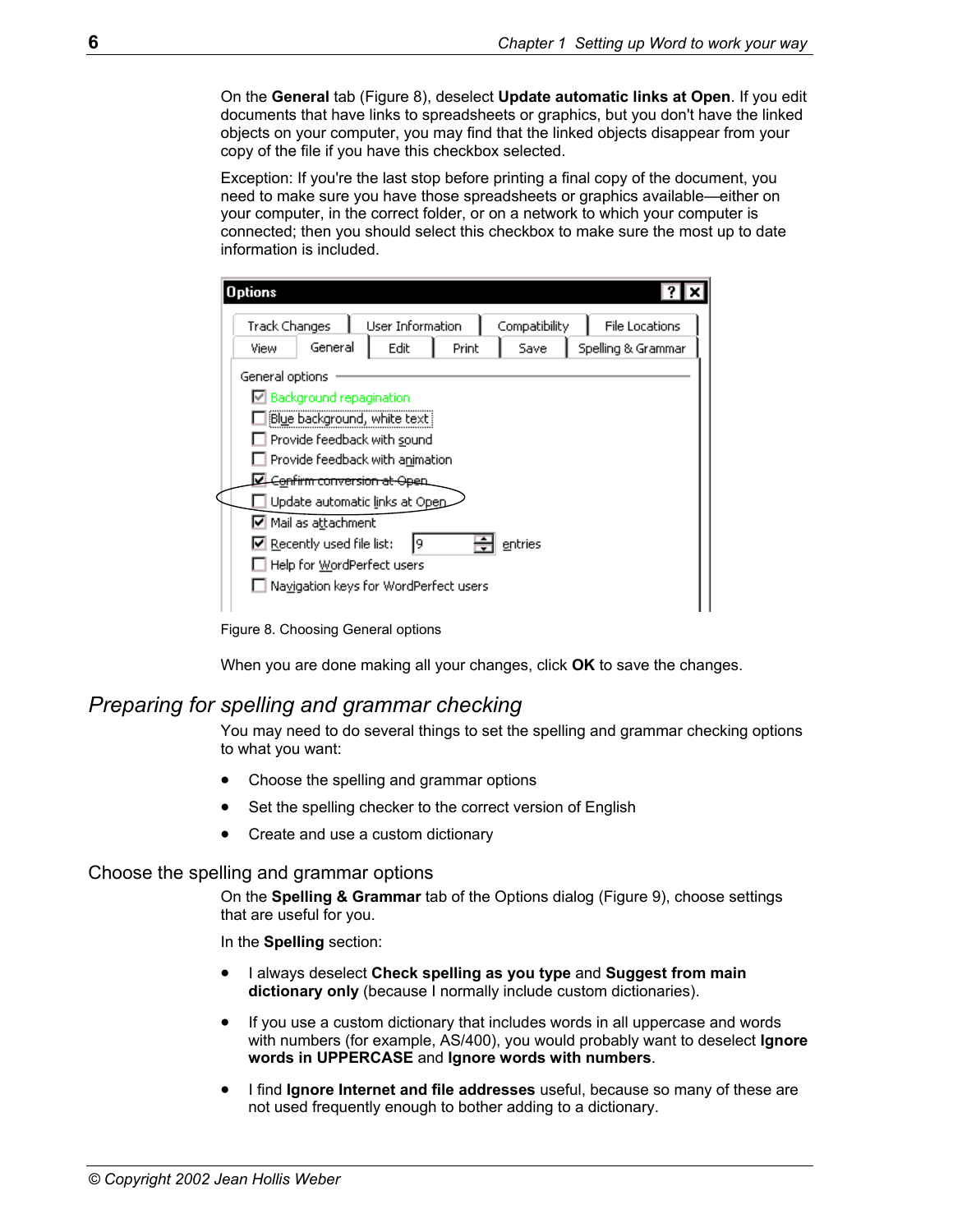• Here you can also check which custom dictionaries are active for this document, and add or remove dictionaries by clicking the **Dictionaries** button.

<span id="page-14-0"></span>

| <b>Options</b>                                                                                                                                                                                                                                                                                         |                                                                      |
|--------------------------------------------------------------------------------------------------------------------------------------------------------------------------------------------------------------------------------------------------------------------------------------------------------|----------------------------------------------------------------------|
| <b>Track Changes</b><br>User Information<br>General<br>Edit<br>Print<br>View                                                                                                                                                                                                                           | Compatibility<br><b>File Locations</b><br>Spelling & Grammar<br>Save |
| Spelling<br>Check spelling as you type<br>Hide spelling errors in this document<br>$\boxdot$ Always suggest corrections<br>Suggest from <u>m</u> ain dictionary only<br>Ignore words in UPPERCASE<br>$\triangleright$ Ignore words with numbers<br>$\triangleright$ Ignore Internet and file addresses |                                                                      |
| Custom dictionary:<br>Dictionaries<br>CUSTOM.DIC<br>Grammar                                                                                                                                                                                                                                            |                                                                      |
| Check grammar as you type<br>Hide grammatical errors in this document<br>Check grammar with spelling<br>Show readability statistics                                                                                                                                                                    | Writing style:<br>Technical<br>Settings                              |

Figure 9. Choosing Spelling and Grammar options

In the **Grammar** section:

- I deselect **Check grammar as you type**.
- I deselect **Check grammar with spelling**.
- I select **Technical writing style** (unless I'm working with some other type of document), and click the **Settings** button to go to the **Grammar Settings** dialog.

On the **Grammar Settings** dialog ([Figure 10\)](#page-15-1), you can choose some useful settings and turn off any that annoy you. The items I find most useful are:

- **Passive sentences**. After the program finds them for me, I can decide whether to change them to active constructions, leave them passive (sometimes the passive voice is more appropriate), or decide that the construction isn't actually passive although the computer interprets it as such.
- **Comma before last list item**. Because the standard in US English is to include the comma, and the standard in Australian English is not to include the comma (except when omitting it would cause confusion), I let the software find all the constructions that might be wrong in a particular document.
- **Punctuation with quotes**. Again, the standard in US English is different from that in Australian English.

I find most of the **Style** choices (visible when you scroll down in the options list) irritating—because they find a large number of constructions that are not wrong and just waste my time in checking—so I normally turn them off. However, if you find any of them useful, leave them checked.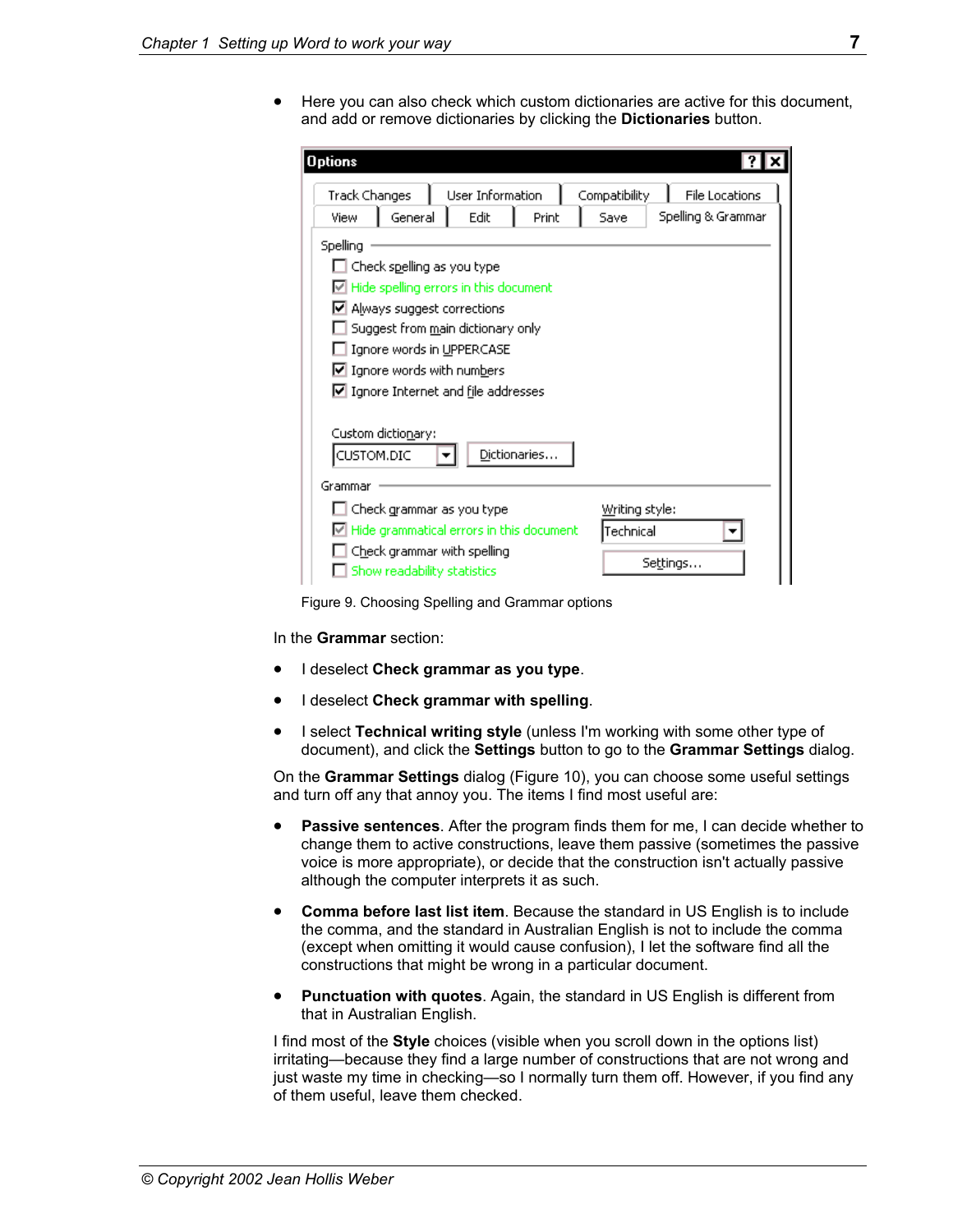<span id="page-15-1"></span>

| <b>Grammar Settings</b>               |             |
|---------------------------------------|-------------|
| Writing style:                        |             |
| Technical                             |             |
| Grammar and style options:            |             |
| Require                               |             |
| Comma required before last list item: | don't check |
| Punctuation required with quotes:     | don't check |
| Spaces required between sentences:    | don't check |
| Grammar:                              |             |
| Capitalization                        |             |
| Commonly confused words               |             |
| Hyphenated and compound words         |             |
| Misused words                         |             |
| Negation                              |             |
| <b>Numbers</b>                        |             |
| Passive sentences                     |             |
| .                                     |             |

Figure 10. Choosing grammar settings

### <span id="page-15-0"></span>Set the spelling checker to the correct version of English

The "correct version of English" usually isn't an issue if you and all the writers you work with have your systems set up to default to the same version (either US or UK English), and all of you write exclusively in that version of English.

However, if you work with some documents requiring US English spelling and other documents requiring UK English spelling, you may need to change a document from one to the other, or clean up after contributors have re-used material that was originally written for the other version of English.

To change the default language for your system's spelling checker:

- 1. On the **Tools** menu, point to **Language**, then click **Set Language**.
- 2. On the Language dialog ([Figure 11\)](#page-15-2), highlight the required version of English on the list of languages.
- 3. Click the **Default** button.

<span id="page-15-2"></span>

| .anguage                                                                                                                                                                                                            |                       |  |  |  |  |
|---------------------------------------------------------------------------------------------------------------------------------------------------------------------------------------------------------------------|-----------------------|--|--|--|--|
| Mark selected text as:                                                                                                                                                                                              |                       |  |  |  |  |
|                                                                                                                                                                                                                     | English (New Zealand) |  |  |  |  |
| English (Philippines)                                                                                                                                                                                               |                       |  |  |  |  |
| English (\$outh Africa)                                                                                                                                                                                             |                       |  |  |  |  |
|                                                                                                                                                                                                                     | English (Trinidad)    |  |  |  |  |
| English (U.K.)                                                                                                                                                                                                      |                       |  |  |  |  |
| English (U.S.)                                                                                                                                                                                                      |                       |  |  |  |  |
| The speller and other proofing tools<br>automatically use dictionaries of the selected<br>language, /if available.<br>Do not check spelling or grammar<br>Detect language automatically<br>Default…<br>Cancel<br>ОΚ |                       |  |  |  |  |

Figure 11. Choosing the required version of English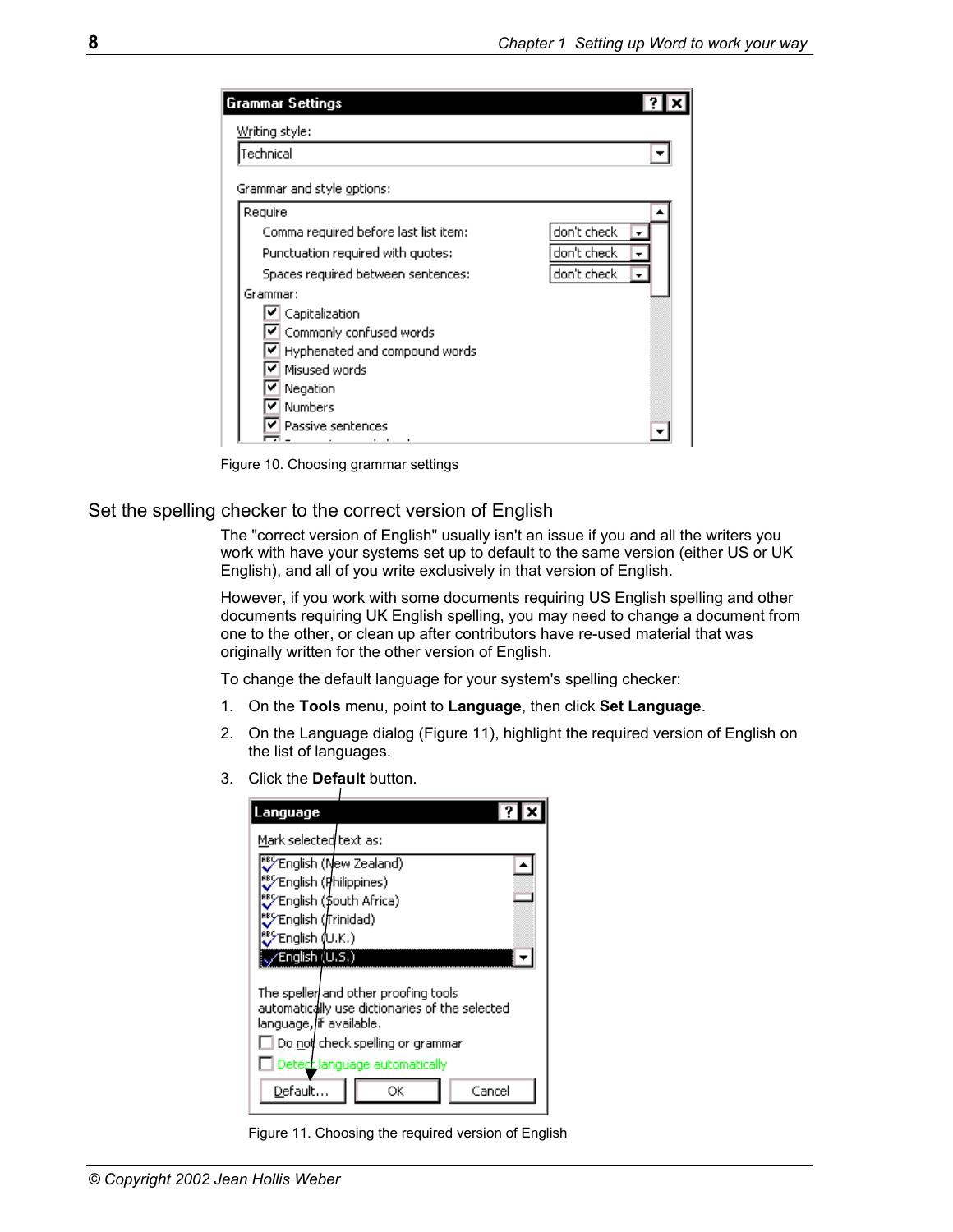To change the language for the current document only:

- 1. Select all the text (**CTRL+A**).
- 2. On the **Tools** menu, click **Language**, then **Set Language**.
- 3. On the Language dialog ([Figure 11\)](#page-15-2), highlight the required version of English on the list of languages.
- 4. Click **OK**.

**Note:** If you don't have a dictionary installed for the language you want (whether a version of English or some other language), then switching to a different language won't help; but most installations of an English-language version of Word should have at least the US and UK dictionaries installed.

The English language version of Office 2000 includes tools (spelling, grammar, hyphenation, thesaurus) for English, French and Spanish. Other languages are available on the Office 2000 Proofing Tools CD. (See your Office 2000 documentation for more information.)

### <span id="page-16-0"></span>Create and use a custom dictionary

Many writing projects include large numbers of terms that are not in the supplied dictionaries. Technical terms and product names are the most common. To make sure they are spelled correctly, you can do one of these things:

- The first time the spelling checker encounters the term in a document, click the **Ignore All** button. It will then skip all other instances of the word.
- If you routinely work with highly specialist material (for example, medical or legal documents), you may wish to purchase a supplemental dictionary. For information about purchasing such supplemental dictionaries, contact your local Microsoft subsidiary or check Alki Software Corporation's Web site (see Appendix A).
- If the word is one that appears in several documents that you work with, you may wish to add it to a custom dictionary. Word comes with a default custom dictionary called CUSTOM.DIC. You can create as many other custom dictionaries as you need. You may want separate custom dictionaries for different clients, or for different projects, or because you have too many words to fit into one dictionary.

To select a custom dictionary to use with a document:

- 1. On the **Tools** menu, click **Options**.
- 2. On the **Spelling & Grammar** tab, click **Dictionaries**.
- 3. In the Custom Dictionaries dialog [\(Figure 12\)](#page-17-0), select the checkbox next to each dictionary you want to use (Microsoft calls this "activating" them). You can activate up to 10 custom dictionaries at a time.
- 4. Click **OK**.

If a custom dictionary you want to activate isn't in the Custom dictionaries box, but you know it exists, it is probably stored in a different folder from your proofing tools folder.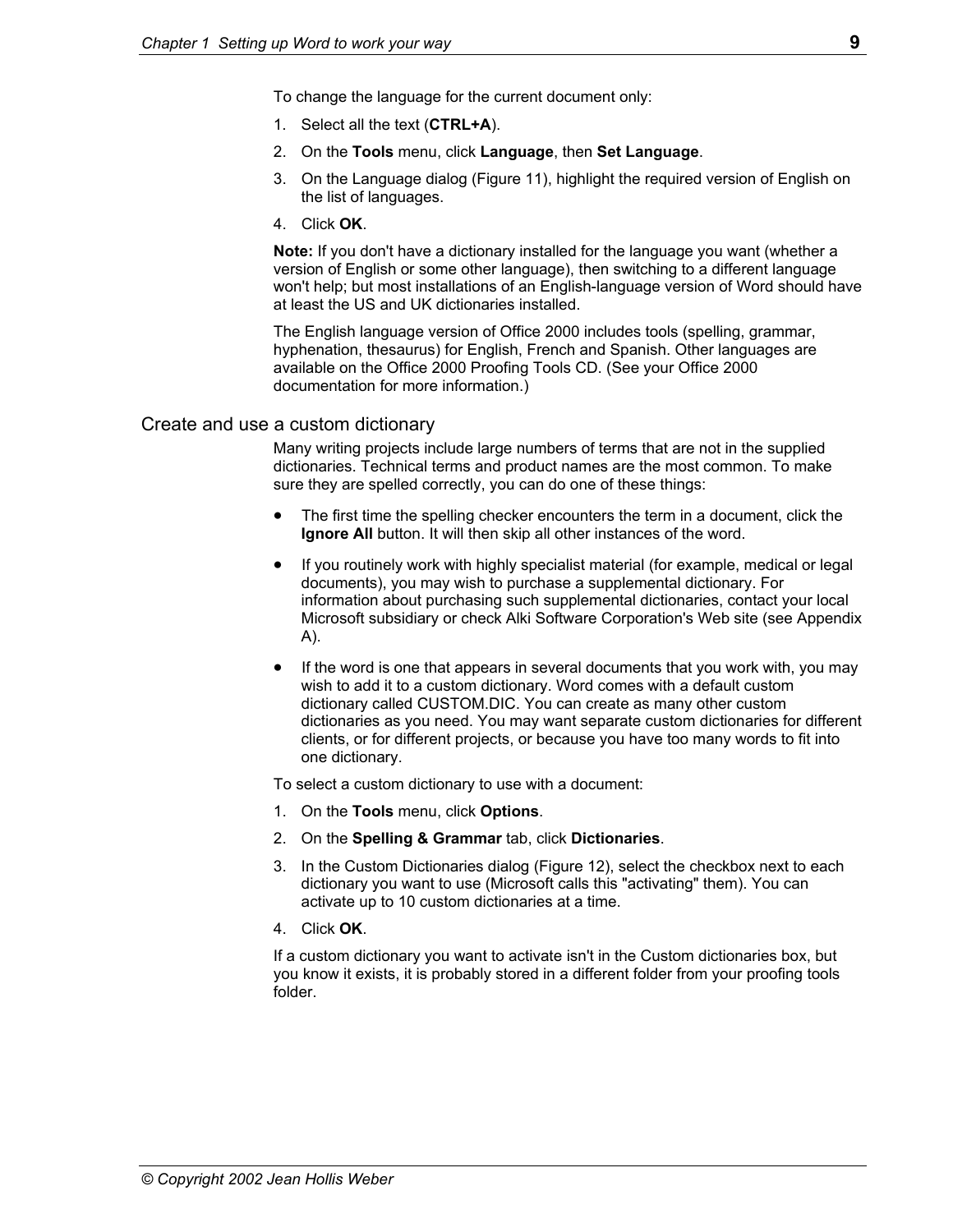<span id="page-17-0"></span>

| <b>Custom Dictionaries</b>        |                             |               |
|-----------------------------------|-----------------------------|---------------|
| Custom dictionaries               |                             |               |
| <b>ZECUSTOM.DIC</b><br>☑ test.dic |                             |               |
| Language:                         | (none)                      |               |
| Full path:                        | C:\\MSAPPS\PROOF\CUSTOM.DIC |               |
| New                               | Edit                        | Add<br>Remove |
|                                   |                             | ОК<br>Cancel  |

Figure 12. Activating a custom dictionary

If you want to use a custom dictionary that's stored in any other location, you need to add the dictionary to the list in the Custom dictionaries box. To do this:

- 1. On the **Tools** menu, click **Options**.
- 2. On the **Spelling & Grammar** tab, click the **Dictionaries** button.
- 3. On the Custom Dictionaries dialog, click **Add**.
- 4. On the Add Custom Dictionary dialog, type the path and name of the custom dictionary you want to add, or browse for the file in the usual way. Click **OK**.
- 5. Back on the Custom Dictionaries dialog, make sure the checkbox for the added dictionary is selected, then click **OK**.

To create a new custom dictionary:

- 1. On the **Tools** menu, click **Options**.
- 2. On the **Spelling & Grammar** tab, click the **Dictionaries** button.
- 3. Click the **New** button.
- 4. On the Create Custom Dictionary dialog, type a name for your new dictionary, then click **Save**.
- 5. Back on the Custom Dictionaries dialog, make sure the checkbox for the added dictionary is selected, then click **OK**.

You can add words to a custom dictionary in two ways:

- Open the dictionary (click **Edit** on the Custom Dictionaries dialog, [Figure 12\)](#page-17-0) and type or paste the words, one to a line.
- While checking spelling, click **Add** on the Spelling and Grammar dialog ([Figure](#page-18-1)  13[\)](#page-18-1) when a correctly spelled word is highlighted in the **Not in Dictionary** box.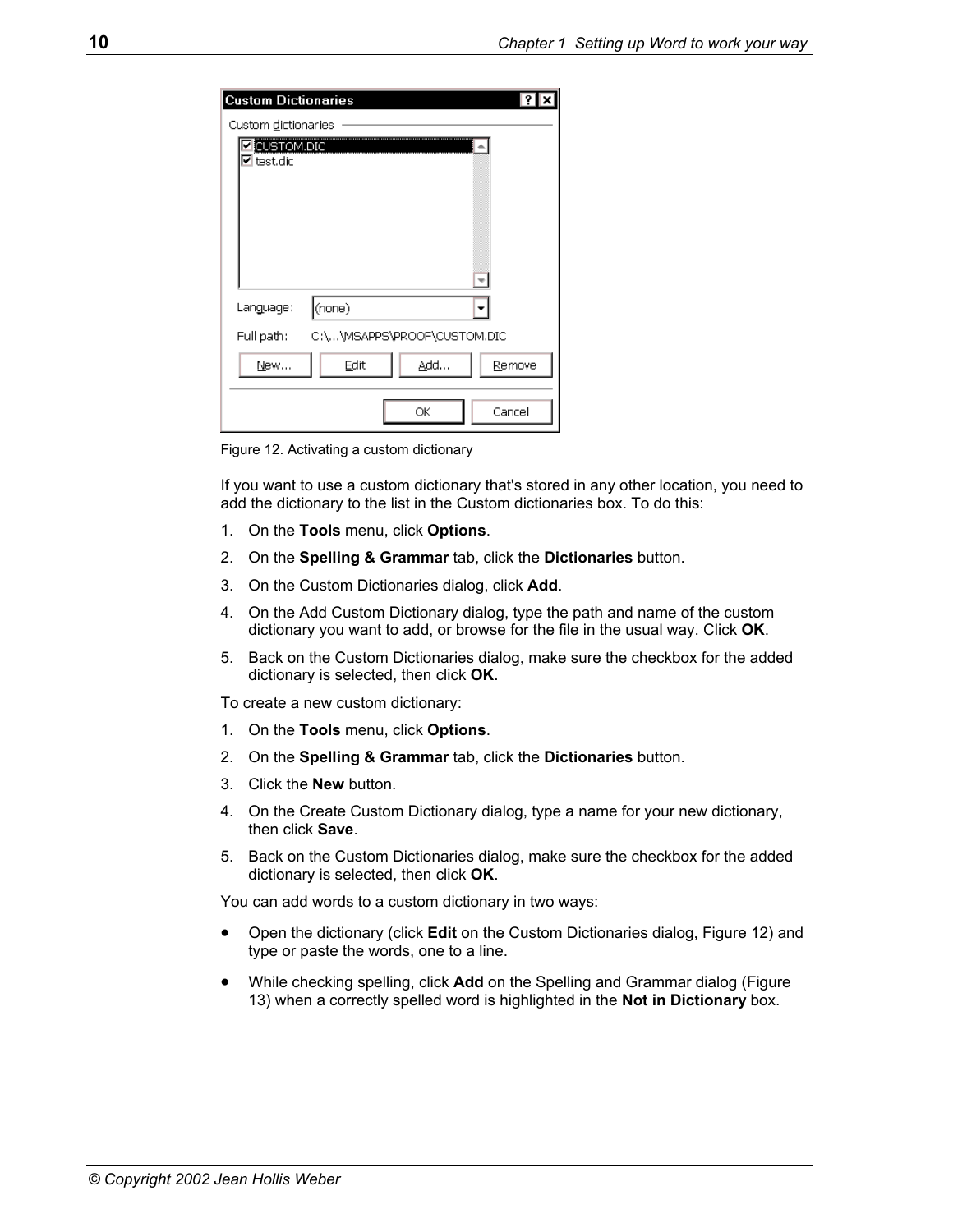| Spelling and Grammar: English (U.S.)                                |                                                                    |                                     |
|---------------------------------------------------------------------|--------------------------------------------------------------------|-------------------------------------|
| Not in Dictionary:<br>(or use the shortcut keys Ctrl+F and Ctrl+H). | $ 1. \rightarrow \emptyset$ n the Edit menu, click Find or Replace | Ignore<br>Ignore All<br>Add         |
| Suggestions:<br>Curl                                                |                                                                    | Change<br>Change All<br>AutoCorrect |
| Check grammar<br>2                                                  | Undo<br>Options                                                    | Close                               |

<span id="page-18-1"></span>Figure 13. Adding a word to the dictionary while checking spelling

### <span id="page-18-0"></span>Create and use an exclude dictionary

You can use an exclude dictionary to find correctly spelled words that are not the right ones for the situation or not your preferred spelling. For example:

- its it's
- their there they're
- affect effect
- gray grey
- any words you habitually mistype, such as "widow" for "window"

After you add words to the exclude dictionary, the spelling checker will question them the next time you check spelling. You can then decide whether the word is the correct one or change it if necessary.

Here's how to create an exclude dictionary in Word 2000:

- 1. Click **New** on the main Word toolbar to start a new, blank document.
- 2. Type the words that you want to put in the exclude dictionary. Press Enter after each word.
- 3. On the **File** menu, click **Save As** and navigate to this folder:

 In Windows 95, 98, or ME, C:\WINDOWS\Application Data\Microsoft\Proof

 In Windows 95, 98, or ME *with profiles enabled*, or Windows NT 4.0, C:\WINDOWS\Profiles\Username\Application Data\Microsoft\Proof

 In Windows 2000, C:\Documents and Settings\Username\Application Data\Microsoft\Proof

- 4. In the **Save as type** box, click **Text Only**.
- 5. In the **File name** box, type a name for the exclude dictionary. This name must be the same name as the main language dictionary it's associated with, except for the file extension, which must be **.exc**.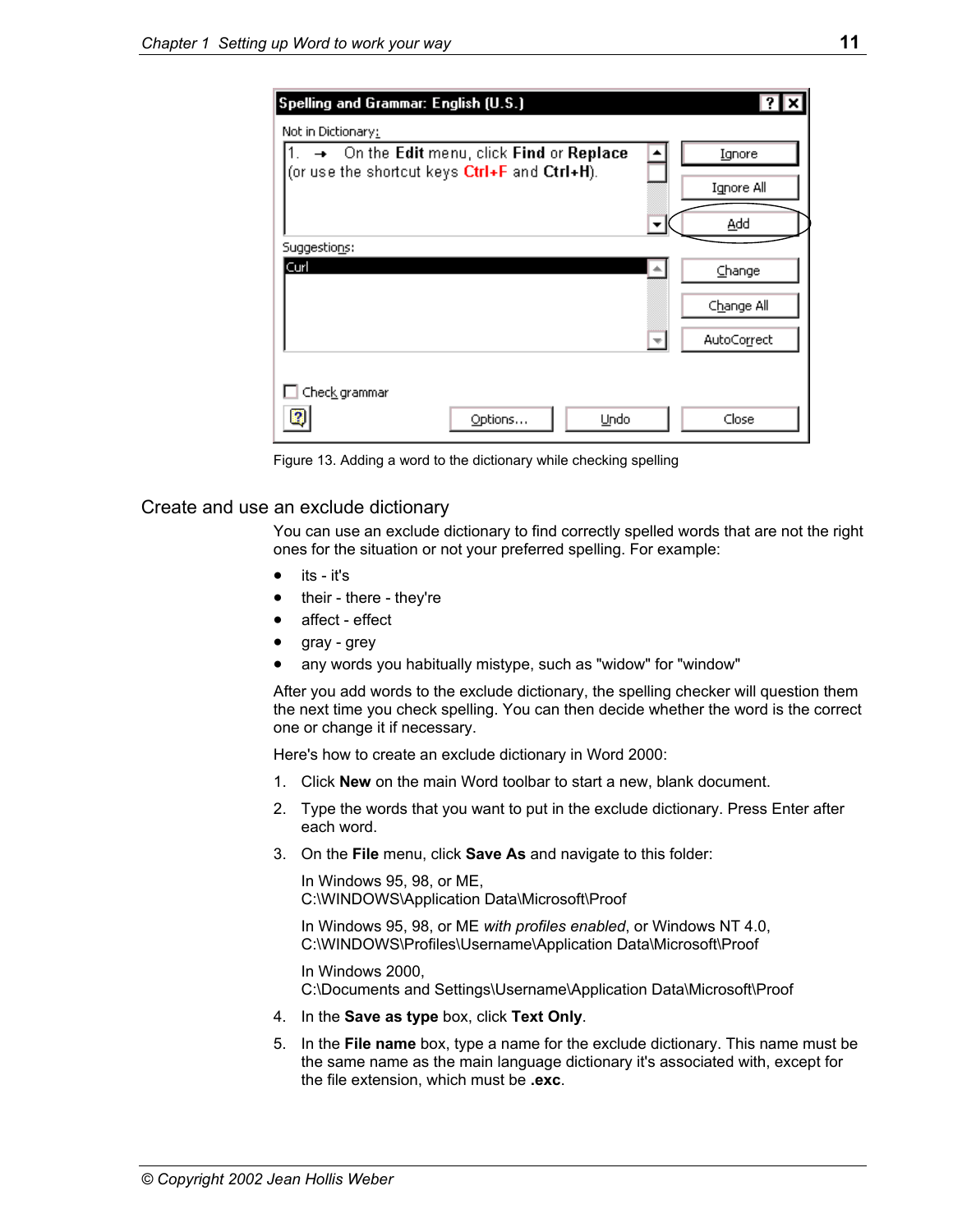For example, the English dictionary in Word 2000 is called Mssp3en.lex, so you would name the associated exclude dictionary Mssp3en.exc. This file covers both US and UK English.

- 6. Click **Save** and close the file.
- 7. You can edit this file any time you want, to add or delete words. If you want to disable it, you can delete it or rename it or move it to a different folder.

### <span id="page-19-0"></span>*Ensuring your user information is correct*

Because Word 97's revision features mark your changes and comments with the name or initials stored in User Information, you'll want to ensure that your name and initials appear there. To do this, click **Options** on the **Tools** menu and choose the **User Information** tab on the Options dialog. If anything on this page is incorrect, delete it and type the correct information. Click **OK** when done making any changes.

# <span id="page-19-1"></span>*Controlling Word's AutoCorrect functions*

Some of Word's AutoCorrect functions I find very useful; others cause more trouble than they're worth.

On the **Tools** menu, click **AutoCorrect**. The AutoCorrect dialog [\(Figure 14\)](#page-19-2) has four tabs.

<span id="page-19-2"></span>

| <b>AutoCorrect</b>                          |                                             |          | ?          |  |
|---------------------------------------------|---------------------------------------------|----------|------------|--|
| AutoCorrect                                 | AutoFormat As You Type                      | AutoText | AutoFormat |  |
|                                             | □ Correct TWo INitial CApitals              |          | Exceptions |  |
| $\Box$ Capitalize first letter of sentences |                                             |          |            |  |
|                                             | ☑ Capitalize names of days                  |          |            |  |
|                                             | ■ Correct accidental usage of cAPS LOCK key |          |            |  |
|                                             | Meplace text as you type                    |          |            |  |
| Replace:                                    | With: O Plain text O Formatted text         |          |            |  |
|                                             |                                             |          |            |  |
|                                             |                                             |          |            |  |
|                                             |                                             |          |            |  |
| (r)                                         | ®                                           |          |            |  |
| (tm)                                        | TМ                                          |          |            |  |
| <--                                         | $\leftarrow$                                |          |            |  |
| <==                                         | ←                                           |          |            |  |
| $\leq$ =>                                   | ⇔                                           |          |            |  |
| $==>$                                       | →                                           |          |            |  |
| -->                                         | $\rightarrow$                               |          |            |  |
| labbout                                     | about                                       |          | ٠          |  |



### **AutoCorrect**

The AutoCorrect tab contains many useful functions; select the ones that suit the way you work. I recommend you go through the auto-replace list to look for things that you don't want to be changed automatically and delete them. For example, I deleted the one that replaces (c) with the Copyright symbol ©, because I use (a), (b), (c) a lot and having to override the change was extremely annoying.

### **AutoFormat and AutoFormat As You Type**

The AutoFormat and AutoFormat As You Type tabs [\(Figure 15\)](#page-20-1) include several things that I dislike (but others find useful). The difference is that the AutoFormat tab settings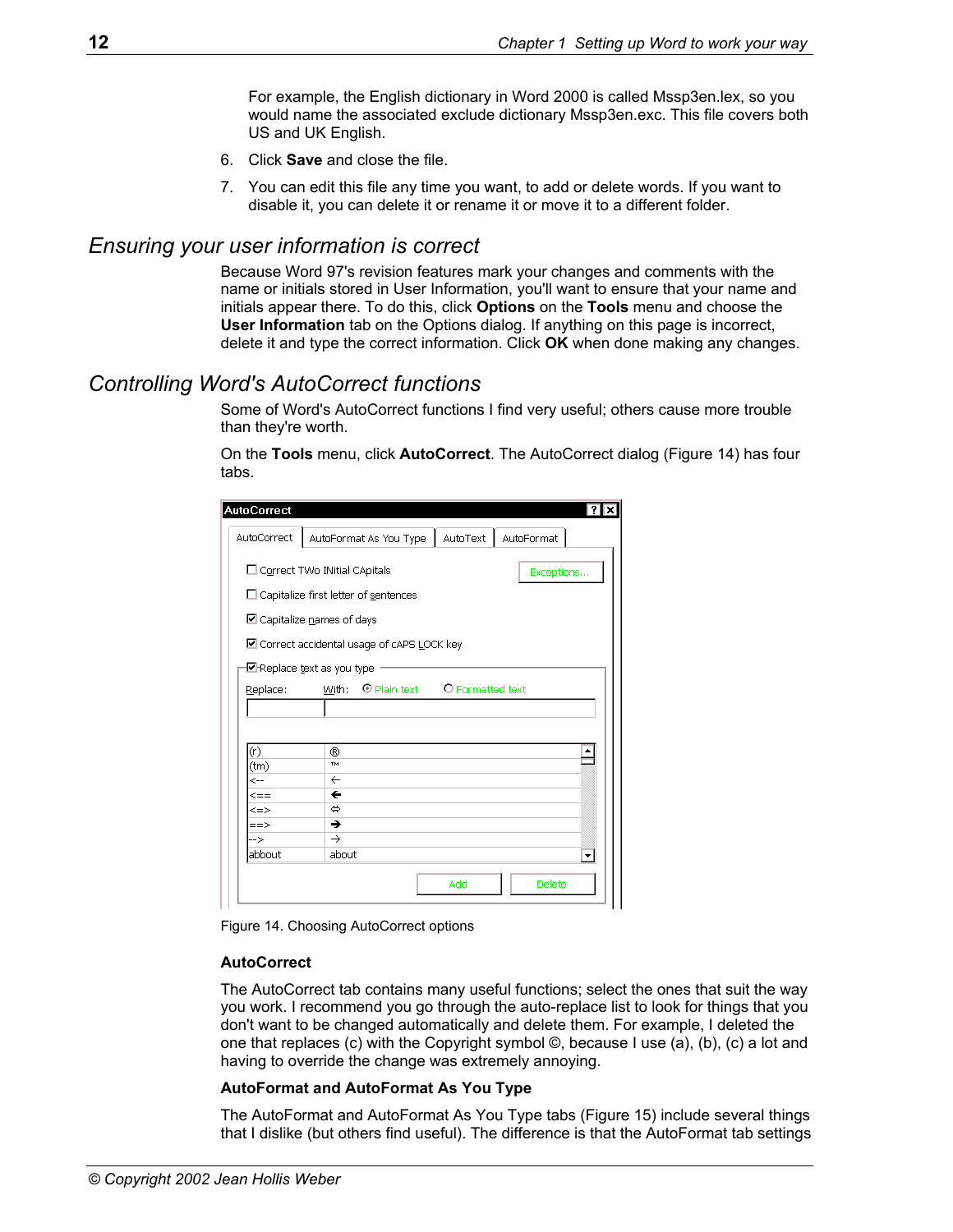are applied when you open a document, or when you go to the Format menu and click AutoFormat, not while you are typing.

<span id="page-20-1"></span>

| $\blacksquare$ "Straight guotes" with "smart quotes" |  |  |  |  |
|------------------------------------------------------|--|--|--|--|
| $\Box$ Ordinals (1st) with superscript               |  |  |  |  |
| $\Box$ Fractions (1/2) with fraction character (1/2) |  |  |  |  |
| $\Box$ Symbol characters (--) with symbols (--)      |  |  |  |  |
| $\Box$ *Bold* and _underline_ with real formatting   |  |  |  |  |
|                                                      |  |  |  |  |
|                                                      |  |  |  |  |
|                                                      |  |  |  |  |
|                                                      |  |  |  |  |
|                                                      |  |  |  |  |
|                                                      |  |  |  |  |

Figure 15. Choosing AutoFormat As You Type options

I deselect all the items in the **Apply** (or **Apply as you type**) section, for example, because I don't want Word to automatically format my numbered or bulleted lists. I prefer to explicitly tell Word when to make something into a list item. Word's internal logic often causes it to do things differently from what I want, and these autoformatting functions contribute to many of the problems that people have with numbered lists. (See also "[Fixing or avoiding list numbering problems"](#page-63-1) on page [56.](#page-63-1))

Another choice that I usually disable is **Internet and network paths with hyperlinks**. Unless I plan to convert my document to a Web page, I don't want hyperlinks; I want plain text.

### **AutoText**

The entries on the AutoText tab are very useful. See "[Using AutoText fields to hold](#page-60-0)  [information that changes"](#page-60-0) on page [53](#page-60-0) for more information.

# <span id="page-20-0"></span>*Adding a toolbar button for an easier-to-use style list*

The style list provided with Word 2000 shows what the fonts look like and gives some information about the styles. This list can be helpful, but users of earlier versions of Word will remember a different type of Style list and may want to have it back. Fortunately, you can add the old Style list to the menu bar (though you can't delete the new one, even if you want to).

- 1. On the **Tools** menu, click **Customize**.
- 2. On the Customize dialog, choose the **Commands** tab [\(Figure 16\)](#page-21-1).
- 3. Make sure **Save in:** shows normal.dot. In the Categories list, click **Format**. In the Commands box, find the **Style...** item (the one with an icon containing two letter A's to its left, not the Style: entry with a drop-down list box to its right).
- 4. Drag the **Style...** item to the right of the Style drop-down list on the Formatting Toolbar and release the mouse button. The double-A icon appears on the toolbar.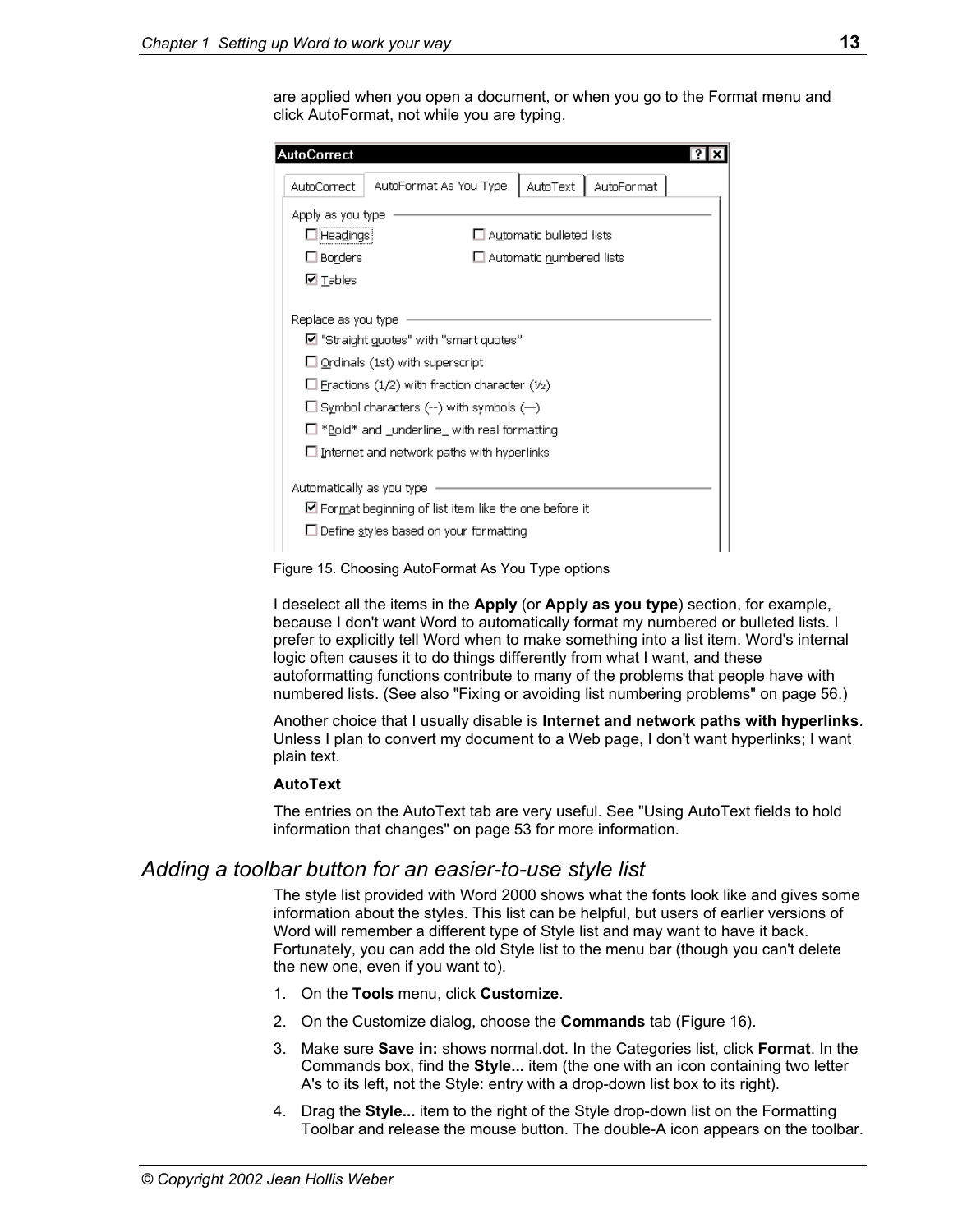| Customize<br>Commands<br>Toolbars                                                                              | Options                                                                                                                                                       |
|----------------------------------------------------------------------------------------------------------------|---------------------------------------------------------------------------------------------------------------------------------------------------------------|
| Categories:<br>File<br>Edit<br>View<br>Insert<br>Format<br>Tools<br>Table<br>Web<br>Window and Help<br>Drawing | Commands:<br>▲<br>Apply Heading 2<br>Apply Heading 3<br>$A$ Font<br>- Paragraph<br>$\mathrel{\mathop:}=$ Bullets and Numbering<br>鱼 Drop Cap…<br>$^4$ 4 Style |
| Selected command:<br>Description<br>Normal.dot<br>2<br>$S$ ave in: (                                           | Modify Selection "<br>Keyboard<br>Close                                                                                                                       |

5. Click **Close** to close the Customize dialog.

<span id="page-21-1"></span>Figure 16. Choosing an easier-to-use style list

# <span id="page-21-0"></span>*Sharing documents with people using a different version of Word*

If you work with people who use a different version of Word, you and they need to follow a few simple rules to avoid making a mess of any documents you share.

Avoid using features that are not supported by the oldest version of Word being used in the group. Lists of differences, and what happens to unsupported features when you save in an older format, are provided in the online help.

If anyone in your workgroup is using Word 6/95, everyone will need to be particularly careful. In addition to not using unsupported features, you have two choices for sharing files:

- Word 6/95 users can install an import filter so they can open and work on Word 97/2000 files, but they cannot save in Word 97/2000 format. You can get the filter from the Microsoft's Office Update Web site (see Appendix A).
- Word 97/2000 users can save documents in Word 6/95 format. Everyone can open and work on the files.
- **Tip** To help you remember to save Word 97/2000 documents in Word 6/95 format, you can specify the default format in which to save documents. On the **Tools** menu, click **Options**, then choose the **Save** tab. In the **Save Word files as** box, click the file format you want. The next time you save a document that is not already saved in Word 97/2000 format, you will be prompted to save it in the format you selected.
- **Tip** You can make Word 2000 behave like Word 6/95. On the **Tools** menu, click **Options**, then choose the **Compatibility** tab [\(Figure 17\)](#page-22-1). In the **Recommended options for** box, choose Microsoft Word 6.0/95, then click OK.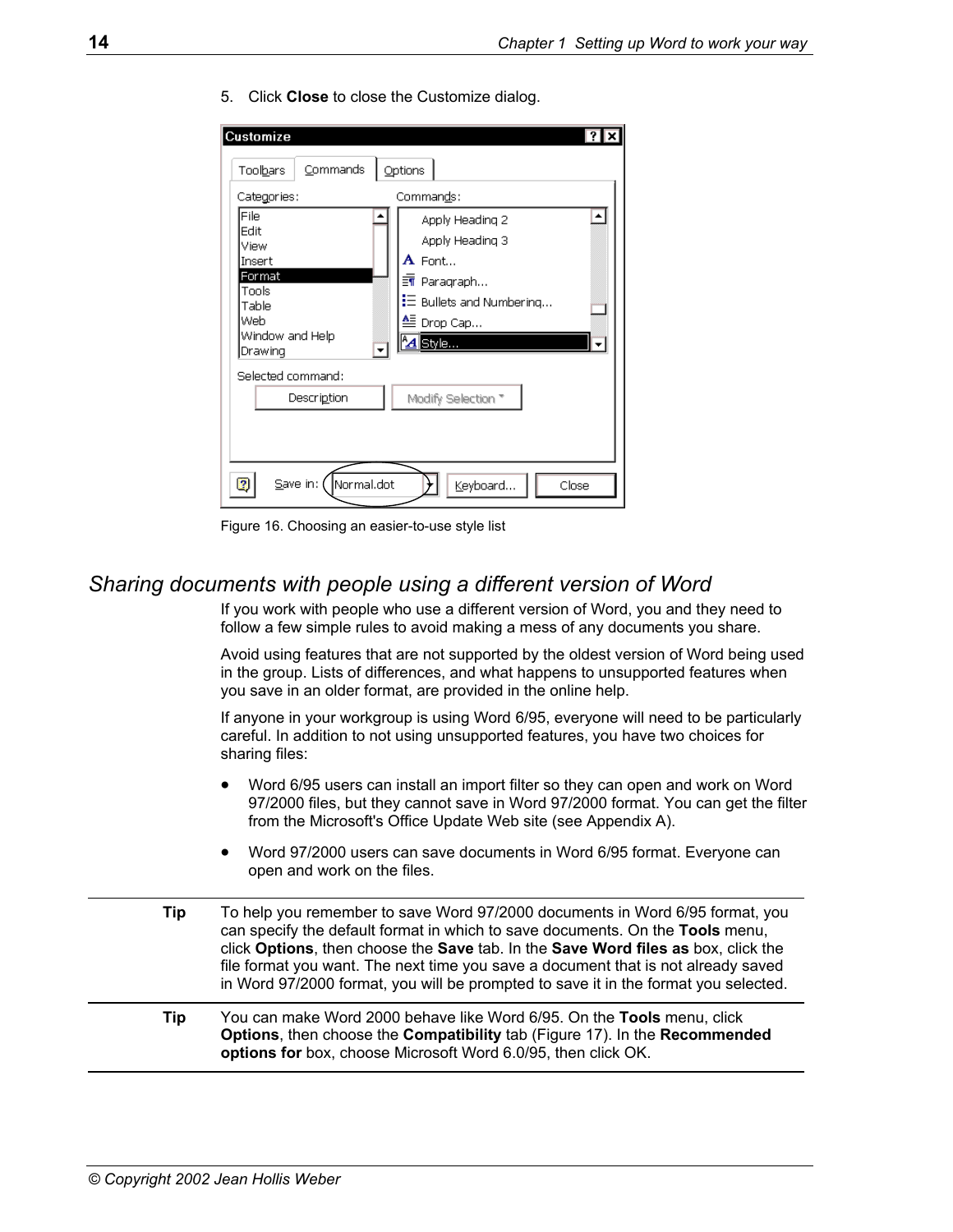| View                                                                  | General | Edit             | Print | Save          | Spelling & Grammar |
|-----------------------------------------------------------------------|---------|------------------|-------|---------------|--------------------|
| <b>Track Changes</b>                                                  |         | User Information |       | Compatibility | File Locations     |
| Compatibility options for EdwdCh1 Setup.doc<br>Font Substitution      |         |                  |       |               |                    |
| Re <del>co<u>m</u>mended options for :</del><br>Microsoft Word 6.0/95 |         |                  |       |               |                    |

<span id="page-22-1"></span>Figure 17. Setting up Word 97/2000 to behave like Word 95

# <span id="page-22-0"></span>*Installing more than one version of Word on the same computer*

If you frequently need to work on projects using different versions of Word, you can install and use more than one version of Microsoft Office (or any of its components) on the same computer. This works best if you install a new version of Office on a machine that already has an older version installed. Here's the secret:

- 1. If you already have one version of Office on your computer, when you start the installation of the newer version, **be sure to select** the **Custom Installation**  option.
- 2. When prompted, **change the installation location** to a different folder from the one suggested, **so it is not the location of the older version** of Office.
- 3. When prompted, **select the option to keep the earlier versions of Office** on the computer.
- 4. Complete the rest of the installation.

Start menu shortcuts for the old version of the Office programs will be overwritten by the shortcuts for the new version, but you can manually add shortcuts for the old version.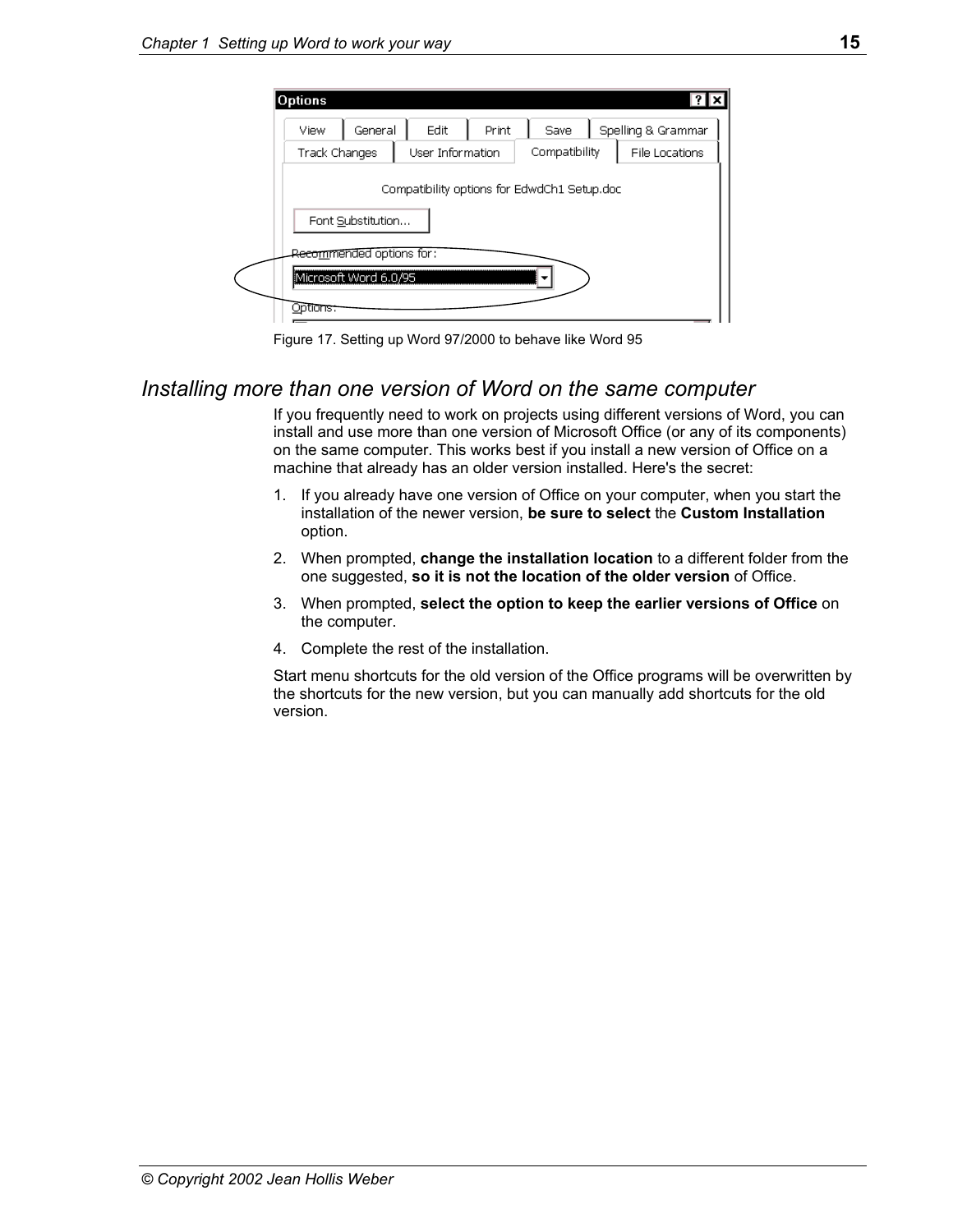This page is for your notes.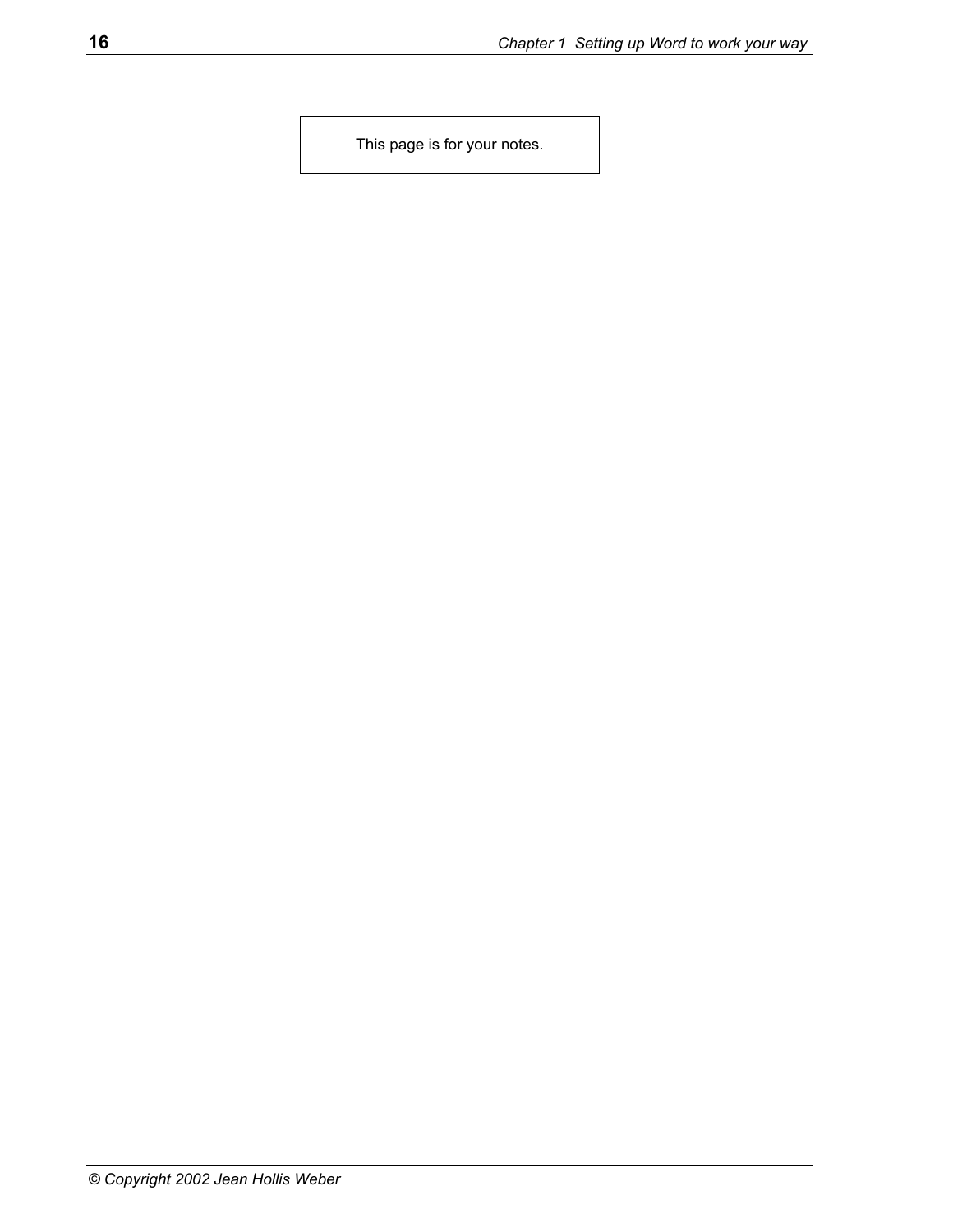# Chapter 2

# <span id="page-24-0"></span>Editing and reviewing documents

Word provides many ways for individuals and workgroups to edit, review, and comment on documents. This chapter covers some of the techniques, including some often overlooked features and problems.

- [Checking spelling and grammar](#page-24-1)
- [Finding and replacing text and formatting](#page-25-1)
- Marking and tracking changes
- [Inserting comments and questions](#page-31-0)
- [Changing document properties](#page-32-0)
- [Accepting or rejecting editorial changes and comments](#page-32-1)
- Undoing edits
- Selecting a vertical block of text

### <span id="page-24-1"></span>*Checking spelling and grammar*

Although software won't find correctly spelled wrong words, the spelling checker can be useful for a first cut. It's also good for finding doubled words such as "the the".

["Preparing for spelling and grammar checking"](#page-13-0) on page [6](#page-13-0) described how to set up Word. This section describes some features you might find useful:

- [Ignore some text while checking spelling and grammar](#page-24-2)
- [Recheck a document](#page-25-0) (if the spelling checker says there's nothing to check)

### <span id="page-24-2"></span>Ignore some text while checking spelling and grammar

To mark some text (for example, code or e-mail addresses) to be ignored while checking spelling and grammar:

- 1. Select the relevant text.
- 2. On the **Tools** menu, point to **Language**, then click **Set Language**.
- 3. On the Language dialog ([Figure 11](#page-15-2) on page [8\)](#page-15-2), select the checkbox for **Do not check spelling or grammar**.
- 4. Click **OK**.
- **Tip** For full paragraphs of text (such as code samples), define the language as "Do not check spelling or grammar" in the style definition for those paragraphs. On the **Format** menu, click **Style**, select the style, then click **Modify**, **Format**, **Language**.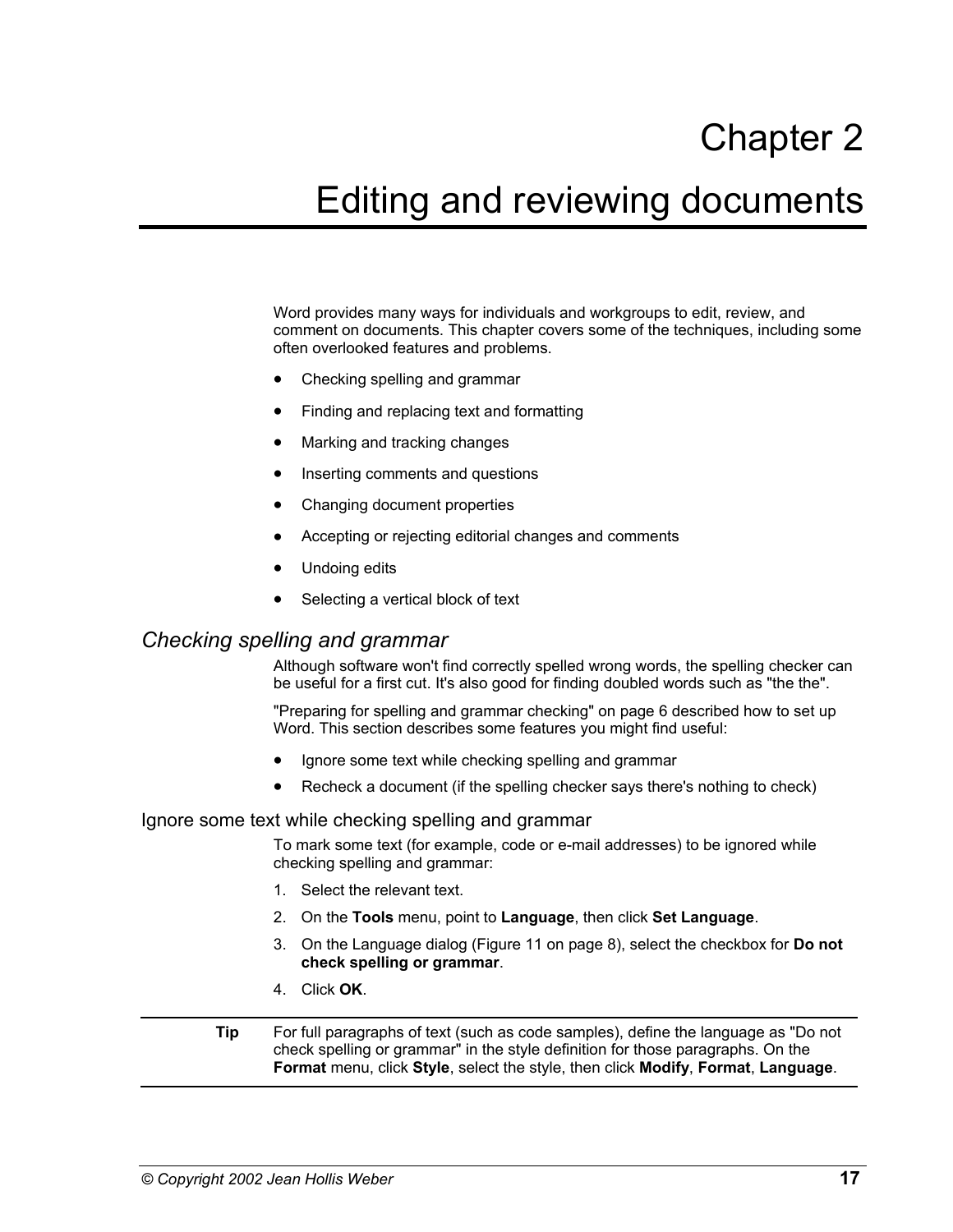### <span id="page-25-0"></span>Recheck a document

After you run the spelling checker over a document, if you want to check it again, Word doesn't check the same material twice; it only checks new or changed material. This can be quite helpful with long documents, by saving time, but if you do want to check everything again, you'll need to do this:

- 1. On the **Tools** menu or on the **Spelling & Grammar** dialog (Figure 13), click **Options**.
- 2. On the Spelling and Grammar dialog (Figure 13), click **Recheck Document**. (If the document has not previously been checked, this button is labeled Check Document.)
- 3. At the message asking if you're sure you want to do this, click **Yes**.

# <span id="page-25-1"></span>*Finding and replacing text and formatting*

Many people never learn how to use the advanced features of Find and Replace, but even the simplest search can make editing faster and easier.

- 1. On the **Edit** menu, click **Find** or **Replace** (or use the shortcut keys **CTRL+F** and **CTRL+H**).
- 2. On either the **Find** tab or the **Replace** tab, click the **More** button to display the long version of the dialog.

Using the choices in the lower half of the dialog, you can:

- Search for and replace specific formatting and special items such as paragraph marks, fields, or graphics
- Use wildcards to fine-tune a search

### <span id="page-25-2"></span>Replace specific formatting

One handy use for replacing formatting includes finding underlined words and replacing them with italics; another is to replace one style with another style. I'm sure you can find many other uses.

On the Find and Replace dialog ([Figure 18\)](#page-26-2):

- 1. To search for text with specific formatting, enter the text in the **Find what** box. To search for specific formatting only, delete any text in the **Find what** box.
- 2. Click **Format**, and then choose the formats you want from the list.
- 3. To replace text, enter the replacement text in the **Replace with** box.

To remove text, delete any text in the **Replace with** box.

To remove the specified character formatting, click **Format**, select **Font**, then select the opposite format (for example, **Not Bold** or **No Underline**).

4. Click **Find Next**, **Replace**, or **Replace All**.

### **Example: changing one style to another**

- 1. Click in the **Find what** box, click **Format**, select Style from the pop-up list, select the name of the style in the Find Style dialog, click **OK**. Format: Style: *[style name]* appears under the **Find What** box.
- 2. Click in the **Replace with** box, click **Format**, select Style from the pop-up list, select the name of the style in the Find Style dialog, click **OK**. Format: Style: *[style name]* appears under the **Replace with** box.
- 3. If you're sure you want to replace all paragraphs of Style 1 with Style 2, click **Replace All**. Otherwise, click **Find Next** to deal with each case individually.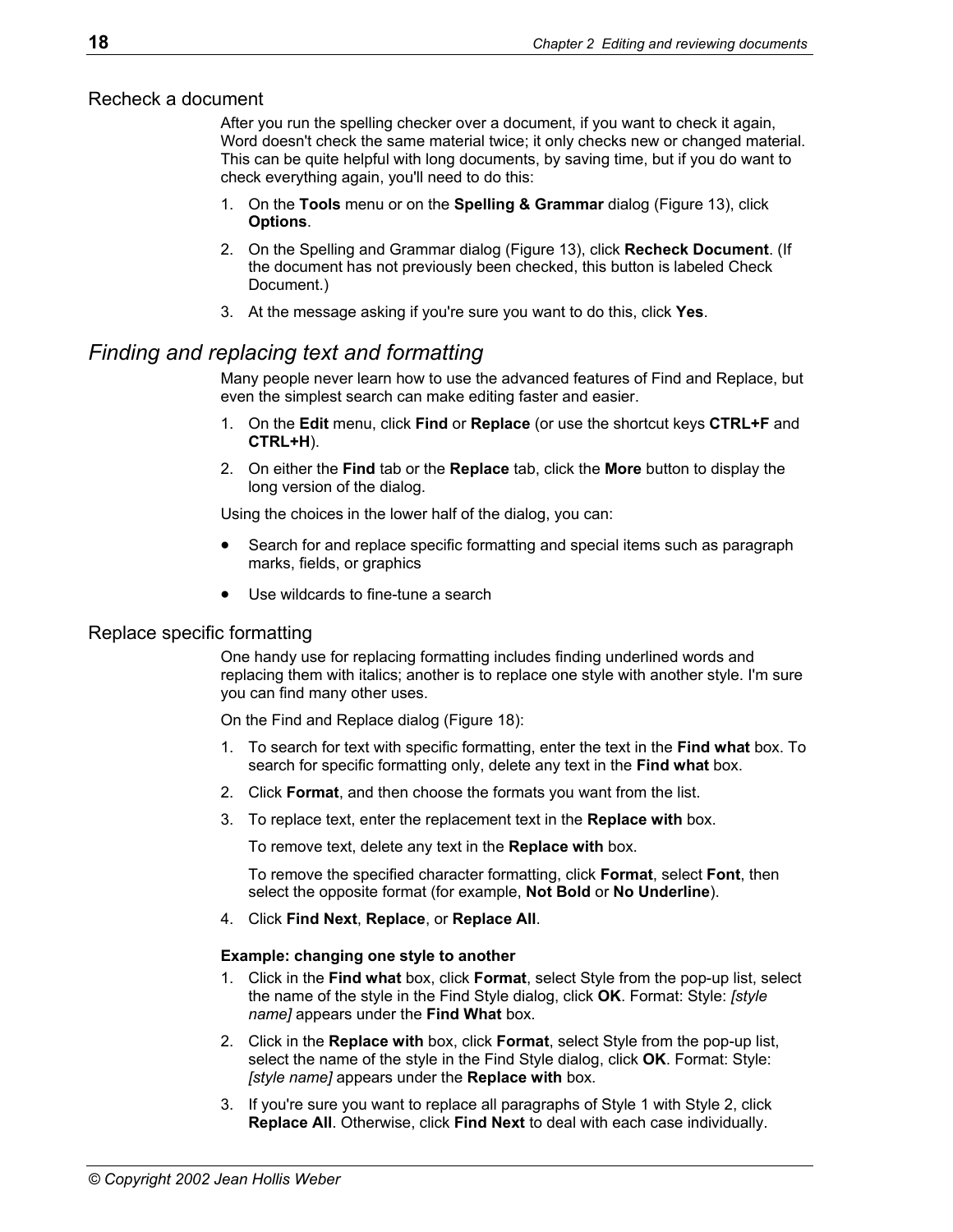| Find and Replace                                                   |
|--------------------------------------------------------------------|
| Replace<br>$Go$ To<br>Find                                         |
| Find what:<br>▼<br>Style: Normal<br>Forma <b>C</b> :               |
| Replace with:<br>Style: Body Text<br>Format:                       |
| <b>Find Next</b><br>Replace All<br>Replace<br>Cancel<br>Less $\pm$ |
| Search Options<br>All<br>Search:<br>Match case                     |
| Find whole words only                                              |
| Use wildcards                                                      |
| Sounds like                                                        |
| Find all word forms                                                |
| Replace<br>Special *<br>No Formatting<br>Format *                  |

<span id="page-26-2"></span>Figure 18. Finding and replacing specific formatting (styles)

### <span id="page-26-0"></span>Find and replace paragraph marks, page breaks, and other items

Common uses for this function are to replace two paragraph marks with one, or to remove tabs used to indent the first line of a paragraph. (If spacing and first-line indenting are required, you should use paragraph styles; see "[Defining a new](#page-52-0)  [paragraph or character style"](#page-52-0) on page [45\)](#page-52-0).

On the Find and Replace dialog:

- 1. Click once in the **Find what** box, then click **Special**.
- 2. Choose the item you want from the pop-up list.

You can also type a code for the item directly in the **Find what** box.

- 3. If you want to replace the item, click once in the **Replace with** box (or press **Tab**  to move from the **Find** box). Enter what you want to use as a replacement in the **Replace with** box. To use another special item, click **Special** and follow the instructions in step 2.
- 4. Click **Find Next**, **Replace**, or **All**.

### <span id="page-26-1"></span>Find items such as bookmarks or comments

For a quick way to find items such as bookmarks, graphics or comments:

- 1. On the Find and Replace dialog, choose the **Go To** tab [\(Figure 19\)](#page-27-1), then click the item you want in the **Go to what** box.
- 2. You can click **Next** or **Previous** to find the next or previous item of the same type, or type a number in the **Enter (object) number** box if you know the sequence number of the table, graphic, bookmark or other object you are searching for.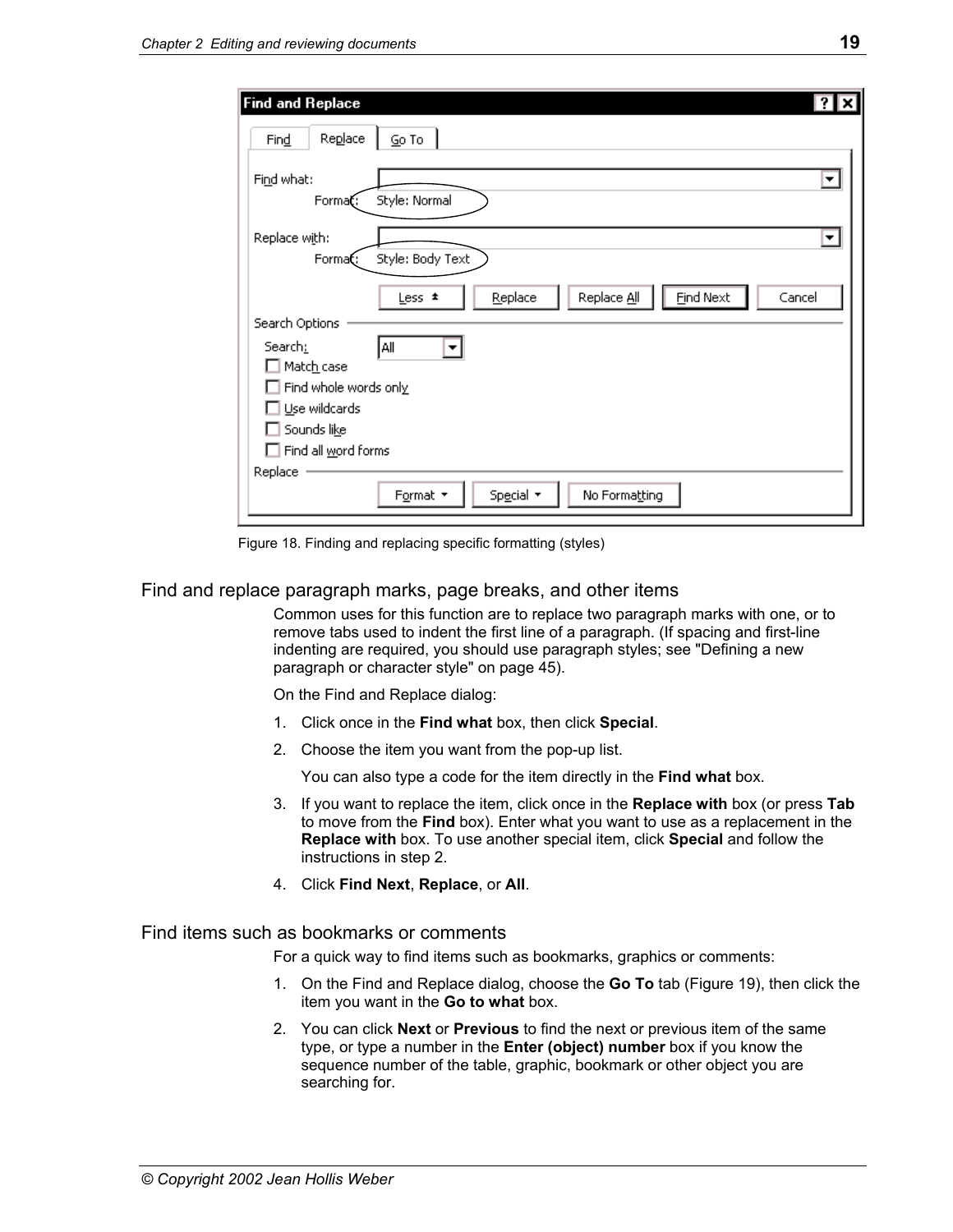| <b>Find and Replace</b>                                                           |                                                                                                                                  |
|-----------------------------------------------------------------------------------|----------------------------------------------------------------------------------------------------------------------------------|
| Go To<br>Find<br>Replace                                                          |                                                                                                                                  |
| Go to what<br>Comment<br>Føotnote<br>Endnote<br>Field<br>`able<br><b>SGraphic</b> | Enter graphic number:<br>Enter + and - to move relative to the current<br>location. Example: +4 will move forward four<br>items. |
| Equation                                                                          | Close<br>Previous<br>Next                                                                                                        |

<span id="page-27-1"></span>Figure 19. Finding items quickly using Go To

### <span id="page-27-0"></span>Plan a multiple-pass find and replace

Find and replace is a powerful feature, but it can be dangerous if you don't do a bit of planning first. You must consider the consequences of each step, so you do them in the correct order.

#### **Example: replacing the formatting in part of a string of characters**

Suppose you need to replace a string of characters in which one is a subscript or superscript (for example H2O with  $H_2O$ ) in a document where these occur frequently. Here are the steps you would take:

1. Replace all occurrences of H2O by (subscript) H2O. Now you have  $_{H2O}$ .

| <b>Find and Replace</b>  |                                                      | ? x    |
|--------------------------|------------------------------------------------------|--------|
| Replace<br>Find          | $Go$ To                                              |        |
| Find what:<br>Format:    | H <sub>20</sub>                                      |        |
| Replace with:<br>Format, | H2O <br>Subscript                                    | ▾      |
|                          | <b>Find Next</b><br>Replace<br>Replace All<br>$Les*$ | Cancel |

2. Replace all occurrences of (subscript) H with normal H. Now you have  $H_{2O}$ .

| <b>Find and Replace</b>                                        | <b>? x</b> |
|----------------------------------------------------------------|------------|
| Replace<br>$Go$ To<br>Find                                     |            |
| Find what:<br>Subscript<br>Formaty                             | ▼          |
| Replace with:<br>ŀН<br>Format:                                 |            |
| <b>Find Next</b><br>Replace<br>Replace All<br>Cancel<br>$Les*$ |            |

3. Replace all occurrences of (subscript) O with normal O. Now you have  $H_2O$ .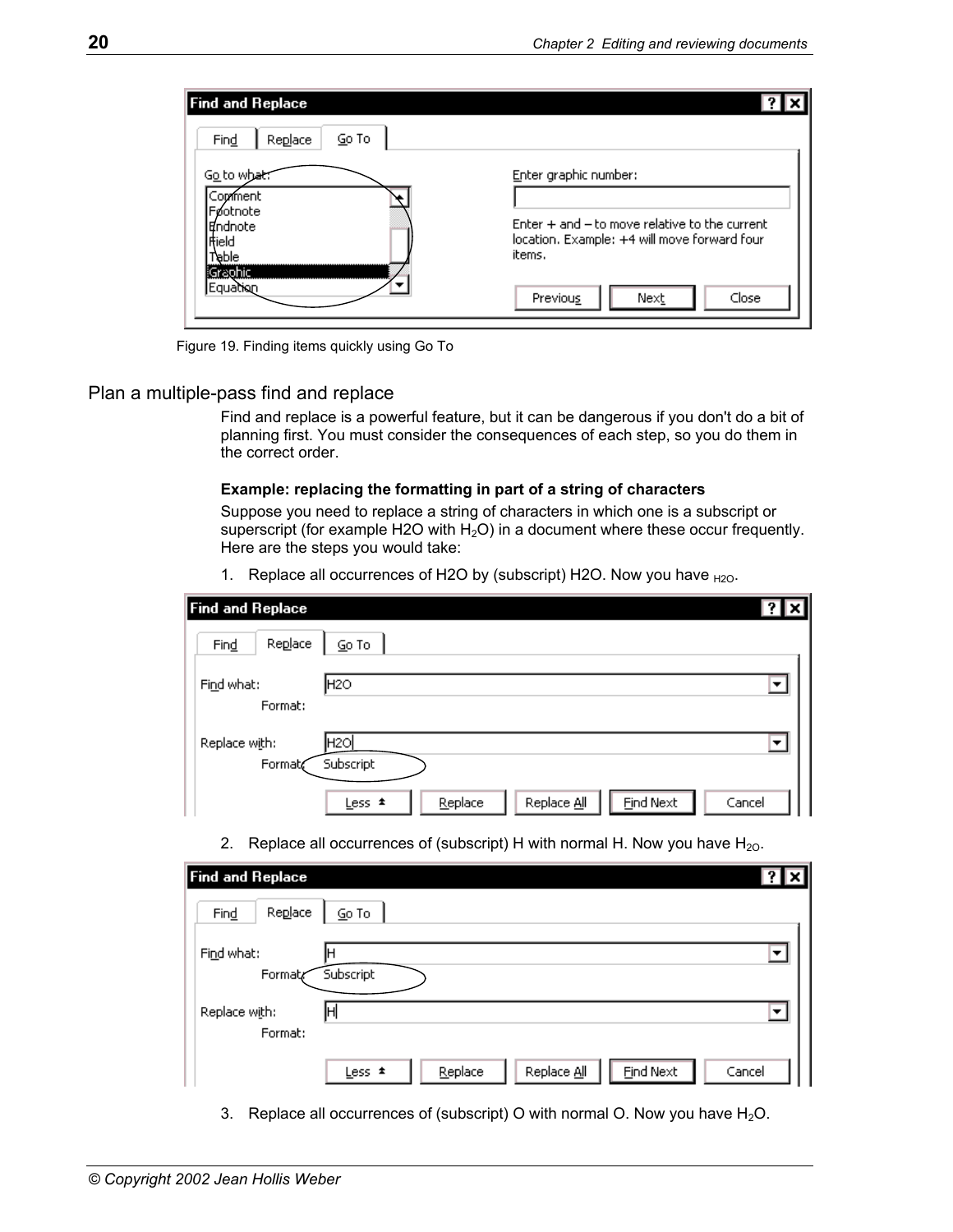### <span id="page-28-0"></span>Use wildcards

A wildcard is a keyboard character that can be used to represent one or many characters when you are searching for something.

Once you get used to wildcards, you'll wonder how you ever did without them. Most people are comfortable with some of the simpler constructions but find the more complex ones a bit daunting. I can only suggest that a bit of practice will pay off well in time saved later.

To use wildcards when searching and replacing:

- 1. On the Find and Replace dialog ([Figure 18\)](#page-26-2), select the **Use wildcards** checkbox (you may need to click the **More** button to see the checkbox).
- 2. Click **Special**, then click a wildcard from the Special list (which now shows wildcards in addition to some other special characters). Type any additional text (before or after the wildcard) in the **Find what** box.

If you can remember the wildcards you need, it's much faster to type them directly into the **Find what** box.

3. Click **Find Next**, **Replace**, or **Replace All** (not recommended).

If you're replacing text, it's a good idea to click **Replace** instead of **Replace All**; that way, you can confirm each replacement to make sure it's correct. Otherwise you're likely to end up with some hilarious (and highly embarrassing) bloopers.

| To find                                                                       | Use this<br>wildcard | <b>Examples</b>                                                                 |
|-------------------------------------------------------------------------------|----------------------|---------------------------------------------------------------------------------|
| Any single character                                                          | ?                    | b?d finds "bad," "bud," "bid" and "bed."                                        |
| Any string of characters                                                      | $\star$              | b*d finds "bad," "brand" and "board."                                           |
| One of the specified characters                                               | $\mathfrak{g}$       | b[iu]n finds "bin" and "bun."                                                   |
| Any single character in this<br>range                                         | $[\cdot]$            | [r-t]eed finds "reed," "seed" and "teed."<br>Ranges must be in ascending order. |
| Any single character except the<br>characters inside the brackets             | $[]$                 | p[!a]st finds "post" and "pest," but not<br>"past."                             |
| Any single character except<br>characters in the range inside<br>the brackets | $[!x-z]$             | b[!a-m]ck finds "bock" and "buck," but not<br>"back" or "beck."                 |
| The beginning of a word                                                       | <                    | <(log) finds "logbook" and "logistics," but<br>not "catalog."                   |
| The end of a word                                                             | >                    | (log) > finds "catalog," but not "logistics."                                   |

Table 1. Examples of search wildcards

#### **Notes:**

- 1. More wildcards and their uses are described in the online help.
- 2. To search for a character that's defined as a wildcard, type a backslash (\) before the character. For example, to find a phrase that includes a question mark (such as "how?"), you would search for "how\?".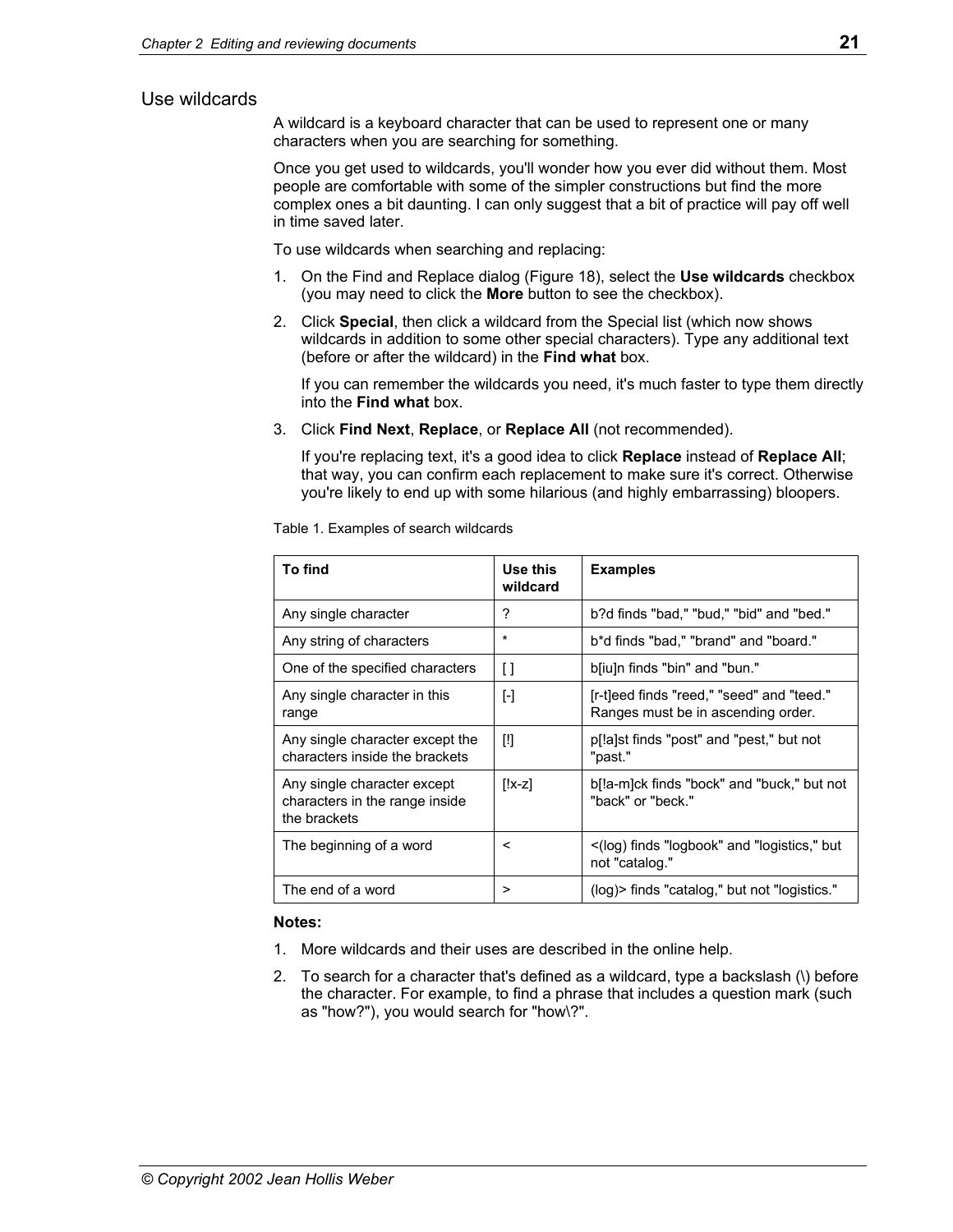### <span id="page-29-0"></span>*Marking and tracking changes*

You can use Word's revision marks to show what you have added, deleted, changed, or moved. Later, you (or the senior editor or another person) can review and accept or reject each change.

Another way to keep track of changes is for you to simply make your changes to a copy of the document, then use Word to compare the two files and show the changes you made. On the **Tools** menu, point to **Track Changes**, then click **Compare Documents**.

A third way is to save versions, which are stored as part of the original file, but this can become a problem on documents of any size or complexity, especially if you save a lot of versions, because the file becomes quite large and Word slows down conspicuously or crashes. Which method you use, and whether you need to keep a record of changes, depends on your company's or client's policy.

You can use Word's revision feature to edit a document that has not been prepared for review, but you may want to do the preparation step first. Again, using this technique is a matter of policy. The advantage is that the editor or reviewer can't forget to use revision marks. The disadvantage is if you change your mind about something you deleted, and you don't catch it soon enough to "undo" it, you have to type it in again, and it shows as both a deletion and an insertion.

### <span id="page-29-1"></span>Prepare a document for editing

If you do need to prepare a document for editing, here's what to do:

- 1. Open the document.
- 2. Check whether the document contains multiple versions by clicking Versions on the File menu.

If multiple versions exist, save the current version as a separate document with a different name, and use this copy as the review copy.

- 3. On the **Tools** menu, click **Protect Document**.
- 4. On the Protect Document dialog [\(Figure 20\)](#page-29-2), select what you want the reviewers to be able to do.
	- To let reviewers change the document and insert comments, and to track all changes with revision marks, select **Tracked Changes**.

<span id="page-29-2"></span>

| <b>Protect Document</b> |
|-------------------------|
| Protect document for    |
| $\odot$ Tracked changes |
| O Comments              |
| O Forms:<br>Sections    |
|                         |
| Password (optional):    |
|                         |
|                         |
| Cancel<br>ΩK            |

Figure 20. Setting up a document to ensure any changes are tracked

• To let reviewers insert only comments and not change the contents of the document, select **Comments**.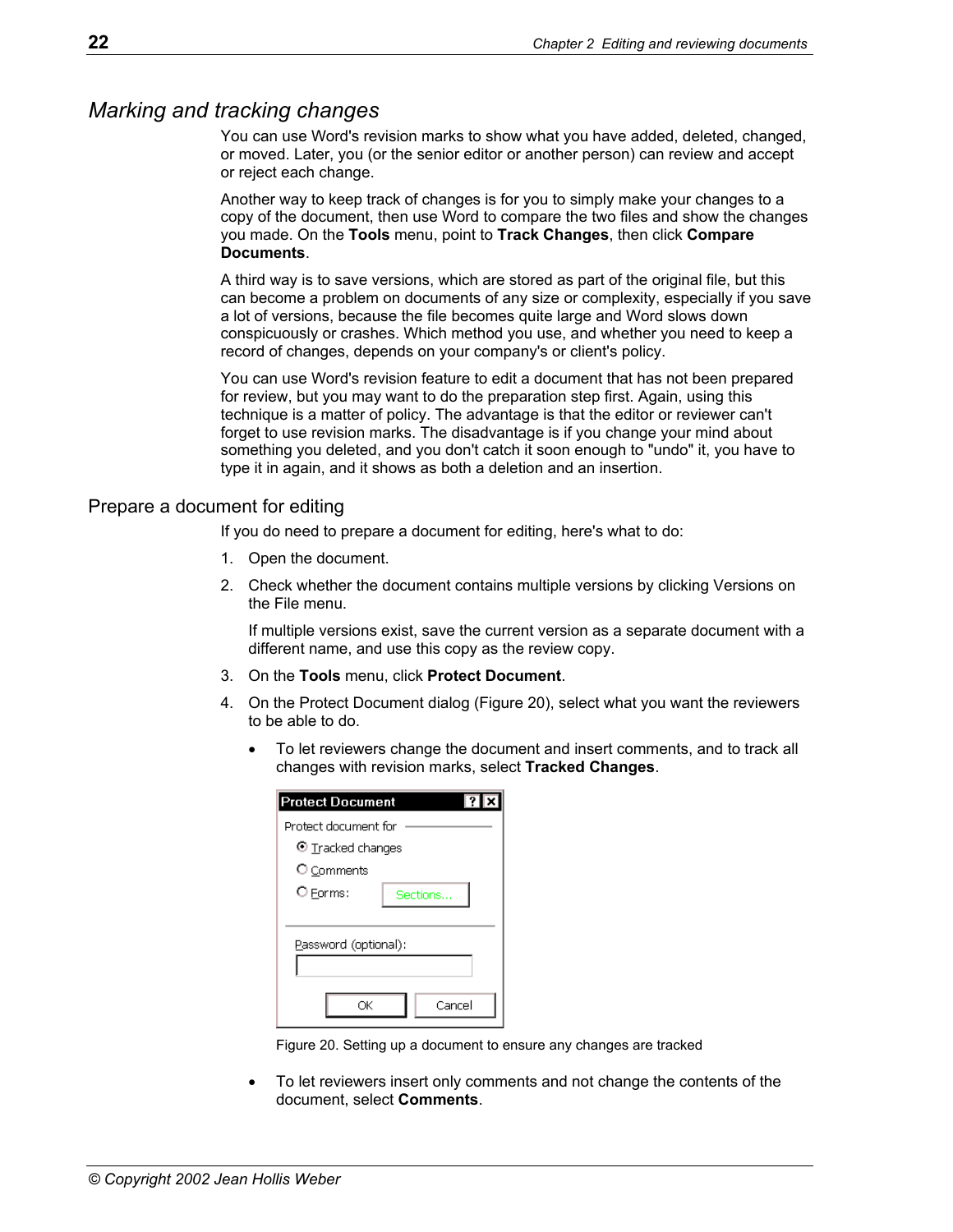• To let only authorized reviewers add changes and comments, type a password. Make sure you keep a record of the password!

### <span id="page-30-0"></span>Edit (review) the document

1. To set up your reviewing options, on the **Tools** menu, point to **Track Changes**, then click **Highlight Changes**. Select the **Track changes while editing**  checkbox ([Figure 21\)](#page-30-1).

If you want to see your changes (not just the results of your changes) on screen, select the **Highlight changes on screen** checkbox.

<span id="page-30-1"></span>

| Highlight Changes                     |        |         |
|---------------------------------------|--------|---------|
| $\boxdot$ Track changes while editing |        |         |
| ■ Highlight changes on screen         |        |         |
| Highlight changes in printed document |        |         |
|                                       |        |         |
|                                       | Cancel | Options |
|                                       |        |         |



2. To select which of your changes will be displayed, and how they will look, click **Options**. On the Track Changes dialog ([Figure 22\)](#page-30-2), you can choose colors and presentation (underline, strikethrough, italics, and so on) for inserted and deleted text, choose whether to show "change bars" in the margins (and if so, what character to use), and whether to mark formatting changes.

<span id="page-30-2"></span>

| Track Changes                              | $\overline{?}$<br>×   |
|--------------------------------------------|-----------------------|
| Track Changes                              |                       |
| Inserted text                              | -Preview-             |
| Underline<br>Mark:                         | New text              |
| By author<br>Color:<br>٠                   |                       |
| Deleted text                               |                       |
| Strikethrough<br>M <u>a</u> rk:            | -Preview-<br>Old text |
| By author<br>Color:<br>٠                   |                       |
| Changed formatting -                       | Preview-              |
| (none)<br>Ma <u>r</u> k:                   | Formatted text        |
| Auto<br>Color:                             |                       |
| Changed lines                              |                       |
| Outside border<br>Mark:                    | -Preview-             |
| Auto<br>$\overline{\phantom{a}}$<br>Color: |                       |
|                                            |                       |
|                                            |                       |
|                                            | Cancel<br>ОК          |
|                                            |                       |

Figure 22. Choosing which of your changes will be displayed, and how they will look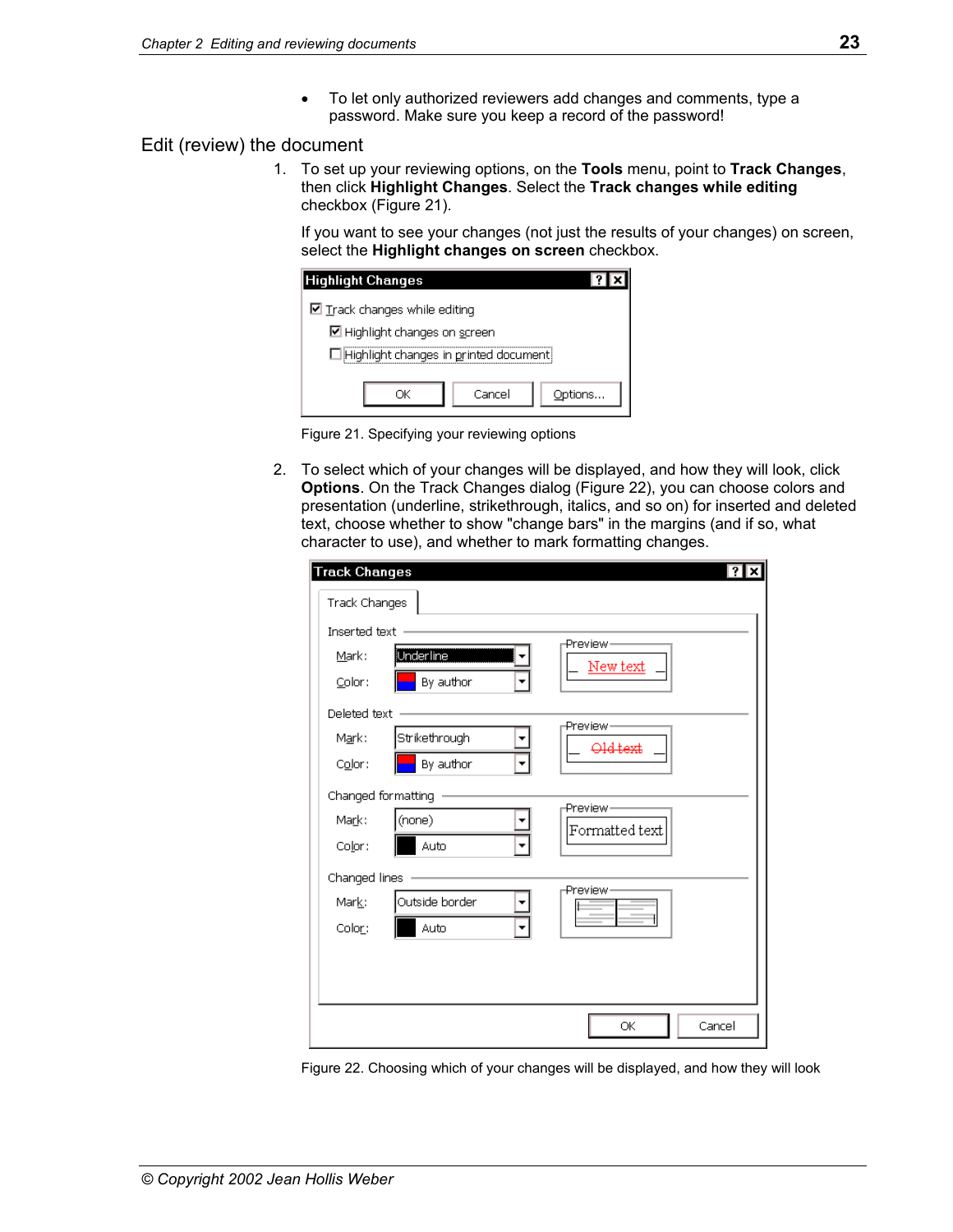- 3. To display the Reviewing toolbar, open the View menu, click **Toolbars**, then click **Reviewing**.
	- If the document has been prepared for editing, the **Track Changes** button will be "on" (gray background) and you will not be able to turn it off.
	- If the document has not been prepared for editing, be sure the Track Changes feature is turned on before you start editing. To turn on Track Changes, click the **Track Changes** button on the Reviewing toolbar.

Two things to remember:

- 1. Displaying changes (insertions and deletions) on screen will often change the pagination of the document, so don't regenerate the index or table of contents, or update any other fields that show page numbers, until you turn off the display of changes. To do this, go back into the Highlight Changes dialog (on the Tools menu, point to **Track Changes**, then click **Highlight Changes**) and deselect **Highlight changes on screen**.
- 2. If you're going to print the document, be sure **Highlight changes in printed document** is not selected [\(Figure 21\)](#page-30-1), unless you want all the inserts and deletions to be printed.

### <span id="page-31-0"></span>*Inserting comments and questions*

When you insert a comment, Word numbers it and records it in a separate comment pane. You can view comments in ScreenTips or in the comment pane. You can also modify the comments you or others have made.

To insert a comment:

- 1. Select the text you want to comment on, or place the insertion point anywhere in the text.
- 2. On the Insert menu, click **Comment** (**Annotation** in Word 6/95), or press **ALT+CTRL+M** on the keyboard, or (Word 97 only) click the **Insert Comment**  button on the Reviewing toolbar. Your initials and a sequence number appear in the file, the comments pane opens at the bottom of the Word screen, and the spot where the comment was inserted is highlighted yellow.
- 3. Type your comment, then click **Close** to close the comments pane. (You can leave the comments pane open and click back in the main document to continue working; this can be faster if you're making a lot of comments.)

To edit a comment, move the mouse pointer over the comment marker until the pointer changes shape, then right-click and choose **Edit** from the popup menu (or click the **Edit Comment** button on the Reviewing toolbar) to display the comments pane.

To view a comment, you can either:

- Move the pointer over text shaded with light yellow. Word displays the comment and the name of the reviewer making the comment in a ScreenTip above the text. If comments don't appear, click **Options** on the Tools menu, click the **View** tab, and then select the **ScreenTips** checkbox.
- Click the **Edit Comment** button (on the Reviewing toolbar) to display the comments pane.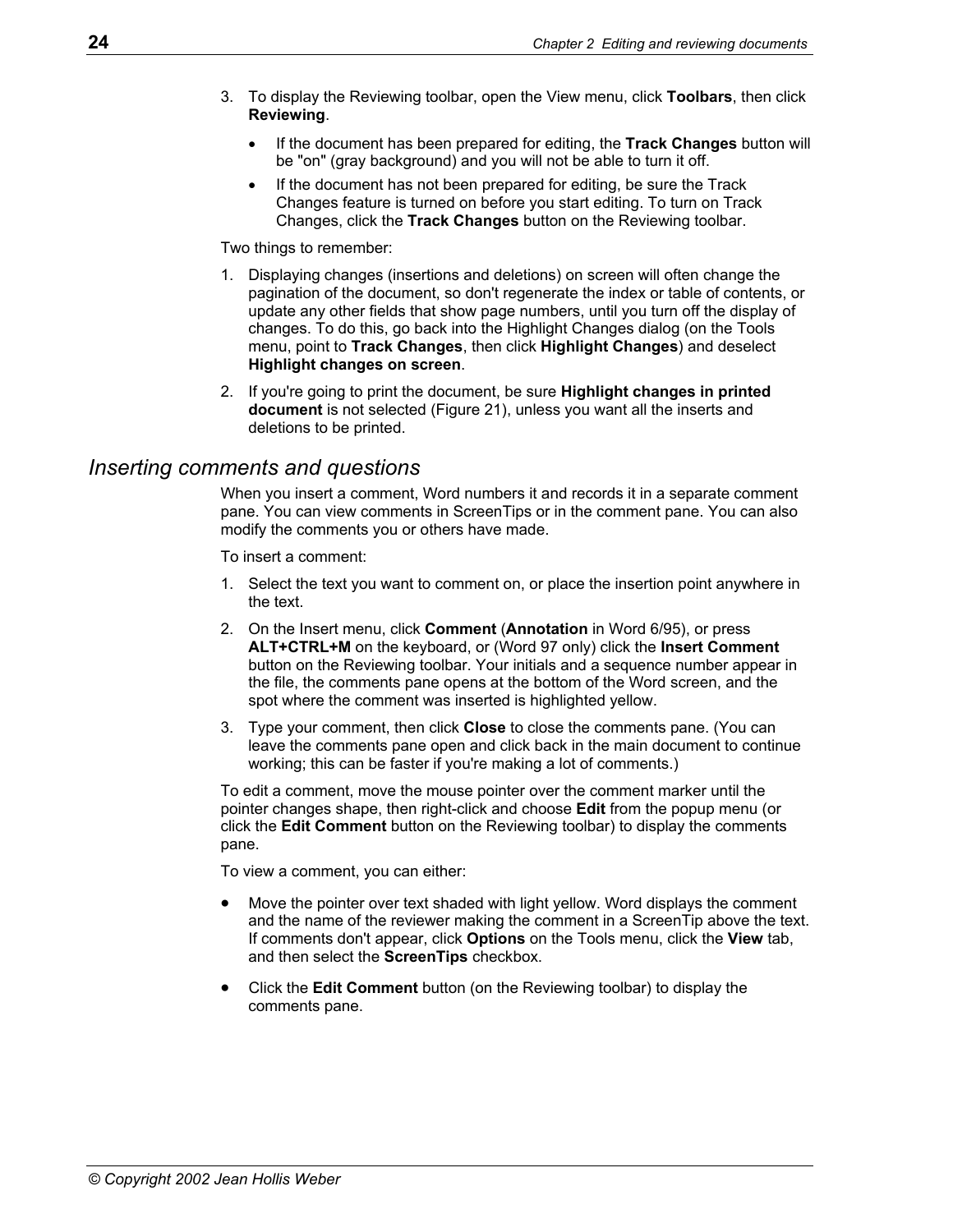# <span id="page-32-0"></span>*Changing document properties*

Many people copy one document (often written by someone else, or for a different project) when they create another, and don't change the document properties. If you don't catch these inconsistencies, they can end up being quite embarrassing for someone.

To change document properties:

- 1. On the **File** menu, click **Properties**.
- 2. On the Properties dialog, check all the fields on the **Summary** tab, in particular **Title** and **Author**, and change anything that needs amendment. Click **OK**.

For other uses of document properties, including those on the Custom tab, see ["Using document properties to hold information that changes"](#page-58-1) on page [51.](#page-58-1)

# <span id="page-32-1"></span>*Accepting or rejecting editorial changes and comments*

Word provides several ways to work with editors' and reviewers' changes and comments. Here's how to:

- [Merge documents](#page-32-2)
- [Incorporate reviewers' insertions and deletions](#page-32-3)
- Review changes by using the toolbar
- [Incorporate reviewers' suggestions made with comments](#page-33-1)
- Remove comments from a file

### <span id="page-32-2"></span>Merge documents

If more than one person reviews or edits separate copies of a document, the writer may wish to combine all of those comments and changes into one document. Word provides a way to do this, but it doesn't work quite as advertised.

Here's the theory:

- 1. Open the copy of the original document into which you want to merge changes.
- 2. On the **Tools** menu, click **Merge Documents**.
- 3. Locate and click one of the documents that has changes to be merged, and then click **Open**.
- 4. Repeat steps 2 and 3 until all copies of the document are merged.

Here's the problem:

Although insertions and deletions are marked correctly, using different colors for different reviewers, the comments don't merge correctly. Highlighting disappears and the comments (from reviewers after the first one merged) are duplicated in the comments pane.

<span id="page-32-3"></span>Incorporate reviewers' insertions and deletions

You can review tracked changes in two ways:

- Using the Reviewing toolbar
- Using the Accept or Reject Changes dialog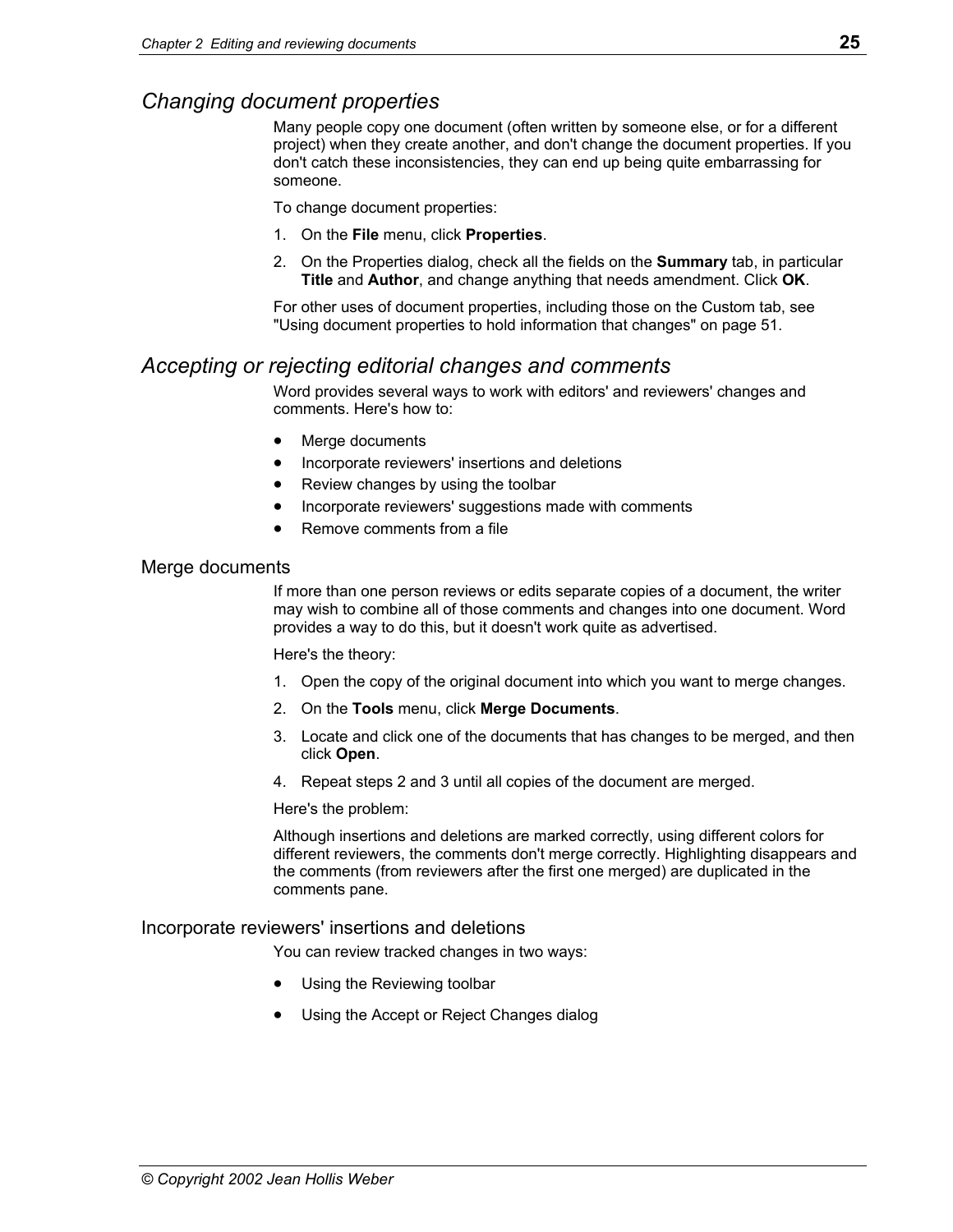### <span id="page-33-0"></span>Review changes by using the toolbar

Make sure changes are highlighted on the screen and the ScreenTips option is turned on (so you can see who made each change by resting the pointer over the highlighted revision).

If revision marks don't appear in the document, point to **Track Changes** on the Tools menu, and then click **Highlight Changes**. Select the **Highlight changes on screen** checkbox.

If the reviewer information doesn't appear above the change when you rest the pointer over it, click **Options** on the **Tools** menu, choose the **View** tab, and then select the **ScreenTips** checkbox.

| To                                                                                                                       | Do this                                                                                                                                                                                                                                      |
|--------------------------------------------------------------------------------------------------------------------------|----------------------------------------------------------------------------------------------------------------------------------------------------------------------------------------------------------------------------------------------|
| Review one change at a time                                                                                              | Click Next Change or Previous Change on the Reviewing toolbar.                                                                                                                                                                               |
| Accept the change                                                                                                        | <b>Click Accept Change</b>                                                                                                                                                                                                                   |
| Reject the change                                                                                                        | <b>Click Reject Change</b>                                                                                                                                                                                                                   |
| Accept or reject all changes in one<br>pass                                                                              | On the Tools menu, point to Track Changes, click Accept or Reject<br>Changes, and then click Accept All or Reject All. If you change your<br>mind, you can click Undo.                                                                       |
| See how the document would look if<br>you accepted all changes                                                           | On the Tools menu, point to Track Changes, click Accept or Reject<br>Changes, and then click Changes, without highlighting.                                                                                                                  |
| Display the original, unchanged<br>document so you can see how the<br>document would look if you rejected<br>all changes | On the Tools menu, point to Track Changes, click Accept or Reject<br><b>Changes, and then click Original. However, if the document contains</b><br>formatting changes, Word displays the changed formatting, not the<br>original formatting. |

### <span id="page-33-1"></span>Incorporate reviewers' suggestions made with comments

- 1. On the Reviewing toolbar, click **Edit Comment**.
- 2. In the comment pane, select and copy the comment text or item.
- 3. Paste the text or item in the document where you want it to appear.

If you want to see only those comments from a particular reviewer:

- 1. Open the Comments pane, then click on the down-arrow next to the **Comments From** box.
- 2. Choose the name you want from the list. Comments by the other reviewers are not displayed until you choose another name (or **All Reviewers**) from the list.

### <span id="page-33-2"></span>Remove comments from a file

After dealing with editorial comments, and before the document is finalized, the writer should remove the comments. Unfortunately Word does not have a quick and easy way to remove all comments with one command, although you can record a macro to do the work.

To remove comments:

- 1. Make sure Track Changes is turned off.
- 2. Rest the pointer over the highlighted text of the first comment.
- 3. When the ScreenTip appears, right-click and select **Delete** from the pop-up menu.
- 4. Click the **Next Comment** button on the Reviewing toolbar to move to the next comment.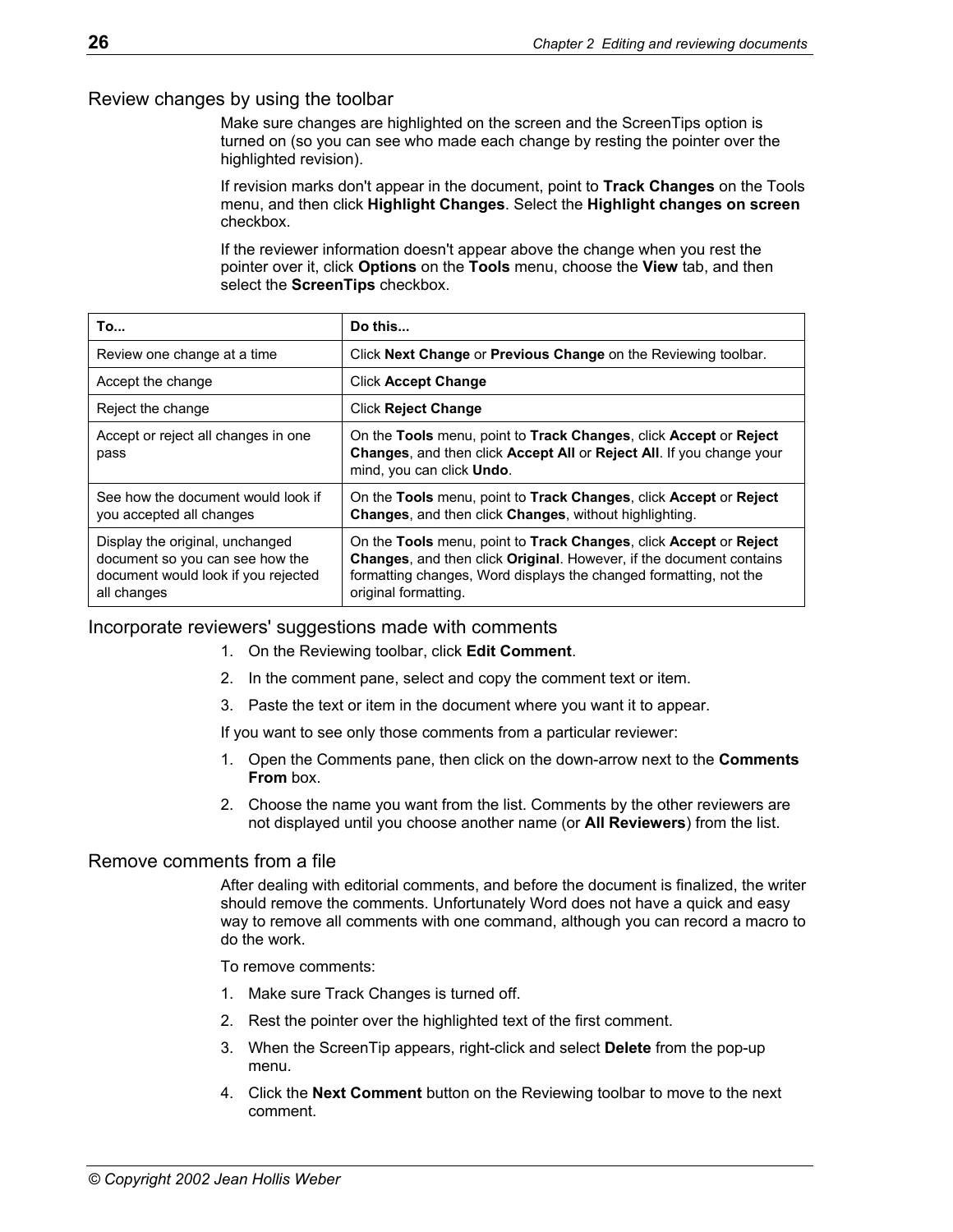5. Repeat steps 2 and 3 until all comments have been deleted.

# <span id="page-34-0"></span>*Undoing edits*

Most people know that you can select **Undo** from the **Edit** menu, or press **CTRL+Z** on the keyboard, or click the **Undo** button, to undo a series of edits or other actions, one at a time, working backward from the last action.

Many people don't realize that you can also click the arrow next to the Undo button to see a list of the most recent actions you can undo. Scroll through the list until you find the action you want to undo, then click on it. Be careful, though: when you undo an action selected this way, you also undo all actions above it in the list. That result might not be what you want.

# <span id="page-34-1"></span>*Selecting a vertical block of text*

If data from an outside source, such as a text file or spreadsheet, is pasted into a Word document, the pasted material may contain extra spaces at the beginning of each line. You could use find-and-replace to delete the extra spaces, but that technique might also delete groups of spaces that you want to keep in your document. An alternative is to select a vertical block of text that contains all the spaces.

To select a vertical block of text using the mouse, point to the upper left-hand corner of the block, hold down the **ALT** key, and then drag the mouse to the lower right-hand corner of the block. To select a vertical block using the keyboard, position the insertion point at the upper left-hand corner of the block, press **CTRL+SHIFT+F8**, and then use the arrow keys to highlight the whole block; press ESC to cancel selection mode.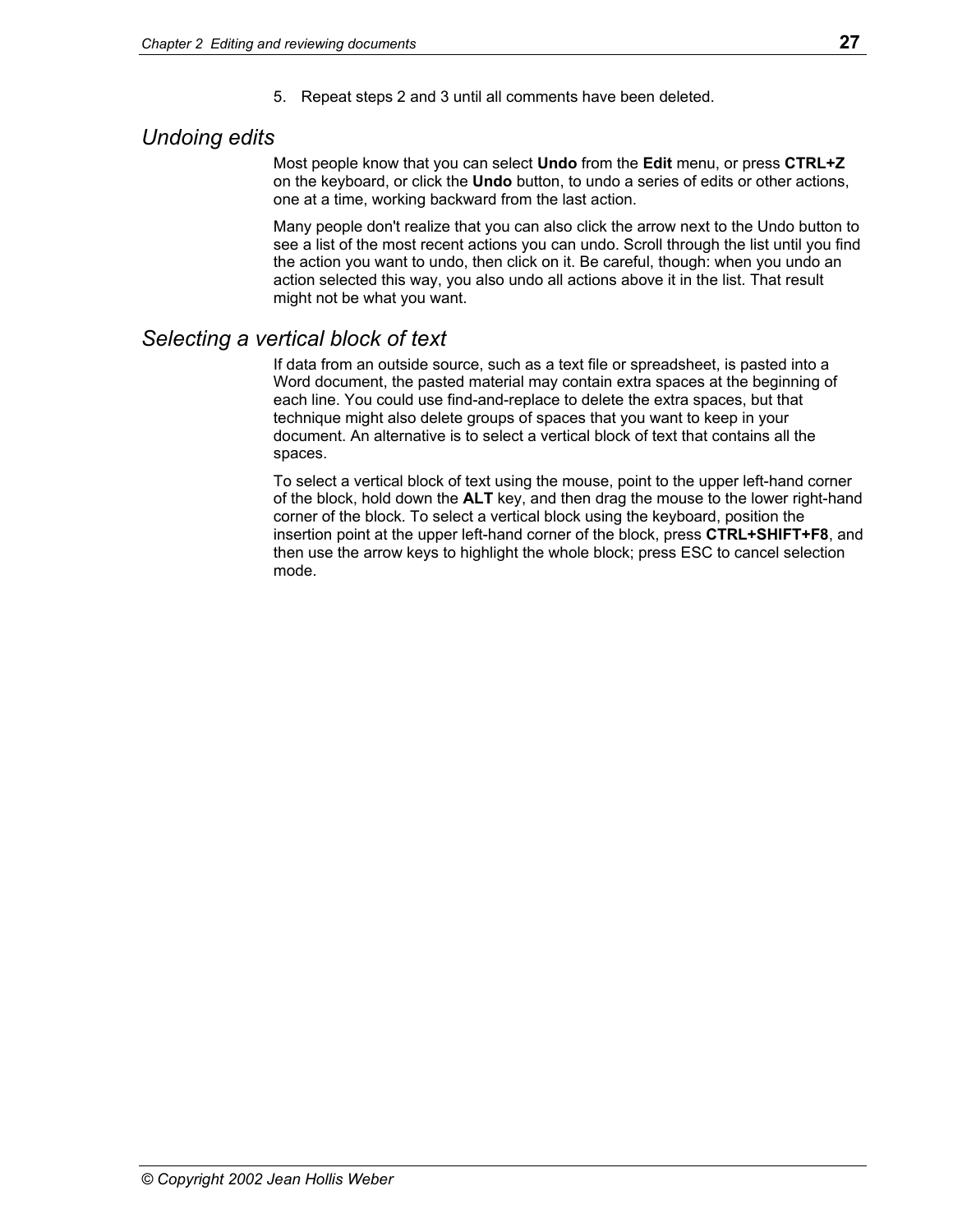This page is for your notes.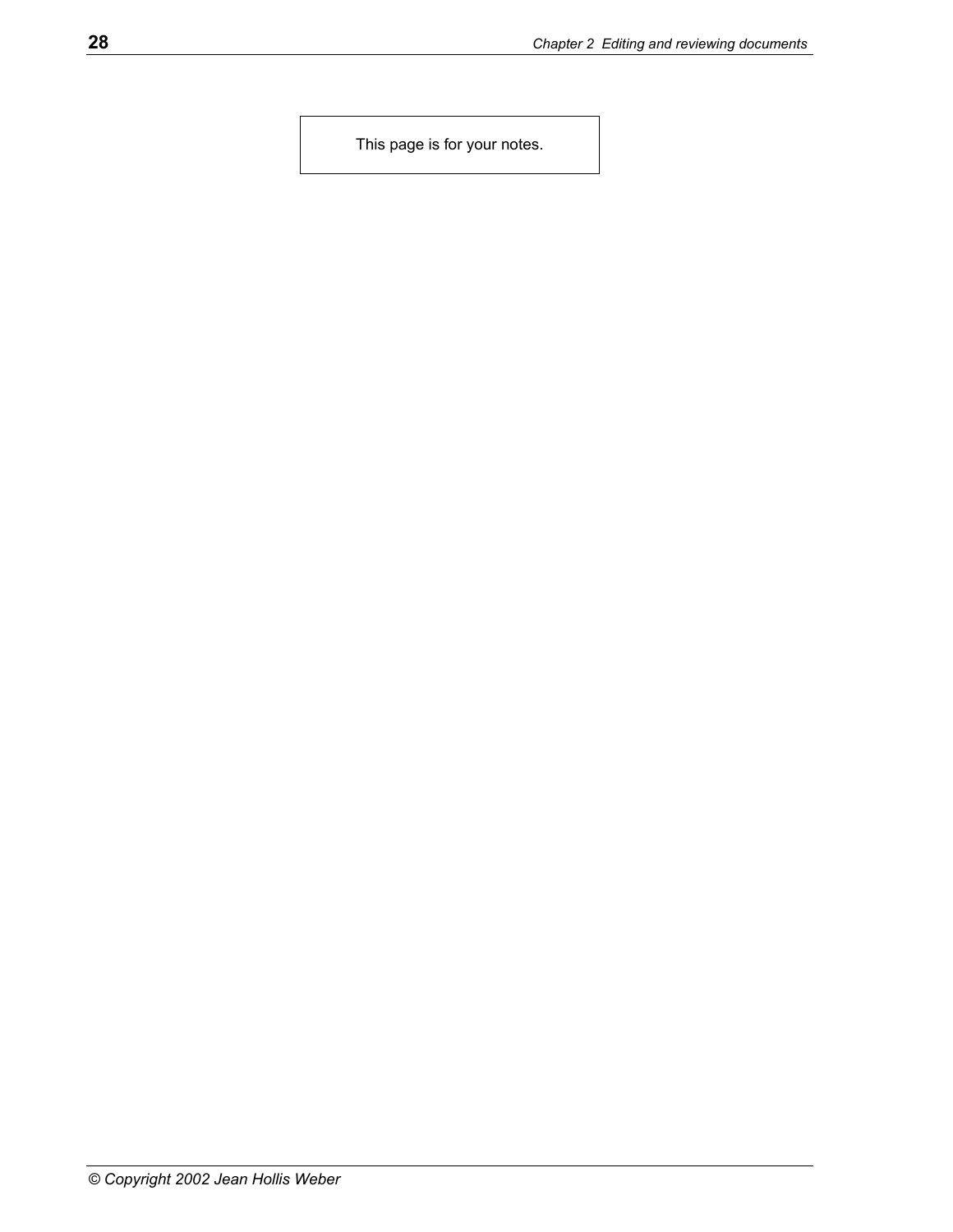# Chapter 3 Controlling page layout

Word provides many ways for you to control page layouts. Some of these ways involve templates and styles, described in Chapter 4.

This chapter covers:

- Changing page layouts
- [Editing headers and footers](#page-39-0)
- [Changing page numbers between sections of a document](#page-40-0)
- Using tables for page layout as well as data
- [Putting portrait headers on landscape pages](#page-43-0)

# <span id="page-36-0"></span>*Changing page layouts*

To change paper size, margins, and some aspects of layout, on the **File** menu, click **Page Setup**.

Be careful what's showing in the **Apply to** box: if your document has more than one section, this setting defaults to "This section," which can cause serious disruption of the document if that's not what you intended.

#### <span id="page-36-1"></span>Create a new section

Use sections if you need to have different settings for different parts of a document. For example:

- A mixture of portrait pages and landscape pages
- A mixture of single column and double column layouts, on the same page or different pages
- Different page numbers in different parts of the document, such as no numbers on the title page, roman numerals in the front matter, and arabic numerals (starting at 1) in the body of the document.

You can insert a section break in two ways:

• On the **Layout** tab of the Page Setup dialog [\(Figure 23\)](#page-37-0), choose the settings and then choose **This point forward** in the **Apply to** box; Word will insert a section break at the insertion point location. Be careful! If the insertion point is in the middle of a paragraph, that's where the section break will occur.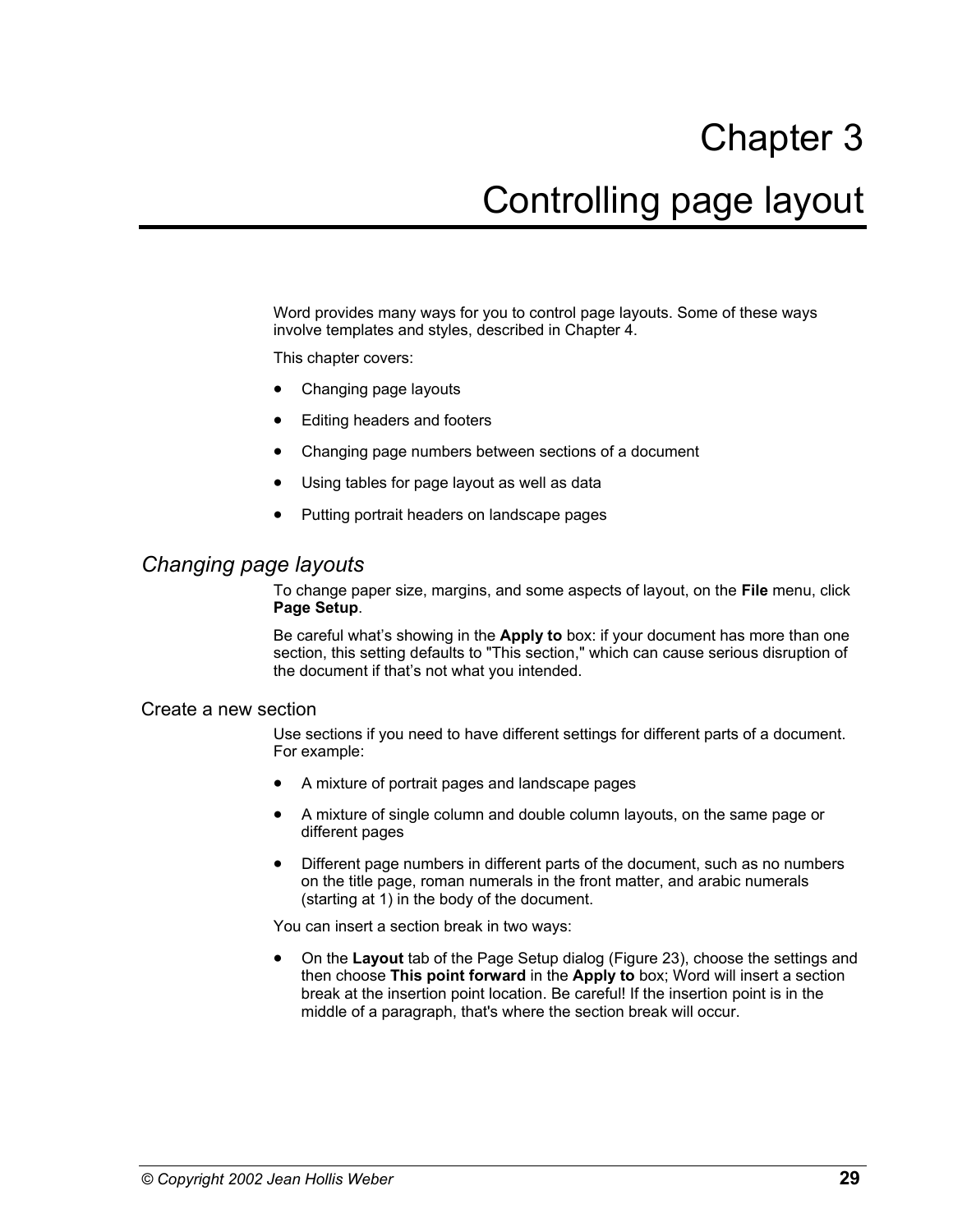| Page Setup                                                                                                                 |                                 |
|----------------------------------------------------------------------------------------------------------------------------|---------------------------------|
| Paper Size<br>Paper Source<br><b>Margins</b>                                                                               | Layout                          |
| Section start:                                                                                                             | ⊢Preview∙                       |
| New page<br>$\pm$ Headers and footers:<br>☑ Different odd and even<br>$\nabla$ Different first page<br>Vertical alignment: | į                               |
| Top<br>Suppress endnotes<br>Line Numbers<br>Borders                                                                        | This point forward<br>Apply to: |
| Default                                                                                                                    | Cancel<br>ОК                    |

<span id="page-37-0"></span>Figure 23. Starting a new section using the Page Setup dialog

• Insert the section breaks in the file (on the **Insert** menu, click **Break** and choose the required type of section break on the Break dialog, [Figure 24\)](#page-37-1), then open the Page Setup dialog and choose settings for **This section only**. This is the recommended technique.

Consult the online help for explanations of the available **Section breaks** choices.

<span id="page-37-1"></span>

| <b>Break</b>            |
|-------------------------|
| Break types             |
| O Page break            |
| $\bigcirc$ Column break |
| O Text wrapping break   |
| Section break types     |
| O Mext page             |
| O Continuous            |
| $\bigcirc$ Even page    |
| $\bigcirc$ Odd page     |
| Cancel<br>ОK            |

Figure 24. Starting a new section using the Break dialog

In most cases, if I have started a new section on a new page, I do **not** want it to carry over the header and/or footer from the previous section, so I immediately open the Header and Footer toolbar (from the menu bar, click **View > Header and Footer**) and **deselect** the **Same as Previous** button. For more about headers and footers, see ["Editing headers and footers"](#page-39-0) on page [32.](#page-39-0)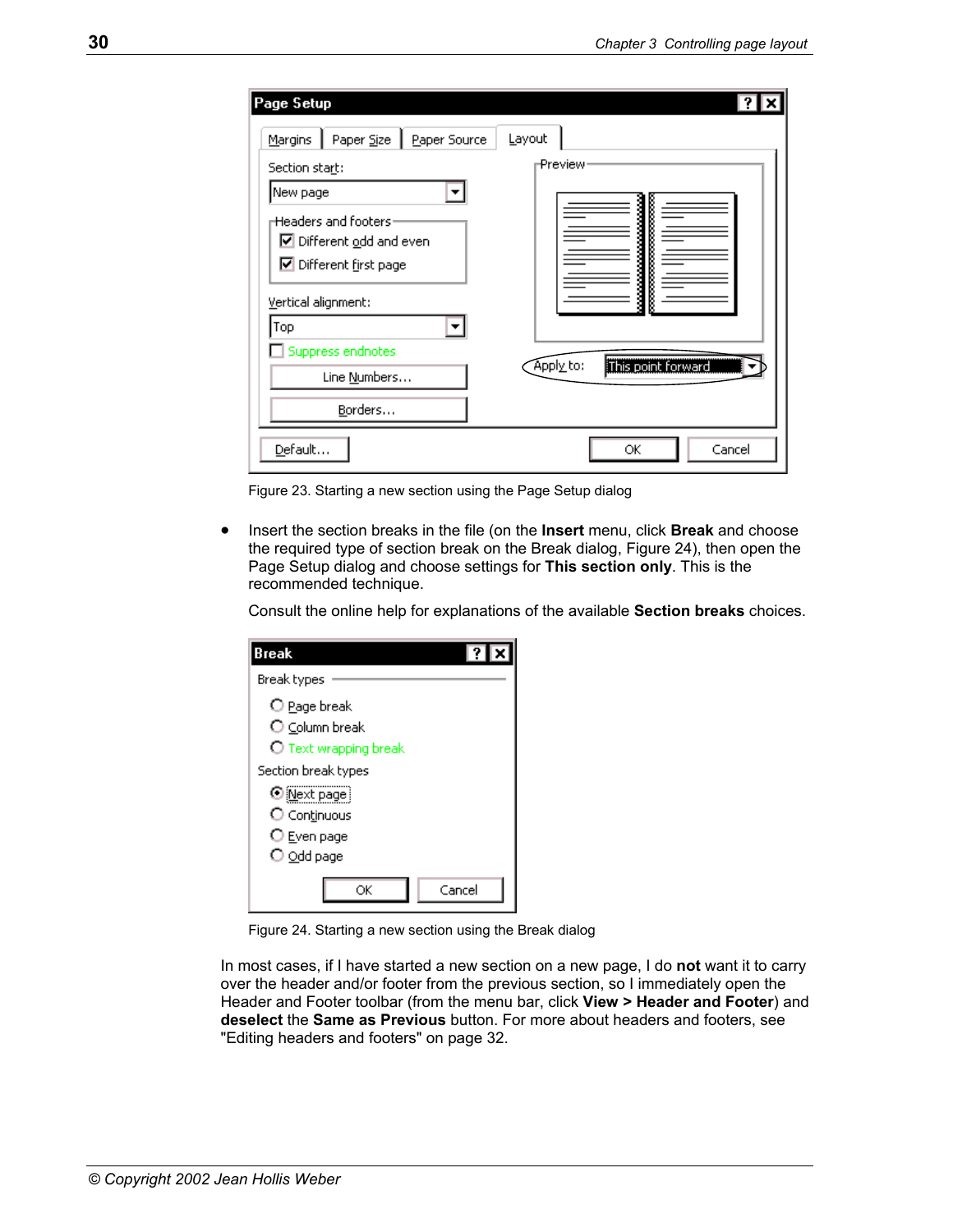#### Change page margins

Page margins are the area between the edge of the paper (defined on the Paper Size tab of the Page Setup dialog) and the text area. If you must use a specific width for the text area, you'll need to make some calculations to determine how wide to set the margins.

1. On the **File** menu, click **Page Setup**, make sure the correct paper size is selected on the **Paper Size** tab, then choose the **Margins** tab [\(Figure 25\)](#page-38-0).

Some definitions:

- The Gutter area is added to the binding edge of the page. For a single-sided layout, the gutter is always on the left. For a double-sided layout, select the Mirror margins checkbox; the gutter is now on the left of right-hand pages and on the right of left-hand pages. If you don't want a wider margin on the binding edge, you can change the gutter size to zero.
- The Header and Footer margins are measured from the top and bottom of the page, respectively. You must make sure that the Top and Bottom margins are larger than the Header and Footer margins.

<span id="page-38-0"></span>

| Page Setup                         |                                                      |                                    |
|------------------------------------|------------------------------------------------------|------------------------------------|
| Margins                            | Paper Source<br>Paper Size                           | Layout                             |
| Top:                               | 圕<br>$2.5 \text{ cm}$                                | <b>Preview</b>                     |
| Bottom:                            | 플<br>3 cm                                            |                                    |
| Inside:                            | 畺<br>1.6 <sub>cm</sub>                               | <b>Communication</b>               |
| Outside:                           | 圕<br>1.8 <sub>cm</sub>                               | j                                  |
| Gutter:                            | Ξ<br>$1.3 \text{ cm}$                                |                                    |
| -From edge <sup>.</sup><br>Header: | ÷<br>1.5 <sub>cm</sub>                               |                                    |
| Footer:                            | ÷<br>2 cm                                            | Apply to:<br>Whole document<br>▼   |
|                                    | $\boxdot$ Mirror margins<br>$\Box$ 2 pages per sheet | Gutter position<br>⊙[eft]<br>О Тор |
| Default                            |                                                      | Cancel<br>ОК                       |

Figure 25. Changing page margins

2. Specify the margins, then make sure the **Apply to** box shows what you want. Usually you want your changes to apply to the whole document, but you might, for example, want to change the margins on a landscape section of your document, to make a wider top or bottom margin (to allow for a binding edge when a landscape page is bound in with portrait pages). See ["Create a new](#page-36-1)  [section"](#page-36-1) on page [29.](#page-36-1)

**Note:** If you start a new section on the same page as a previous section, this technique won't work, because page margins apply to a whole page. You can create the same effect by using frames or paragraph styles, but unless you're trying to put together a complicated layout such as a newsletter, you're better off starting sections on a new page. (And if you are responsible for the layout of something complicated, you need to learn a lot more Word layout tricks than I can cover in this book.)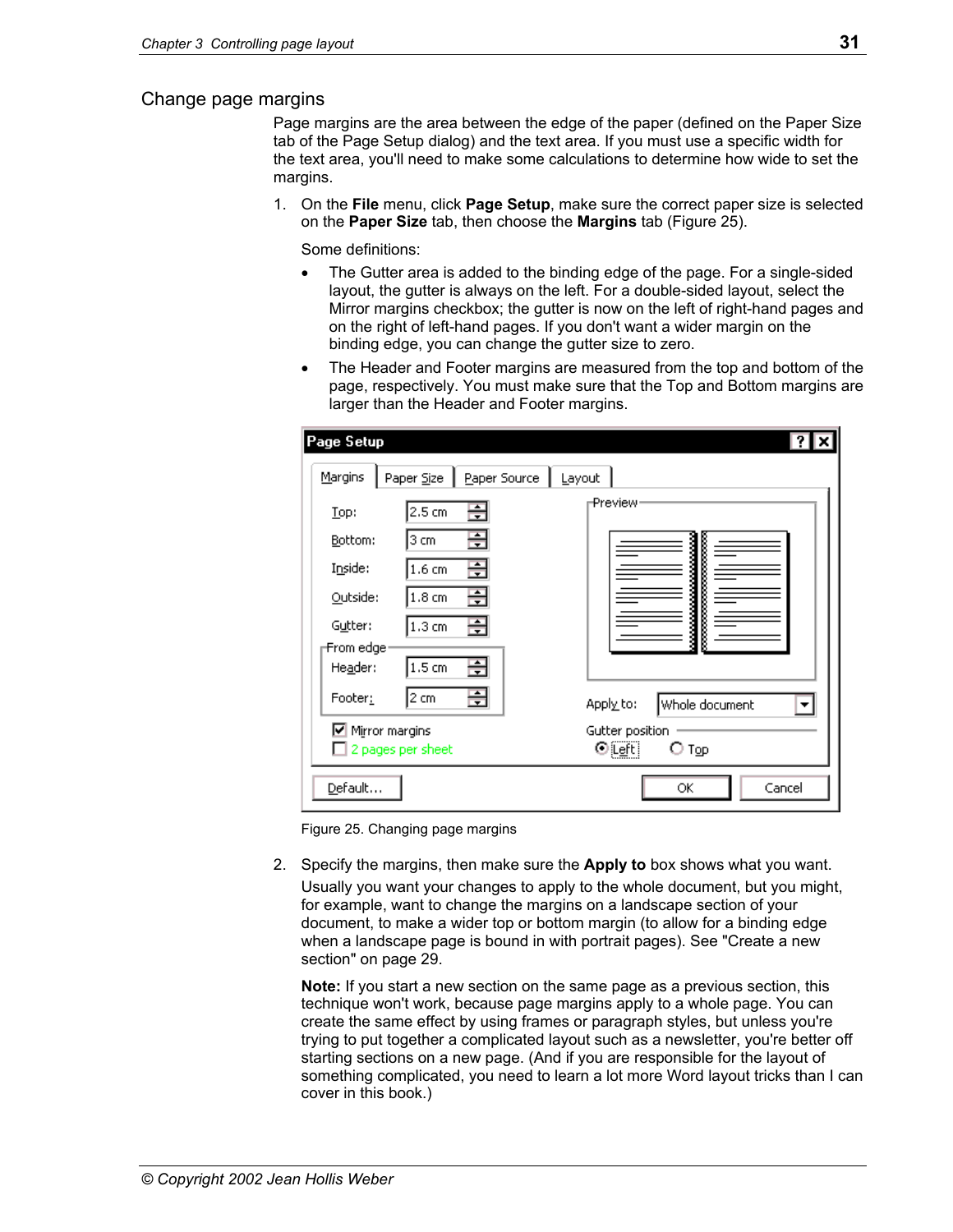### <span id="page-39-0"></span>*Editing headers and footers*

To edit headers and footers: on the **View** menu, click **Header and Footer**, or simply double-click in the header or footer area of the page. The Header and Footer toolbar appears.

To specify different headers and footers on odd and even pages, or on the first page of a section:

- 1. On the **File** menu, click **Page Setup**. (Or click the **Page Setup** icon on the Header and Footer toolbar.)
- 2. On the **Layout** tab of Page Setup dialog ([Figure 26\)](#page-39-1), select the appropriate checkboxes. Be sure the **Apply To** box shows **Whole document** or **This section**  (if you want to change footers in a new section). Click **OK**.

| Page Setup                            |                             |
|---------------------------------------|-----------------------------|
| Paper Size<br>Paper Source<br>Margins | Layout                      |
| Section start:                        | ⊢Preview <sup>,</sup>       |
| New page                              |                             |
| Headers and footers-                  |                             |
| ☑ Different odd and even              |                             |
| ☑ Different first page                |                             |
| Vertical alignment:                   |                             |
| Top                                   |                             |
| Suppress endnotes                     | Kappl⊻to:<br>Whole document |
| Line Numbers                          |                             |
| Borders                               |                             |
| Default                               | Cancel<br>ОK<br>            |

<span id="page-39-1"></span>Figure 26. Specifying different headers and footers for first, odd and even pages

The left and right margins of the headers and footers are the same as the left and right margins of the page they are on. You can define the paragraph style of the header or footer to make its margins inside or outside the page margins, just as you can define the margins of any paragraph style.

You can type in the header or footer areas, or insert cross-references or other fields to include information such as the chapter title, the date, the author, and so on. To insert a page number, click the **Page Number** icon on the Header and Footer toolbar. For more information, see ["Using fields in headers and footers"](#page-71-0) on page [64.](#page-71-0)

Define Word's "Header" and "Footer" styles to suit the needs of your document. You can also define character styles for individual elements in the header or footer; for example, you could make the font for the page number large and bold, as I've done in this book. For more information on styles, see Chapter 4.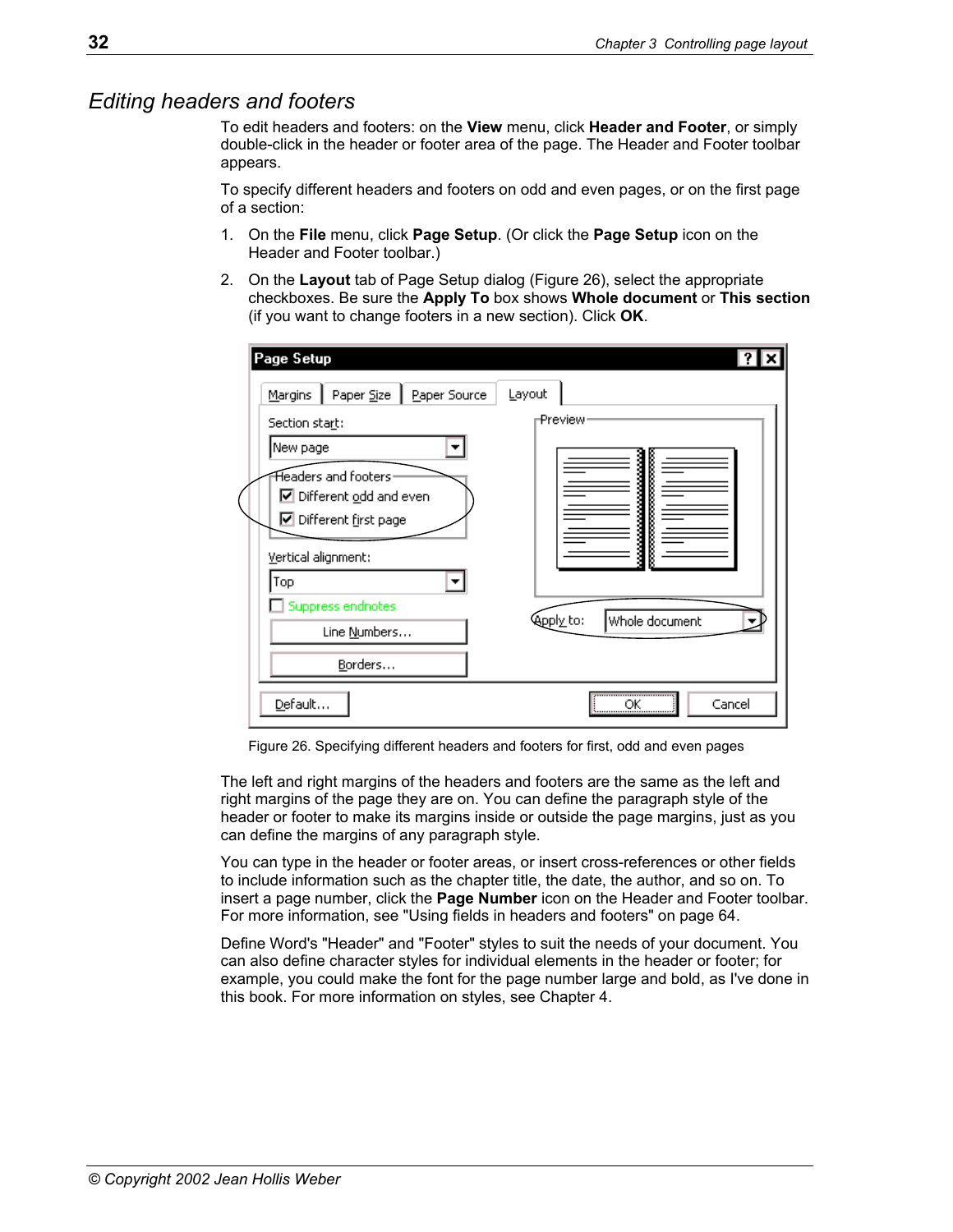# <span id="page-40-0"></span>*Changing page numbers between sections of a document*

Here's how to have different page numbers in different parts of the document. Let's say you want to have no numbers on the title page and reverse page (located in section 1), roman numerals in the front matter (section 2), and arabic numerals in the body of the document (sections 3+).

You should have defined section 1 to have either no header and footer, or no page numbers.

- 1. Show the Headers and Footers toolbar. Position the insertion point in the header of section 2. If you have not already done so, click the **Same as Previous** button on the Headers and Footers toolbar to **deselect** it, then position the insertion point in the footer and click the **Same as Previous** button to **deselect** it.
- 2. Repeat for section 3. If you have each chapter in a separate section, repeat for each one.
- 3. Return to section 2. From the menu bar, click **Insert**, then **Page Numbers**. On the Page Numbers dialog [\(Figure 27\)](#page-40-1), specify the position and alignment of the page numbers, or leave these fields as they are if you have previously inserted a page number into a header or footer. Choose whether to show the page number on the first page of the section. Click the **Format** button.

<span id="page-40-1"></span>

| Page Numbers                |                      |
|-----------------------------|----------------------|
| Position:                   | Preview <sup>,</sup> |
| Bottom of page (Footer)     |                      |
| Alignment:<br>Right         |                      |
|                             |                      |
| ☑ Show number on first page |                      |
|                             | Close<br>Format      |

Figure 27. Specifying page number position

4. On the Page Number Format dialog ([Figure 28\)](#page-40-2), specify the number format (in this example, i, ii, iii), then click **Start at**. An "i" should appear in the Start at box. Click **OK**. Back on the Page Numbers dialog, click **Close**. Don't click OK or you may end up having two page numbers on each page.

<span id="page-40-2"></span>

| Page Number Format                                         |            |  |
|------------------------------------------------------------|------------|--|
| Number format:                                             | ,iii, iii, |  |
| $\Box$ Include chapter number<br>Chapter starts with style | Heading 1  |  |
| Use separator:                                             | (hyphen)   |  |
| Examples: 1-1, 1-A                                         |            |  |
| Page numbering                                             |            |  |
| O Continue from previous section                           |            |  |
| ⊙ Start <u>at</u> :                                        |            |  |
| ОK                                                         | Cancel     |  |

Figure 28. Specifying page number format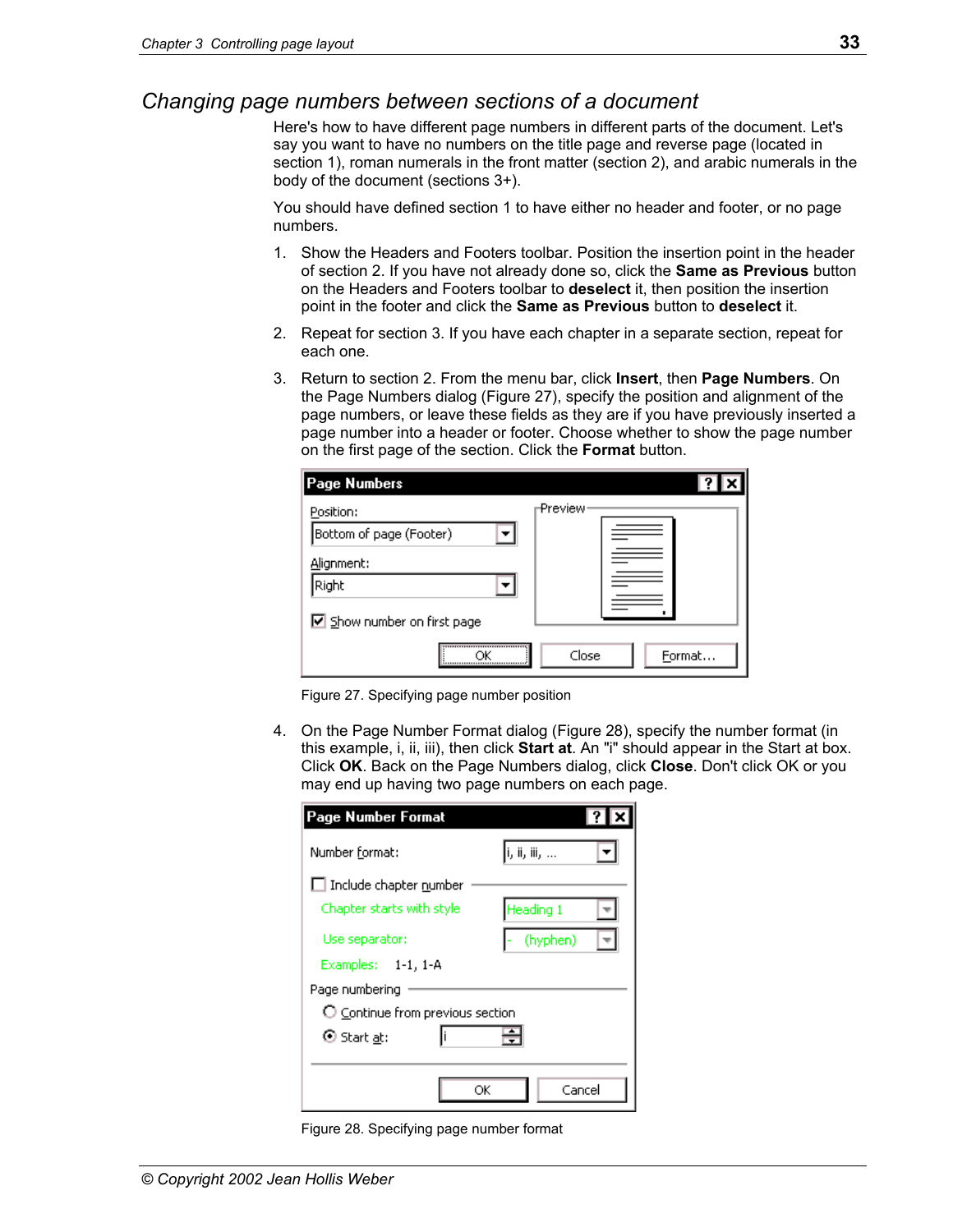- 5. Go to section 3. Repeat steps 3 and 4, choosing "1,2,3" as the number format.
- 6. If you have more sections, go to the next one and repeat steps 3 and 4. If you are numbering all chapters sequentially through the document, set them to continue page numbering from the previous section.
- 7. Return to section 1. Quite often it will have picked up some header/footer formatting that you don't want. Verify that section 2 has its header and footer set to not be same as previous, then remove the unwanted header/footer formatting from section 1.

## <span id="page-41-0"></span>*Using tables for page layout as well as data*

Word's tables can serve several purposes:

- To present tables of data, similar to those you might see in a spreadsheet (sometimes these tables are imported from Excel or another program), and to perform some calculations
- To line up material that might otherwise be lined up using tabs and hanging indents
- To create page layouts by positioning various page elements in columns, or to line up graphics or sideheads in the margin with specific paragraphs

Word 2000's online help has an excellent overview of the parts of a table, the uses for tables, creating and formatting tables, solving problems with tables, and so on. The topics are far too varied to discuss here, so I will mention only a few tips:

- [Use a table for page layout](#page-41-1)
- Use AutoText for consistent table formats
- [Change tabbed text into a table](#page-42-0)

#### <span id="page-41-1"></span>Use a table for page layout

Sideheads and marginal notes are commonly used in documents from resumes to computer user guides. The main body of the text is offset to leave white space (usually on the left-hand side) in which the sideheads or notes are placed.

This book does not use sideheads but it does have the word "Tip" in the margin area on some pages (for example, page 1). This effect is created by formatting a twocolumn, 1-row table with horizontal borders but no vertical borders.

#### <span id="page-41-2"></span>Use AutoText for consistent table formats

If none of the table formats supplied with Word meet your needs, you can create your own. You can then store a sample table as AutoText and insert it whenever you want to insert a new table. (You can add or delete rows or columns to the sample table after you have inserted it into your document.) For more about AutoText, see "[Create](#page-60-0)  [a new AutoText entry"](#page-60-0) on page [53.](#page-60-0)

Unfortunately, AutoText won't help you change the formatting of existing tables.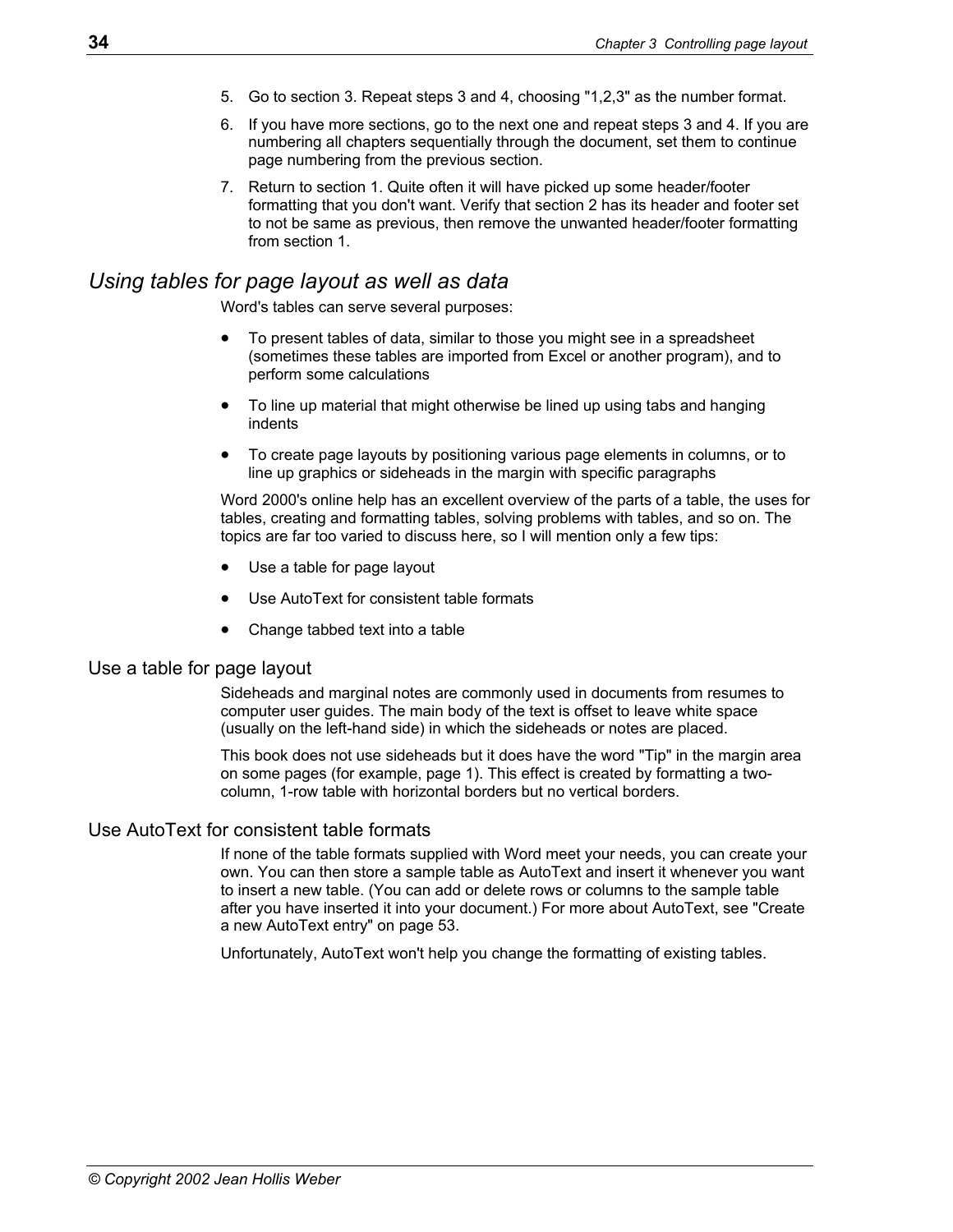#### <span id="page-42-0"></span>Change tabbed text into a table

If a writer has used tabs to put text into columns, and particularly if some lines have more than one tab between columns (because the writer used default tab stops instead of defining them explicitly), the formatting can go seriously wrong if something else is changed, for example the typeface, type size, or line length.

To change tabbed text into a table:

- 1. Be sure tabs and paragraph marks are visible (see "[Displaying paragraph marks,](#page-11-0)  [tabs, text boundaries, and other items"](#page-11-0) on page [4\)](#page-11-0).
- 2. Remove any extra tabs; you want only one between each pair of columns. (This may temporarily make the columns not line up.)

You can speed up this process by using Replace to find two tab characters and replace them with one (see "[Finding and replacing text and formatting"](#page-25-0) on page [18\)](#page-25-0).

- 3. Select all the tabbed text, including the paragraph markers.
- 4. On the **Table** menu, point to **Convert** and click **Text to Table**.
- 5. On the Convert Text to Table dialog ([Figure 29\)](#page-42-1), select **Tabs** in the **Separate Text At** group.

<span id="page-42-1"></span>

| Convert Text to Table          |                   |            |
|--------------------------------|-------------------|------------|
| Table size                     |                   |            |
| Number of columns:             |                   | B          |
| Number of rows:                |                   | l2         |
| AutoFit behavior               |                   |            |
| $\bullet$ Fixed column width:  |                   | Auto       |
| $\bigcirc$ AutoFit to contents |                   |            |
| O AutoFit to window            |                   |            |
| Table format (none)            |                   | AutoFormat |
| Separate text at               |                   |            |
| O Paragraphs                   | ○ Commas          |            |
| ⊙ Tabs                         | $\bigcirc$ Other: |            |
|                                | ОК                | Cancel     |

Figure 29. Converting selected text to a table

- 6. If you wish, click **AutoFormat**. On the Table AutoFormat dialog ([Figure 30\)](#page-43-1), choose whatever you want in the Formats box, then click **OK**.
- 7. Back on the Convert Text to Table dialog, click **OK**.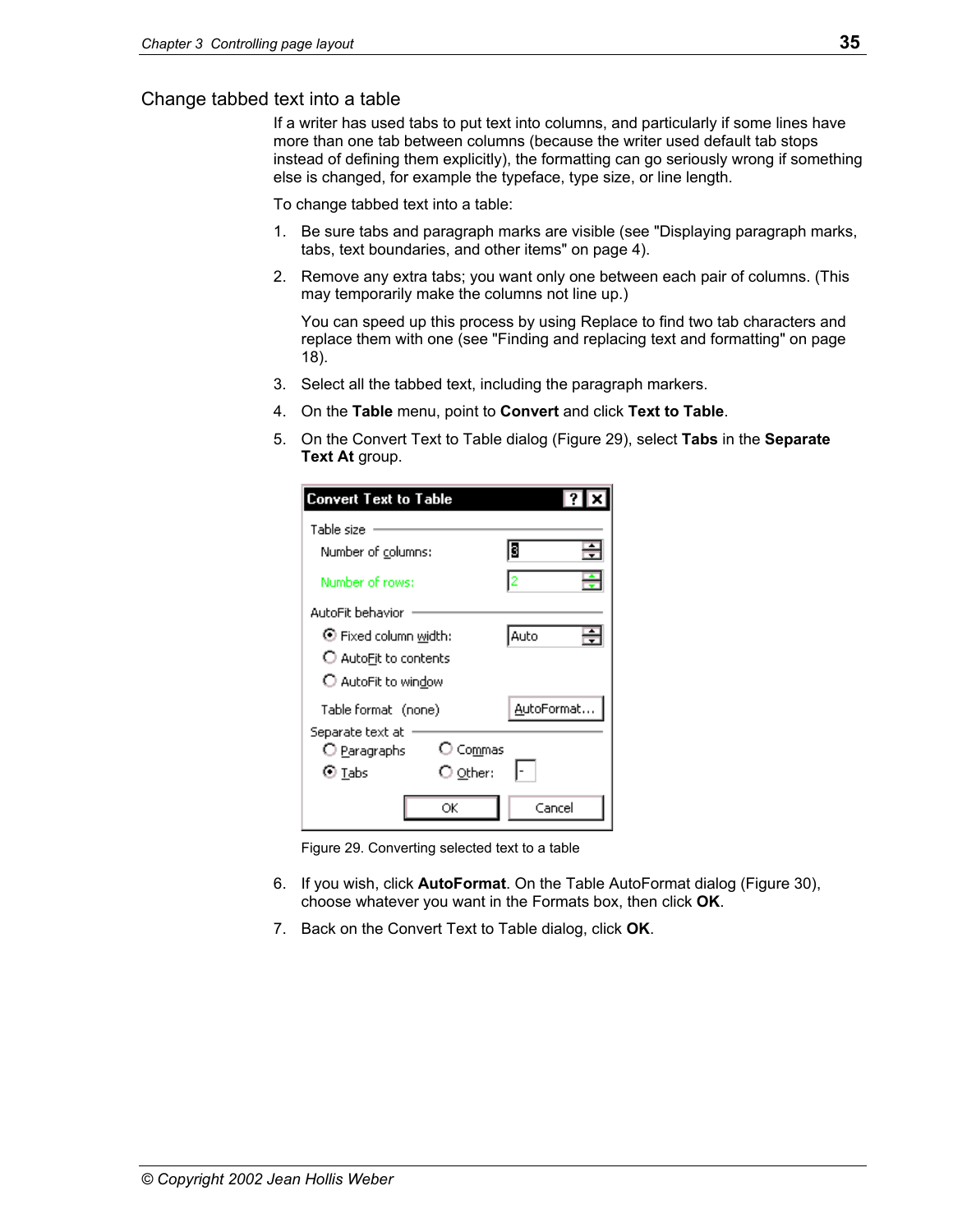<span id="page-43-1"></span>

| Table AutoFormat                                                                                                                |                                |                           |                                         |                           |                               |  |
|---------------------------------------------------------------------------------------------------------------------------------|--------------------------------|---------------------------|-----------------------------------------|---------------------------|-------------------------------|--|
| Formats:                                                                                                                        | Preview                        |                           |                                         |                           |                               |  |
| (none)<br>Simple 1<br>Simple 2<br>Simple 3<br>Classic 1<br>Classic 2<br>Classic 3<br>Classic 4<br>Colorful 1<br>▼<br>Colorful 2 | East<br>West<br>South<br>Total | Jan<br>7<br>6<br>8.<br>21 | Feb<br>7<br>4<br>7<br>18                | Mar<br>5<br>7<br>9.<br>21 | Total<br>19<br>17<br>24<br>60 |  |
| Formats to apply<br><b>☑</b> Borders<br><b>☑</b> Shading                                                                        | l <b>⊻</b> Font<br>l⊠ ⊆olor    |                           |                                         |                           | <b>☑</b> AutoFit              |  |
| Apply special formats to<br>$\boxdot$ Heading rows<br>M First column                                                            |                                |                           | Last row<br>$\Box$ Last col <u>u</u> mn |                           |                               |  |
|                                                                                                                                 |                                |                           | ОК                                      |                           | Cancel                        |  |

Figure 30. Choosing a table format using the Table AutoFormat dialog

# <span id="page-43-0"></span>*Putting portrait headers on landscape pages*

A common problem is dealing with a document that contains mostly portrait pages, with a section of landscape pages in the middle. If you want the headers of all the pages to print on the short side of the paper (the "top" as you're looking at the sheet of paper), follow these instructions (this is actually easier to do than to describe):

- 1. Put a section break before and after the pages to be in landscape orientation.
- 2. Place the insertion point anywhere in the section to be in landscape orientation. In the Page Setup dialog, on the **Paper Size** tab ([Figure 31\)](#page-43-2), select **Landscape**  orientation. Make sure the **Apply to** box shows **This section**, then click **OK**.

| Page Setup                                     |                           |              |           | ? x                  |
|------------------------------------------------|---------------------------|--------------|-----------|----------------------|
| Margins                                        | Paper Size                | Paper Source | Layout    |                      |
| Paper_size:                                    | A4 210 x 297 mm           |              | ⊢Preview∙ |                      |
| Width:<br>Height:<br>-Orientation <sup>,</sup> | 29.7 cm<br>21 cm          | 픔<br>÷       |           | ,,,,,,,,,,,,,,,,,,,, |
|                                                | O Portrait<br>O Landscape |              |           |                      |
|                                                |                           |              | Apply to: | Selected sections    |
| Default                                        |                           |              |           | <br>Cancel<br>ОК<br> |

<span id="page-43-2"></span>Figure 31. Selecting landscape orientation for this section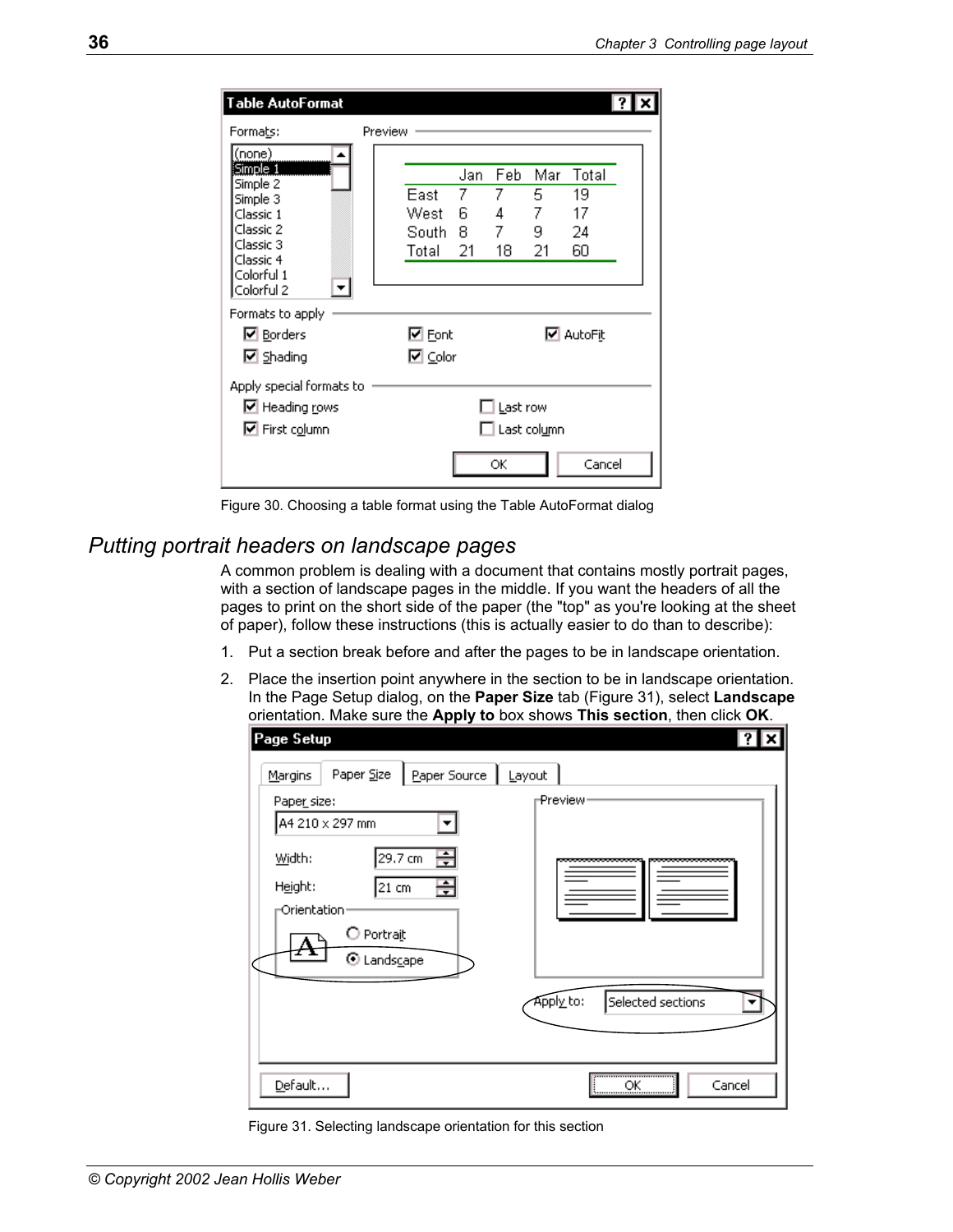- 3. On the **View** menu, click **Header and Footer**.
- 4. Position the insertion point in the header. Click the **Same as Previous** button to disconnect the landscape section's header from the previous section's header. Repeat for the footer.
- 5. Move to the header of the portrait section after the landscape section. Click the **Same as Previous** button to disconnect the section's header from the landscape section's header. Repeat for the footer.
- 6. Position the insertion point in the header of the landscape section (along the long side of the page), as shown in [Figure 32.](#page-44-0) On the **Insert** menu, click **Text Box**. Draw a text box in the right margin area of the landscape page (along the short side of the page that you want to be the top of the page). The text box will remain selected.
- 7. On the **Format** menu, click **Text Box**. On the **Color and Lines** tab, under **Line**, change **Color** to **No Line**, and then click **OK**.
- 8. Click in the text box. On the Text Box toolbar, click the **Change Text Direction**  button to change the text to the required direction (orientation).
- 9. Type or copy the required header text into the text box. To add the page number, click the **Page Number** button on the Header And Footer toolbar.
- 10. Make any other necessary formatting changes.
- 11. Repeat steps 4–9 for the footer.
- 12. On the Header and Footer toolbar, click **Close**. When you insert the text box while in the edit header/footer mode, Word treats it as a header/footer object and it appears on each page. No copying and pasting the text onto each page of your document.



<span id="page-44-0"></span>Figure 32. Drawing a text box to hold a portrait header on a landscape page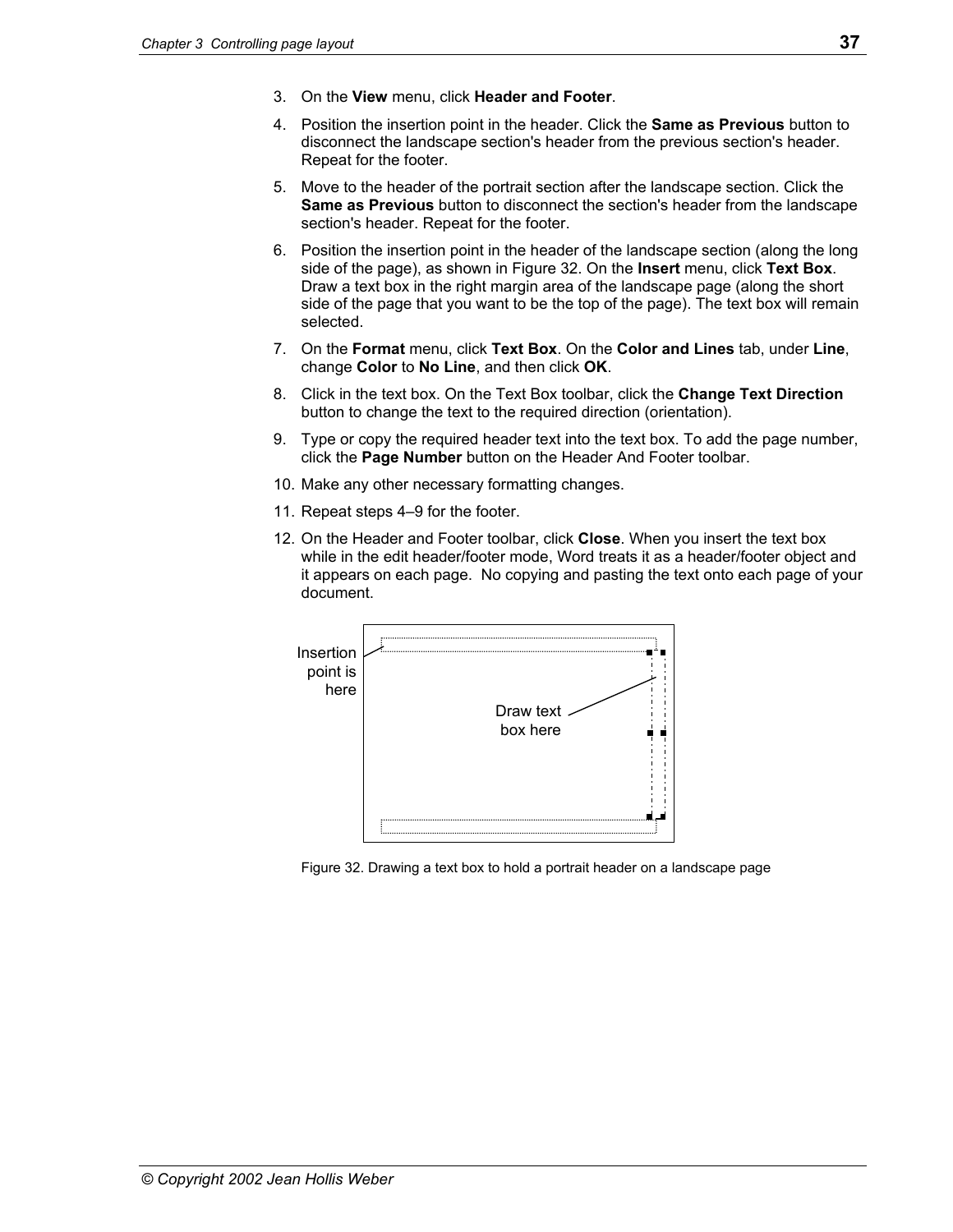This page is for your notes.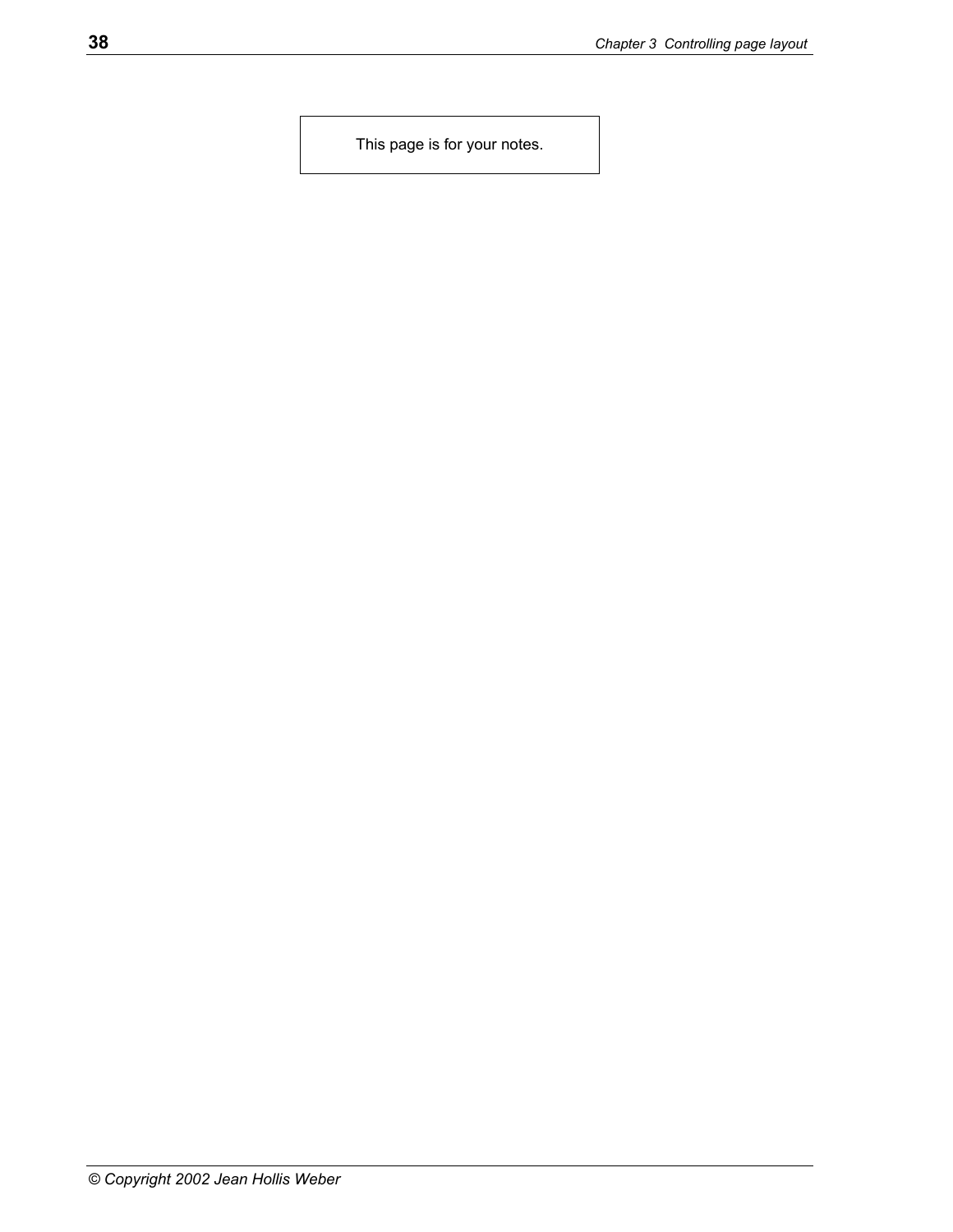# Chapter 4

# Using templates and styles effectively

Every Word document is based on a **template**, which specifies the layout and styles used in the document. (Templates can also contain custom toolbars, macros, AutoText entries, the contents of headers and footers, standard "boilerplate" text and graphics, and more. Some templates are effectively fill-in-the-blanks forms.)

A **style** is a collection of formatting specifications that is given a name. Word supports both **character** styles (typeface, font size, bold, italic, superscript, among others) and **paragraph** styles (line spacing, space before and after, first line indent, and so on, plus a character style for the paragraph). You can apply a character style to parts of a paragraph.

If you don't specify a template for a document, Word uses the so-called Normal template. If you don't specify a style for a paragraph in the document, Word uses the Normal paragraph style defined in the template.

Many people manually format paragraphs, words, tables, page layouts, and other parts of their documents, without paying any attention to templates or styles. Other people use styles, but manually change (override) the styles for some paragraphs. When several people are working on the same document, quite often this results in a mess. Cleaning up the mess can be quite time-consuming; avoiding it is a far better strategy.

The chapter covers the basics of working with templates and styles:

- [Understanding template hierarchies](#page-47-0)
- [Determining what templates are attached to a document](#page-47-1)
- [Changing the information in a template](#page-47-2)
- [Copying information between templates](#page-48-0)
- [Applying a different template](#page-49-0)
- [Sharing templates with others in your workgroup](#page-50-0)
- [Changing a paragraph or character style](#page-50-1)
- [Defining a new paragraph or character style](#page-52-0)
- Speeding up style selection
- [Removing unwanted and unused styles from a document](#page-56-0)
- Removing unwanted character styles from selected text
- [Printing a style sheet](#page-57-1)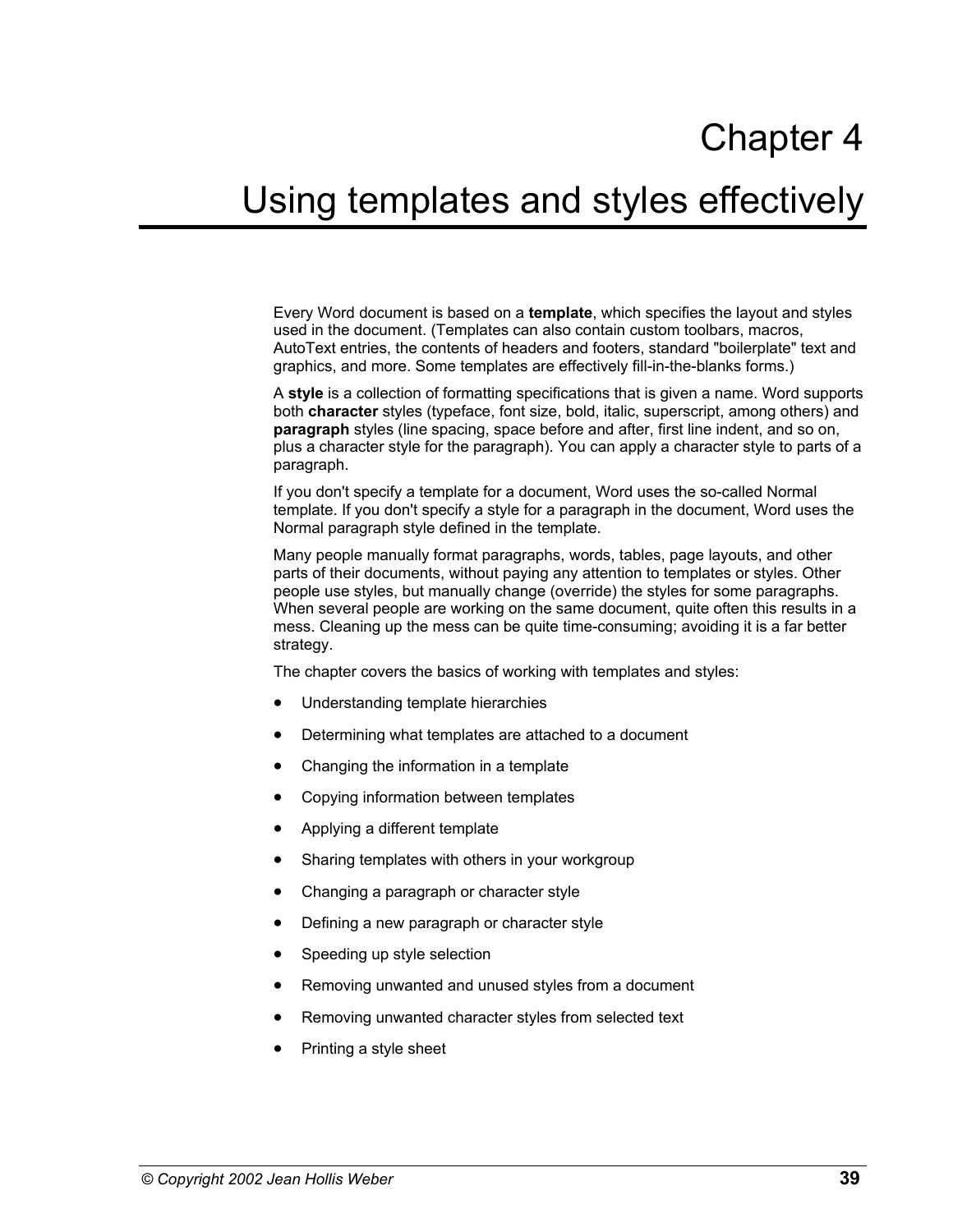# <span id="page-47-0"></span>*Understanding template hierarchies*

Word lets you use more than one template with a document. For example, you can store personal customizations of Word (such as toolbars) in one template, projectspecific or workgroup information in a second template, and document-specific information in a third. And every Word document automatically uses the so-called Normal template.

Word uses this sequence to determine which template's settings take priority:

- 1. The attached template (the one on which the current document is based), if there is one. Settings defined here take precedence over those in other active templates. You can change this template by attaching a different template.
- 2. The Normal template, which is a global template that is associated with every document you open.
- 3. Any other global templates. Any settings they contain that don't conflict with those in the attached or Normal templates are available. If two or more global templates are used, Word prioritizes them alphabetically.

Problems can arise when you and others don't have the same templates available, or when everyone is working with copies of the same templates but individuals have changed something (such as a paragraph style definition) so the copies are no longer identical. See also "[Changing the information in a template"](#page-47-2) on page [40.](#page-47-2)

# <span id="page-47-1"></span>*Determining what templates are attached to a document*

- 1. On the **Tools** menu, click **Templates and Add-Ins**. The attached template is shown in the **Document template** box at the top of the Templates and Add-ins dialog ([Figure 33\)](#page-48-1).
- 2. Notice the **Automatically update document styles** checkbox (under the **Document template** box). If this is checked, any changes made to the document template will apply when this document is opened again. This can be a helpful feature, or it can cause havoc.
	- If the attached template is used as the starting point for a range of documents, and the individual documents can be modified (that is, company policy allows modification), then you don't want changes to the template to apply to this document unless you choose to apply them. In this case, make sure the checkbox is not selected.
	- If the attached template is used as the starting point for a series of files that are part of a larger document, or for any reason must maintain identical formatting, you do want changes to the template to apply to existing documents. In this case, make sure the checkbox is selected. (You should also ensure that only authorized people can make changes to the template; this might be you, or the template designer, but not necessarily every writer who can access the template.)

# <span id="page-47-2"></span>*Changing the information in a template*

The usual changes that writers and editors make to a template is the addition and modification of styles, described later in this chapter. You might make other changes to a document's appearance, but you are less likely to want or need to save those changes in the template.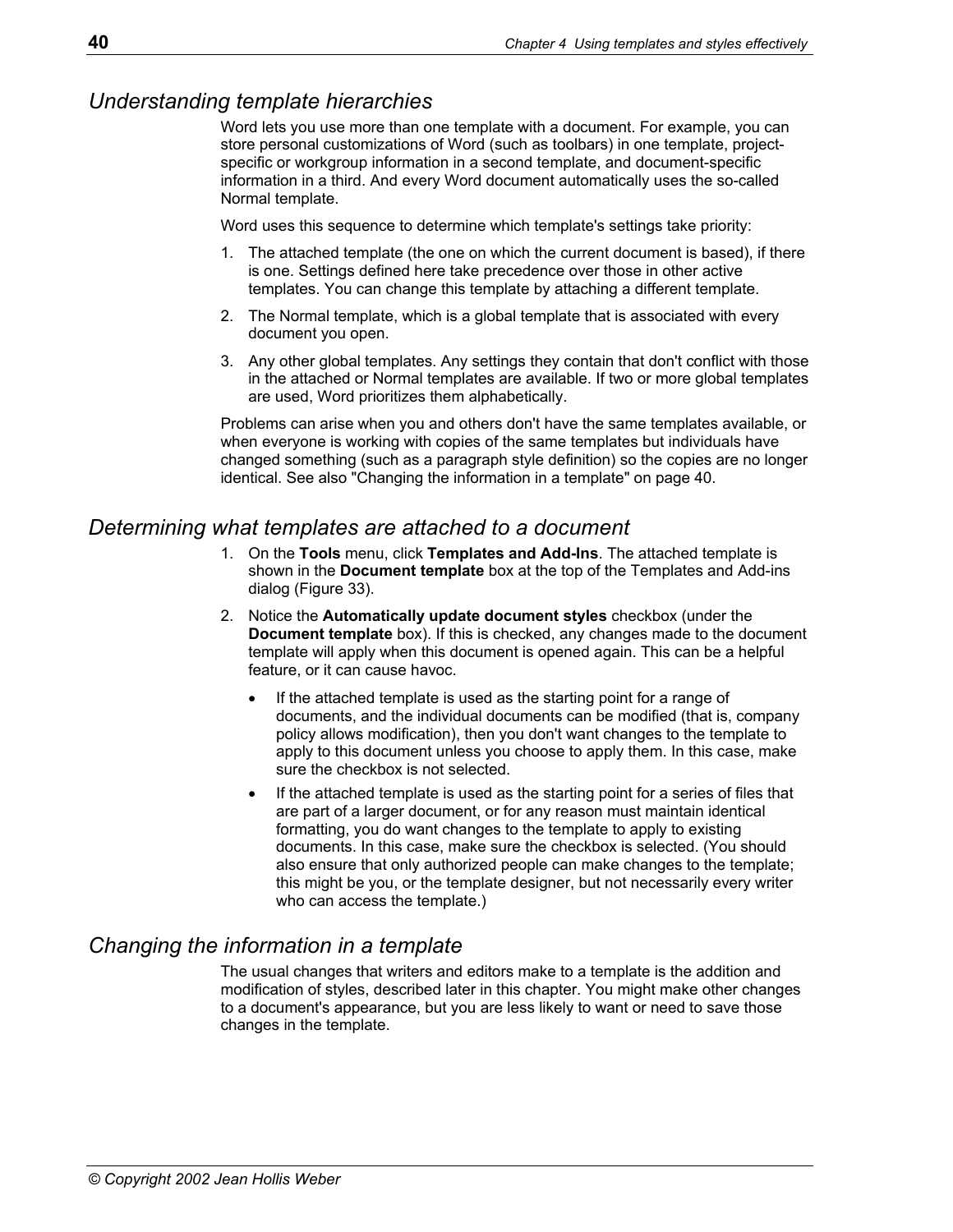| Templates and Add-ins                                                            |
|----------------------------------------------------------------------------------|
| Do <del>cument te</del> mplate<br> neword2000\First draft\edwordbk.dot<br>Attach |
| Automatically update document styles                                             |
| Global templates and add-ins<br>Checked items are currently loaded.              |
| PDFMaker.dot<br>A <u>d</u> d                                                     |
| Remove                                                                           |
|                                                                                  |
| Full path: C:\\OFFICE\STARTUP\PDFMaker.dot                                       |
| Cancel<br>Organizer                                                              |

<span id="page-48-1"></span>Figure 33. Determining the attached template

You can change a template in two ways:

- Open the template itself in Word, make changes to styles, then save the template.
- Make changes to styles in the document you're editing (that is based on the template), saving the changes to the template as well as in the document. Make sure you select the **Add to Template** checkbox in the Style dialog ([Figure 35\)](#page-51-0).

But what happens if you don't have access to the template on which the document is based? The changes don't get stored in the document template; they get stored in the document itself. Then when you send the document back to the writer, the changes you made might get overwritten by the settings in the document template or the Normal template on the other machine.

The intricacies of these interactions can drive you to distraction, if you're attempting to fix formatting problems but they don't stay fixed. You (or your client) may think it's a Word problem, but in fact the problem is usually one of document and template management.

#### <span id="page-48-0"></span>*Copying information between templates*

If you have customizations or other information in one template that you want to use in another template, you can copy it quickly and easily using the Organizer ([Figure](#page-49-1)  34[\)](#page-49-1).

1. On the **Tools** menu, click **Templates and Add-ins**, then click the **Organizer** button, as shown in [Figure 33.](#page-48-1)

 In the Organizer dialog [\(Figure 34\)](#page-49-1), use the drop-down lists in the **Styles available in** boxes to choose which template to copy from and which to copy to. You can copy from several different templates into the one you are developing.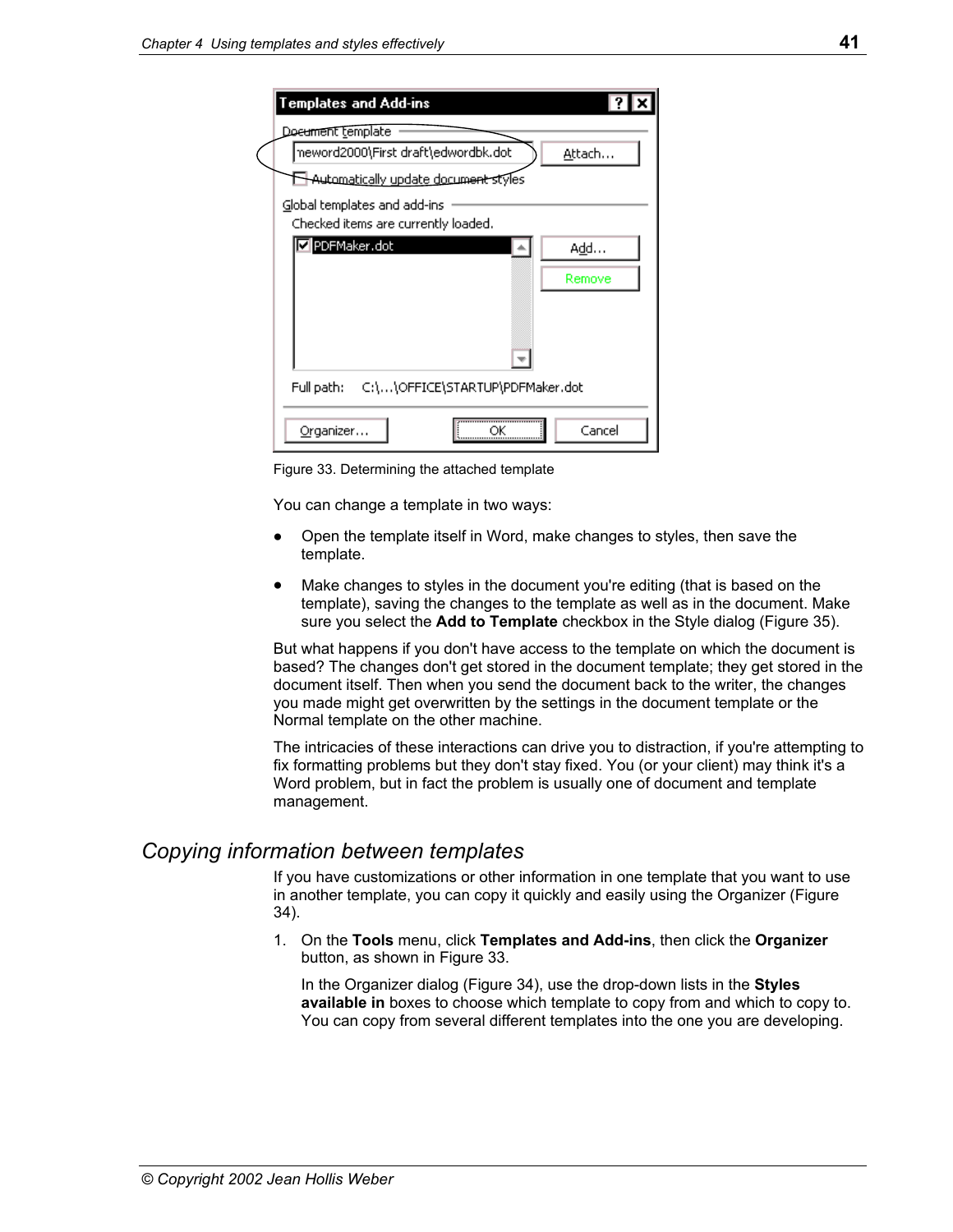<span id="page-49-1"></span>

| Organizer                                                                                               |                                                      |          |                             | ?                                                                                                                                                                    |
|---------------------------------------------------------------------------------------------------------|------------------------------------------------------|----------|-----------------------------|----------------------------------------------------------------------------------------------------------------------------------------------------------------------|
| Styles                                                                                                  | <b>AutoText</b>                                      | Toolbars | Macro Project Items         |                                                                                                                                                                      |
|                                                                                                         | To EdwdCh1 Setup.doc:                                |          |                             | In Normal.dot:                                                                                                                                                       |
| Appendix 1<br>Block Text<br><b>Body First</b><br>Body step<br>Body sub-step<br>Body Text<br>Body Text 2 | Styles available in:<br>EdwdCh1 Setup.doc (Document) |          | 44 Copy<br>Delete<br>Rename | <b>Body Text</b><br>Default Paragraph Font<br>Definition List<br>Header<br>Heading 1<br>Heading 2<br>Index 1<br>Styles available in:<br>Normal.dot (global template) |
| Description                                                                                             | Close File<br>Normal + Font: 12 pt, Space after 6 pt |          |                             | Close File                                                                                                                                                           |
|                                                                                                         |                                                      |          |                             | Close                                                                                                                                                                |

Figure 34. Use the Organizer to copy information into a new template

- 2. For example, to copy a style from the Normal template (on the right) to another template (on the left), highlight the style, then click the **Copy** button located between the two columns. You can highlight and copy more than one style at a time. You can also copy AutoText, toolbar, and macro customizations to a new template using the Organizer; click on the relevant tab.
- 3. When you have finished, click **Close**.

#### <span id="page-49-0"></span>*Applying a different template*

To apply a different template to an existing document:

- 1. On the **Tools** menu, click **Templates and Add-Ins**.
- 2. In the Templates and Add-ins dialog ([Figure 33\)](#page-48-1), click **Attach**.
- 3. Select the required template file, then click **Open**.
- 4. Back on the Templates and Add-ins dialog, you'll now see the template file in the **Document template** box. Select the **Automatically update document styles**  checkbox, then click **OK**.

Applying a different document template is easy, but the effects of doing so can be confusing. The styles get updated (if you remembered to select that checkbox and you used the same style names), but the page setup information and the contents of the headers and footers don't change—you have to do that manually.

The main problem arises when changes have been made to individual paragraphs, overriding the styles. Some of the overriding changes will persist in the document after you apply the new template; others won't. Some of those overrides you might want to keep; others you won't. So you might have to go through the entire document very carefully, looking for things that didn't do what you wanted or expected.

To avoid these problems, don't manually override styles. If you have done so, but don't need to keep the overrides, you can use some tricks to get rid of them, as described in ["Removing unwanted and unused styles from a document"](#page-56-0) on page [49.](#page-56-0)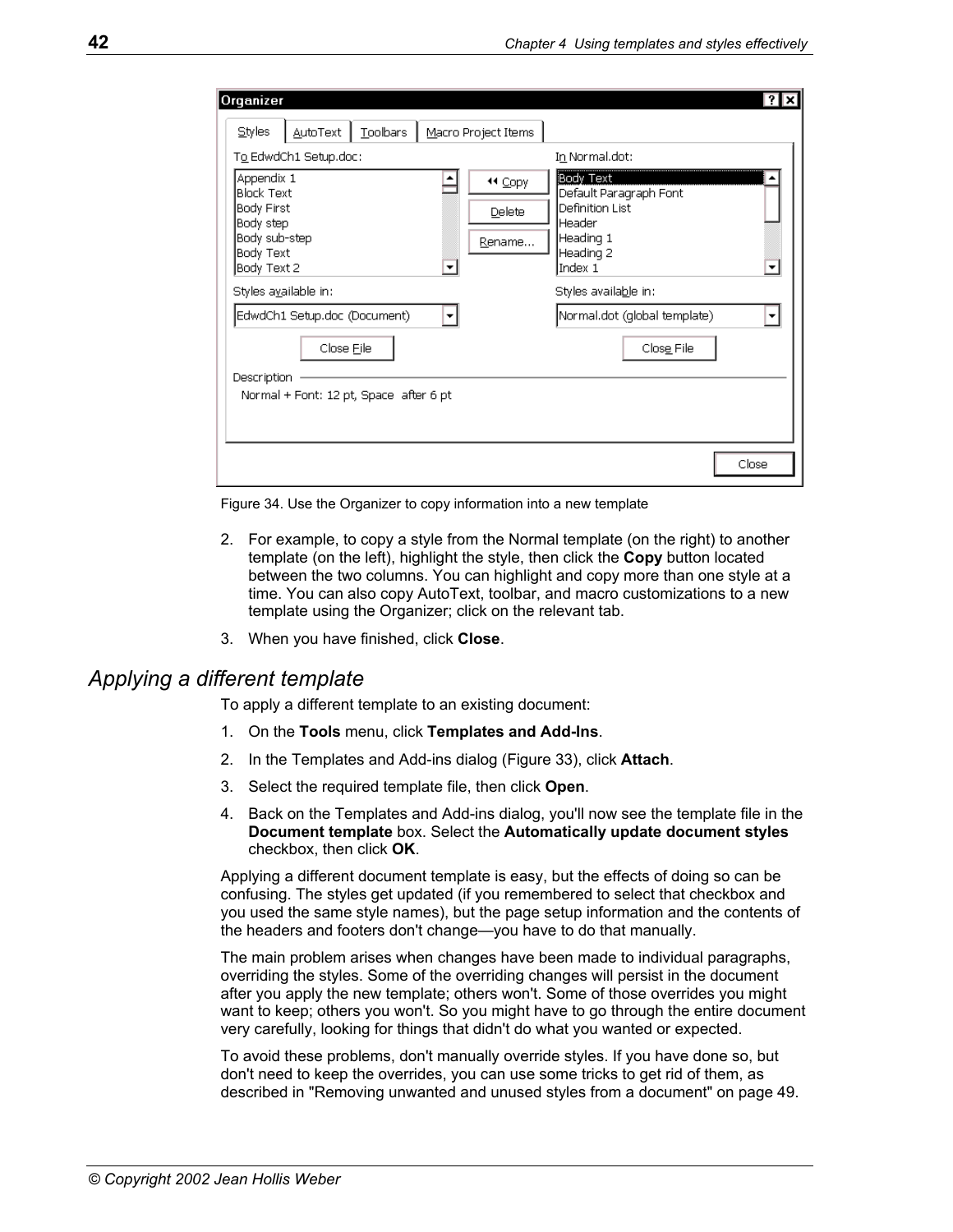There's a lot more to templates than I can cover in this chapter. If you need to work with templates at anything more than a superficial level, you'll need to consult a good, in-depth book or get someone knowledgeable to teach you—and do a lot of practicing.

# <span id="page-50-0"></span>*Sharing templates with others in your workgroup*

Make sure any templates used in shared documents are available to all members of your workgroup. If everyone does not have access to the same shared drives, each person may need to keep a copy of the template with the document. In that case, make sure the copies are read-only, or you'll end up with a collection of slightly different templates.

Word stores templates in a specified folder, unless you tell it to put them somewhere else. You can store a project template in the same folder as the document file, as long as you tell the document where to find the template. If the document and template are in the same folder, and you then move both of them to a different folder (on the same or a different computer), the template won't get lost; the document will still find it.

To specify the new location of a document's template:

- 1. On the **Tools** menu, click **Templates and Add-Ins**. The attached template is shown in the **Document template** box at the top of the Templates and Add-ins dialog ([Figure 33\)](#page-48-1).
- 2. Click the **Attach** button, navigate to the folder in which you've stored the template, select the template, and click **Open**. The path to the correct template is now shown in the Document template box.

# <span id="page-50-1"></span>*Changing a paragraph or character style*

Word comes with many predefined styles. You can redefine existing styles (keeping the same style name), or alter an existing style and give the altered style a new name, or create brand new styles.

One good reason to redefine the existing styles, keeping the original names, is that changing templates is easier and more effective if the same style names are used in each template.

To redefine an existing style:

- 1. On the **Format** menu, click **Style**, choose the style you want to change, then click **Modify**.
- 2. On the Modify style dialog ([Figure 35\)](#page-51-0), select the **Add to template** checkbox. You can also change the style on which this style is based, and the default style for the paragraph following this one.

**Tip** Style for following paragraph applies only when you press Enter at the end of a paragraph, when the insertion point is located just before the paragraph mark.

- 3. Click **Format** and choose **Font**, **Paragraph**, or whatever is relevant.
- 4. Make whatever selections you need, then click **OK** to return to the Modify Style dialog.
- 5. If necessary, click **Format** again and choose a different attribute to define.
- 6. When you are done, click **OK** on the Modify Style dialog.
- 7. Click **Close**. You can now apply this new style as needed. Note: If you click **Apply** instead of **Close**, the changed style is applied to the paragraph where the insertion point is located, as well as to any other paragraph tagged with that style. This effect may not be what you wanted.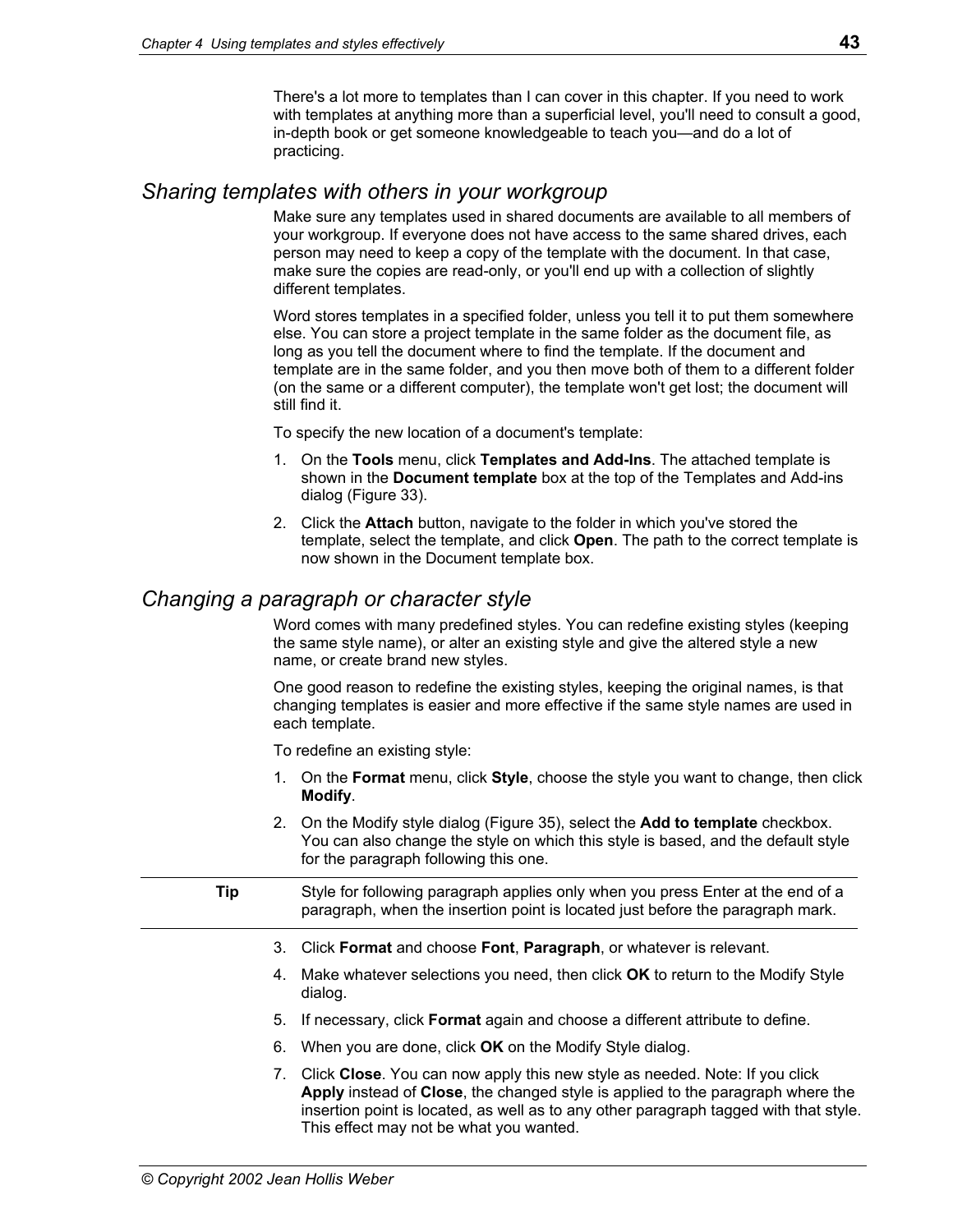| <b>Modify Style</b><br>Name:                                   | Style type:                                                                                                                                                                                                                                                             |
|----------------------------------------------------------------|-------------------------------------------------------------------------------------------------------------------------------------------------------------------------------------------------------------------------------------------------------------------------|
| Body step                                                      |                                                                                                                                                                                                                                                                         |
|                                                                | Paragraph                                                                                                                                                                                                                                                               |
| Based on:                                                      | Style for following paragraph:                                                                                                                                                                                                                                          |
| <b>1</b> Body Text                                             | <b>1</b> Body step                                                                                                                                                                                                                                                      |
|                                                                |                                                                                                                                                                                                                                                                         |
|                                                                |                                                                                                                                                                                                                                                                         |
|                                                                | Premous Paragraph Premous Paragraph Premous Paragraph Premous Paragraph Premous Paragraph<br>Premous Parasraph Premous Parasraph Premous Parasraph Premous Parasraph Premous Parasraph<br>3. You can set up higrarchies of styles, or use the existing higrarchies. For |
|                                                                | example, the built- in heading styles all take their base (ont from the one-<br>defined for Heading 1. If you want to change all the heading styles fro                                                                                                                 |
| Followids Parasiraph Followids Parasiraph Followids Parasiraph | Following Paragraph Following Paragraph Following Paragraph Following Paragraph Following<br>Paragraph Following Paragraph Following Paragraph Following Paragraph Following Paragraph                                                                                  |
|                                                                |                                                                                                                                                                                                                                                                         |
| Description                                                    | Body Text + Indent: Left 3 cm Hanging 0.63 cm, Tabs: 0.63 cm                                                                                                                                                                                                            |
|                                                                |                                                                                                                                                                                                                                                                         |
|                                                                |                                                                                                                                                                                                                                                                         |
| Mil <u>A</u> dd to template                                    | $\Box$ Automatically update                                                                                                                                                                                                                                             |
| ОК<br>Cancel                                                   | Shortcut Key                                                                                                                                                                                                                                                            |

<span id="page-51-0"></span>Figure 35. Changing an existing style and storing it in the template

#### **Notes:**

- 1. As discussed in "[Changing the information in a template"](#page-47-2) on page [40,](#page-47-2) if you select the **Add to template** checkbox *and* you have access to the document template, when you save your changes, they are stored in that template. If you don't have access to the template, the changes are stored only in the document, just as they would be if you did not select the **Add to template** checkbox.
- 2. In many templates, most of the paragraph styles are based on the Normal paragraph style. Unless the other paragraph styles have been defined with different attributes (font typeface and size, paragraph spacing, and so on), they take those attributes from the Normal style. Therefore, if you want to change the basic text font (say, from Times New Roman to Palatino), or the basic paragraph spacing, or other attributes, you could simply change the Normal style.
- 3. You can set up hierarchies of styles, or use the existing hierarchies. For example, the built-in heading styles all take their base font from the one defined for Heading 1. If you want to change all the heading styles from one font to another, simply change the font defined for Heading 1.

As with templates, there's a lot more to styles than I can cover in this chapter. For a more in-depth knowledge of styles, you'll need a good book or a style expert to assist you.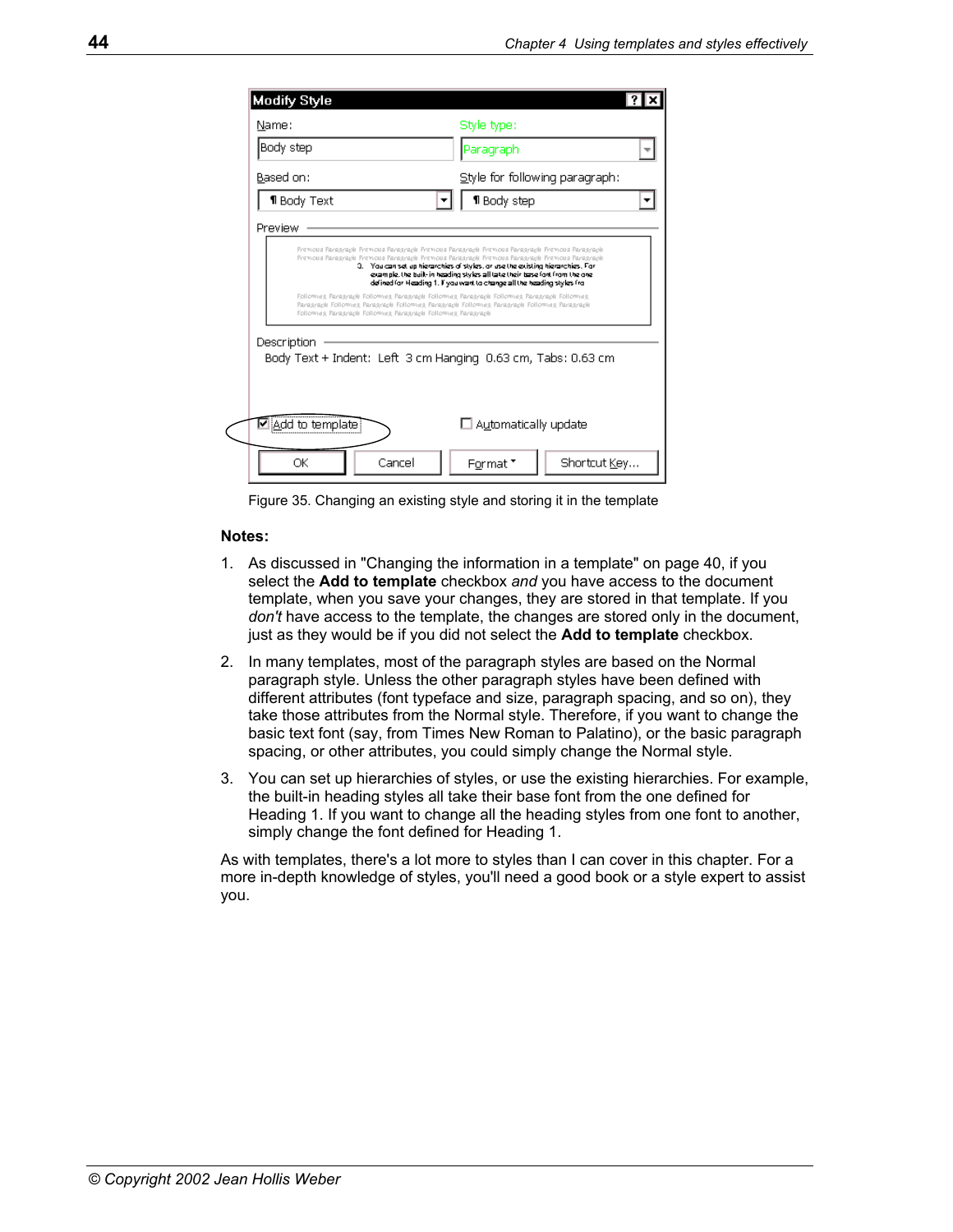# <span id="page-52-0"></span>*Defining a new paragraph or character style*

After you have defined your template and modified existing styles, you may want to add some new styles. To do this:

- 1. On the **Format** menu, click **Style**, then click **New**.
- 2. In the New Style dialog [\(Figure 36\)](#page-52-1), type a name for the new style. In the **Style type** box, select **Paragraph** or **Character**. Select the **Add to template** checkbox. Deselect the **Automatically update** checkbox.
- 3. Click **Format** and choose **Font**, **Paragraph**, or whatever is relevant.

| Name:                                                       | Style type:                                                                                                                                                                                                                                                                                                                                                       |  |
|-------------------------------------------------------------|-------------------------------------------------------------------------------------------------------------------------------------------------------------------------------------------------------------------------------------------------------------------------------------------------------------------------------------------------------------------|--|
| Style1                                                      | Paragraph                                                                                                                                                                                                                                                                                                                                                         |  |
| Based on:                                                   | Style for following paragraph:                                                                                                                                                                                                                                                                                                                                    |  |
| <b>1</b> Body Text                                          | $\P$ Style1                                                                                                                                                                                                                                                                                                                                                       |  |
| Preview                                                     |                                                                                                                                                                                                                                                                                                                                                                   |  |
|                                                             | Premous Paragraph Premous Paragraph Premous Paragraph Premous Paragraph Premous Paragraph<br>1. Type a name for the new style. In the Style type box, select Paragraph or Character.<br>Select the Add to template checkbox. Deselect the Automatic update checkbox.<br>Following Paragraph Following Paragraph Following Paragraph Following Paragraph Following |  |
| Following Paragraph Following Paragraph Following Paragraph | Paragraph Following Paragraph Following Paragraph Following Paragraph Following Paragraph                                                                                                                                                                                                                                                                         |  |
| Description                                                 | Body Text + Indent: Hanging 0.63 cm, Numbered, Tabs: 0.63 cm                                                                                                                                                                                                                                                                                                      |  |
|                                                             |                                                                                                                                                                                                                                                                                                                                                                   |  |
| ☑ <u>A</u> dd to template                                   | $\Box$ Automatically update                                                                                                                                                                                                                                                                                                                                       |  |

<span id="page-52-1"></span>Figure 36. Adding a new style to a template

- 4. Make whatever selections you need, then click **OK** to return to the New Style dialog.
- 5. If necessary, click **Format** again and choose a different attribute to define.
- 6. When you are done, click **OK** on the New Style dialog and return to the Style dialog.
- 7. Click **Close**. You can now apply this new style as needed. Note: If you click **Apply** instead of **Close**, the changed style is applied to the paragraph where the insertion point is located, as well as to any other paragraph tagged with that style. This effect may not be what you wanted.
- **Tip** Here's an example of the use of character styles. Let's say your company style uses bold for menu items, commands, and dialog titles. Just before you finish a book, someone decides to change the styles so dialog titles are no longer in bold. If you have defined a character style for dialog titles, you only need to change bold to not-bold in one place and then apply the change to the document.

**Note:** As discussed in "[Changing the information in a template"](#page-47-2) on page [40,](#page-47-2) if you select the **Add to template** checkbox *and* you have access to the document template, when you save your new style, it is stored in that template. If you *don't* have access to the template, the new style is stored only in the document, just as it would be if you did not select the **Add to template** checkbox. No, you don't get any warning or other indication of what's happening.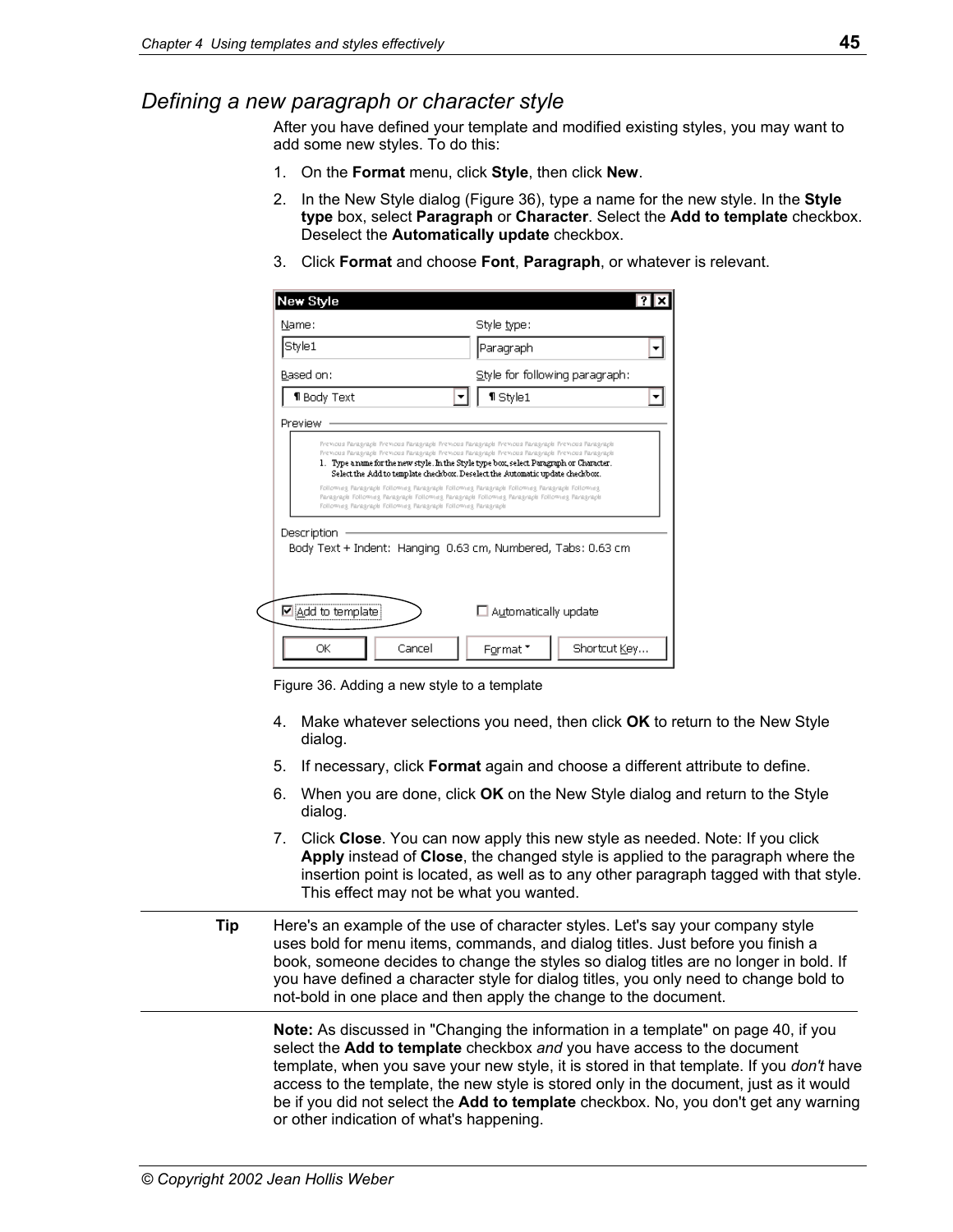# <span id="page-53-0"></span>*Speeding up style selection*

When you're writing, editing, or reformatting a document, you'll want to speed up the process of assigning styles to paragraphs and characters.

Instead of selecting text, then moving to the style list and clicking on a style, you can assign frequently used styles to keyboard shortcuts, toolbar buttons, or the shortcut menu that pops up when you right-click on a selection.

#### Add styles to the shortcut menu

To add styles to the right-click shortcut menu, do this:

- 1. On the **Tools** menu, click **Customize**.
- 2. On the Customize dialog ([Figure 37\)](#page-53-1), choose the **Toolbars** tab and scroll down to select the **Shortcut Menus** checkbox. A small Shortcut Menus toolbar appears somewhere on your screen. Move it close to the top of the screen, if it isn't there already.

<span id="page-53-1"></span>

| <b>Customize</b>                                 |        |
|--------------------------------------------------|--------|
| Toolbars<br>Commands   Options                   |        |
| Toolbars:                                        |        |
| Drawing<br><b>Extended Formatting</b>            | New    |
| Forms<br>Frames                                  | Rename |
| Function Key Display<br>⊽ Menu Bar               | Delete |
| Microsoft<br>Picture                             | Reset  |
| Reviewing                                        |        |
| Shadow Settings<br><b>V</b> Shortcut Menus       |        |
| <b>Tables and Borders</b><br><b>Visual Basic</b> |        |
| Web                                              |        |
| Web Tools                                        |        |
| Keyboard                                         | Close  |

Figure 37. Choosing Shortcut Menus in the Customize dialog

- 3. On the Shortcut Menus toolbar, click **Text**, and from the drop-down menu that appears, click **Text**. (See [Figure 38.](#page-54-0))
- 4. The drop-down menu will stay in place. In the Customize dialog, select the **Commands** tab, and choose **New Menu** (under Categories). In the Command section on the right, the New Menu command appears ([Figure 39\)](#page-54-1).
- 5. Drag the New Menu command to the drop-down menu.
- 6. In the Customize dialog, select the Commands tab, and choose **Styles** (under Categories). In the Command section on the right, a list of available styles appears.
- 7. Drag the styles you want to use from the Command section to the new menu you've created, one at a time. The shortcut menu now looks like [Figure 40.](#page-55-0)
- 8. Right-click on the New Menu command to rename it to something like Styles.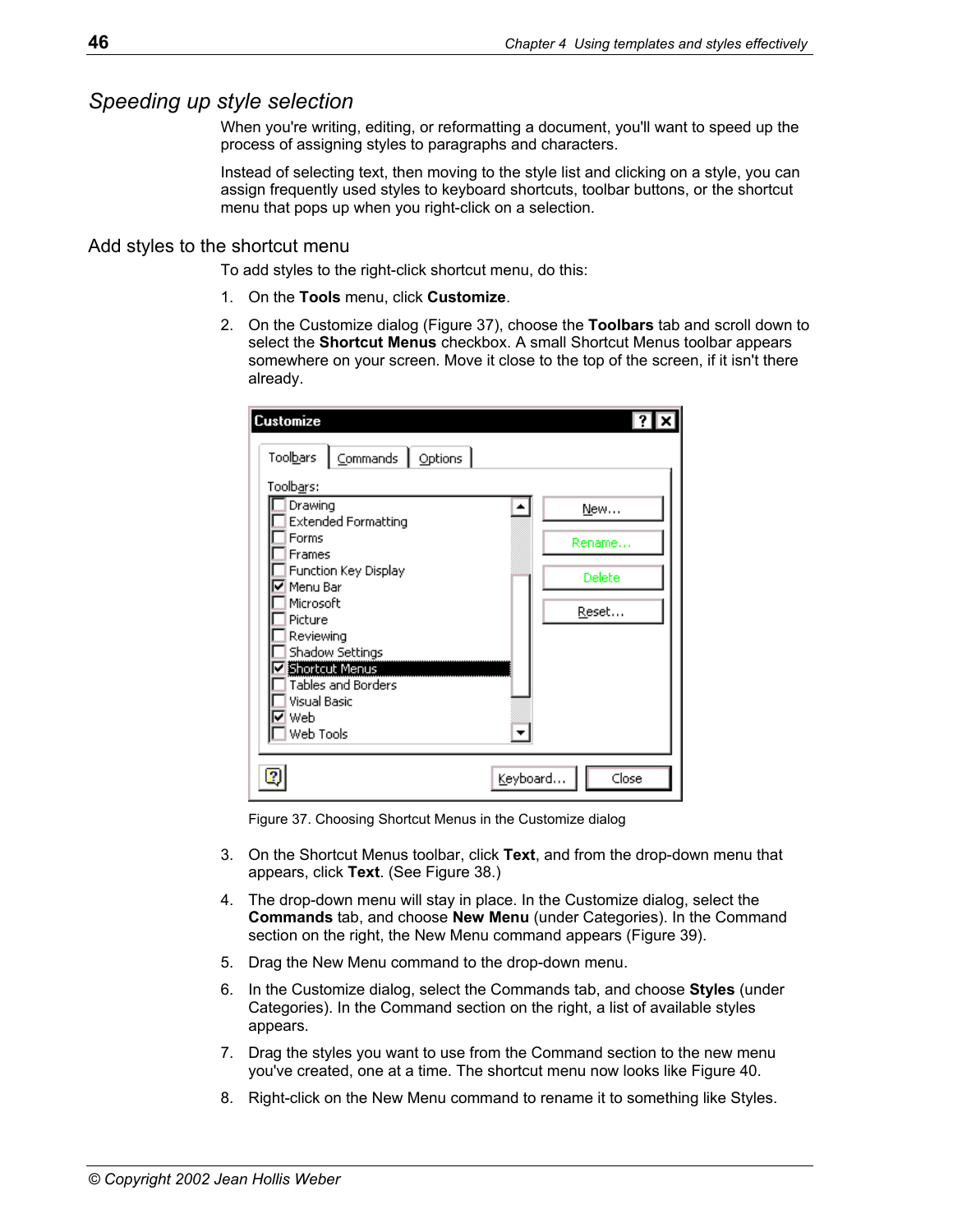9. If you want to modify the text of the menu items (by default, they all have the word Style at the end), right-click each item and choose the Name command.

<span id="page-54-0"></span>

Figure 38. Choosing the Text shortcut menu

<span id="page-54-1"></span>

| <b>Customize</b><br>Toolbars                                                                                                         | Commands               | Options            | ×                        |
|--------------------------------------------------------------------------------------------------------------------------------------|------------------------|--------------------|--------------------------|
| Categories:                                                                                                                          |                        | Commands:          |                          |
| Mail Merge<br>Forms<br>Control Toolbox<br>All Commands<br>Macros<br><b>Fonts</b><br>AutoText<br>Styles<br>Built-in Menus<br>New Menu |                        | New Menu           | $\overline{\phantom{a}}$ |
| Selected command:                                                                                                                    | Description            | Modify Selection * |                          |
| 2                                                                                                                                    | Save in:<br>Normal.dot | Keyboard           | Close                    |

Figure 39. Choosing the New Menu command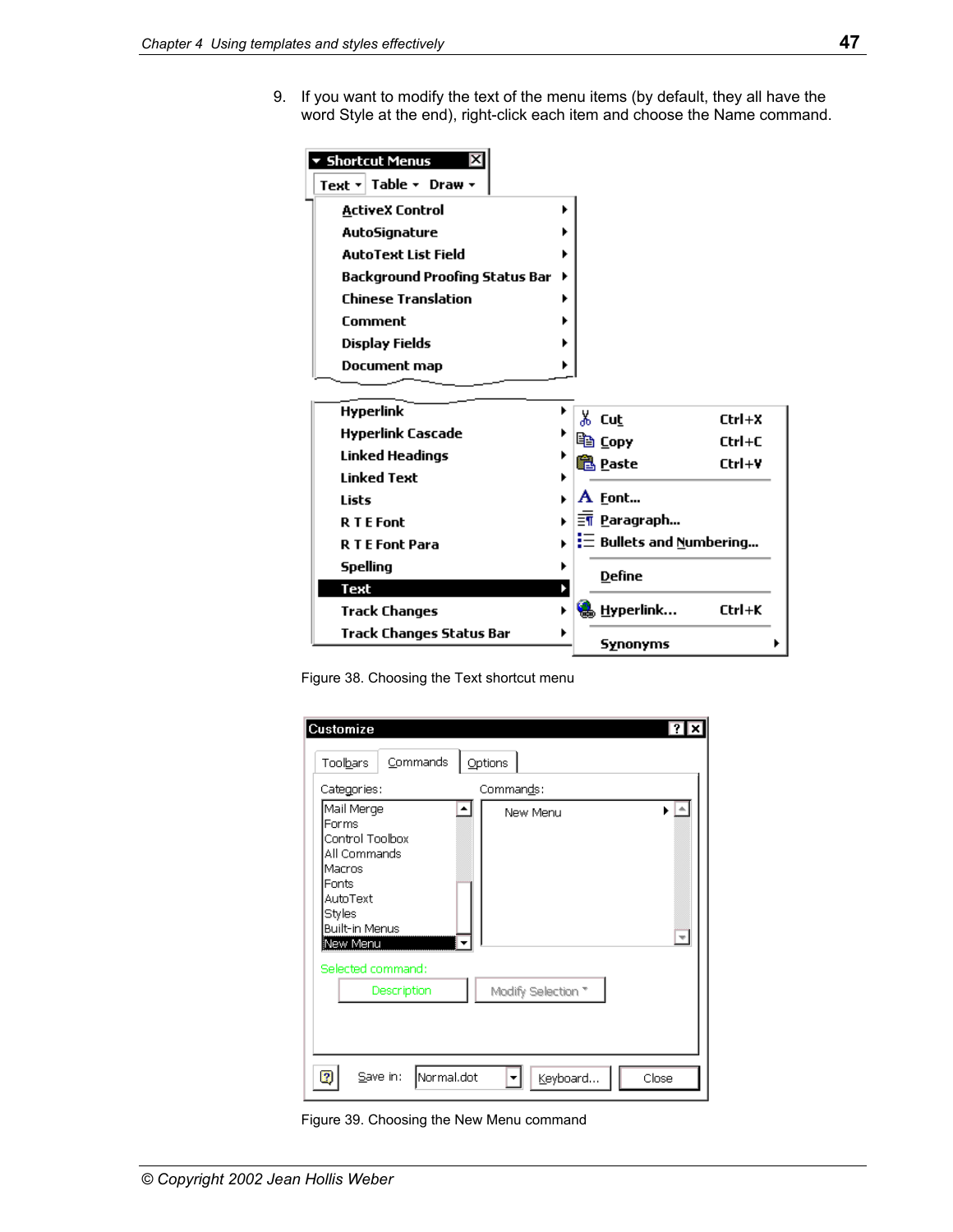10. When you're finished, click **Close** in the Customize dialog box.

<span id="page-55-0"></span>

Figure 40. New menu showing styles added

#### Assign styles to keyboard shortcuts

Word provides default keyboard shortcuts for five commonly-used styles, in addition to dozens of shortcuts for other purposes. You probably use a few of these regularly.

To assign styles to keyboard shortcuts, do this:

- 1. On the **Tools** menu, click **Customize**.
- 2. On the Customize dialog ([Figure 37\)](#page-53-1), choose the **Toolbars** tab, then click **Keyboard**.
- 3. On the Customize Keyboard dialog ([Figure 41\)](#page-55-1), scroll down in the Categories list and choose **Styles**, then highlight the style you want in the Styles list.

| Categories:                         | Styles:                         | Close            |
|-------------------------------------|---------------------------------|------------------|
| All Commands                        | Appendix 1                      |                  |
| Macros                              | <b>Block Text</b><br>Body First |                  |
| Fonts                               | Body Step                       |                  |
| AutoText<br>Styles                  | Body step<br>Body sub-step      | Assign           |
| Common Symbols                      | Body Text<br>▼                  | Remove<br>▼      |
| Press new shortcut key:             | Current keys:                   | Reset All        |
|                                     |                                 | ▲                |
|                                     |                                 |                  |
| Description-                        |                                 | Save changes in: |
| Heading 1 + LeveN, Outline numbered |                                 | Normal.dot<br>▼  |

<span id="page-55-1"></span>Figure 41. Assigning a style to a keyboard shortcut

4. Position the cursor in the **Press new shortcut key** box, then press the key combination you want to assign to the selected style. If this key combination is already in use, you will receive an error message.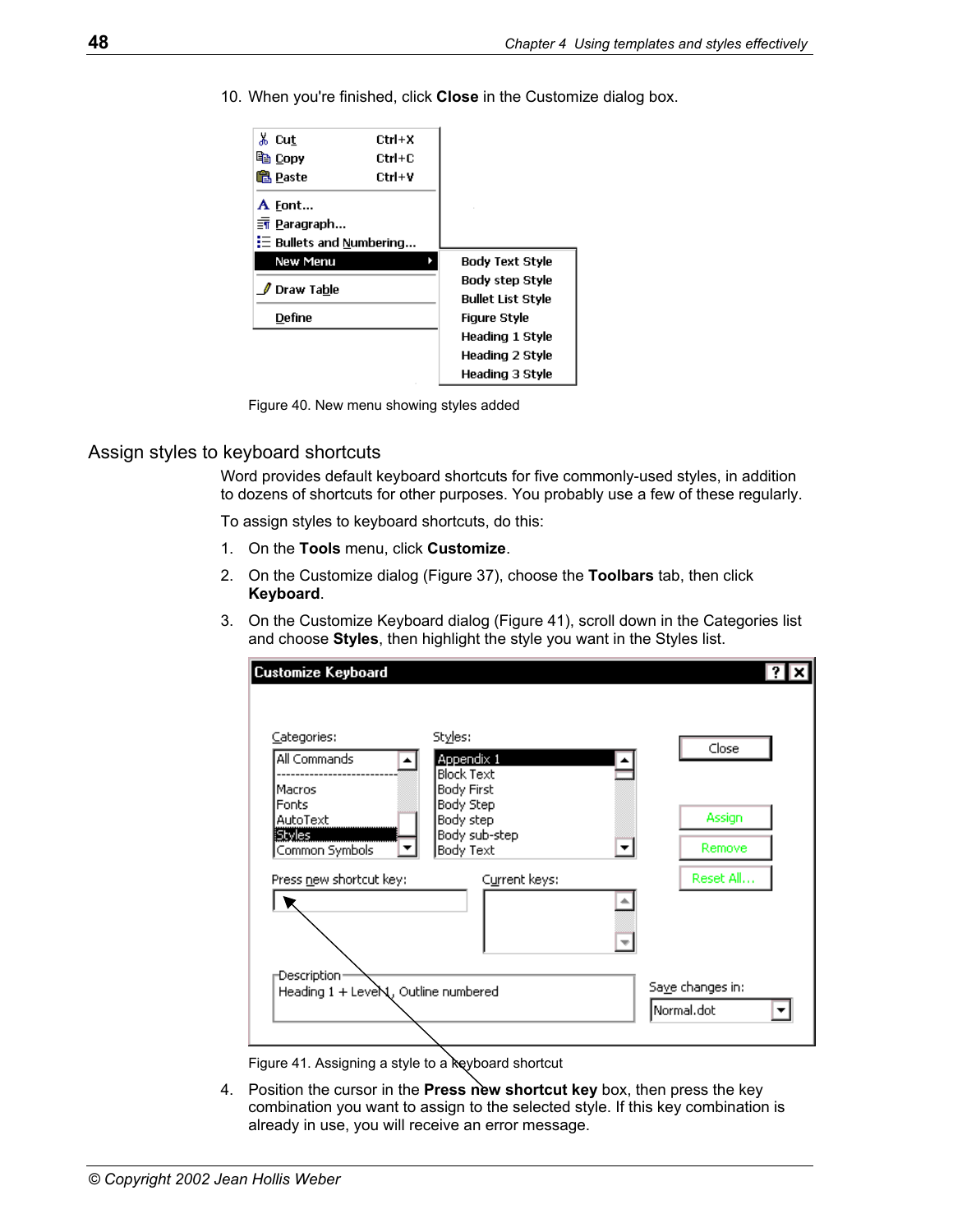5. You can define as many keyboard shortcuts as you wish. When you are finished, click **Close**, and then click **Close** again on the Customize dialog.

#### Assign styles to toolbar buttons

Instead of (or in addition to) assigning styles to keyboard shortcuts, you can assign them to toolbar buttons. To do this:

- 1. On the **Tools** menu, click **Customize**.
- 2. On the Customize dialog ([Figure 37\)](#page-53-1), choose the **Toolbars** tab, then click **New**.
- 3. On the New Toolbar dialog, give the new toolbar a name (for example, Styles) and choose which template you want it attached to. The new toolbar now appears in the list on the Toolbars tab in the Customize dialog.
- 4. Select the checkbox for the toolbar you just created. A new toolbar appears somewhere on the screen.
- 5. In the Customize dialog, select the **Commands** tab, and choose **Styles** (under Categories). In the Command section on the right, a list of available styles appears.
- 6. Drag the styles you want to use from the Command section to the new toolbar you've created, one at a time.
- 7. If you want to modify the text of the menu items (by default, they all have the word Style at the end), right-click each item and choose the Name command.
- 8. When you're finished, click **Close** in the Customize dialog box, and move the new toolbar to a convenient location.

# <span id="page-56-0"></span>*Removing unwanted and unused styles from a document*

You cannot remove any of Word's predefined styles from a template, even if you are not using them.

You can remove any user-defined styles; but before you do, you should make sure the styles are not in use. If an unwanted style is in use, you'll want to replace it with a substitute style.

Replacing styles can be very useful if you are dealing with a document that has been worked on by several writers, or that has been formed by combining several documents from different sources. You want to make the styles consistent, but you don't want to spend a lot of time doing the formatting.

For example, one writer has used the style "Body text" for all paragraphs, but another writer has used "Body first" for some paragraphs. You want to remove "Body first" and convert all those paragraphs to "Body text" paragraphs. Here's how to do it:

- 1. On the **Edit** menu, choose **Replace**. On the Find and Replace dialog, click **More** to expand the dialog.
- 2. Click in the **Find what** box, then click **Format** and choose **Style** from the list. The Find Style dialog pops up.
- 3. In the Find Style dialog, choose the style you want to replace ("Body first" in our example) and click **OK**. The style name now appears below the **Find what** box.
- 4. Click in the **Replace with** box, then click **Format** and choose **Style** from the list. The Find Style dialog pops up.
- 5. In the Find Style dialog, choose the style you want to use as a replacement ("Body text" in our example). The style name now appears below the **Replace with** box, and the dialog looks like [Figure 42.](#page-57-2)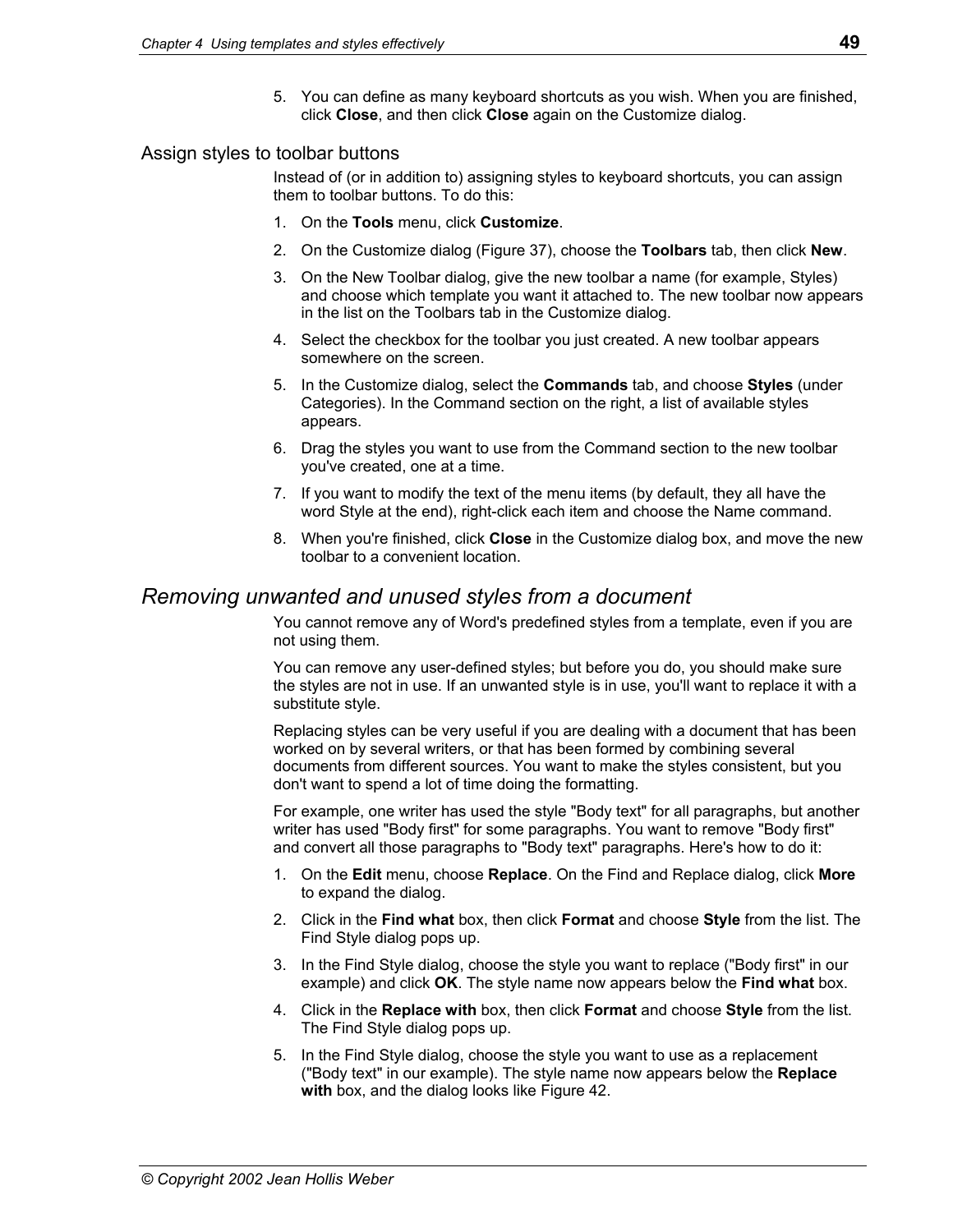| Find and Replace                                                                 |  |
|----------------------------------------------------------------------------------|--|
| Replace<br>Go To<br>Find                                                         |  |
| Find what:<br>Style: Body First<br>Format:                                       |  |
| Replace with:<br>Style: Body Text<br>Format:                                     |  |
| <b>Find Next</b><br>Replace All<br>Replace<br>Less *<br>Cancel<br>Search Options |  |
| <b>EII</b><br>Search:<br>Match case                                              |  |
| Find whole words only                                                            |  |
| Use wildcards<br>Sounds like                                                     |  |
| Find all word forms                                                              |  |
| Replace<br>Format *<br>Special *<br>No Formatting                                |  |

<span id="page-57-2"></span>Figure 42. Replacing one style with another style in a document

6. Click **Replace All**.

Now that the "Body first" tag is no longer in use in the document, you can safely remove it from the template.

On the **Format** menu, click **Style**, choose the style you want to change, then click **Delete**. Confirm by clicking **Yes** in the pop-up box.

#### <span id="page-57-0"></span>*Removing unwanted character styles from selected text*

If some of your text has picked up unwanted **character** (not paragraph) styles, here are two ways to remove those styles:

- Click in the paragraph (do not select any text) and press CTRl+SPACEBAR to remove character formatting. This could remove wanted character formatting as well.
- Select the characters you want to de-style and apply the Default Paragraph Font style to them.

# <span id="page-57-1"></span>*Printing a style sheet*

You might want to know what styles have been defined for a document, to help you decide how to modify them or which styles you can replace with other styles.

To print a list of all the styles in a document or template, and their attributes:

- 1. On the **File** menu, click **Print**.
- 2. On the Print dialog, in the **Print what** box, choose **Styles**, then click **OK**.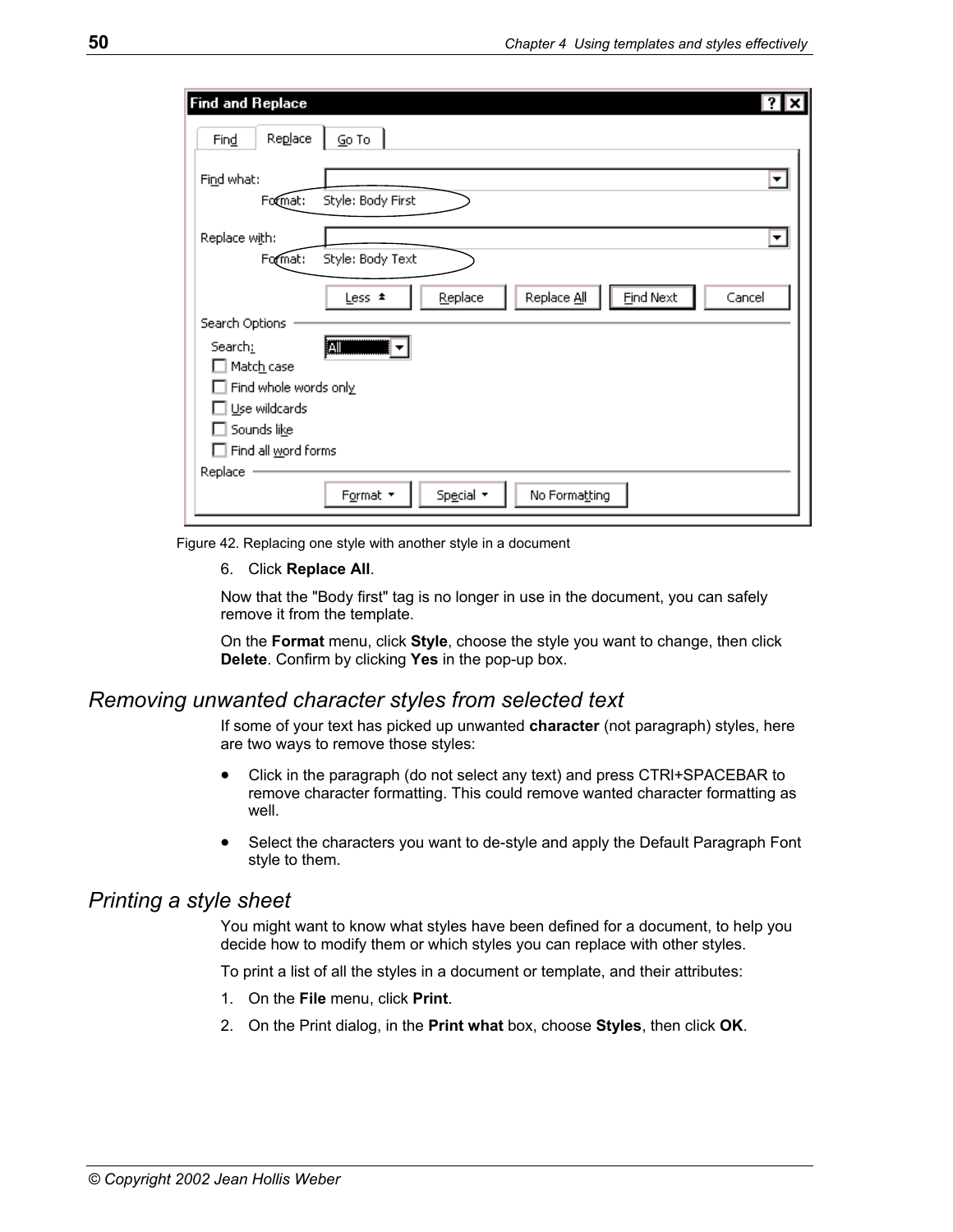# Chapter 5 Getting the most from fields

Fields are extremely useful features of Word. This chapter describes how to use a few of them to make sure information is up to date and to avoid some of Word's numbering problems:

- Using document properties to hold information that changes
- Using AutoText fields to hold information that changes
- [Using SEQ fields to solve numbering problems](#page-63-0)
- Fixing or avoiding list numbering problems
- [Numbering chapters and appendixes separately](#page-67-0)
- Including the chapter number in other number sequences
- [Using fields in headers and footers](#page-71-0)
- [Updating fields in headers and footers](#page-72-0)
- [Toggling the display of fields](#page-72-1)
- [Locking and unlocking fields](#page-73-0)
- [Converting fields into text](#page-73-1)

Some more uses of fields are covered in Chapter 6, Working with large or complex documents.

# <span id="page-58-0"></span>*Using document properties to hold information that changes*

Word's Properties dialog contains spaces for a lot of information that you might want to include in your document. I mentioned the Summary tab in ["Changing document](#page-32-0)  [properties"](#page-32-0) on page [25.](#page-32-0) The Custom tab (shown in [Figure 43\)](#page-59-0) includes many useful built-in properties, and you can add your own properties.

You may find properties, like AutoText fields, useful to hold information that might change during the course of your publishing project. For example, your company might use code names for products until just before the document is completed. Document properties have the advantage of being easier to find and change than are AutoText entries.

#### Define a custom document property

To define a built-in custom document property:

- 1. From the menu bar, click **File > Properties** and choose the **Custom** tab.
- 2. Select the property from the list below the **Name** box.
- 3. When the property's name appears in the **Name** box, click in the **Value** box and type a value. For example, in [Figure 43,](#page-59-0) the property named "Editor" has the value "Daniela" and the property named "Publisher" has the value "Wrevenge."
- 4. Click **Add**. The name and value of the property appear in the Properties list.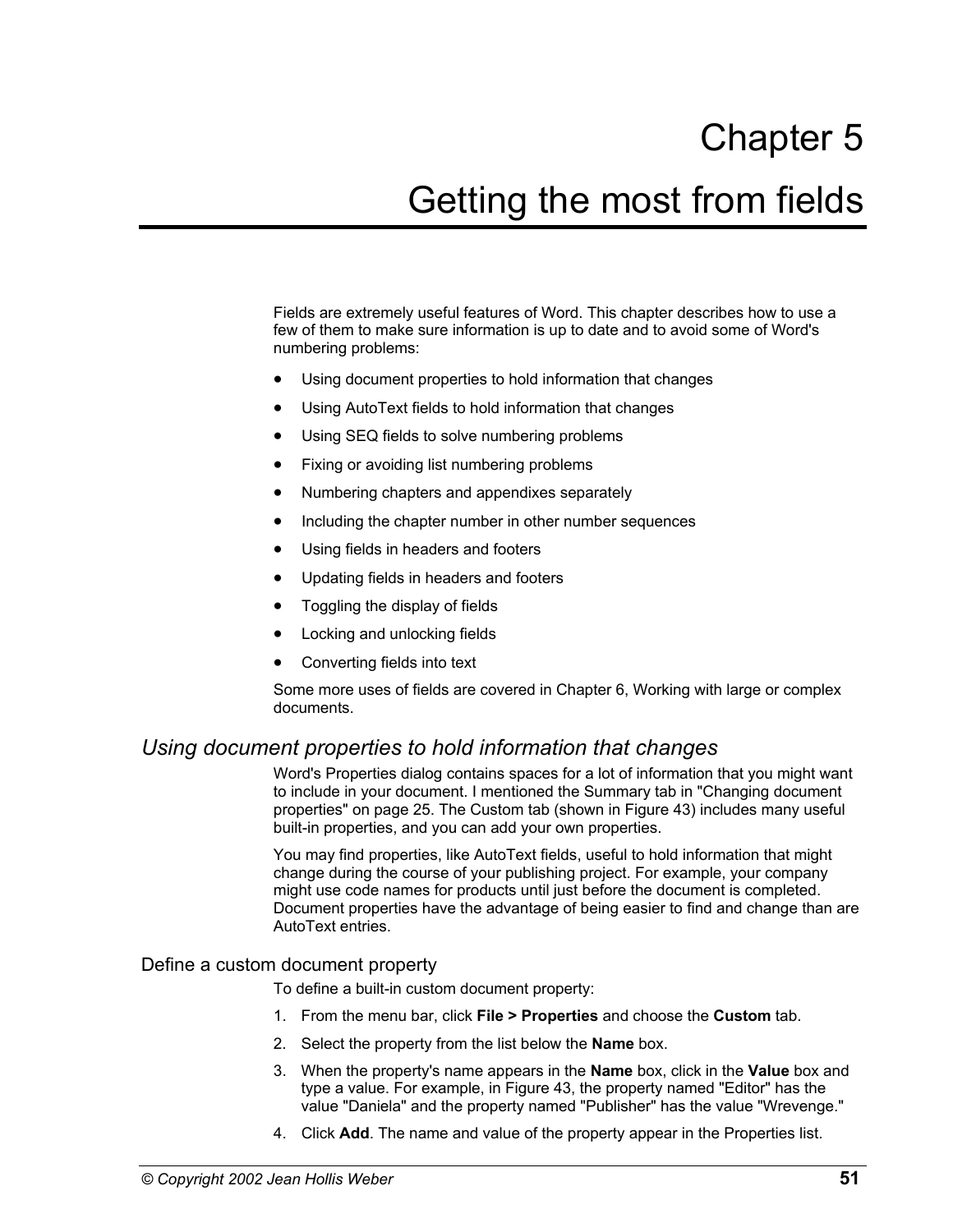| <b>EdwdCh5 Fields.doc Properties</b>                                                         |                              |
|----------------------------------------------------------------------------------------------|------------------------------|
| General Summary Statistics Contents                                                          | Custom                       |
| Name:<br>Shecked by<br>Client<br>Date completed<br>Department<br>Destination<br>Disposition  | Add<br>Delete                |
| Type:<br>Text                                                                                |                              |
| Value:                                                                                       | $\Box$ Link to content       |
| Properties:<br>Name<br>Value<br>Editor<br>Daniela<br>Publisher<br>Wrevenge<br>TestNewP Hello | Type<br>Text<br>Text<br>Text |

<span id="page-59-0"></span>Figure 43. Defining a custom document property

To define a new custom document property:

- 1. Click in the **Name** box and type a new property name.
- 2. Click in the **Value** box and type the new property's value.
- 3. Click **Add**. The name and value of the new property appear in the Properties list.

To change the value of any property:

- 1. Click on the property in the list at the bottom of the window. The name and value appear in the boxes above.
- 2. Change the value of the property, then click **Modify**.

#### Insert a document property field

To insert a document property field:

- 1. Put the insertion point where you want the field to appear. On the **Insert** menu, click **Field**.
- 2. On the Field dialog ([Figure 46\)](#page-61-0), select **Document Information** in the Categories list, then **DocProperty** in the list of Field names.
- 3. Click **Options**. On the Field Options dialog ([Figure 44\)](#page-60-2), select the entry from the Property list and click **Add to Field**. The entry you select appears after the word "DOCPROPERTY" in the box below the list.
- 4. Click **OK** to return to the Field dialog, and **OK** to insert the field in the document.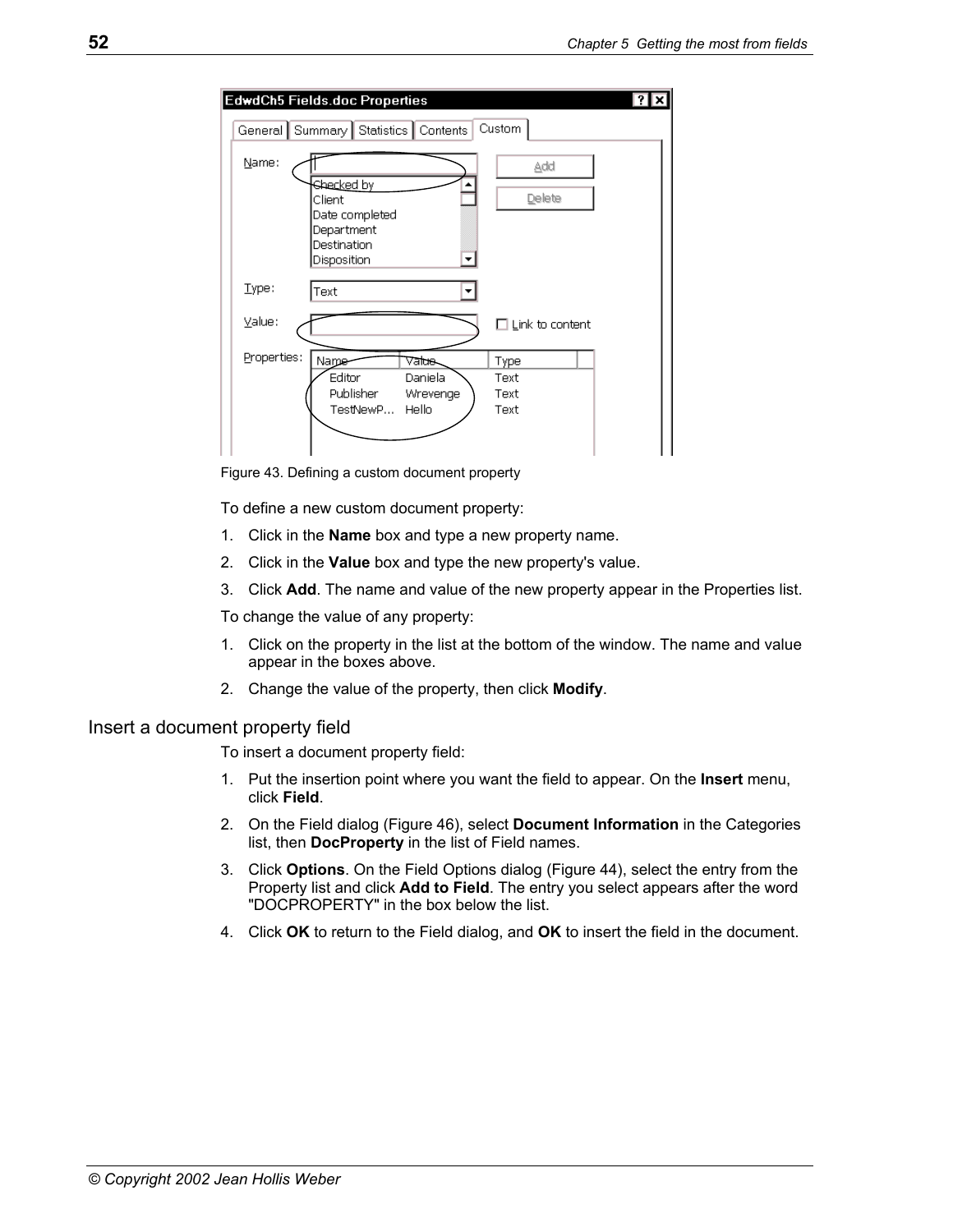<span id="page-60-2"></span>

| <b>Field Options</b>              |              |
|-----------------------------------|--------------|
| Options                           |              |
| Property:                         |              |
| Publisher                         |              |
| RevisionNumber<br>Security        | Add to Field |
| Subject<br>Template               | Undo Add     |
| TestNewProperty<br>Title          |              |
| Ejeld codes: DOCPROPERTY "Name"   |              |
| DOCPROPERTY                       |              |
| Description                       |              |
| Properties of the active document |              |



# <span id="page-60-1"></span>*Using AutoText fields to hold information that changes*

Word's AutoText and AutoCorrect features can be used for a variety of purposes.

One way writers use (or should use) AutoText is to hold information that is likely to change during the course of a project. For example, the name of a manager, a product, or even your entire company may change just before the document is printed. If writers have inserted the changeable information as an AutoText field, they (or you) can change the AutoText information in one place and update all the places where that field appears.

To create an AutoText field, you must first create an AutoText *entry*, then insert the entry into an AutoText *field*. It's easy to confuse the two items.

#### <span id="page-60-0"></span>Create a new AutoText entry

To create a new AutoText entry:

- 1. Type the text you want to be in an AutoText entry.
- 2. Select what you typed. If it's an entire paragraph, include the paragraph mark. If it's only a phrase, but is at the end of a paragraph, make sure you do not select the paragraph mark.
- 3. On the **Insert** menu, point to **AutoText**, then click **New**.
- 4. The Create AutoText dialog [\(Figure 45\)](#page-60-3) appears. Type in the box a name for the entry you are creating. Click **OK**.

<span id="page-60-3"></span>

| <b>Create AutoText</b><br>17.                                     |
|-------------------------------------------------------------------|
| Word will create an AutoText entry<br>from the current selection. |
| Please name your AutoText entry:                                  |
| This is a test                                                    |
| Cancel<br>ΩK                                                      |

Figure 45. Creating an AutoText entry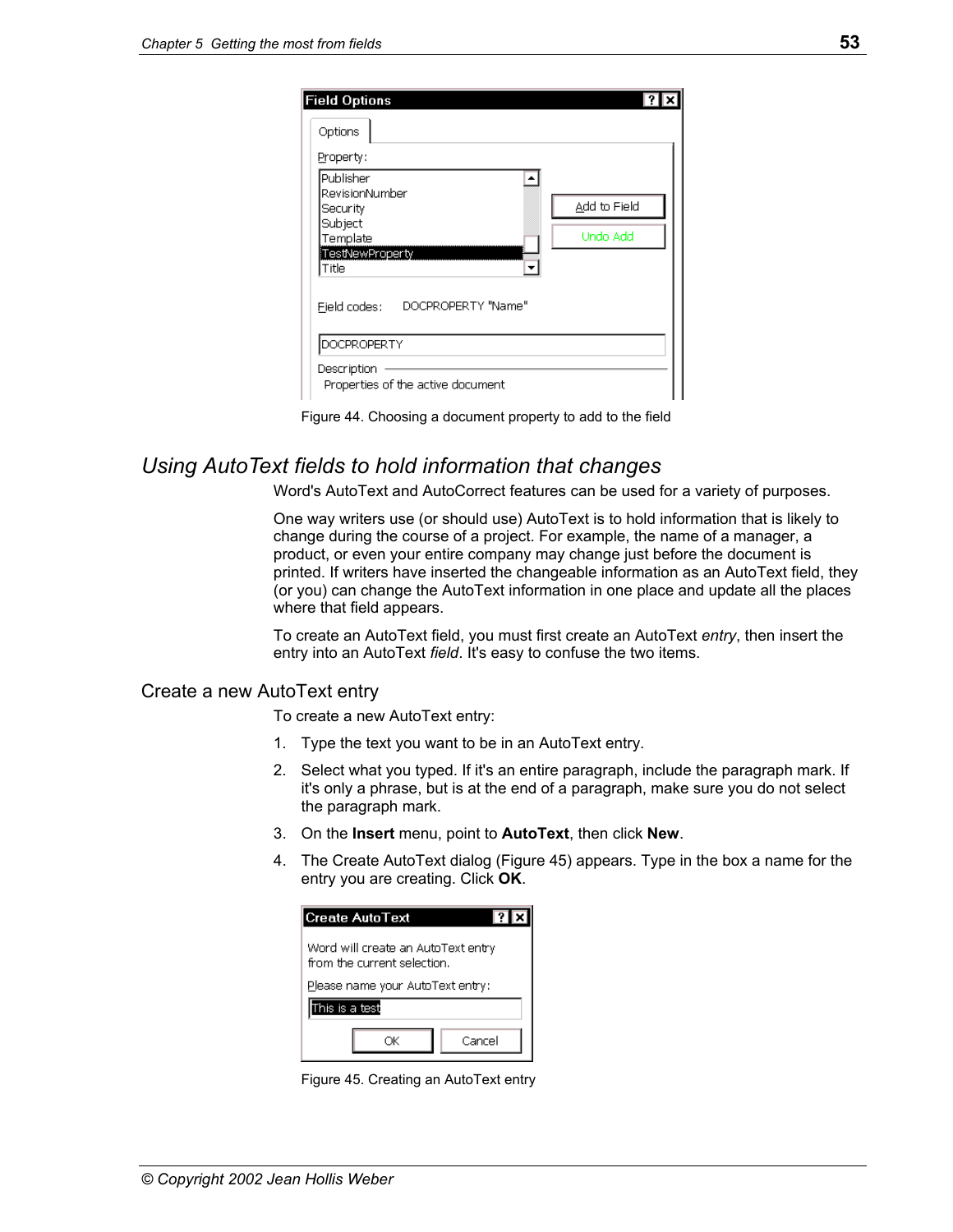# Insert an AutoText entry into an AutoText field

To insert an AutoText *entry* into an AutoText *field*:

- 1. Put the insertion point where you want the AutoText field to appear. On the **Insert**  menu, click **Field**.
- 2. On the Field dialog ([Figure 46\)](#page-61-0), select **Links and References** in the Categories list, then **AutoText** in the list of Field names.

| Categories:                                                                                                                                                                                       | Field names:                                                                                                         |  |
|---------------------------------------------------------------------------------------------------------------------------------------------------------------------------------------------------|----------------------------------------------------------------------------------------------------------------------|--|
| (A  )<br>Date and Time<br>Document Automation<br>Document Information<br>Equations and Formulas<br><b>Index and Tables</b><br>Links and References<br>Mail Merge<br>Numbering<br>User Information | AutoText<br>AutoTextList<br>Hyperlink<br>IncludePicture<br>IncludeText<br>Link<br>NoteRef<br>PageRef<br>Ouote<br>Ref |  |
| Field codes: AUTOTEXT AutoTextEntry                                                                                                                                                               |                                                                                                                      |  |
| <b>AUTOTEXT</b>                                                                                                                                                                                   |                                                                                                                      |  |
| Description<br>Insert an AutoText entry                                                                                                                                                           |                                                                                                                      |  |
|                                                                                                                                                                                                   |                                                                                                                      |  |
| $\triangleright$ Preserve formatting during updates                                                                                                                                               |                                                                                                                      |  |

<span id="page-61-0"></span>Figure 46. Selecting AutoText from the Links and References category of fields

3. Click **Options**. On the Field Options dialog ([Figure 47\)](#page-61-1), select the entry from the AutoText name list and click **Add to Field**. The entry you select appears after the word "AUTOTEXT" in the box below the list.

<span id="page-61-1"></span>

| <b>Field Options</b>                                                                                                                                       |                          |
|------------------------------------------------------------------------------------------------------------------------------------------------------------|--------------------------|
| Options                                                                                                                                                    |                          |
| AutoText name:                                                                                                                                             |                          |
| Reference:<br>Regards,<br>REGISTERED MAIL<br>Respectfully yours,<br>Respectfully,<br>Sincerely yours,<br>Sincerely,<br>Field codes: AUTOTEXT AutoTextEntry | Add to Field<br>Undo Add |
| <b>AUTOTEXT</b><br>Description<br>AutoText entries in active document                                                                                      |                          |
|                                                                                                                                                            | Cancel<br>ОК             |

Figure 47. Selecting an AutoText entry to insert in a field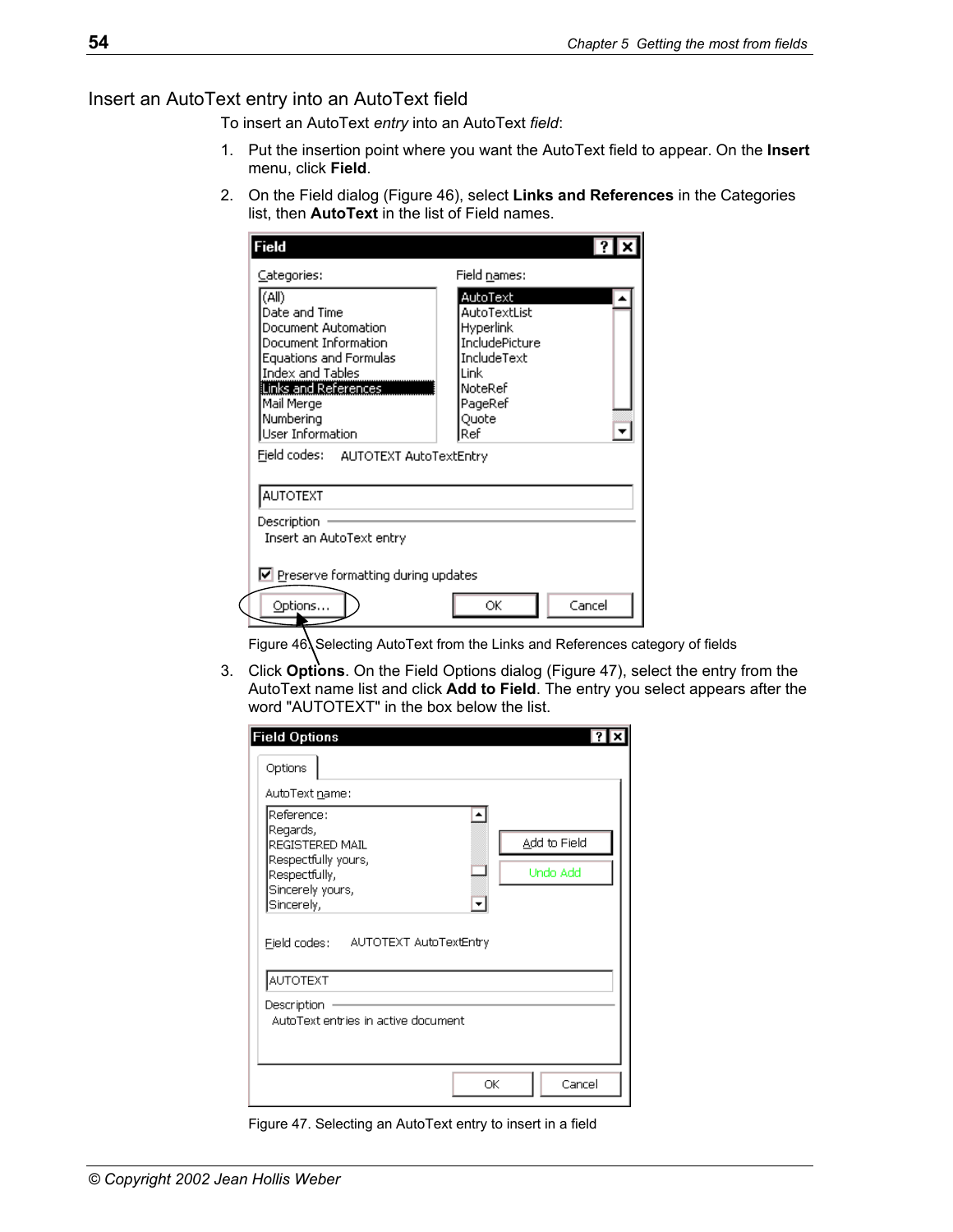- 4. Click **OK** to return to the Field dialog, and **OK** to insert the field in the document.
- 5. If you have **Field shading** set to **Always** or **When selected** on the **View** page of the Options dialog (Figure 5, reached from the **Tools** menu), you can tell that you've inserted a field instead of an ordinary AutoText entry.

All that is a bit cumbersome if you need to insert hundreds of fields into a document. You can speed up entering AutoText fields in two ways:

- Record a macro to do exactly what you did in the steps above. (See the online help for tips on how to record a macro.) You'll need to record different macros for each entry. Put the macros on the toolbar or a right-click shortcut menu item, so you can simply click on the entry you want to insert. You can use the techniques described in "[Speeding up style selection"](#page-53-0) on page [46](#page-53-0) to put macros on a toolbar or shortcut menu.
- Copy the field from one place to another in the document. This is a good way to replace words and phrases with fields, if you want to clean up a document that didn't use fields, or didn't use them consistently.

#### Edit an AutoText entry

To edit an AutoText entry (for example, when a term in the document has changed):

- 1. Edit the text in an AutoText field in the document, or type the new words in a different place.
- 2. Select the edited entry. If it's an entire paragraph, include the paragraph mark. If it's only a phrase, but is at the end of a paragraph, make sure you do not select the paragraph mark.
- 3. On the **Insert** menu, click **AutoText**, then click **New**.
- 4. In the Create AutoText dialog ([Figure 45\)](#page-60-3), type in the box the exact original name of the entry you are editing. Click **OK**.
- 5. A confirmation dialog appears. ("Do you want to redefine the AutoText entry?") Click **Yes**.

**Note:** If you don't get this message, it means you haven't typed the exact name of the original entry, and you'll be creating a new one instead of overwriting the old one. Return to step 2 and try again. (And remember to delete the extraneous new entry later.)

6. When you update fields, the edited text will appear in all the AutoText fields containing the entry you just changed. To update fields, press **CTRL+A** to select the entire document, then press **F9**.

#### Print AutoText entries

To print a list of the AutoText entries:

- 1. On the **File** menu, click **Print**.
- 2. On the **Print** dialog, in the **Print what** box, choose **AutoText entries**, then click **OK**.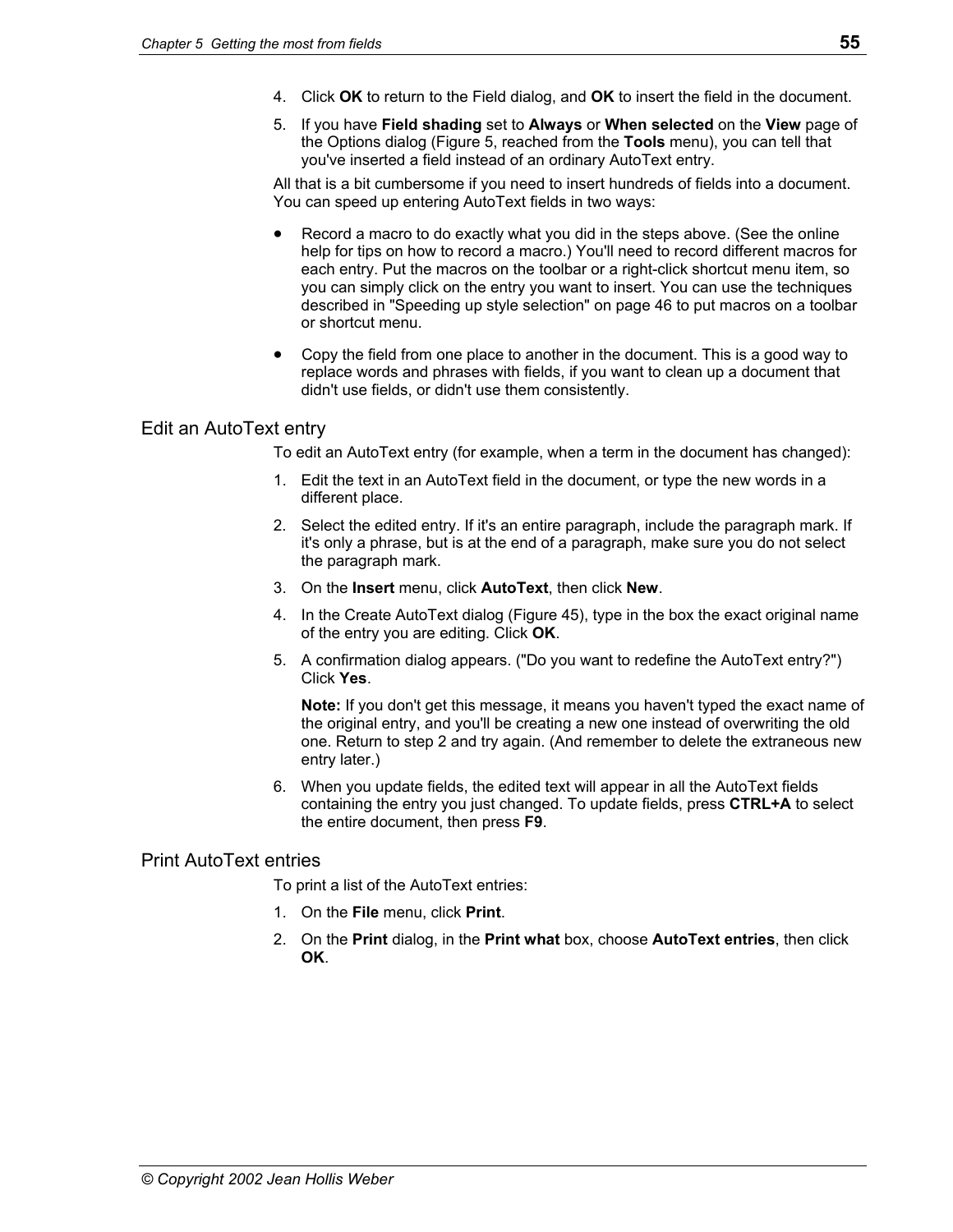# <span id="page-63-0"></span>*Using SEQ fields to solve numbering problems*

You can use Word's SEQ (sequence) fields for many purposes, for example:

- [Fixing or avoiding list numbering problems](#page-63-1)
- [Numbering chapters and appendixes separately](#page-67-0)
- Including the chapter number in other number sequences

# <span id="page-63-1"></span>*Fixing or avoiding list numbering problems*

Word 2000's autonumbering feature works well in some situations, but it causes major problems for many people. To avoid these problems:

- 1. Deselect all the list autoformatting functions on the AutoFormat and AutoFormat As You Type tabs of the AutoCorrect dialog (Figure 15).
- 2. For best results, and particularly if the Word document will later be converted into online help or some other program's format, define and use styles for numbered and bulleted list items—**don't** keep those items as ordinary paragraphs.

 Conversely, if you will be converting your Word file to a Web page (HTML), you will usually get better results if you **do** keep numbered and bulleted list items as ordinary paragraphs and use the Numbering and Bullets buttons on the toolbar.

- 3. If you want more than one paragraph in any one list item (that is, a paragraph that doesn't have a number or bullet but is indented to line up with the text of the list item—like the paragraph just above this one), define a "list continuation" style.
- 4. If some of your lists don't start at 1 when you want them to, put the insertion point in the first item of the list, open the **Format** menu, click **Bullets and Numbering**, select **Restart numbering**, then click **OK**. (See [Figure 48.](#page-63-2))

<span id="page-63-2"></span>

| None           | d.<br>е.<br>f.                          | 4.<br>5.<br>6. |    |
|----------------|-----------------------------------------|----------------|----|
| 4.             | 4. Body step=                           |                | 4. |
| 5.             | 5. Body step=                           | 2.             | 5. |
| 6.             | <b>Service Control</b><br>6. Body step= | З.             | 6. |
| List numbering |                                         |                |    |

Figure 48. Restarting list numbering at 1

5. Similarly, if you want a list number scheme to continue, but Word hasn't done it for you, open the Bullets and Numbering dialog (on the **Format** menu, click **Bullets and Numbering**) and select the **Continue previous** list button.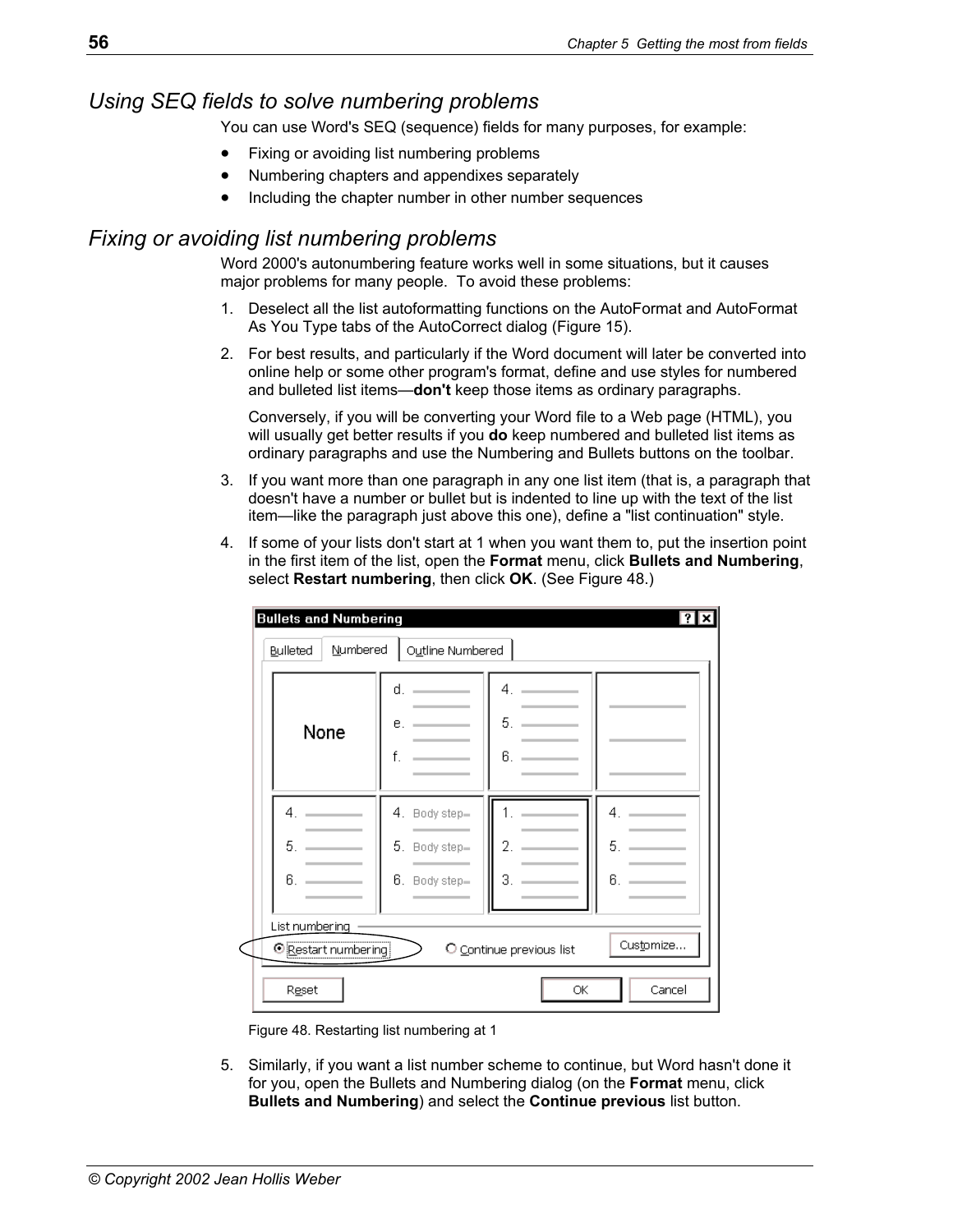6. For best results, don't use autonumbering at all; use SEQ fields as described in this section.

## Define AutoCorrect entries to use in SEQ fields for list numbering

If you find that these steps don't solve the list numbering problems in your document (particularly if you need to bring the document into some other program, keeping list numbering intact), you'll need to use Sequence fields on your lists. These are much easier to set up and use than you might think.

First, create two new AutoCorrect entries in the Normal template:

- 1. Start a new, blank document. Press **ALT+F9** to display field codes.
- 2. On the **Insert** menu, click **Field**. Select (All) in the Categories box and Seq in the Field names box. In the box at the bottom of the Field dialog ([Figure 49\)](#page-64-0), type Step \r 1 after SEQ, then click **OK**.

**Tip** You can use the keyboard shortcut **CTRL+F9** to insert a blank field, then type  $SEQ$  Step \r 1 between the curly brackets.

| Categories:                                                                                                                                                                          | Field names:                                                                          |
|--------------------------------------------------------------------------------------------------------------------------------------------------------------------------------------|---------------------------------------------------------------------------------------|
| (All)<br>Date and Time<br>Document Automation<br>Document Information<br><b>Equations and Formulas</b><br>Index and Tables<br><b>Links and References</b><br>Mail Merge<br>Numbering | Private<br>Quote<br>RD<br>Ref<br>RevNum<br>SaveDate<br>Section<br>SectionPages<br>Seq |
| User Information<br>Field codes:                                                                                                                                                     | Set<br>SEQ Identifier [Bookmark] [Switches]                                           |
| SEQ Step \r 1                                                                                                                                                                        |                                                                                       |
| Description<br>Insert an automatic sequence number                                                                                                                                   |                                                                                       |
|                                                                                                                                                                                      |                                                                                       |

<span id="page-64-0"></span>Figure 49. Defining a sequence field using the Field dialog

- 3. Back in your document, press **Enter** to start a new paragraph.
- 4. Insert another field for  $SEQ$  Step \n.
- 5. Highlight the first field you created (the one that says  $SEO$  Step \r 1). Be careful not to highlight the paragraph mark at the end of the line.
- 6. On the **Tools** menu, click AutoCorrect. In the **Replace** box (see [Figure 50\)](#page-65-0), type 1] (you can use any character you want; it doesn't have to be ] ). Click **OK**.
- 7. Highlight the second field you created (the one that says  $SEQ$  Step \n). Be careful not to highlight the paragraph mark at the end of the line.
- 8. On the **Tools** menu, click **AutoCorrect**. In the **Replace** box, type n]. Click **OK**.
- 9. Save the document.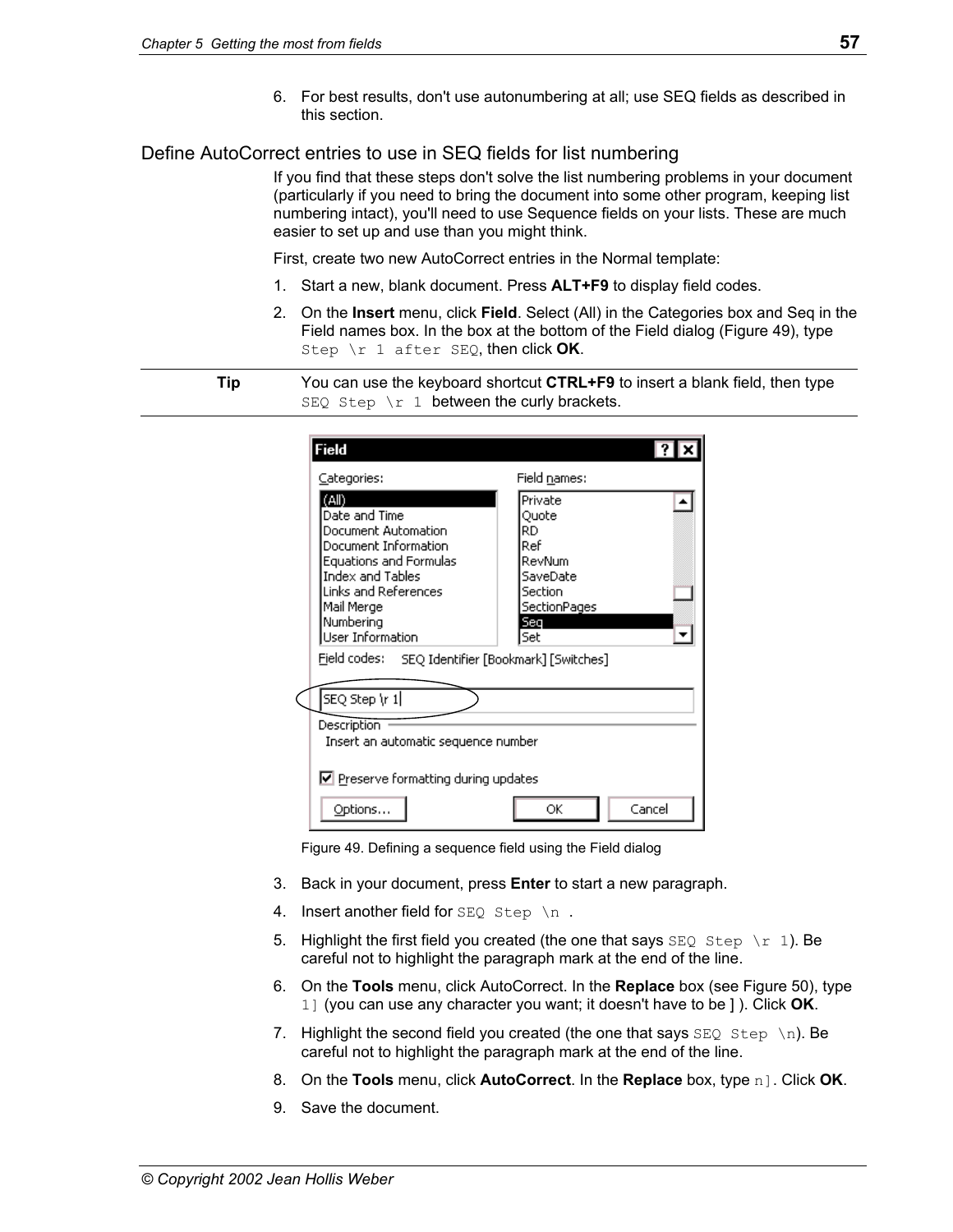| <b>AutoCorrect</b><br>AutoCorrect | AutoText  <br>AutoFormat As You Type        | AutoFormat               |  |
|-----------------------------------|---------------------------------------------|--------------------------|--|
|                                   | □ Correct TWo INitial CApitals              | Exceptions               |  |
|                                   | $\Box$ Capitalize first letter of sentences |                          |  |
|                                   | $\boxdot$ Capitalize names of days          |                          |  |
|                                   | ■ Correct accidental usage of cAPS LOCK key |                          |  |
|                                   | Meplace text as you type⊑                   |                          |  |
| Re <del>place</del> :             | <u>Plain text</u><br>With:                  | $\bullet$ Formatted text |  |
| 11                                |                                             |                          |  |
|                                   |                                             |                          |  |
| (r)                               | ®<br><b>TM</b>                              |                          |  |

<span id="page-65-0"></span>Figure 50. Defining an AutoCorrect entry

#### Define a new style for numbered lists

Second, define a new style for numbered lists:

- 1. On the **Format** menu, click **Style**, then click **New**.
- 2. On the New Style dialog ([Figure 51\)](#page-65-1), name the style (perhaps "Body Step" to keep it near "Body Text" in the style list), and select the new style name in the **Style for the following paragraph** list. Select the **Add to template** checkbox.

| Name:   |                            | Style type:                                                                                                                                                                                                                                                                                                                           |  |
|---------|----------------------------|---------------------------------------------------------------------------------------------------------------------------------------------------------------------------------------------------------------------------------------------------------------------------------------------------------------------------------------|--|
|         | Body step                  | Paragraph                                                                                                                                                                                                                                                                                                                             |  |
|         | Based on:                  | Style for following paragraph.                                                                                                                                                                                                                                                                                                        |  |
|         | <b>1</b> Body Text         | <b>1</b> Body step                                                                                                                                                                                                                                                                                                                    |  |
| Preview |                            |                                                                                                                                                                                                                                                                                                                                       |  |
|         | TextSample TextSample Text | Premous Paragraph Premous Paragraph Premous Paragraph Premous Paragraph Premous Paragraph<br>Sample TextSample TextSample TextSample TextSample TextSample TextSample<br>TextSample TextSample TextSample TextSample TextSample TextSample TextSample<br>TextSample TextSample TextSample TextSample TextSample TextSample TextSample |  |
|         | Description                | Following Paragraph Following Paragraph Following Paragraph Following Paragraph Following                                                                                                                                                                                                                                             |  |
|         | Body Text +                |                                                                                                                                                                                                                                                                                                                                       |  |
|         | ☑ <u>A</u> dd to template  | $\Box$ Automatically update                                                                                                                                                                                                                                                                                                           |  |

<span id="page-65-1"></span>Figure 51. Defining a new style for numbered list paragraphs

3. Click **Format** and select **Paragraph**. On the Paragraph dialog [\(Figure 52\)](#page-66-0), include a hanging indent.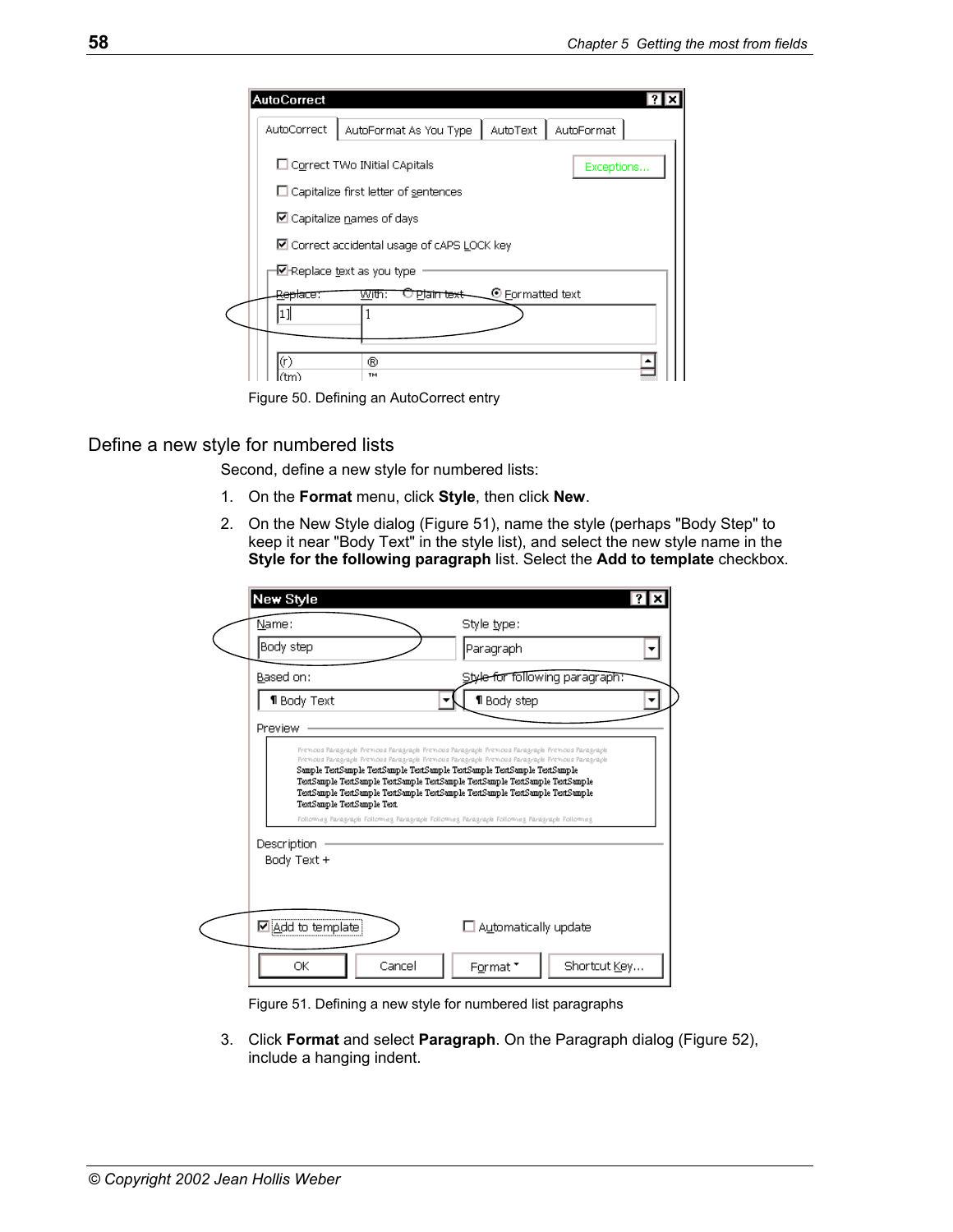| Paragraph                                                                                                                                                                                                                                                                                                                          |                      |                                                                                                                                                                                                  | γ.           |
|------------------------------------------------------------------------------------------------------------------------------------------------------------------------------------------------------------------------------------------------------------------------------------------------------------------------------------|----------------------|--------------------------------------------------------------------------------------------------------------------------------------------------------------------------------------------------|--------------|
| Indents and Spacing                                                                                                                                                                                                                                                                                                                | Line and Page Breaks |                                                                                                                                                                                                  |              |
| Alignment:                                                                                                                                                                                                                                                                                                                         | Left                 | Outline level:                                                                                                                                                                                   | Body text    |
| Indentation                                                                                                                                                                                                                                                                                                                        |                      |                                                                                                                                                                                                  |              |
| Left:                                                                                                                                                                                                                                                                                                                              | 0 cm                 | Special:                                                                                                                                                                                         | By:          |
| Right:                                                                                                                                                                                                                                                                                                                             | 0 cm                 | Hanging                                                                                                                                                                                          | 0.63 cm<br>≑ |
| Spacing                                                                                                                                                                                                                                                                                                                            |                      |                                                                                                                                                                                                  |              |
| Before:                                                                                                                                                                                                                                                                                                                            | 0 pt                 | Line spacing:                                                                                                                                                                                    | <u>Α</u> t:  |
| Aft <u>er</u> :                                                                                                                                                                                                                                                                                                                    | 6 pt                 | Single                                                                                                                                                                                           | ÷            |
| Preview                                                                                                                                                                                                                                                                                                                            |                      |                                                                                                                                                                                                  |              |
|                                                                                                                                                                                                                                                                                                                                    |                      | Previous Paragraph Previous Paragraph Previous Paragraph Previous Paragraph Previous Paragraph<br>Previous Paragraph Previous Paragraph Previous Paragraph Previous Paragraph Previous Paragraph |              |
| Click, Forces and scient Paragraph. On the Paragraph dialog, raciude a basgrap radent<br>Following Paggiaph Following Paggiaph Following Paggiaph Following Paggiaph Following<br>Paagiaph Fallowieg Paagiaph Fallowieg Paagiaph Fellowieg Paagiaph Fellowieg Paagiaph<br>Following Paggiaph Following Paggiaph Following Paggiaph |                      |                                                                                                                                                                                                  |              |
|                                                                                                                                                                                                                                                                                                                                    |                      |                                                                                                                                                                                                  |              |

<span id="page-66-0"></span>Figure 52. Including a hanging indent in a paragraph style definition

4 Click the **Tabs** button and specify a left tab at the same position as the hanging indent (see [Figure 53\)](#page-66-1).



<span id="page-66-1"></span>Figure 53. Defining a tab step in a paragraph style

- 5. Click **OK** to return to the New Style dialog [\(Figure 51\)](#page-65-1).
- 6. Click **Format** and select **Numbering**. On the **Numbered** tab, make sure **None** is selected. Click **OK** twice to return to the Style dialog, then click **Close**.

#### Use a tab to line up double- and single-digit numbers in lists

To line up double-digit numbers with single-digit numbers, you need to define the style to use two tabs. Set the first tab (for the numbers) as a **right** tab, and the second as a **left** tab. You may need to play around a bit to get the spacing the way you want, because the spacing depends on the font and size of type you are using. After you get the spacing correct, change the hanging indent to match the left tab setting, so that everything lines up properly.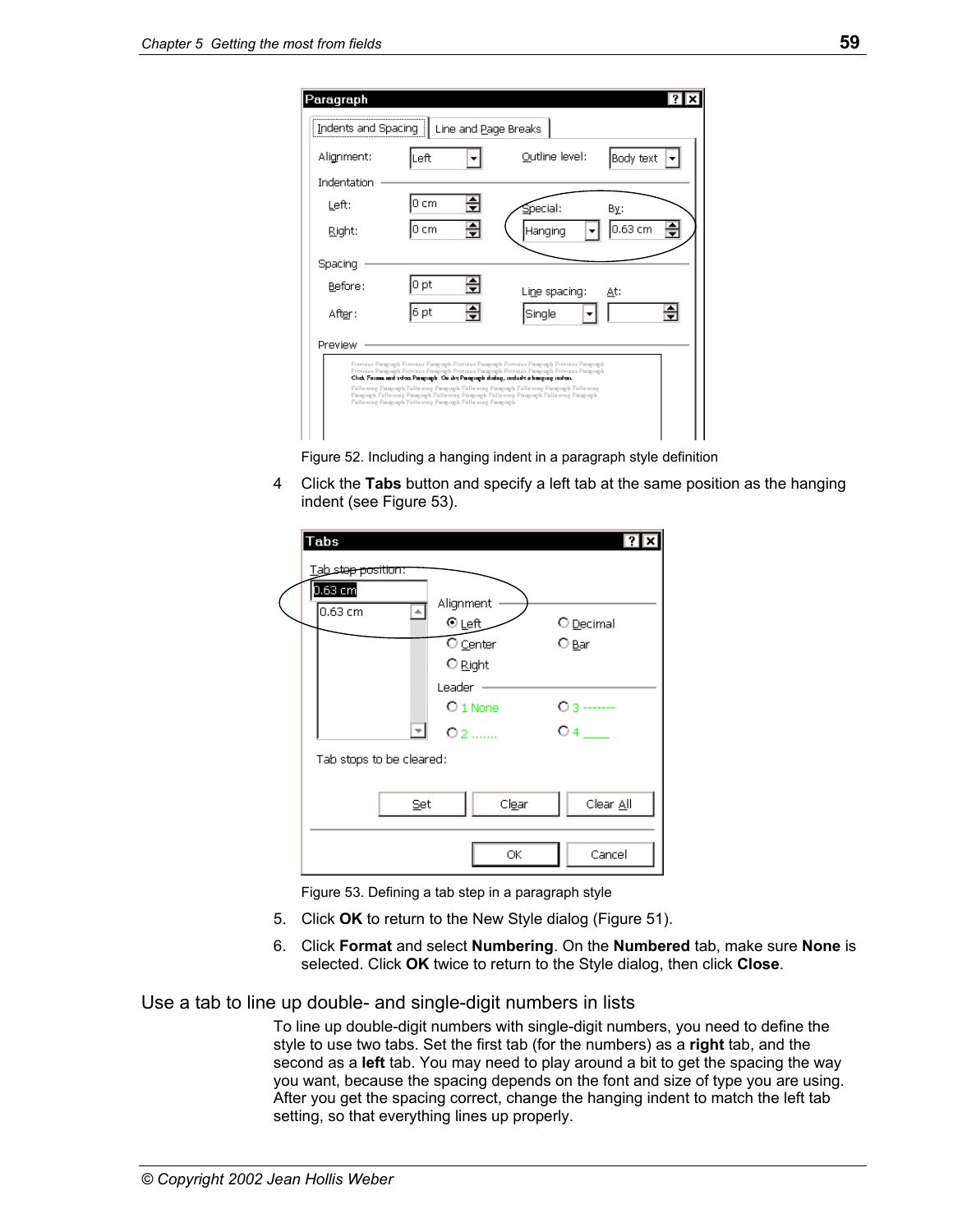Use the AutoCorrect fields to number a list

To make it all work when writing a numbered list:

- 1. At the point where you want a numbered list to start, press **Enter** to start a new, blank paragraph. Apply the style you just created (Body Step in this example) to this new paragraph.
- 2 Press the **Tab** key, type 1], press **Tab**, then type the text of the first item in the numbered list.
- 3 For the second and subsequent items:
	- a. Press **Enter** to start a new paragraph.
	- b. Press **Tab**, type n], press **Tab**, then type the text of the next item in the numbered list.
- 4. At the end of the list, press **Enter** to start a new paragraph, apply the usual "body text" style to the new paragraph, then continue typing.

To change an existing numbered list from Word's autonumbering to SEQ numbering:

- 1. If the list items already have numbers, select the list and click the number button on the toolbar to remove the numbers from the paragraphs.
- 2. Apply the style you created (Body Step in this example) to these paragraphs, which should now show hanging indents but no numbers.
- 3. Place the insertion point at the beginning of the first paragraph. Press **Tab**, type 1], then press **Tab**.
- 4. For the second and subsequent list items, move the insertion point to the start of the next paragraph, press **Tab**, type n], then press **Tab** again.

#### **Notes:**

- 1. If the numbers get out of sequence (for example, because you add or delete list items, or change the order of items on the list), select the list and press **F9** to update the fields.
- 2 If you want nested lists (for example, sub-steps a and b under step 3), you can define other styles, with different indentations from the left margin, and other AutoCorrect items, such as  $a, x$  for the number sequences.

# <span id="page-67-0"></span>*Numbering chapters and appendixes separately*

One way to number chapters and appendixes separately is to use sequence (SEQ) fields. Set up one sequence for chapters and a separate sequence for appendixes.

#### Set up the chapter numbering sequence

To set up the chapter numbering sequence:

- 1. Place the insertion point where you want the chapter number to appear (for example, after the word "Chapter" in the chapter's title). On the **Insert** menu, click **Field**.
- 2. On the Field dialog, choose **Numbering** from the **Categories** list, then choose **Seq** from the **Field names** list. SEQ appears in the box below the lists.
- 3. In the box, after SEQ, type a name for the numbering sequence, such as Chapter.
- 4. Click **Options.** On the Field Options dialog ([Figure 54\)](#page-68-0), choose the **General Switches** tab, select **123** in the **Formatting** list and **0** in the **Numeric** list, then click **Add to Field**.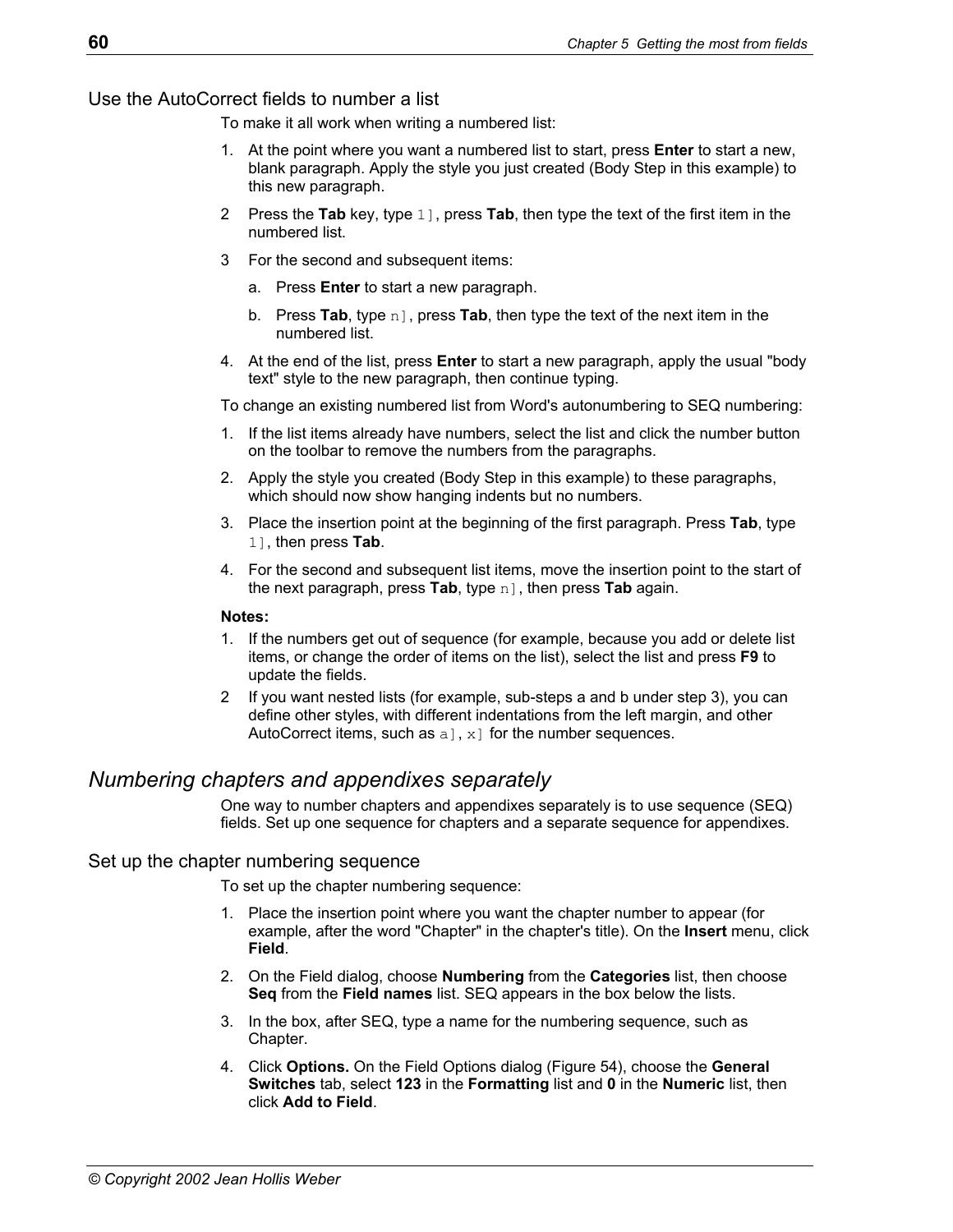|                                                                           | <b>Field Options</b> |                         |                                                                     |           |
|---------------------------------------------------------------------------|----------------------|-------------------------|---------------------------------------------------------------------|-----------|
|                                                                           | General Switches     | Field Specific Switches |                                                                     | Bookmarks |
|                                                                           | Formatting:          |                         | Numeric:                                                            |           |
| 123<br>a b c<br>A B C<br>i ii iii<br>I II III                             |                      |                         | #,##0<br>#, ##0.00<br><del>\$#,##0.00;(\$#,##0.00)</del><br>Π<br>0% |           |
|                                                                           |                      | Add to Field            | Undo Add                                                            |           |
| SEQ Identifier [Bookmark] [Switches]<br>Field codes:<br>SEQ Chapter\# "0" |                      |                         |                                                                     |           |
| Description<br>Numeric display options (number picture switch)            |                      |                         |                                                                     |           |
|                                                                           |                      |                         | ΟК                                                                  | Cancel    |

<span id="page-68-0"></span>Figure 54. Specifying the display option for a chapter number sequence

5. Choose the **Field Specific Switches** tab [\(Figure 55\)](#page-68-1), select **\h**, then click **Add to Field**.

| <b>Field Options</b> |                                                      |
|----------------------|------------------------------------------------------|
| General Switches     | Field Specific Switches<br>Bookmarks                 |
| Switches:            |                                                      |
| ۱¢<br>۱þ<br>۱ņ<br>\s | Add to Field<br>Undo Add                             |
| Field codes:         | SEQ Identifier [Bookmark] [Switches]                 |
| SEQ Chapter\# "0"\h  |                                                      |
| Description          | \h Hides the field result (used in cross-references) |

<span id="page-68-1"></span>Figure 55. Specifying the \h option for a chapter numbering sequence

- 6. Click **OK** twice to insert the field, which will display as 1.
- 7. Insert the same field each place you want a new chapter number to appear in the file. If the chapter numbers do not display in the correct sequence, select all of the text and press **F9** to update fields.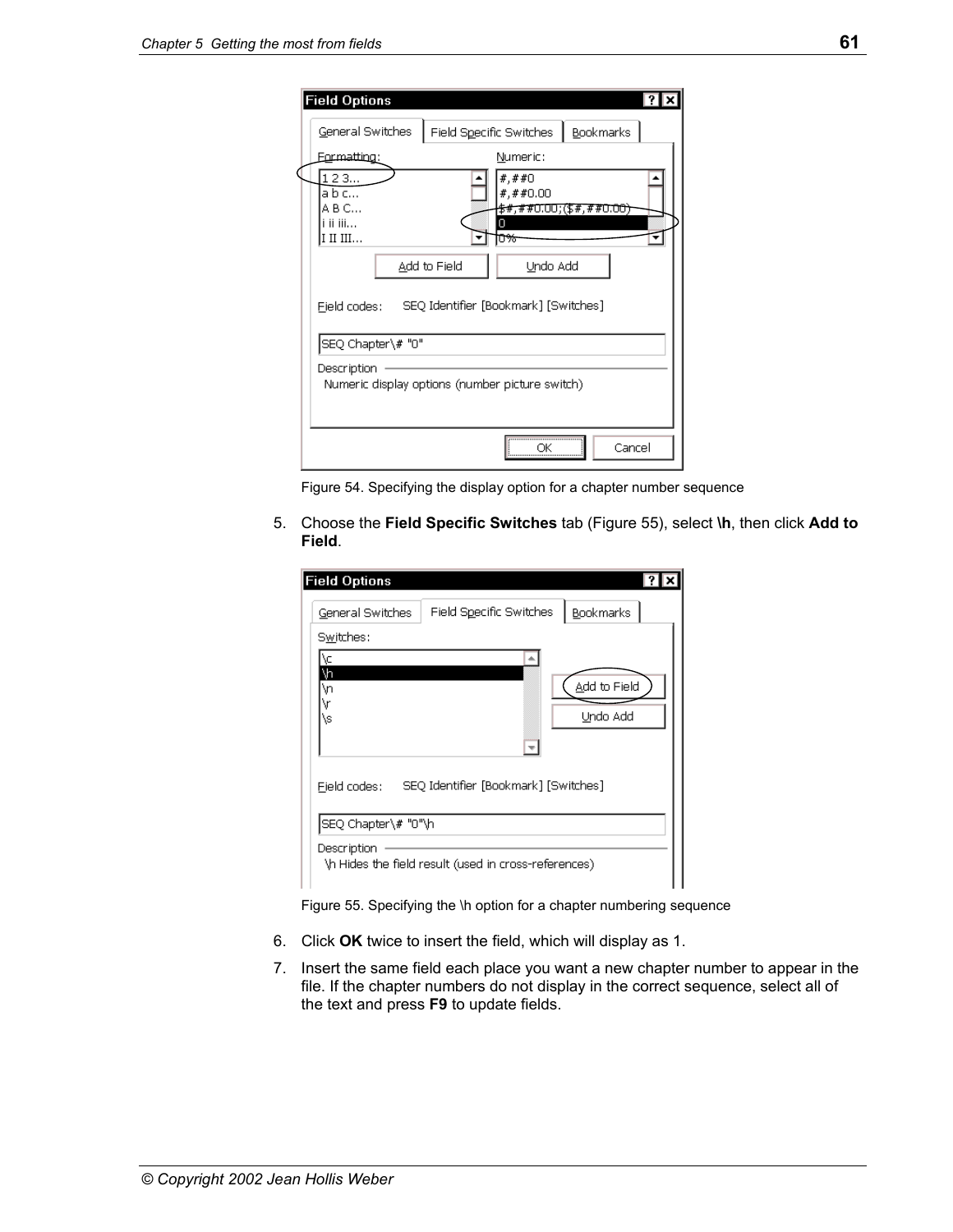Set the first chapter number in each file

If your document contains more than one file, you will need to manually set the first chapter number in each file. If you intend to use the chapter number in any other number sequence (as described in "[Including the chapter number in other number](#page-70-0)  [sequences"](#page-70-0) on page [63\)](#page-70-0), this is worth doing.

To set a chapter number, follow this procedure:

- 1. Place the insertion point where you want the chapter number to appear (for example, after the word "Chapter" in the chapter's title). On the **Insert** menu, click **Field**.
- 2. On the Field dialog, choose **Numbering** from the **Categories** list, then choose **Seq** from the **Field names** list. SEQ appears in the box below the lists.
- 3. In the box, after SEQ, type a name for the numbering sequence, such as Chapter.
- 4. Click **Options.** On the Field Options dialog ([Figure 54\)](#page-68-0), choose the **General Switches** tab, but do not select anything on this tab. Click **Add to Field**.
- 5. Choose the **Field Specific Switches** tab [\(Figure 55\)](#page-68-1), select **\r** (not \h) and type the chapter number after the **r**. The fields in the different files would therefore be SEQ Chapter  $\rceil$  (for Chapter 2)
	- SEQ Chapter \r3 (for Chapter 3)
	- SEQ Chapter \r4, and so on.
- 6. Click **Add to Field**, then click **OK** twice to insert the field.

#### Set up the appendix numbering sequence

To set up the appendix numbering sequence:

- 1. Place the insertion point where you want the first appendix number to appear (for example, after the word "Appendix" in the title). On the **Insert** menu, click **Field**.
- 2. On the Field dialog, choose **Numbering** from the **Categories** list, then choose **Seq** from the **Field names** list. SEQ appears in the box below the lists.
- 3. In the box, after SEQ, type a name for the numbering sequence, such as Appendix.
- 4. Click **Options.** On the Field Options dialog, choose the **General Switches** tab, select **A,B,C** in the **Formatting** list, do not select anything in the **Numeric** list, then click **Add to Field**.
- 5. Click **OK** twice to insert the field, which will display as A.
- 6. Choose the **Field Specific Switches** tab [\(Figure 55\)](#page-68-1), select **\h**, then click **Add to Field**.
- 7. Insert the same field each place you want a new appendix number to appear in the file.

#### Set the first appendix number in each file

If the appendixes are in separate files, you need to manually set the appendix number in each file. If you intend to use the appendix number in any other number sequence (as described in "[Including the chapter number in other number](#page-70-0)  [sequences"](#page-70-0) on page [63\)](#page-70-0), this is worth doing.

To set an appendix number, follow this procedure:

1. Place the insertion point where you want the first appendix number to appear (for example, after the word "Appendix" in the title). On the **Insert** menu, click **Field**.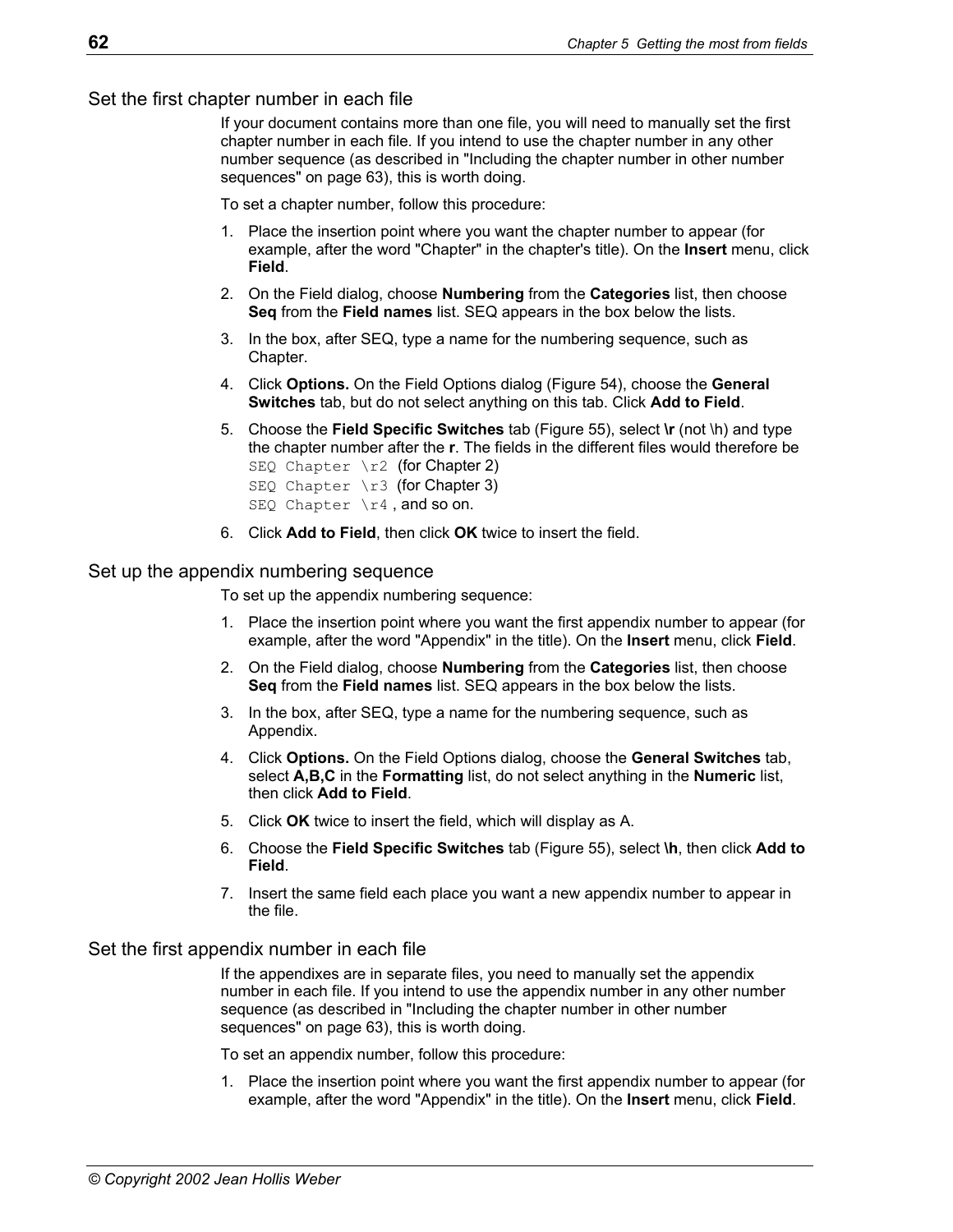- 2. On the Field dialog, choose **Numbering** from the **Categories** list, then choose **Seq** from the **Field names** list. SEQ appears in the box below the lists.
- 3. In the box, after SEQ, type a name for the numbering sequence, such as Appendix.
- 4. Click **Options.** On the Field Options dialog, choose the **General Switches** tab, select **A,B,C** in the **Formatting** list, do not select anything in the **Numeric** list, then click **Add to Field**.
- 5. On the Field Options dialog, choose the **Field Specific Switches** tab [\(Figure 55\)](#page-68-1), select **\r**, and type the numeric equivalent of the appendix number after the **r**. The fields would therefore be

```
SEQ Appendix \setminus^* ALPHABETIC \setminusr1 for Appendix A,
SEQ Appendix \setminus^* ALPHABETIC \setminusr2 for Appendix B,
SEQ Appendix \setminus^* ALPHABETIC \setminusr3 for Appendix C, and so on.
```
6. Click **OK** twice to insert the field, which will display as A.

# <span id="page-70-0"></span>*Including the chapter number in other number sequences*

One reason to go to the trouble of setting up sequence fields for chapter and page numbers is to be able to easily include the chapter or appendix number in other number sequences, such as page numbers, figures numbers, and table numbers.

You might want to number your pages 1-1, 1-2, 1-3 etc in Chapter 1, 2-1, 2-2, 2-3 etc in Chapter 2, and so on. To do this:

- 1. On the **View** menu, click **Header and Footer** (or double-click in the header or footer area).
- 2. Position the insertion point where you want the page number to appear or (if page numbers are already in the document) just before the page number field.
- **3. Press CTRL+F9** to insert a blank field, then type SEQ Chapter \c between the curly brackets. For Appendixes, type  $SEQ$  Appendix  $\setminus^*$  ALPHABETIC  $\setminus c$ .

**Note:** You can also insert these fields using the Field dialog, as described in ["Numbering chapters and appendixes separately"](#page-67-0) on page [60.](#page-67-0)

To have the chapter numbers appear in the table of contents along with the page numbers, you need to add the "s" switch to the TOC [Table of Contents] field. In this example, you have used Chapter as your sequence name, so your TOC field should look something like this (refer to the online help for more information about these switches):

{ TOC \o "2-3" \t "Heading 1,1" \s "Chapter" }

Similarly, to have the chapter numbers appear in the index along with the page numbers, use an INDEX field something like this:

 $\{$  INDEX  $\c$  "2"  $\hbar$  "A"  $\s$  "Chapter" }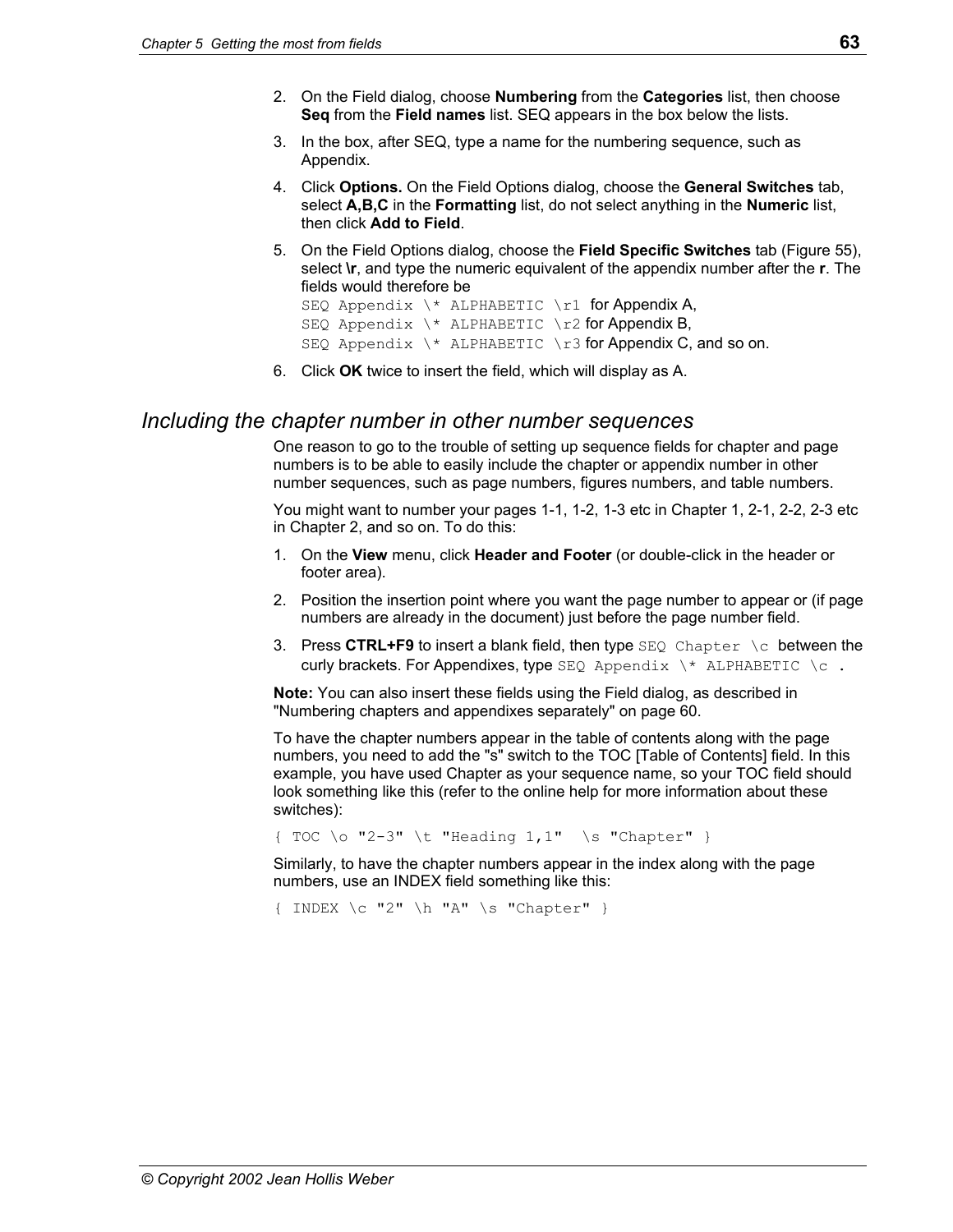# <span id="page-71-0"></span>*Using fields in headers and footers*

You can insert fields in headers and footers, to include information such as the chapter title, the date, the author, and so on.

See "[Including the chapter number in other number sequences"](#page-70-0) on page [63](#page-70-0) for instructions on inserting a chapter number before the page number in a header or footer. (You can use the built-in Word page numbering scheme, but if you do, the chapter numbers don't reliably carry over into a table of contents or index.)

The easiest field to insert is a cross-reference to the document's title, a bookmark, or some other element that appear in the Cross Reference dialog (on the **Insert** menu, click **Cross Reference**).

For more flexibility, you may wish to include a field that changes with the headings on a page. For example, you might want to include the first Heading 2 that appears on a page. You can do this using the StyleRef field:

- 1. Place the insertion point in the header or footer where you want the field to appear.
- 2. On the **Insert** menu, click **Field**.
- 3. On the Field dialog ([Figure 56\)](#page-71-1), choose **Links and References** in the Categories list and **StyleRef** in the **Field names** list, then click the **Options** button.
- 4. On the Field Options dialog ([Figure 57\)](#page-72-2), choose the **Styles** tab. Select the required style name from the list shown and click **Add to Field**.
- 5. Click **OK** to return to the Field dialog. The selected style is now listed after STYLEREF in the box below the lists.
- 6. Click **OK**. The field is inserted. You can now work with this field as you would work with any other field.

<span id="page-71-1"></span>

| Field                                                                                                                                                                                       |                                                                                                                       |  |  |
|---------------------------------------------------------------------------------------------------------------------------------------------------------------------------------------------|-----------------------------------------------------------------------------------------------------------------------|--|--|
| Categories:                                                                                                                                                                                 | Field names:                                                                                                          |  |  |
| (All)<br>Date and Time<br>Document Automation.<br>Document Information<br>Equations and Formulas<br>Index and Tables<br>Links and References<br>Mail Merge<br>Numbering<br>User Information | AutoTextList<br>Hyperlink<br>IncludePicture<br>IncludeText<br>1 ink<br>NoteRef<br>PageRef<br>Ouote<br>Ref<br>StvleRef |  |  |
|                                                                                                                                                                                             |                                                                                                                       |  |  |
| STYLEREF                                                                                                                                                                                    |                                                                                                                       |  |  |
| Description<br>Insert the text from a like-styled paragraph                                                                                                                                 |                                                                                                                       |  |  |
| $\boxtimes$ Preserve formatting during updates                                                                                                                                              |                                                                                                                       |  |  |
| ОK                                                                                                                                                                                          | Cancel<br>Options                                                                                                     |  |  |

Figure 56. Using the StyleRef field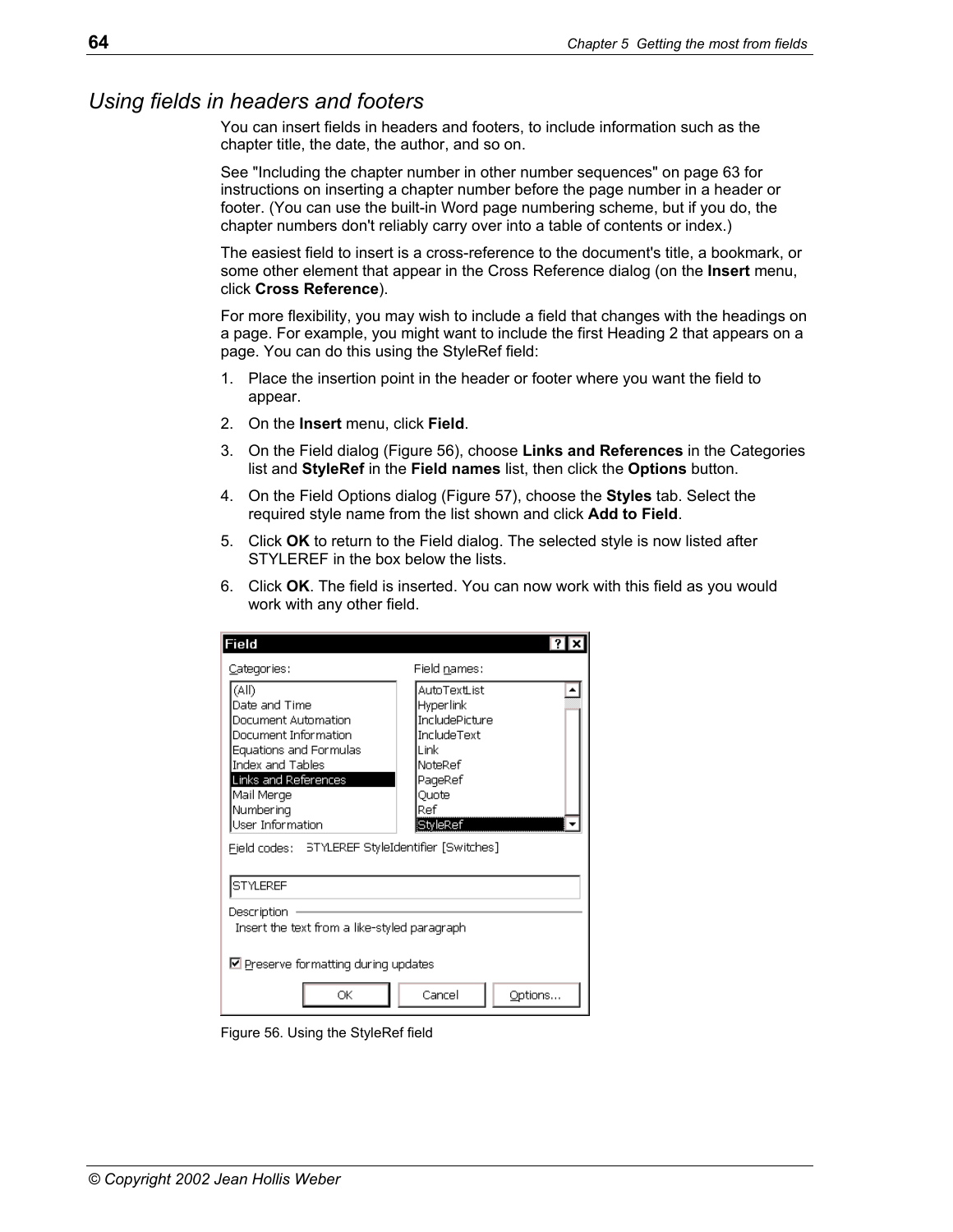| <b>Field Options</b>                                                     |        |              |
|--------------------------------------------------------------------------|--------|--------------|
| Field Specific Switches                                                  | Styles |              |
| Name:                                                                    |        |              |
| Footnote Reference                                                       |        |              |
| Footnote Text<br>Header                                                  |        | Add to Field |
| Heading 1                                                                |        |              |
| Heading 2                                                                |        | Undo Add     |
| Heading 3                                                                |        |              |
| Heading 4                                                                |        |              |
| Field codes: STYLEREF StyleIdentifier [Switches]<br>STYLEREF "Heading 1" |        |              |
| Description                                                              |        |              |
| Styles defined in the active document                                    |        |              |
|                                                                          |        |              |
|                                                                          |        |              |
|                                                                          |        | Cancel       |

Figure 57. Selecting the paragraph style to be referenced by the StyleRef field

## *Updating fields in headers and footers*

In Print Layout View, **CTRL+A** (Select All) doesn't reliably select the headers and footers, so fields may not update on screen when you press **F9**. Therefore it's often a good idea to switch to Normal View (if you are in Print Layout View) before updating.

A common problem occurs if you are using the "Page *x* of *y*" fields in a header or footer: the *y* (total number of pages) doesn't update, or is the same as *x* on each page, or it looks right on screen but prints incorrectly, or it displays wrong but prints correctly. Here are some suggestions for overcoming this behavior:

- If you're using Word 2000, you can download and install the Service Pack. However, the Service Pack also affects your ability to receive attachments in Outlook, so you may not want to install it. Try the other suggestions instead.
- Change from Print Layout view to Normal view, then back to Print Layout view. The fields in headers and footers should be automatically updated on screen.
- If printing is the problem, print pages in reverse order.
- Hide paragraph marks and other non-printing characters before updating and printing.
- Deselect **Background printing**.

## *Toggling the display of fields*

Here are some keyboard shortcuts to use when working with fields: Select one or more fields (or the entire document), then press the required key combination.

| SHIFT+F9 | Show or hide selected field codes |
|----------|-----------------------------------|
| ALT+F9   | Show or hide all field codes      |
| F9       | Update selected field codes       |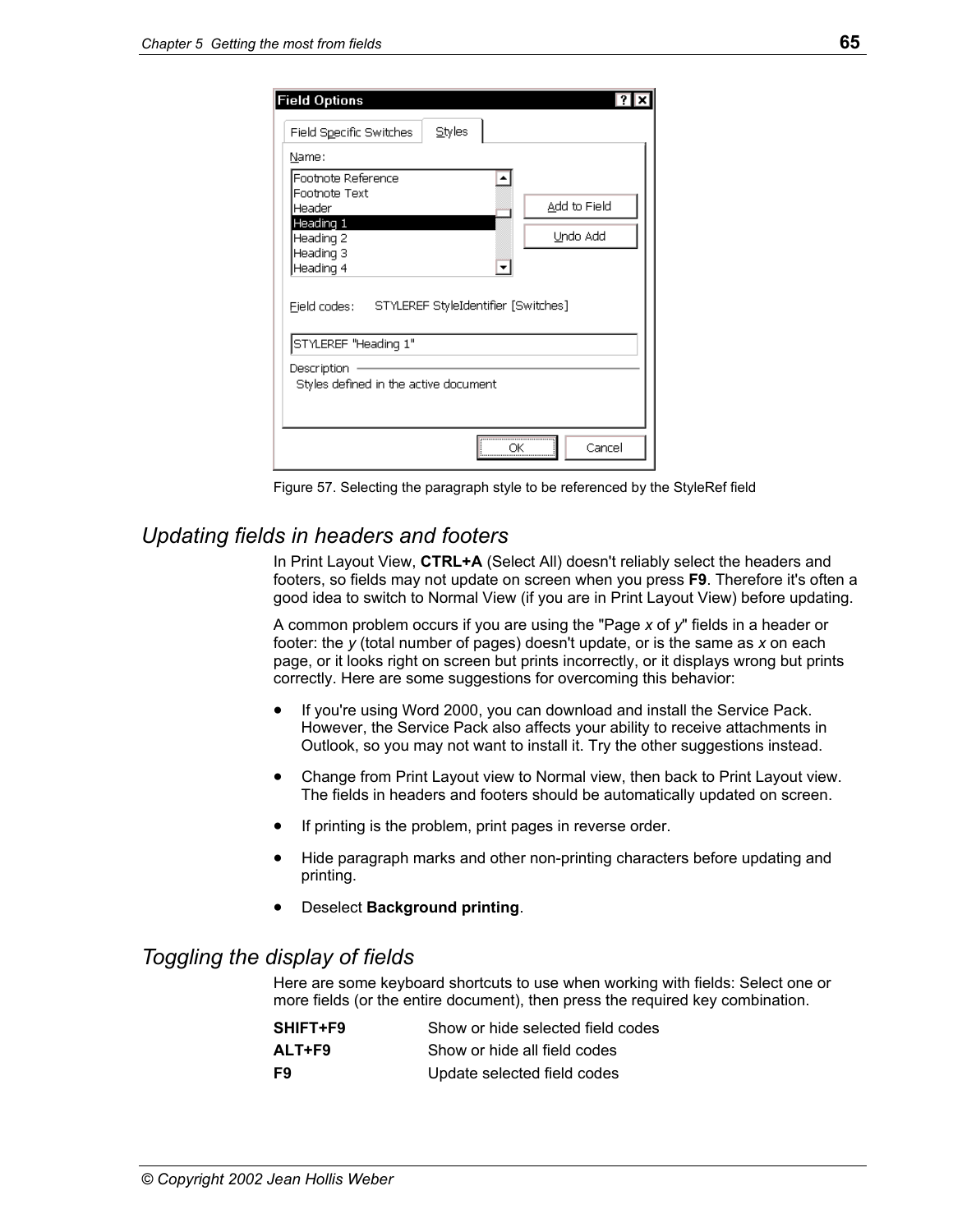## *Locking and unlocking fields*

After inserting a field, you might want to make sure it does not get updated automatically, but you want to be able to update it later if necessary. To prevent updating, you need to lock the field. Select one or more fields (or the entire document), then press the required key combination.

**CTRL+F11** Lock selected fields **CTRL+SHIFT+F11** Unlock selected fields

## *Converting fields into text*

When a document is finished, and ready to be printed or sent to layout, you may wish to turn all the fields into text, so they can't get garbled at the most inconvenient time. (Archive a copy of the file before you do this, just in case you need to return to the original and change something.)

To turn all field results into text, switch to Normal View (if you are in Print Layout View), press **CTRL+A** to select the entire document, then press **CTRL+SHIFT+F9**. (In Print Layout View, **CTRL+A** doesn't reliably select the headers and footers.)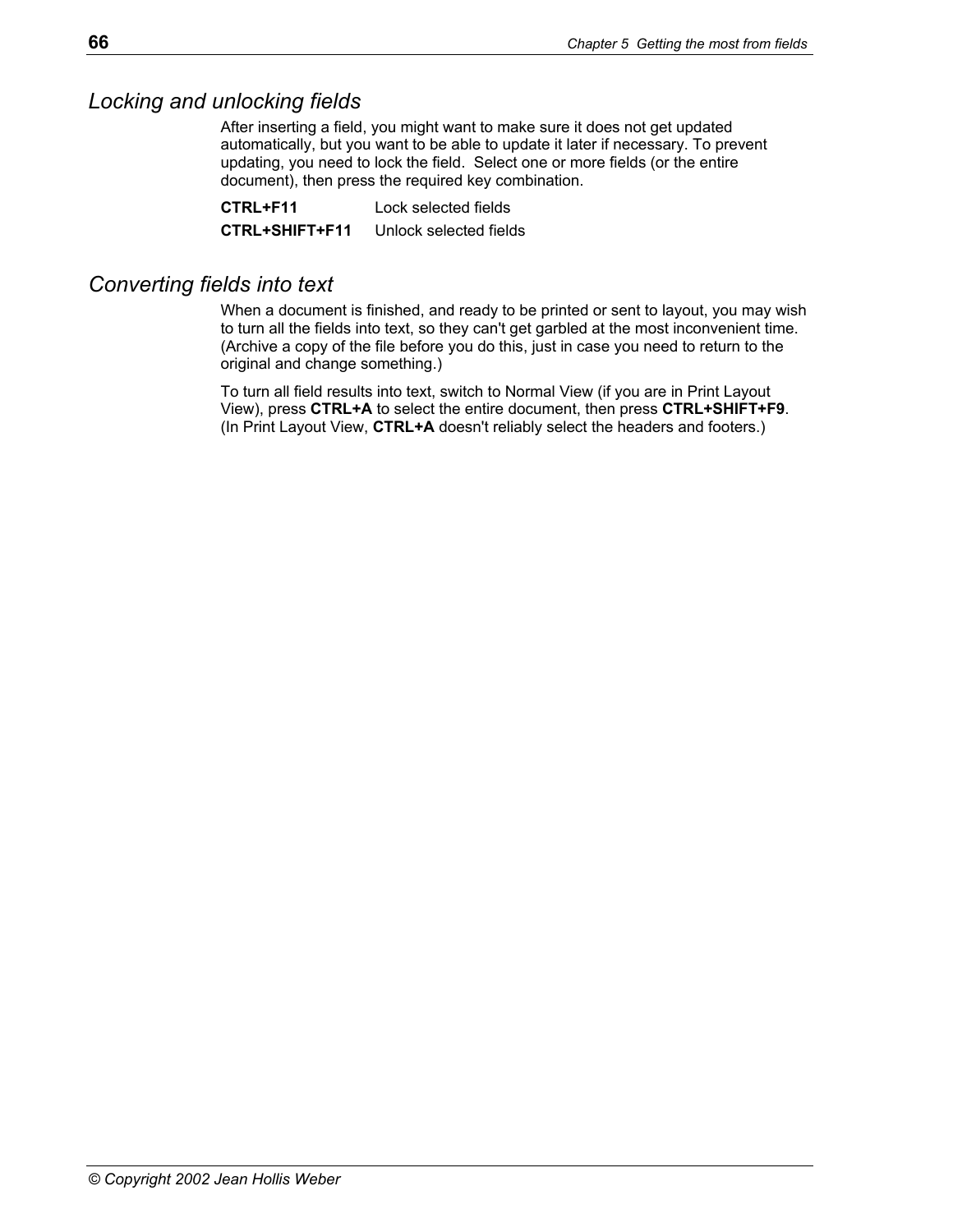## Chapter 6

## Working with large or complex documents

This chapter describes some techniques to help you use Word effectively when working with large or complex documents, for example reports or books containing multiple sections or chapters.

Many of these techniques build on the use of fields, discussed in Chapter 5.

- Strategies for working with large or complex documents
- Using section breaks to control complex documents
- [Using automatic cross-references](#page-76-0)
- [Using bookmarks for cross-referencing](#page-76-1)
- [Cross referencing to material in another file](#page-77-0)
- [Creating captions for figures and tables](#page-79-0)
- [Numbering chapters and appendixes separately](#page-80-0)
- [Creating a table of contents](#page-82-0)
- Editing a table of contents
- [Creating an index](#page-84-0)
- Editing an index
- [Creating a table of contents and an index from multiple files](#page-87-0)
- Inserting or linking to other files

#### <span id="page-74-0"></span>*Strategies for working with large or complex documents*

When working with large or complex documents, you have two choices: keep the entire document in one large file, or break it up into a series of smaller files. Each approach has its advantages and disadvantages. You can often combine smaller files into one large file at the end of the project and thus get the benefits of both approaches.

Do not use Master Documents. In theory this is a great way to build large documents out of a series of smaller files, but most people cannot make it work reliably.

Some questions to consider when deciding whether to use one file or several:

- Have you had problems with Word crashing or corrupting large, complex files? Using smaller files can solve those problems.
- Do different people work on different parts of the document? Using separate files can make team writing easier, but cross-referencing between the files is more difficult.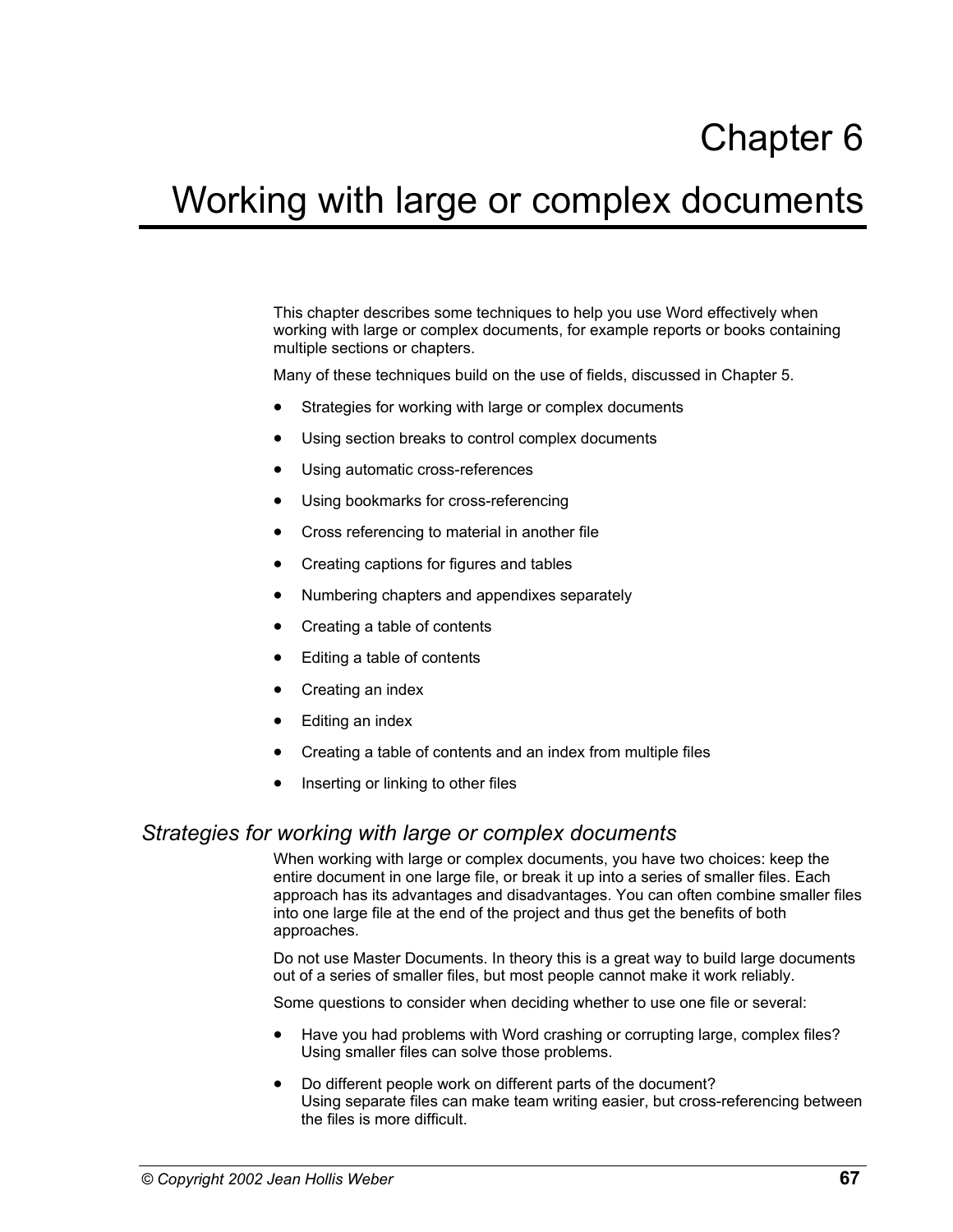- Do you need a table of contents or index that cover the whole document? These are easier to do if the document is in one file, but you can set up methods to compile them from multiple files.
- Will you be converting the document into another format, such as PDF? Many PDF features (such as the Toc-like "bookmarks" and clickable crossreferences) can be created automatically when one Word file is converted.

## <span id="page-75-0"></span>*Using section breaks to control complex documents*

Refer to Chapter 3, "[Controlling page layout,](#page-36-0)" starting on page [29](#page-36-0) for general instructions on the use of section breaks for these purposes:

- Changing between portrait and landscape page layouts
- Changing between single-column and multiple-column layouts
- Changing page numbering sequences (for example, from "i, ii, iii" in the front matter to "1, 2, 3" in the body of the book)
- Providing a way to have a different header and footer on the first page of each chapter

Here are the steps I use to combine a series of files into one file, preserving headers and footers, page numbering, and other features.

- 1. In Word, open the first file. Save it under a different name.
- 2. Show paragraph marks.
- 3. Go to the end of the file and place the insertion point just before the last paragraph mark. Insert a section break for Next page.
- 4. Double-click on the header of this new page (or click **View > Header and Footer**  from the menu bar). On the Header and Footer toolbar, click the **Same as Previous** button to de-select that setting.

 Go to the footer of this page, and again click on the **Same as Previous** button to de-select the setting.

Close the Headers and Footers toolbar and save the file.

5. With the insertion point still just before the last paragraph mark, choose **Insert > File** and select the next file in the series. Save the file again.

 Check the first page of the inserted file and adjust the starting page number if necessary. (See ["Changing page numbers between sections of a document"](#page-40-0) on page [33](#page-40-0) for instructions.) Also check that any other header and footer contents are displaying correctly on the first page and the first odd and even page of the section.

6. Repeat steps 3, 4 and 5 until all the required files have been added.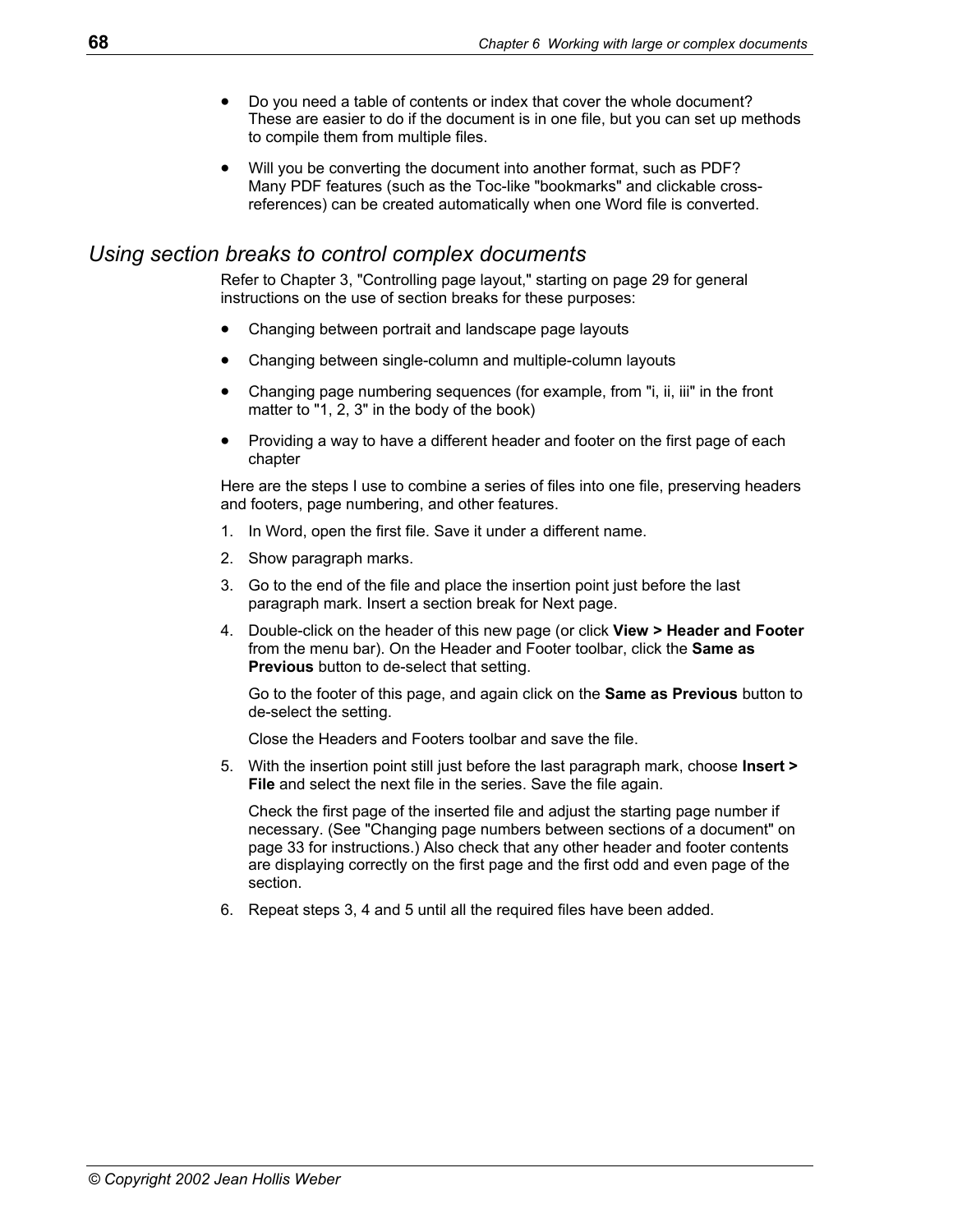## <span id="page-76-0"></span>*Using automatic cross-references*

If you type in references to other parts of the document, those references can easily get out-of-date if you reword a heading, add or remove figures, or reorganize sections. Replace any typed cross-references with Word's automatic ones and, when you update fields, all the references will update automatically. (If you're making crossreferences to other files, see ["Cross referencing to material in another file"](#page-77-0) on page [69.](#page-77-1))

Ordinary cross-references within one file are easy.

- 1. Place the insertion point where you want the cross-reference to appear.
- 2. On the **Insert** menu, click **Cross-reference**.
- 3. On the Cross-reference dialog ([Figure 58\)](#page-76-2), select the reference type (Heading is commonly used), and what you want the reference to show (for example, the heading text or the page number).

 Select or deselect the **Insert as hyperlink** checkbox, as you prefer; choose the heading or other item from the **For which heading** box; then click **Insert**.

 The dialog stays open, so if you want to insert several cross-references, you can do so. Click outside the dialog to return to the main document. When you are finished, click **Close** (**Cancel** turns to **Close** after you have inserted a crossreference).

| Cross-reference                                                                                                                                                                                                                                                                                                                                                                                                                  |
|----------------------------------------------------------------------------------------------------------------------------------------------------------------------------------------------------------------------------------------------------------------------------------------------------------------------------------------------------------------------------------------------------------------------------------|
| Insert reference to:<br>Reference type:                                                                                                                                                                                                                                                                                                                                                                                          |
| Heading text<br> Heading                                                                                                                                                                                                                                                                                                                                                                                                         |
| $\Box$ Include above/below<br>][Insert as <u>h</u> yperlink]                                                                                                                                                                                                                                                                                                                                                                     |
| For which heading:                                                                                                                                                                                                                                                                                                                                                                                                               |
| Chapter 3 Editing using Microsoft Word<br>Setting up Word to make editing easier<br>Turn off fast save and turn on backup copies<br>Display paragraph marks, tabs, text boundaries and<br>Set up editing and printing options<br>Set up the spelling and grammar options to suit your<br>Ensure your user information is correct<br>Control Word's AutoCorrect functions<br>Add a toolbar button for an easier-to-use Style list |
| Cancel<br>Insert                                                                                                                                                                                                                                                                                                                                                                                                                 |

<span id="page-76-2"></span>Figure 58. Selecting a heading cross-reference

## <span id="page-76-1"></span>*Using bookmarks for cross-referencing*

Word's cross-reference dialog ([Figure 58\)](#page-76-2) recognizes a variety of items to which you can create references. The most versatile reference type is the bookmark.

- You can create a bookmark for anything you want.
- If you want to create a cross-reference to something in a different file, you can do so by referencing a bookmark.

To create a bookmark:

- 1. Highlight the text to be bookmarked.
- 2. On the **Insert** menu, choose **Bookmark**. On the Bookmark dialog ([Figure 59\)](#page-77-2), type a meaningful name for the bookmark, then click **Add**.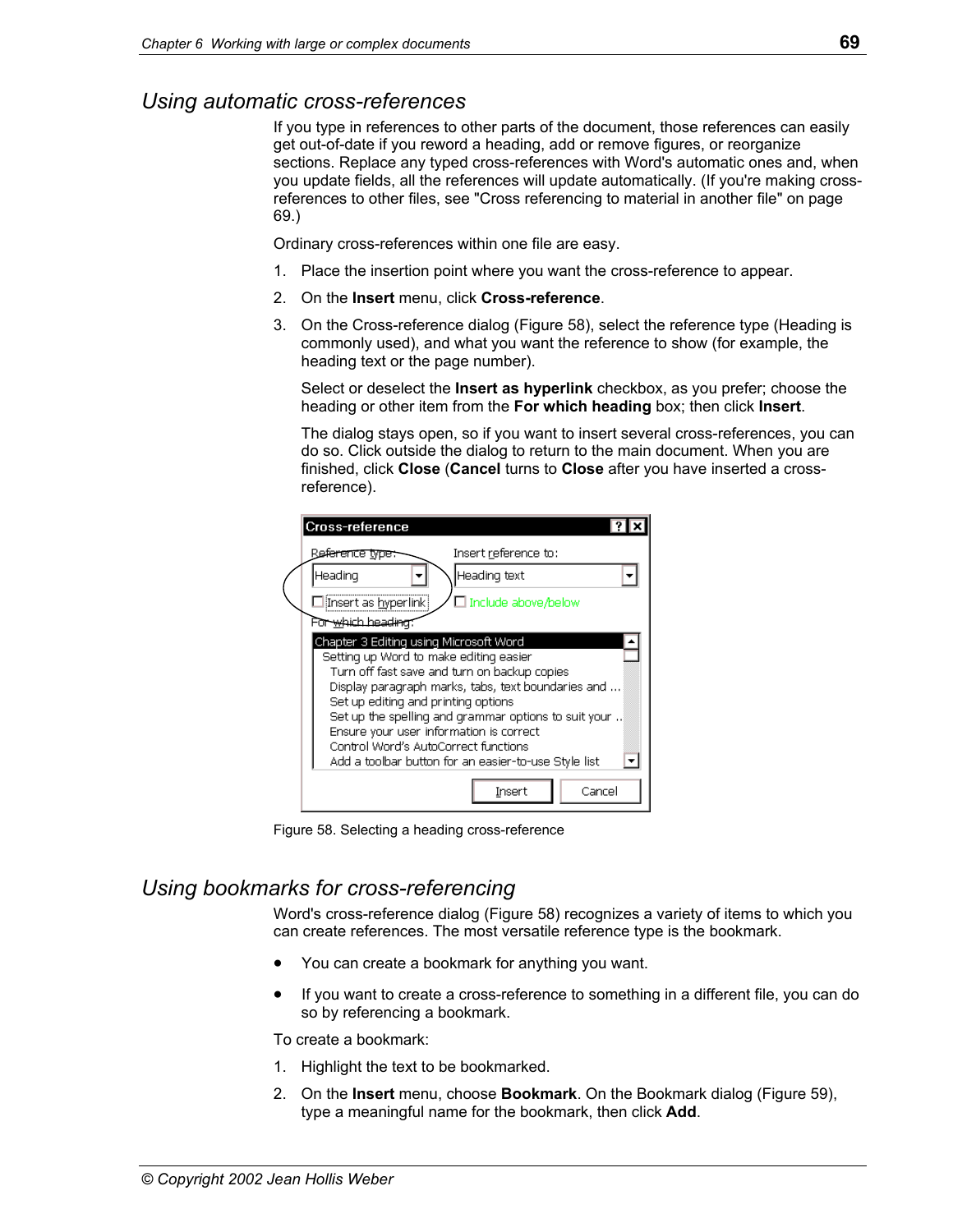<span id="page-77-1"></span>

| Bookmark                   |        |
|----------------------------|--------|
| Bookmark name:             |        |
| cross_ref                  |        |
|                            |        |
|                            |        |
|                            |        |
|                            |        |
|                            |        |
|                            |        |
| Sort by: © Name C Location |        |
| $\Box$ Hidden bookmarks    |        |
| Delete<br>Add              | Go To  |
|                            |        |
|                            | Cancel |
|                            |        |

<span id="page-77-2"></span>Figure 59. Creating a bookmark

#### Prepare for cross-referencing to a page number in another file

If you intend to create a cross-reference from file A to a **page number** in file B, do this:

- 1. On the appropriate page in file B, press **CTRL+F9** to insert a field code {PAGE}.
- 2. Select this field code and create a bookmark for it.
- 3. With the field code still selected, format it as hidden text (**Format > Font >** select **Hidden** checkbox).

#### <span id="page-77-0"></span>*Cross referencing to material in another file*

If you're working with a large document broken into several files, you may need to cross-reference from one file to headings, figures, page numbers, or other elements in other files. You can do this in two ways:

- [Method 1. Insert includetext fields](#page-78-0)
- Method 2. Insert and edit hyperlink fields
- Method 3. Use the TechTav or TechTav1 macro suite to do this work more easily

**Preparation.** Before you can cross-reference from one file (A) to another (B), you need to:

- Create bookmarks in file B, as described in "[Using bookmarks for cross](#page-76-1)[referencing"](#page-76-1) on page [69.](#page-76-1) Include anything you want to reference from any other file: headings, captions, page numbers.
- Store both files A and B in the same folder. This step is not strictly necessary, but it does allow you to move the files from one location to another without breaking the links.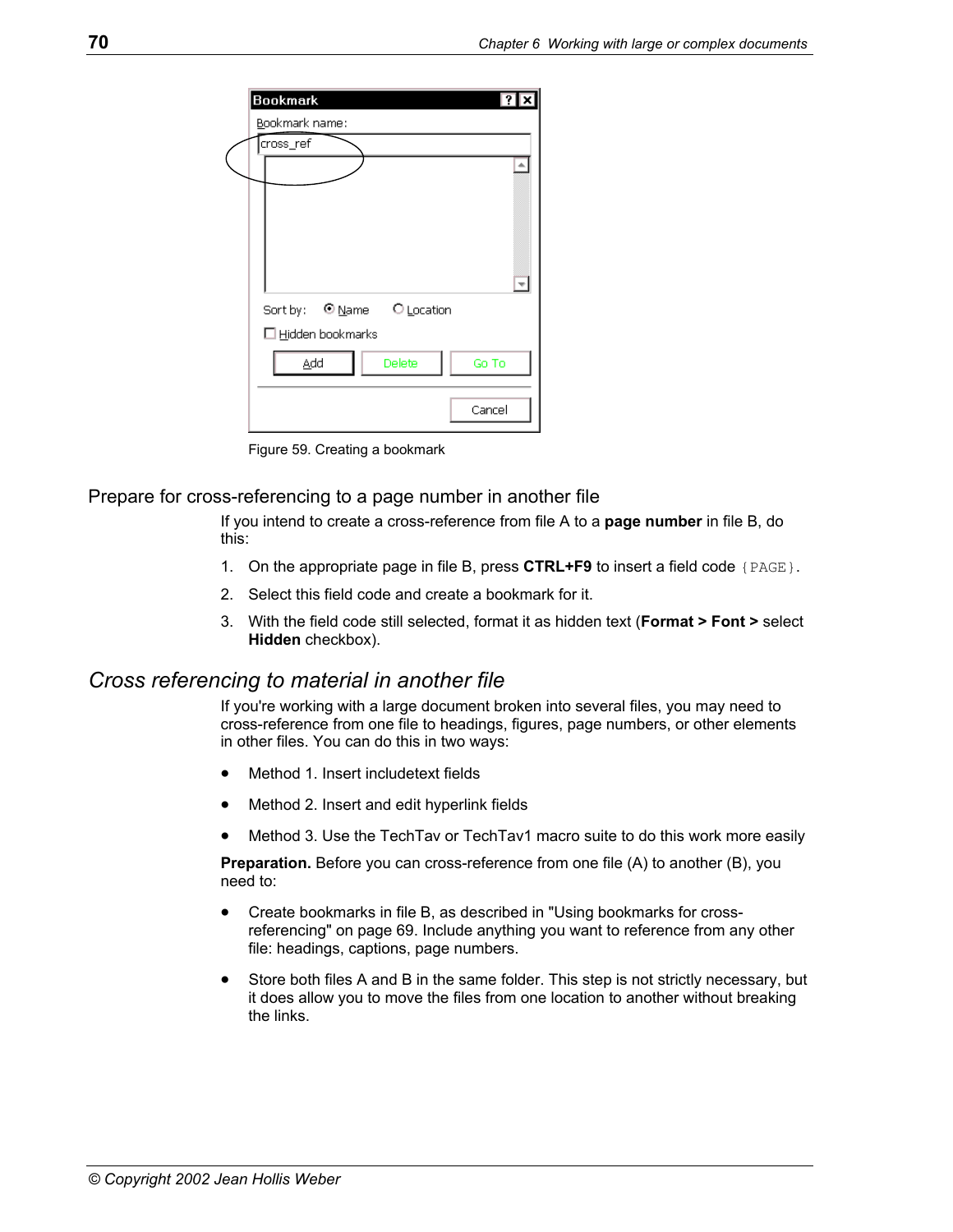#### <span id="page-78-0"></span>Method 1. Insert includetext fields

To create a cross-reference to another file by inserting includetext fields:

- 1. Make a list of bookmarks in file B, to use as a guide when you're inserting the cross-references in file A.
- 2. In file A, position the insertion point where you want a cross-reference to appear, press **CTRL+F9** to insert a blank field, then type the following field code between the curly brackets:

{ Includetext "B.doc" "Bookmark\_name" \! \\* Mergeformat }

where *B.doc* is the name of file B, and *Bookmark\_name* is the name of the bookmark. (If *B.doc* is in a different folder from *A.doc*, you must include the path as well as the filename.)

- 3. If the bookmark is to a  ${PAGE}$  field (which you set as hidden text in file B), select the whole field code, then press **CTRL+Spacebar** to make it visible in file A.
- 4. Repeat for each cross-reference required.

**Note:** if you cross-referenced any {PAGE} fields in file B, be sure to hide hidden text and update fields in file B before updating fields in file A, to make sure that the page numbers are accurate. If you have several files all cross-referencing to each other, you may need to update each of them in turn several times before they all come out correct.

#### <span id="page-78-1"></span>Method 2. Insert and edit hyperlink fields

To create a cross-reference to another file by editing hyperlink fields:

- 1. Open file A and file B and arrange them so you can see both files. (On the **Window** menu, click **Arrange All**.)
- 2. Go to the place in file A where you want to insert a cross-reference.
- 3. Show bookmarks in file B (**Tools > Options > View** tab **>** select the **Bookmarks** checkbox).

 If you will be making any cross-references to page numbers, show hidden text (on the **View** tab, select the **Hidden text** checkbox).

 Make sure drag-and-drop editing is enabled (**Tools > Options > Edit** tab **>** select the **Drag-and-drop text editing** checkbox).

- 4. Highlight the bookmarked text you require in file B, by clicking **Edit > Go To** on the menu bar (or pressing **CTRL+G**) and choosing the bookmark from the list.
- 5. Using the **right** mouse button, drag the highlighted text to the place in file A where you want the cross-reference to appear. When you release the mouse button, a pop-up menu appears. Click **Create Hyperlink Here**.
- 6. In file A, press **ALT+9** to display field codes The hyperlink field will look something like this:

 ${$  HYPERLINK "B.doc" \l "Bookmark name" \s "1,15,31,4094,H2,Sample Heading" }

Edit this code to look something like this:

{ Includetext "B.doc" "Bookmark\_name" \! \\* Mergeformat }

7. You may need to change the resulting text from the style defined for hyperlinks to match the rest of the paragraph. An easy way to do this is to select the text and press **CTRL+Spacebar**.

If you have many cross-references to other files, you can speed up this process by first inserting all the hyperlinks fields and then editing them in one step.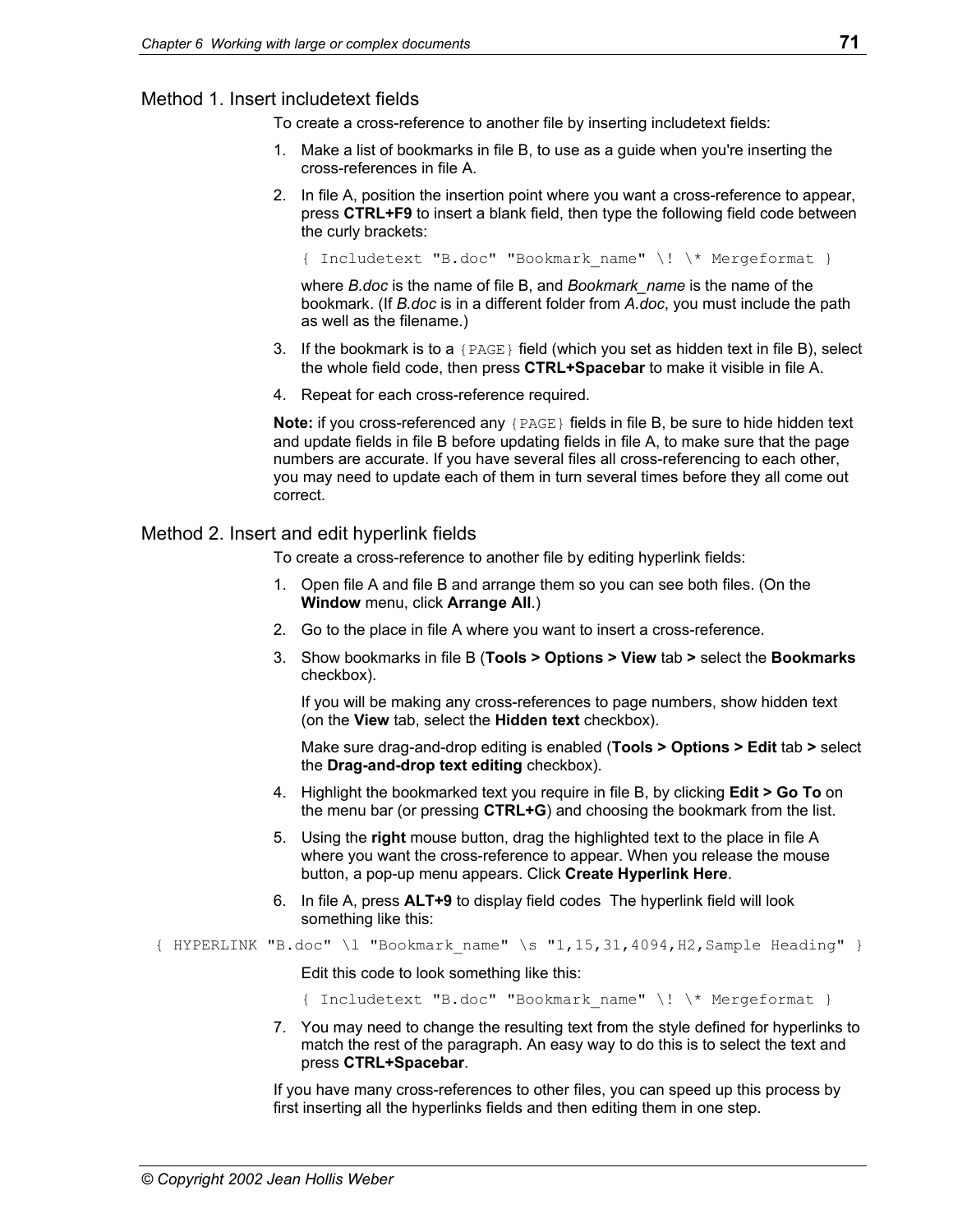#### <span id="page-79-1"></span>Method 3. Use the TechTav or TechTav1 macro suite to do this work more easily

Tech-Tav Documentation Ltd., Israel, have made two macro suites available as free tools, available in Word templates (\*.dot) that you can download from http://www.techtav.com/macros.html.

You can use the TechTav macro suites to:

- Number pages, figures, and tables across files
- Cross-reference text, figures, and tables across files
- Number headings and lists

The TechTav1 macro suite is designed for writers who number pages continuously throughout the project. If you start each chapter on page 1 and include a chapter number with the page number, use the original TechTav macro suite.

## <span id="page-79-0"></span>*Creating captions for figures and tables*

If you want figure captions numbered sequentially, make sure they are created using Word's caption function:

- 1. On the **Insert** menu, click **Caption**. On the Caption dialog ([Figure 60\)](#page-79-2), choose **Figure** from the Label list.
- 2. Type the caption contents after the automatic caption label and number that appears in the **Caption** box, then click **OK**.

| Caption:<br>Figure 1. Blah blah |                     |    |              |
|---------------------------------|---------------------|----|--------------|
| Options                         |                     |    |              |
| Label:                          | Figure              |    | New Label    |
| Position:                       | Below selected item |    | Delete Label |
|                                 |                     |    | Numbering    |
|                                 |                     |    |              |
| AutoCaption                     |                     | ОК | Cancel       |

<span id="page-79-2"></span>Figure 60. Using automatic figure captions

#### **Notes:**

- 1. The first figure caption in any document will be numbered 1, and each subsequent figure caption's number will be increased by 1. To start a caption with a higher number, see ["Start caption numbering at 2 or more"](#page-80-1) on page [73.](#page-80-1)
- 2. To number tables sequentially, do the same as above, but choose **Table** in the Label box, which provides three standard sequences: Figure, Table, and Equation. You can add others. Each sequence begins with 1, and they are all numbered independently of each other.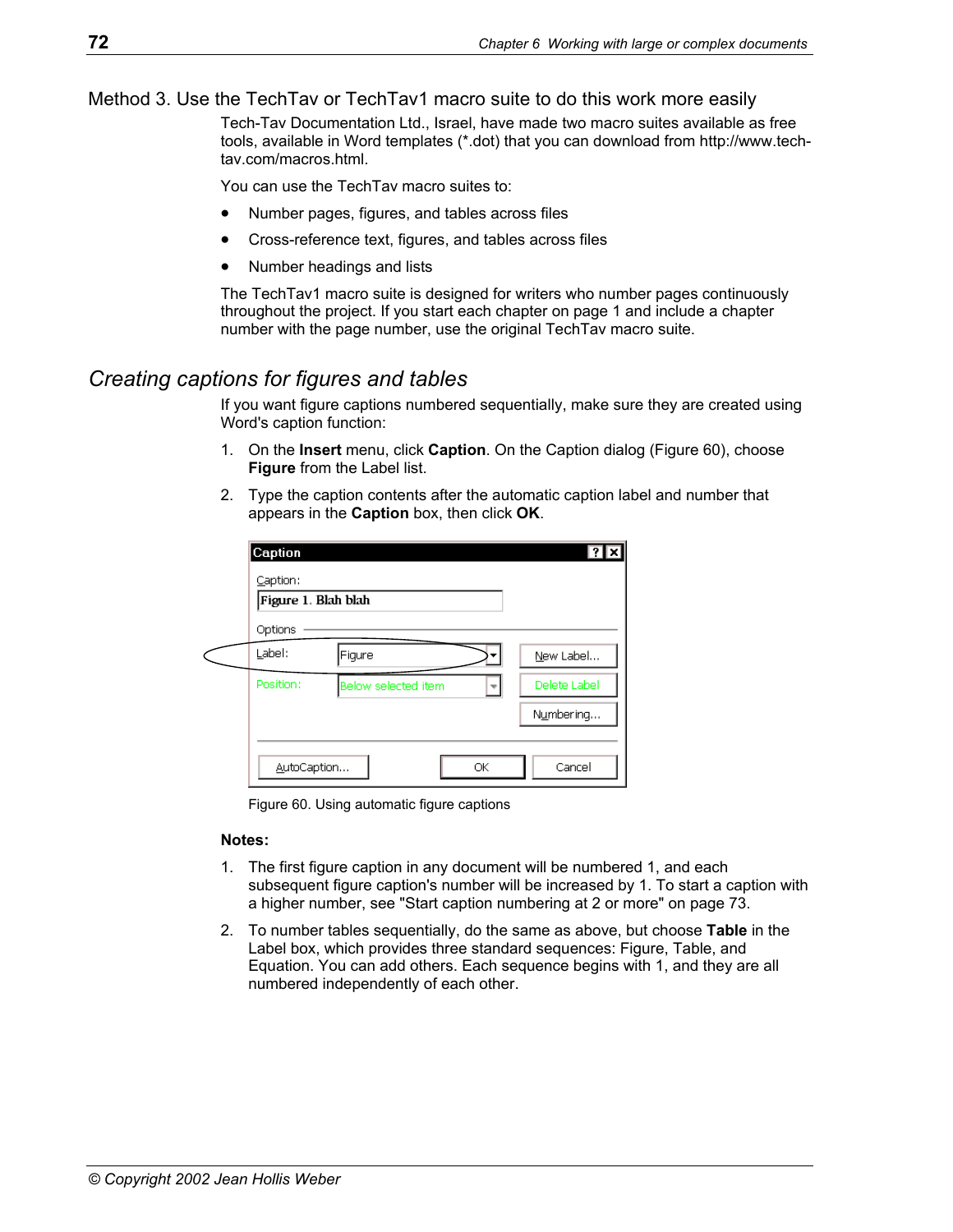#### <span id="page-80-1"></span>Start caption numbering at 2 or more

Word starts all caption sequences with 1. Sometimes you want to start numbering at 2 or more. (For example, if you have chapters in separate files, but want the figures and tables to be numbered sequentially from the beginning. If chapter 1 has figures 1, 2 and 3, then the first figure in chapter 2 should be numbered 4.)

Here's how to do it:

- 1. If you haven't already done so, insert the first caption into the file (on the **Insert**  menu, click **Caption**). If you've selected "Figure" as your label, the caption will read "Figure 1. blah blah."
- 2. Select the caption and press **SHIFT+F9** on the keyboard. The field code for the caption will appear. It will look something like this:

{ Seq Figure \\* ARABIC }

3. Place the insertion point in the field code after  $\text{Seq}\$  Figure and type  $\text{Tr}\ \mathbf{x}$ , where  $x$  is the number you want this figure to be. For this example, you would type  $\chi r$  4. The field code will now look something like this:

{ Seq Figure  $\rceil$  4  $\rceil$  ARABIC }

- 4. Select the caption, then press **F9** to update the field. The field now shows "Figure 4. blah blah."
- 5. When you insert the next caption into this file, it will automatically be numbered Figure 5. You don't have to change anything on captions after the first one.

**Note:** You can make a similar change to the field codes for Table and Equation captions, or indeed any field that produces a number sequence.

### <span id="page-80-0"></span>*Numbering chapters and appendixes separately*

What to do if some of the headings need to be numbered (for example, Chapter 1, Chapter 2) and others at the same level need some other designation (for example, Appendix A, Appendix B)? One method uses {SEQ} fields, as described on pages [60–](#page-67-0)[62.](#page-69-0) The SEQ method is best if your document is divided into multiple files, and it is useful for documents all in one file.

If your document is all in one file, and it uses Heading 1 for the chapter titles, and you don't use all of the other predefined heading levels, you can use the method described here, because the unused heading levels are available for redefinition.

- If you don't use heading numbering, you can use the same Heading 2, Heading 3, and so on for subheadings in Appendixes as well as in Chapters, so you only need one "spare" level for Appendix titles.
- If you do use heading numbering, you'll need to check how many levels of numbering you require. If your document doesn't go beyond level 4, you can use levels 5 through 8 for the equivalent Appendix heading levels.

#### Set up appendix numbering

To set up Appendix numbering:

- 1. You need to know the exact style definition for Heading 1 style. If you've printed a list of styles, you have the information you need. Otherwise, choose **Format > Style**, and select **Heading 1**. Make a note of the information in the Description section. Note: you made need to change the list menu on the Style dialog from Styles in use to All styles before you can see the style you need in the next step.
- 2. Now select Heading 5 (or any other level you want to use) and click **Modify**. On the Modify Style dialog ([Figure 35\)](#page-51-0), choose (no style) in the **Based on** box and Body Text (or whatever style you use for ordinary paragraphs) in the **Style for**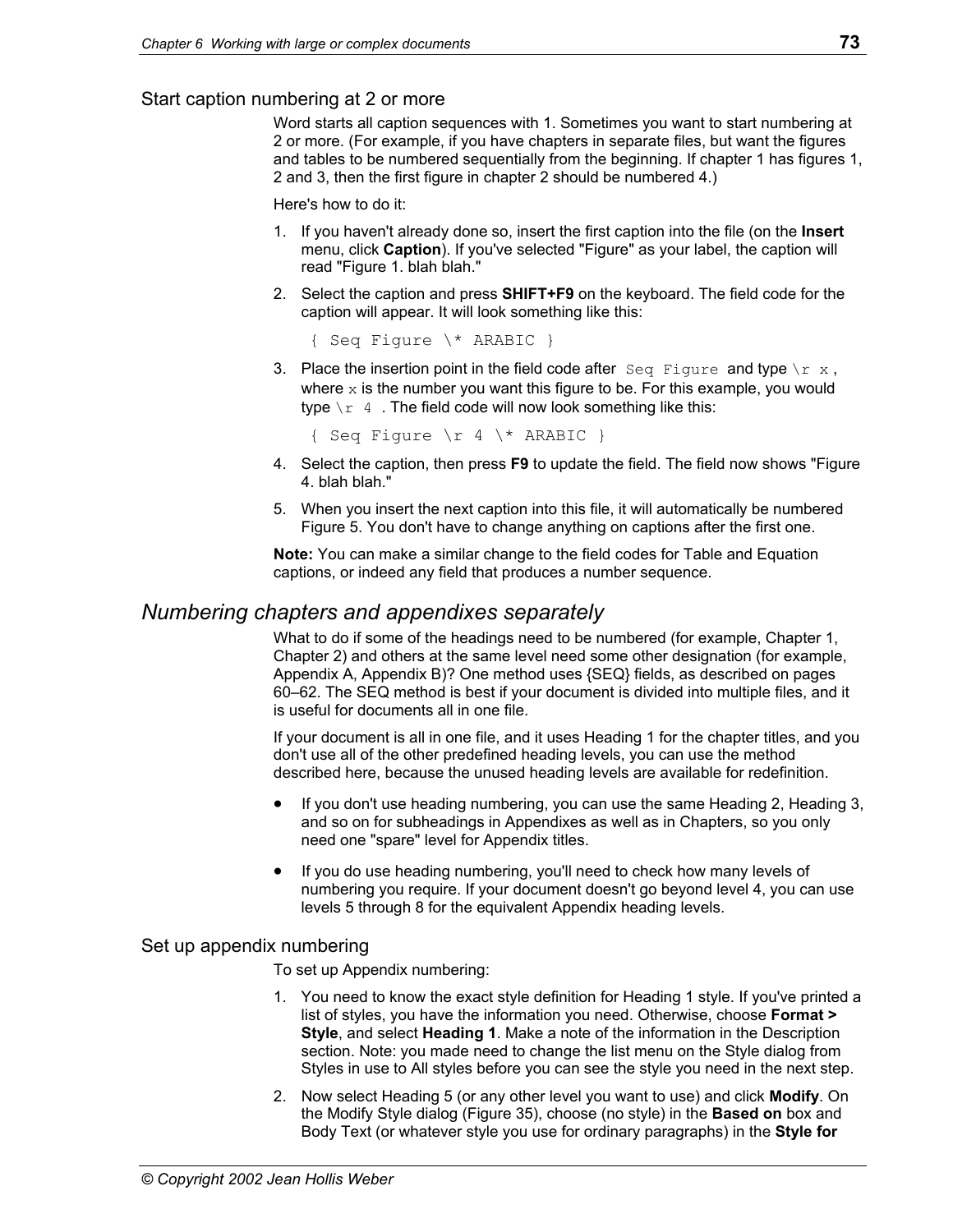**following paragraph** box. Select the **Add to template** checkbox. Clear the **Automatic update** checkbox.

- 3. Click **Format**, then go through the Font, Paragraph, Tabs, and (if used) Borders and Shading dialogs, specifying the same attributes as for Heading 1.
- 4. Now choose **Numbering** from the Format list. On the Bullets and Numbering dialog, choose the **Outline Numbered** tab [\(Figure 61\)](#page-81-0).



<span id="page-81-0"></span>Figure 61. Selecting an appropriate outline numbering style

5. Choose the Chapter format if there is one, or choose any numbered style from those shown, then click **Customize**.

| <b>Customize Outline Numbered List</b>                                                                                                                                |                                                                              |
|-----------------------------------------------------------------------------------------------------------------------------------------------------------------------|------------------------------------------------------------------------------|
| -Number format<br><u> ≠ev</u> el-<br>Appendix A.<br>2<br>3<br>Number style:<br>Start at:<br> A, B, C, …<br>5<br>6<br>Previous<br>7<br>8<br>level number:<br>9<br>Eont | ОК<br>Cancel<br>More $\mp$<br>⊩Preview∘<br>Appendix A.<br>Appendix 1         |
| <sub>∏</sub> N <u>u</u> mber position∙<br>Aligned at:<br>⊟<br>10 cm<br>Left<br>⊢Text position∙<br>÷<br>Indent at:<br>10 cm                                            | Appendix A.<br>Heading 5<br>Heading 6<br>Heading 7<br>Heading 8<br>Heading 9 |

<span id="page-81-1"></span>Figure 62. Changing Chapter details to Appendix details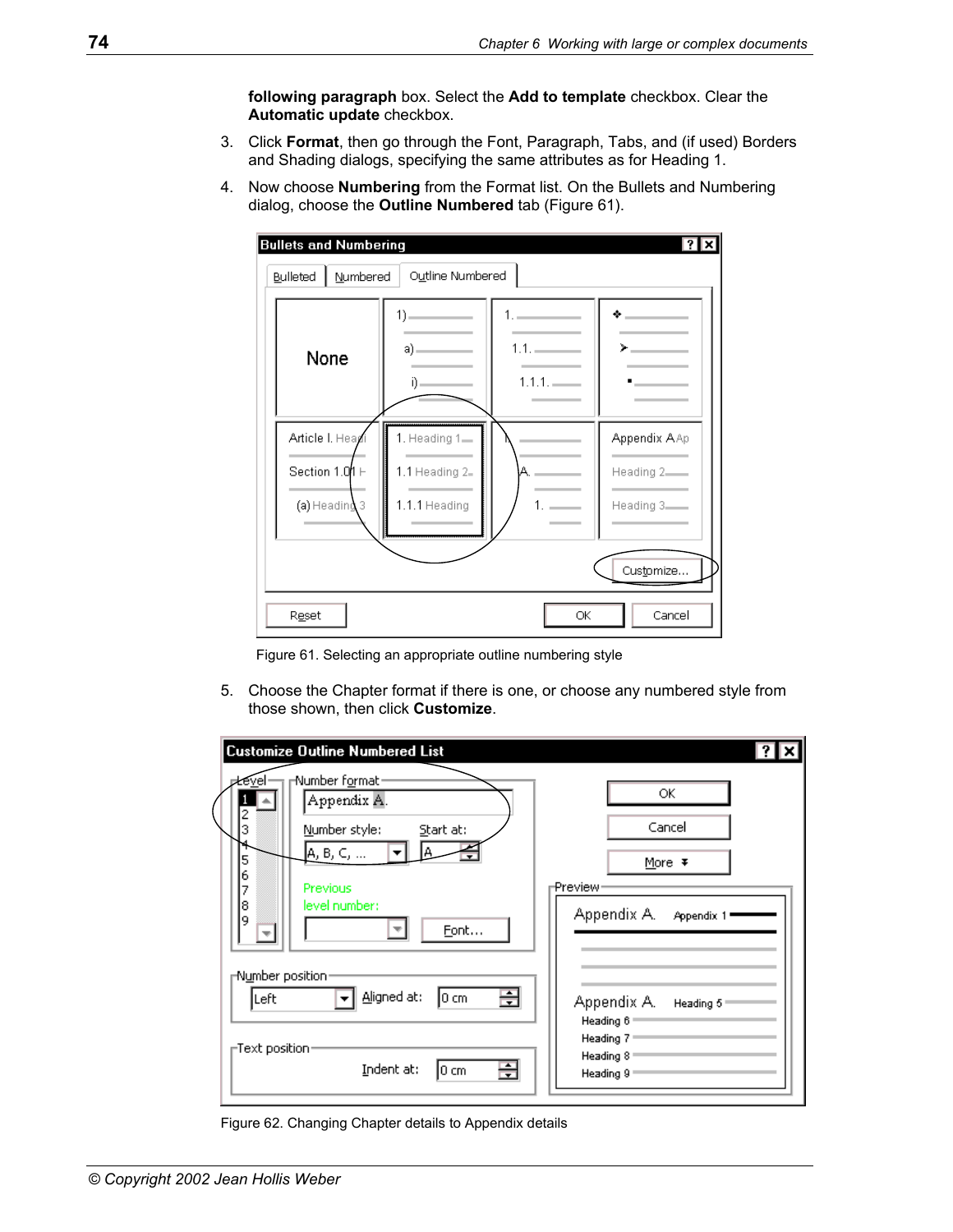- 6. On the Customize Outline Numbered List dialog ([Figure 62\)](#page-81-1):
	- Type Appendix in the **Number format** box.
	- Change **Number style** to **A, B, C**.
	- When the "A" appears in the Number format box, type after it a period and a space or two (or whatever other punctuation you want to use).
	- Select **1** in the **Level** box.
- 7. Click **OK** twice to return to the Style dialog. Click **Close** to finish.
- 8. You can now apply the Heading 5 style to your first-level Appendix headings.

## <span id="page-82-0"></span>*Creating a table of contents*

Word's tables of contents are usually generated from text marked as headings (or other styles specified by the writer) in the document. Creating a table of contents involves two steps:

- [Define the format and styles to be included](#page-82-1)
- Generate the table of contents

See also ["Creating a table of contents and an index from multiple files"](#page-87-0) on page [80.](#page-87-0)

#### <span id="page-82-1"></span>Define the format and styles to be included

To define the format of the table of contents:

- 1. Place the insertion point where you want the table of contents to appear.
- 2. On the **Insert** menu, click **Index and Tables**.
- 3. On the Table of Contents tab of the Index and Tables dialog ([Figure 63\)](#page-82-2), choose one of Word's pre-defined contents-page formats, or choose From Template, which uses the TOC1, TOC2, etc. styles from the template for the document.

 In the Show Levels box, choose the number of heading levels to be included in the table of contents.

<span id="page-82-2"></span>

| Index and Tables                                       |                       |
|--------------------------------------------------------|-----------------------|
| Table of Contents<br>Table of Figures<br>Index         | Table of Authorities  |
| Print Preview                                          | Web Preview           |
| Appendix 1 1                                           | <b>Appendix 1</b>     |
| <b>Chapter Number 1</b>                                | <b>Chapter Number</b> |
|                                                        | <u>Heading 1</u>      |
|                                                        | <u>Title</u>          |
| TOC page title                                         | TOC page title        |
| $\boxdot$ Show page numbers                            |                       |
| ■ Right align page numbers                             |                       |
| Ta <u>b</u> leader:                                    |                       |
| General -<br>Show levels:<br>From template<br>Formats: | ÷<br>13.              |
|                                                        | Modify<br>Options     |
|                                                        | Cancel<br>ОК          |

Figure 63. Defining the format of a table of contents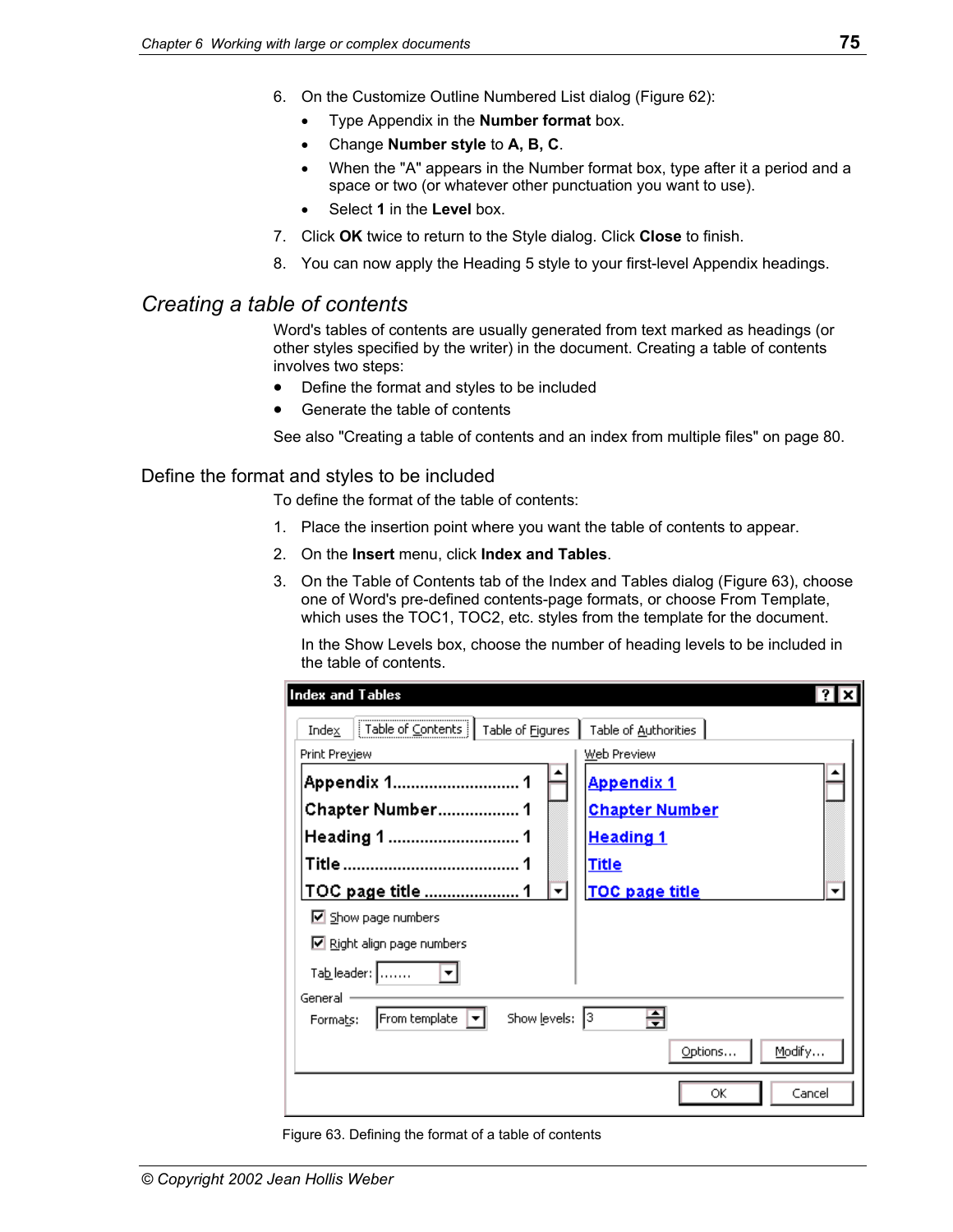4. To change which styles are included in the table of contents, click **Options**.

 On the Table of Contents Options dialog [\(Figure 64\)](#page-83-2), select the **Styles** checkbox under **Build table of contents from**.

5. As an example, we will include Heading 5, created as a first-level appendix heading in ["Numbering chapters and appendixes separately"](#page-80-0) on page [73.](#page-80-0) In the list of Available styles, find Heading 5 and type a 1 in the TOC level box. (Headings 1, 2, 3 should already be specified at TOC levels 1, 2, 3.) Click **OK** to return to the Index and Tables dialog ([Figure 63\)](#page-82-2).

Now when you generate or regenerate the Table of Contents, the appendixes will appear at the same level as the chapter headings.

| Build table of contents from: |            | ОК     |
|-------------------------------|------------|--------|
| ⊠ <u>S</u> tylesे             |            | Cancel |
| <del>Avail</del> able styles: | TOC level: |        |
| ✔<br>Heading 1                |            | Reset  |
| ✔<br>Heading 2                | 2          |        |
| ✔<br>Heading 3                | З          |        |
| Heading 4                     |            |        |
| Heading 5                     |            |        |
| Heading 6                     |            |        |

<span id="page-83-2"></span>Figure 64. Specifying a style as a Table of Contents level 1 entry

#### <span id="page-83-1"></span>Generate the table of contents

To generate a table of contents from a single file, click **OK** on the Table of Contents tab ([Figure 63\)](#page-82-2), or see ["Creating a table of contents and an index from multiple files"](#page-87-0)  on page [80.](#page-87-0)

#### <span id="page-83-0"></span>*Editing a table of contents*

To edit a Word tables of contents, you need to edit the headings, not the generated contents list. Any changes you make to a generated table of contents will be lost when it is generated again.

- If the page numbers in the existing table of contents are hyperlinks (move the pointer over a page number and see if the arrow changes to a hand), you can jump directly to the heading you want to change.
- If the page numbers are not hyperlinks, you can use Find to locate a heading, by specifying the text and choosing **Style** on the **Format** menu, then choosing the relevant heading level from the Find Style list.

#### Regenerate the corrected table of contents

After you edit the headings, you'll want to regenerate and check the corrected table of contents:

- 1. Make sure the display of hidden text is turned off. This step is very important, if you want the page numbers in the regenerated table of contents to be correct.
- 2. Position the insertion point anywhere in the existing table of contents and press **F9**. (You can also select the whole file and press **F9** to update all crossreferences, figure and table numbers, and the index at the same time as you regenerate the index.)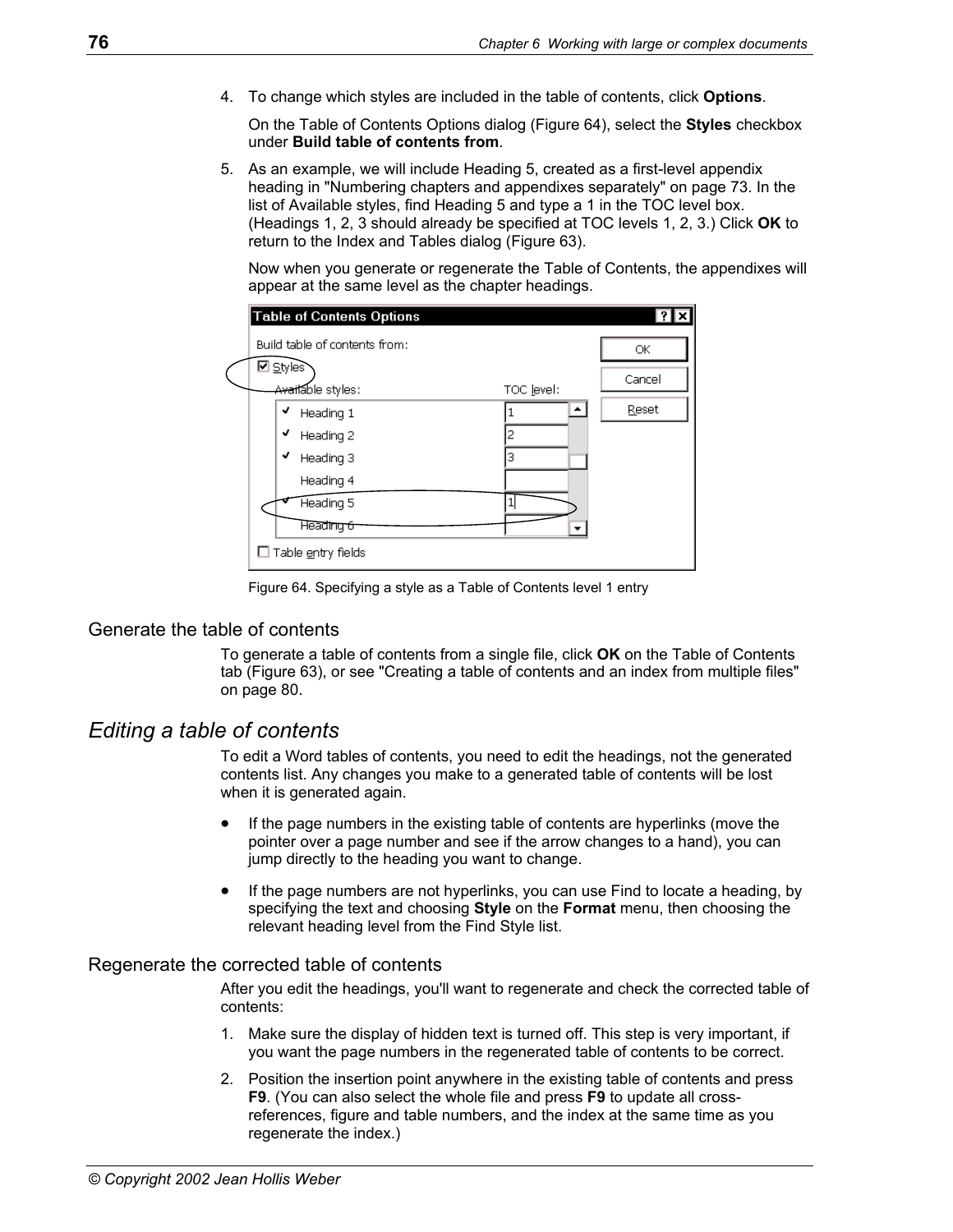## <span id="page-84-0"></span>*Creating an index*

Word's indexes are generated from index fields that you insert into the relevant pages of the file. Creating an index involves three steps:

- Insert the index entries
- Define the format of the index
- Generate the index

See also ["Creating a table of contents and an index from multiple files"](#page-87-0) on page [80.](#page-87-0)

#### <span id="page-84-1"></span>Insert the index entries

This is what an index entry field looks like:

{ XE "sample index entry" }

Index fields are formatted as hidden text.

To insert an index entry:

- 1. Highlight the word or phrase you want indexed, or position the insertion point where you want the index entry to appear.
- 2. Press **ALT+SHIFT+X** to open the Mark Index Entry dialog [\(Figure 65\)](#page-84-3). A highlighted word or phrase will appear in the Main entry box.

<span id="page-84-3"></span>

| <b>Mark Index Entry</b>                                                                                |
|--------------------------------------------------------------------------------------------------------|
| Index<br>Main entry:   insertion point<br>Subentry:                                                    |
| Options                                                                                                |
| See<br>$\bigcirc$ Cross-reference:<br>$\bm{\mathsf{\Theta}}$ Current page<br>O Page range<br>Bookmark: |
| Page number format<br>∐ Bold<br>$\Box$ Italic                                                          |
| This dialog box stays open so that you can mark multiple<br>index entries.                             |
| Mark <u>Al</u> l<br>Mark<br>Cancel                                                                     |

Figure 65. Creating an index entry

3. Change the entry if you wish, or add a subentry, then click **Mark** to insert the index entry into the file.

#### <span id="page-84-2"></span>Define the format of the index

To define the format of the index:

- 1. On the **Insert** menu, click **Index and Tables**.
- 2. On the Index tab of the Index and tables dialog ([Figure 66\)](#page-85-1), choose one of Word's pre-defined index formats, or choose From Template, which uses the Index1, Index2, etc. styles from the template for the document.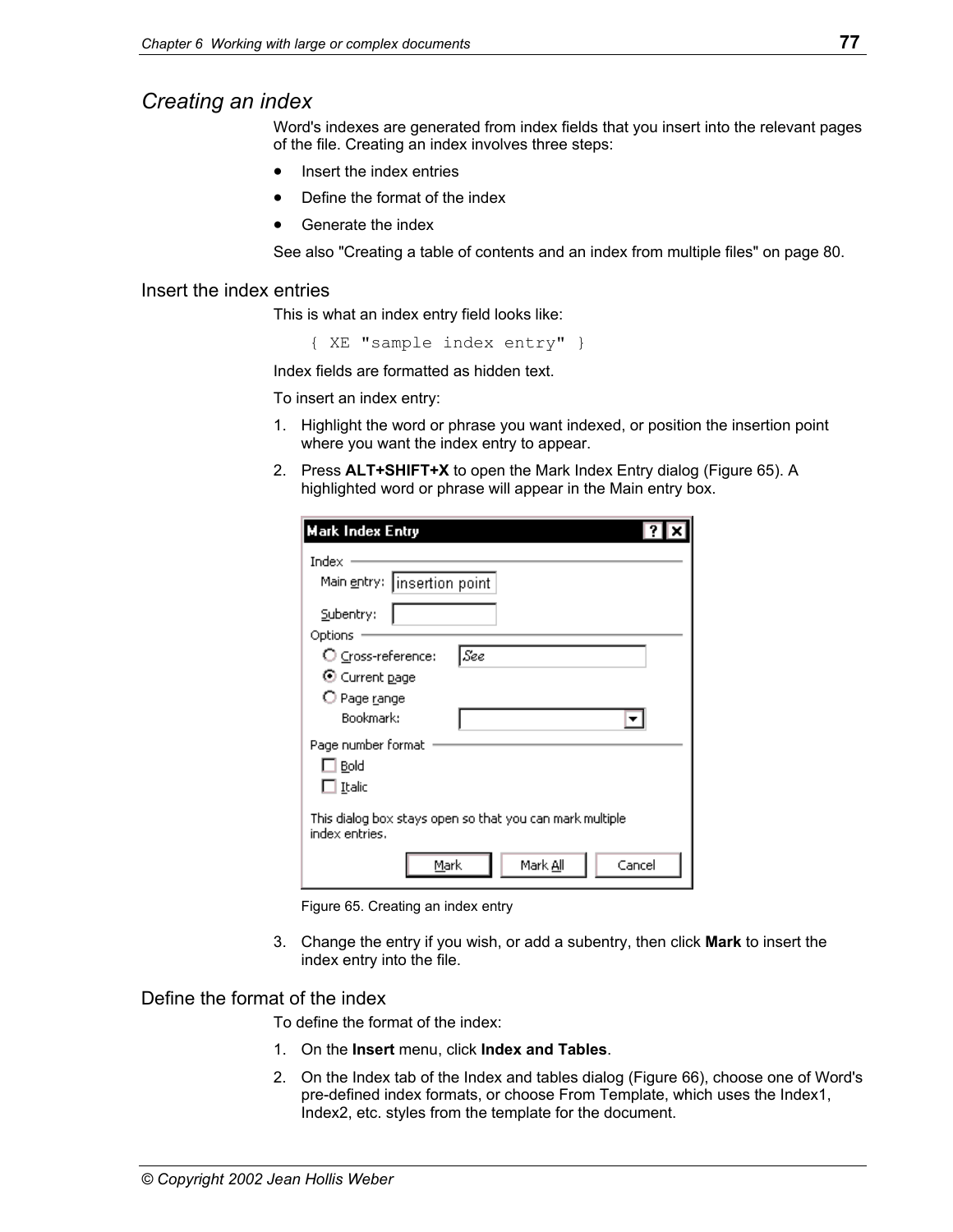<span id="page-85-1"></span>

| Index and Tables    |                            |                  |                      |                       |            |  |
|---------------------|----------------------------|------------------|----------------------|-----------------------|------------|--|
| Index               | Table of Contents          | Table of Figures | Table of Authorities |                       |            |  |
| Print Preview       |                            |                  |                      |                       |            |  |
| A                   |                            |                  | Type:                | $\bm{\odot}$ Indented | $O$ Run-in |  |
|                     |                            | 2                | Columns:             | 昌<br>I2.              |            |  |
|                     | Asteroid belt See Jupiter  |                  | Language:            | English (U.S.)        |            |  |
| Atmosphere<br>Earth |                            |                  |                      |                       |            |  |
|                     |                            |                  |                      |                       |            |  |
|                     |                            |                  |                      |                       |            |  |
|                     |                            |                  |                      |                       |            |  |
|                     | ■ Right align page numbers |                  |                      |                       |            |  |
|                     | Tableader:                 |                  |                      |                       |            |  |
| Formats:            | <b>Formal</b>              |                  |                      |                       |            |  |
|                     |                            |                  | Mark Entry           | AutoMark              | Modify     |  |
|                     |                            |                  |                      | ОК                    | Cancel     |  |

Figure 66. Defining the format of an index

#### <span id="page-85-0"></span>Generate the index

To generate an index from a single file, click OK on the Index tab ([Figure 66\)](#page-85-1); or see ["Creating a table of contents and an index from multiple files"](#page-87-0) on page [80.](#page-87-0)

#### Include index headings (group separators) in a custom index

Group separators (called "Index Headings" in Word) are the letters that appear before the first item in an index that begins with "A," "B," and so on. Some index styles use group separators; others don't. The built-in index formats found on Word's Index and Tables dialog ([Figure 66,](#page-85-1) reached from the **Insert** menu) include some formats that have group separators and some formats that don't. [Figure 66](#page-85-1) shows one of the builtin formats that does include group separators.

If you want to define your own index format, rather than using a supplied format, you could select **From template** in the **Formats** box on this dialog, but the From template format does not include index separators. If you want to include group separators, you need to modify the index field created by this dialog—or insert an index field manually.

To modify the index field created by the Index and Tables dialog:

- 1. Show field codes. (**Tools > Options > View** tab, select the **Field codes**  checkbox. See [Figure 5.](#page-11-0))
- 2. The index field code will look something like this:

 $\{$  INDEX \e "  $\rightarrow$  " \c "2"  $\}$ 

 where \e specifies the characters that separate an index entry and its page number (in this case, a tab character) and \c specifies the number of columns in the index (in this case, two).

3. Type **\h "A"** in the field code, so it now looks something like this:

```
\{ INDEX \leq " \rightarrow " \hbox{''A'' \& '2'' } \}
```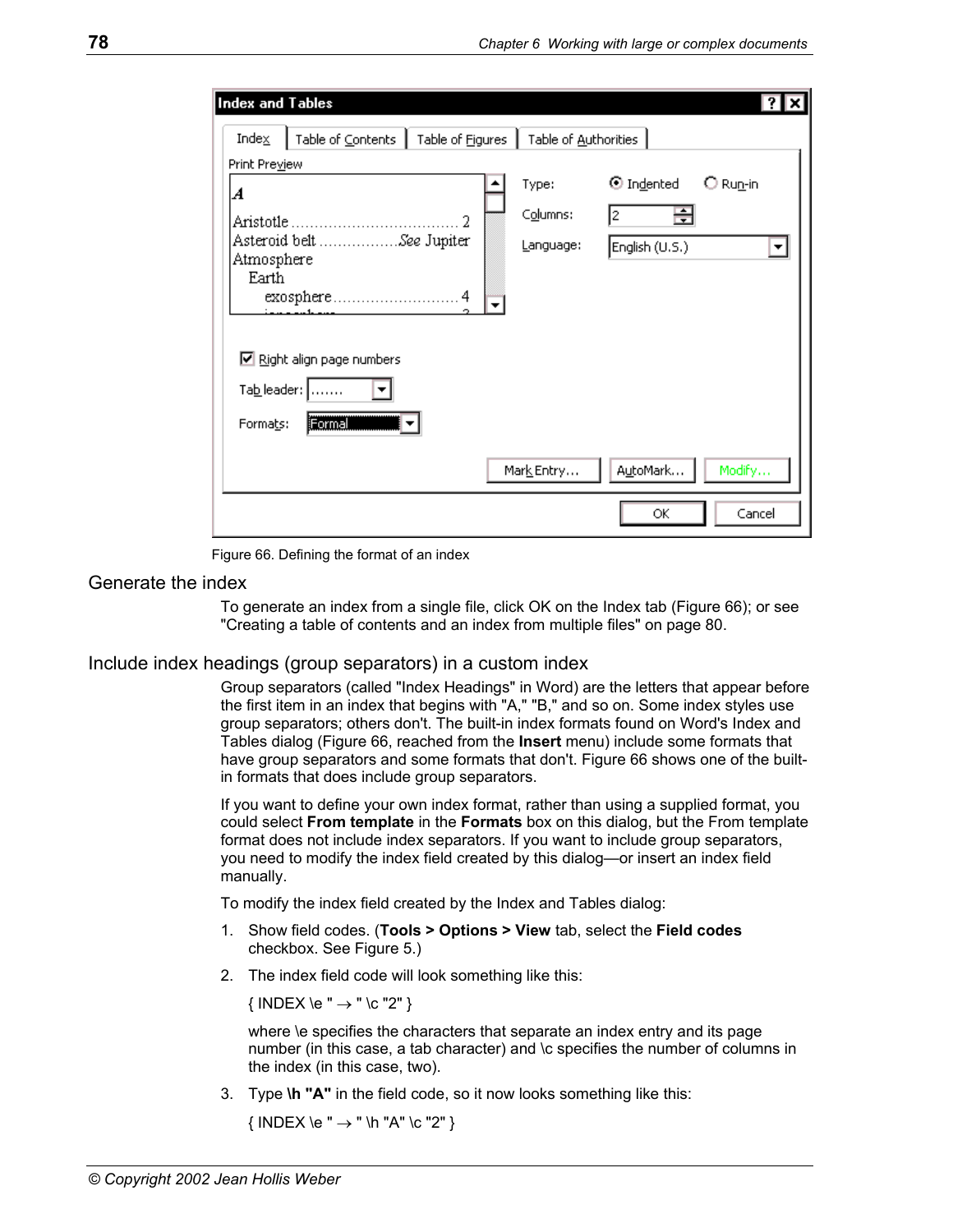## <span id="page-86-0"></span>*Editing an index*

To edit a Word index, you need to edit the index entries, not the generated index. Any changes you make to a generated index will be lost when the index is generated again.

I usually print and mark up the generated index, then go searching through the document looking for index entries to change. Here's a situation where the Find and Replace function comes in extremely handy. Word's index entries are formatted as hidden text, so you can specify hidden text to narrow your search.

#### Edit an index entry

- 1. On the **Tools** menu, click **Options**; then on the **View** tab, select the **Hidden text**  checkbox. Click **OK**.
- 2. Press **CTRL+H** to open the Find and Replace dialog.
- 3. Type (or copy and paste) the index entry text into the **Find what** box.

(If you are looking for several instances of the same index text, you might want to type the replacement entry text into the Replace with box.)

- 4. If necessary, click **More** to display the advanced search features.
- 5. Click **Format** at the bottom of the dialog, then choose **Font** from the pop-up list.
- 6. Uncheck all the **Effects** buttons in the Find Font dialog except for **Hidden**. Click **OK**.
- 7. On the Find and Replace dialog, click **Find Next**. When the entry is located, click either **Replace** (if you've put text into the **Replace with** box), **Find Next** (to skip that instance of the index entry) or **Cancel**.

You can also edit an index entry by locating it (as described above), then clicking outside the dialog and editing the entry text directly in the document. Just be careful not to delete the  $\{X \to \mathbb{R}^n : \mathbb{R}^n\}$  at the beginning of the entry or the  $\{X \to \mathbb{R}^n\}$  at the end.

- 8. To delete the entry completely, you need to click outside the dialog, select the entire entry (including the curly brackets at the beginning and the end) and press **Delete**.
- 9. Repeat with new **Find what** and **Replace with** terms, until you have made all the necessary corrections.

#### Regenerate and check the corrected index

- 1. First turn off the display of hidden text. (On the **Tools** menu, click **Options**, then choose the View tab; or click the Show/Hide button on the Standard toolbar.) This step is very important, if you want the page numbers in the regenerated index to be correct.
- 2. Position the insertion point anywhere in the existing index and press **F9**. (You can also select the whole file and press F9 to update all cross-references, figure and table numbers, and the table of contents at the same time as you regenerate the index.)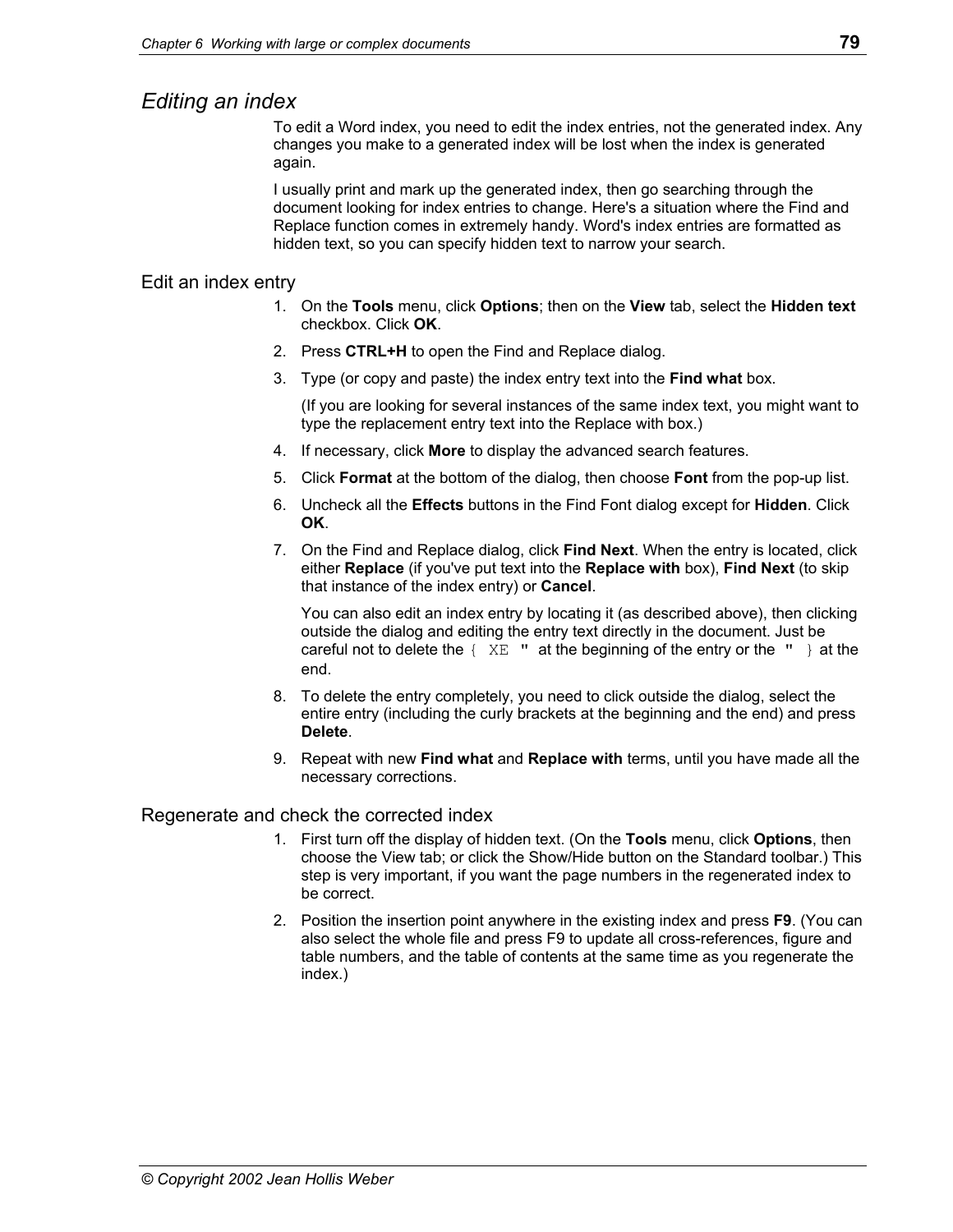## <span id="page-87-0"></span>*Creating a table of contents and an index from multiple files*

You can create a table of contents and an index from multiple files by using the RD (Referenced Document) field. This field identifies a file to include when you create a table of contents, a table of authorities, or an index for a multi-file document.

To use this technique:

- 1. Make sure all the documents to be included in the book have the same template applied, with the same page setup and so on.
- 2. If the page numbers in the book are going to be sequential throughout the book, determine the starting page number for each document and set that page number manually, as follows:
	- a. On the **View** menu, click **Header and Footer**. Go to the first page of the document and highlight the header or footer than contains the page number.
	- b. On the **Insert** menu, click **Page Numbers**. Click the **Format** button.
	- c. On the Page Number Format dialog [\(Figure 67\)](#page-87-1), in the **Page numbering**  section, click **Start at:** and type the page number in the box. Click **OK** to return to the Page Numbers dialog. Then click **Close** (not **OK**) on the Page Numbers dialog. Finally, click **Close** on the Header and Footer toolbar.

| Page Number Format               |              |
|----------------------------------|--------------|
| Number format:                   | 1, 2, 3,     |
| $\Box$ -Include chapter number   |              |
| Chapter starts with style        | Heading 1    |
| Use separator:                   | (hyphen)     |
| Examples: 1-1, 1-A               |              |
| Page numbering                   |              |
| O Continue from previous section |              |
| 27<br>$\odot$ Start at:          | ≑            |
|                                  |              |
|                                  | ОК<br>Cancel |

<span id="page-87-1"></span>Figure 67. Specifying the starting page number for a file

3. If you have other number sequences that must carry over from one file to the next (for example, chapter numbers, figure numbers, or table numbers), you'll need to set the starting number for each of those sequences in each file. For more information, see ["Using SEQ fields to solve numbering problems"](#page-63-0) on page [56.](#page-63-0)

This is the main nuisance when using RD—you must manually set starting page numbers and sequence values in the individual files. But the results are reliable, so it's worth the bit of extra effort.

- 4. In the file where the table of contents is to appear, show Field Codes and Hidden Text (**Tools > Options > View** tab).
- 5. Insert a table of contents as described in ["Creating a table of contents"](#page-82-0) on page [75.](#page-82-0) You will see a { TOC } field containing whatever switches you specified.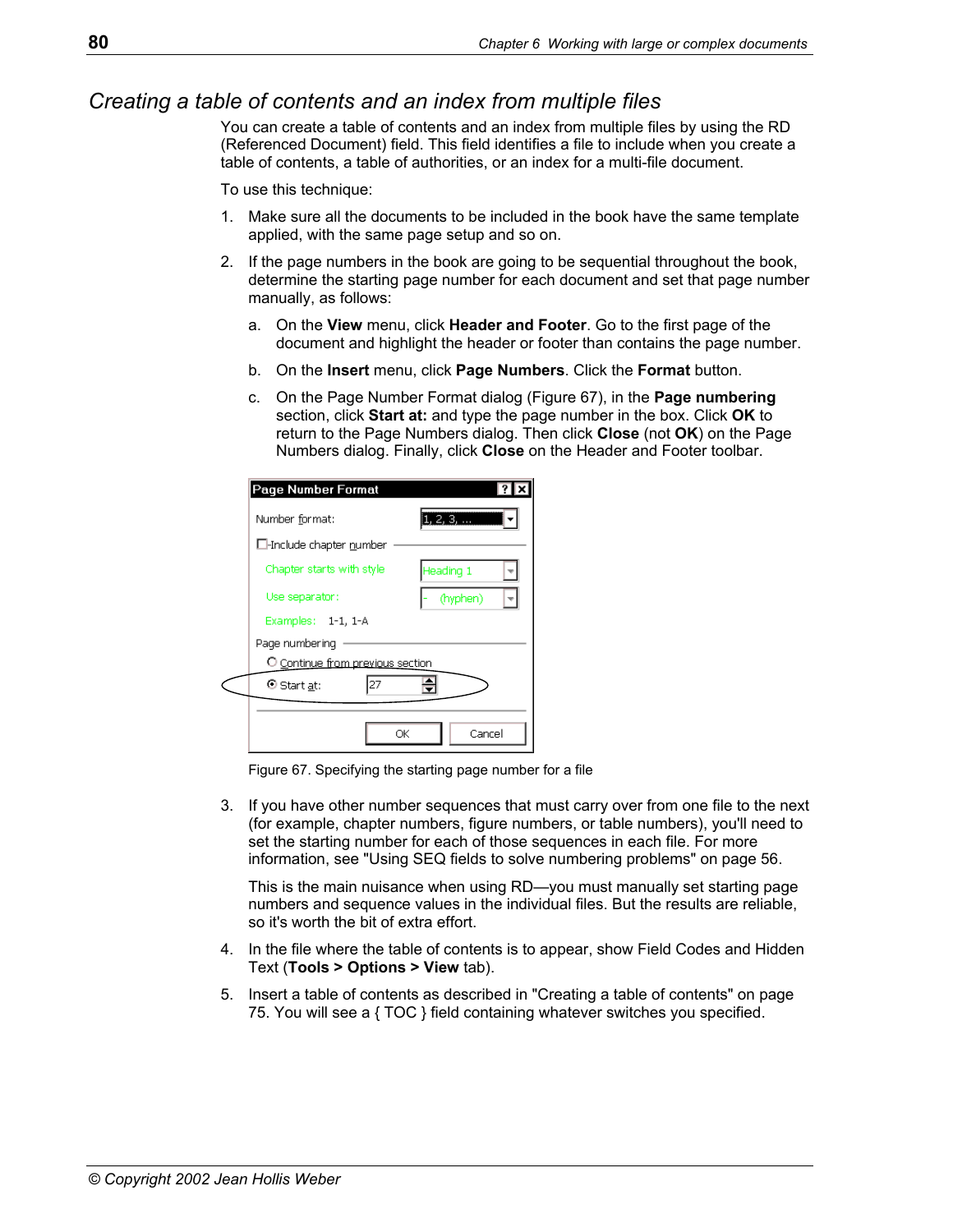6. Press Enter after the TOC field, to start a new paragraph.

 On the **Insert** menu, click **Field** to insert an RD field for each file in the document. Be sure to type the exact name of each file inside the quotation marks and keep the filenames in the same order as the files in the final document.:

```
 { RD "filename1.doc" }{ RD "filename2.doc" } 
{ RD "filename3.doc" }{ RD "filename4.doc" }
```
#### **Notes:**

- a. Include the path with the filename if the document files are not in the same directory as the file containing the TOC field.
- b. If the location includes a long file name with spaces, enclose it in quotation marks. Replace single backslashes with double backslashes to specify the path, for example: "C:\\My Documents\\Manual.doc". Be careful to specify the path and filename exactly.
- c. RD fields are formatted as hidden text, so you won't see them unless you display hidden text (click **Show/Hide**).
- 7. To generate the table of contents, first hide Field Codes and Hidden Text (**Tools > Options > View** tab).

Then select the { TOC } field and press **F9**.

8. Similarly, in the file where the index is to appear, insert an INDEX field as described in "[Creating an index"](#page-84-0) on page [77.](#page-84-0)

Press Enter after the INDEX field, to start a new paragraph.

 On the **Insert** menu, click **Field** to insert an RD field for each file in the document. Be sure to type the exact name of each file inside the quotation marks and keep the filenames in the same order as the files in the final document.:

 { RD "filename1.doc" }{ RD "filename2.doc" } { RD "filename3.doc" }{ RD "filename4.doc" }

9. To generate the index, first hide Field Codes and Hidden Text (**Tools > Options > View** tab). Then select the { INDEX } field and press **F9**.

**Note:** RD fields don't display a result in the document, so you cannot unlink an RD field (unlinking means to change field results to regular text).

## <span id="page-88-0"></span>*Inserting or linking to other files*

Sometimes you'll want to insert material from another file into the one you're writing. You can do this in several ways:

- To copy all of file C into file D:
	- 1. Open file D and place the insertion point where you want the contents of the other file to appear
	- 2. Choose **Insert > File**, select file C from the list, and click **OK**.
- To copy all or part of file C into file D:
	- 1. Open both files.
	- 2. Copy the required material from file C, then paste it into file D.
- To make sure you always have the latest wording in file C (for example, legal information such as copyright notices, compliance statements, or licensing agreements), you need to link file C to file D, rather than copy the contents. To do this: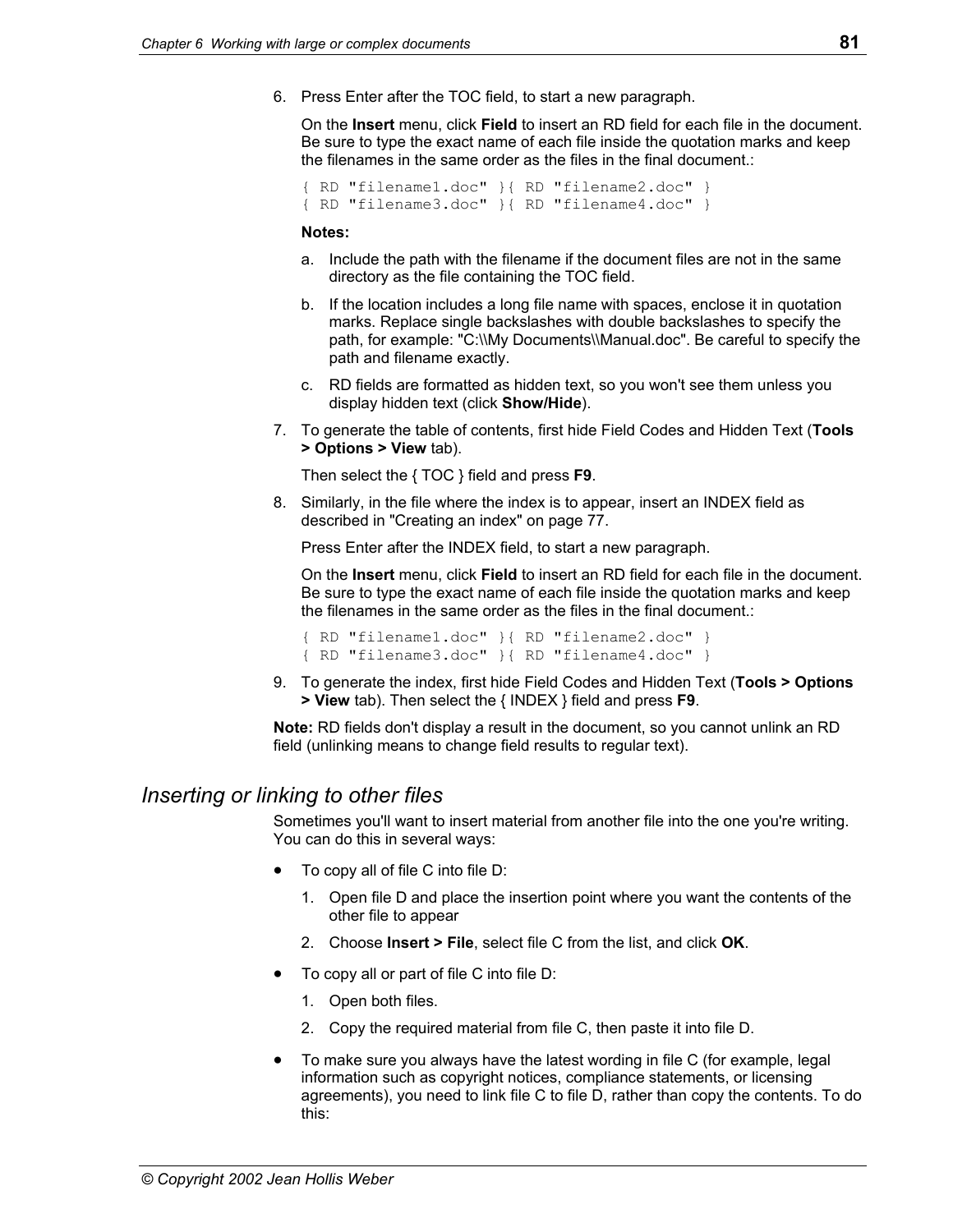- 1. Open file D and place the insertion point where you want the contents of the other file to appear.
- 2. Choose **Insert > File**, select file C from the list, click on the down-arrow next to the **Insert** button and select **Insert as Link**.
- To insert or link pictures, choose **Insert > Picture > From File**. See ["Embedding](#page-91-0)  [or linking graphics"](#page-91-0) on page [84](#page-91-0) for more information.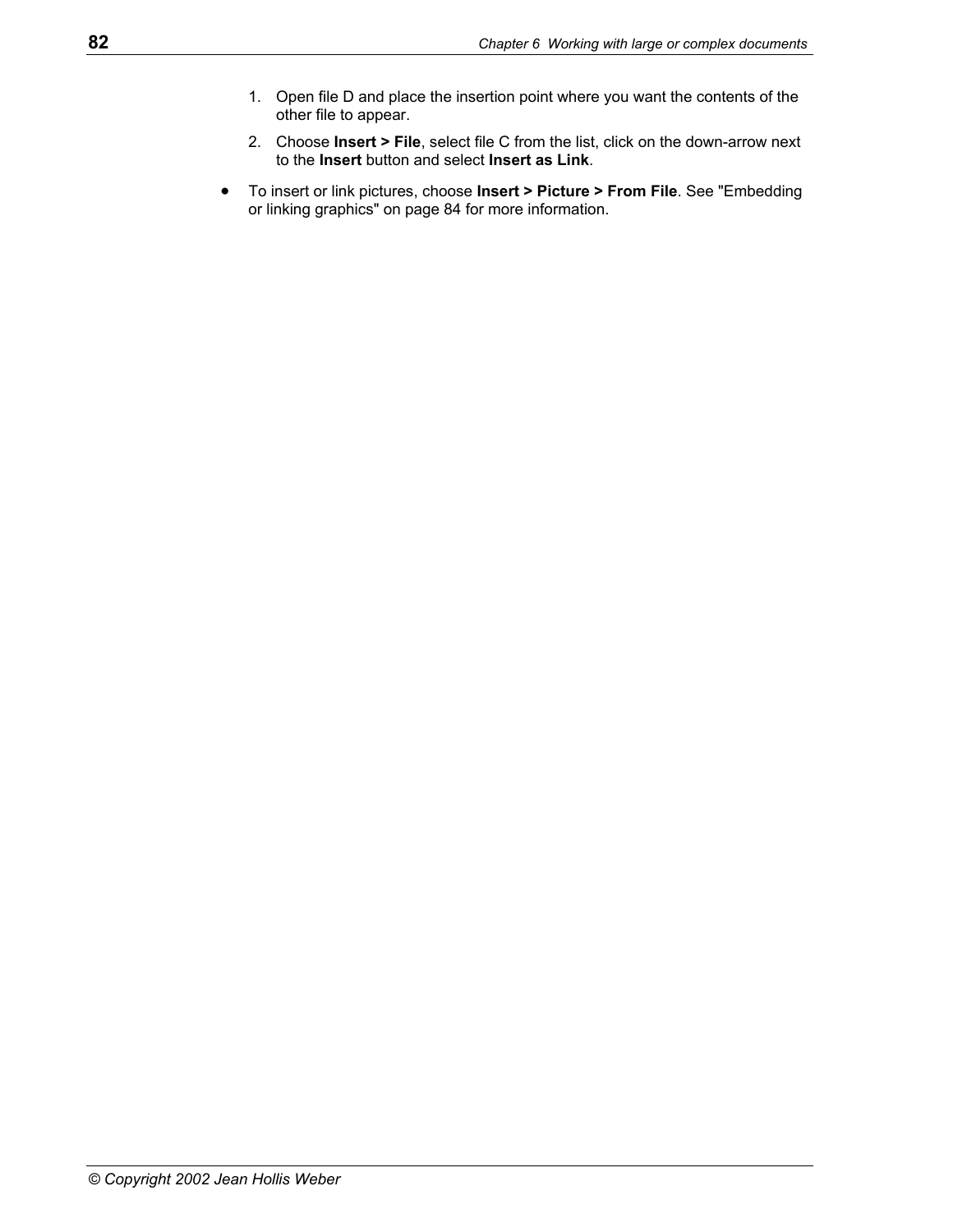# Chapter 7 Working with graphics

This chapter briefly covers a few issues related to working with graphics and HTML in Word. To fully understand these topics and to use graphics effectively, you need to study other, more detailed, discussions.

- [Creating graphics to use with Word](#page-90-0)
- [Working with screen captures](#page-91-1)
- Embedding or linking graphics
- [Keeping the caption with the picture](#page-92-0)
- **Editing graphics**
- [Cropping graphics](#page-92-2)
- [Annotating graphics using callouts](#page-93-0)
- [Controlling Word drawing objects](#page-94-0)
- [Wrapping text around graphics](#page-94-1)
- Extracting embedded graphics from a Word file

## <span id="page-90-0"></span>*Creating graphics to use with Word*

You can use any software you want to create photographs, line drawings, and other graphics, as long as you can save the file in a format that Word recognizes. You can even create some graphics using Word's drawing tools. Some tools are listed on page [100.](#page-107-0)

When preparing graphics for use with Word, you need to consider several things in addition to file type. A detailed discussion of these considerations, and how to achieve the required results using your graphics software, is beyond the scope of this book, but here is a checklist:

- **Final format for the Word document.** Will it be printed or converted into a Web page, a PDF document, a help file, or some other format? If you plan to create a PDF file, is it intended to be mainly printed or viewed onscreen? Choose a graphic format that is best for the purpose. (Some common formats are .BMP, .TIFF, .GIF, .JPG, .WMF, .EPS.)
- **Color depth.** Use the minimum number of colors that you can get away with, particularly if the final document is intended to be used online. Common color depths include 16; 256; 16.7 million (24-bit). Lower color depths mean smaller files—often much smaller.
- **Color palette.** If you have more than one image on a page, they should all be optimized to the same color palette, or you may get strange results when viewed online.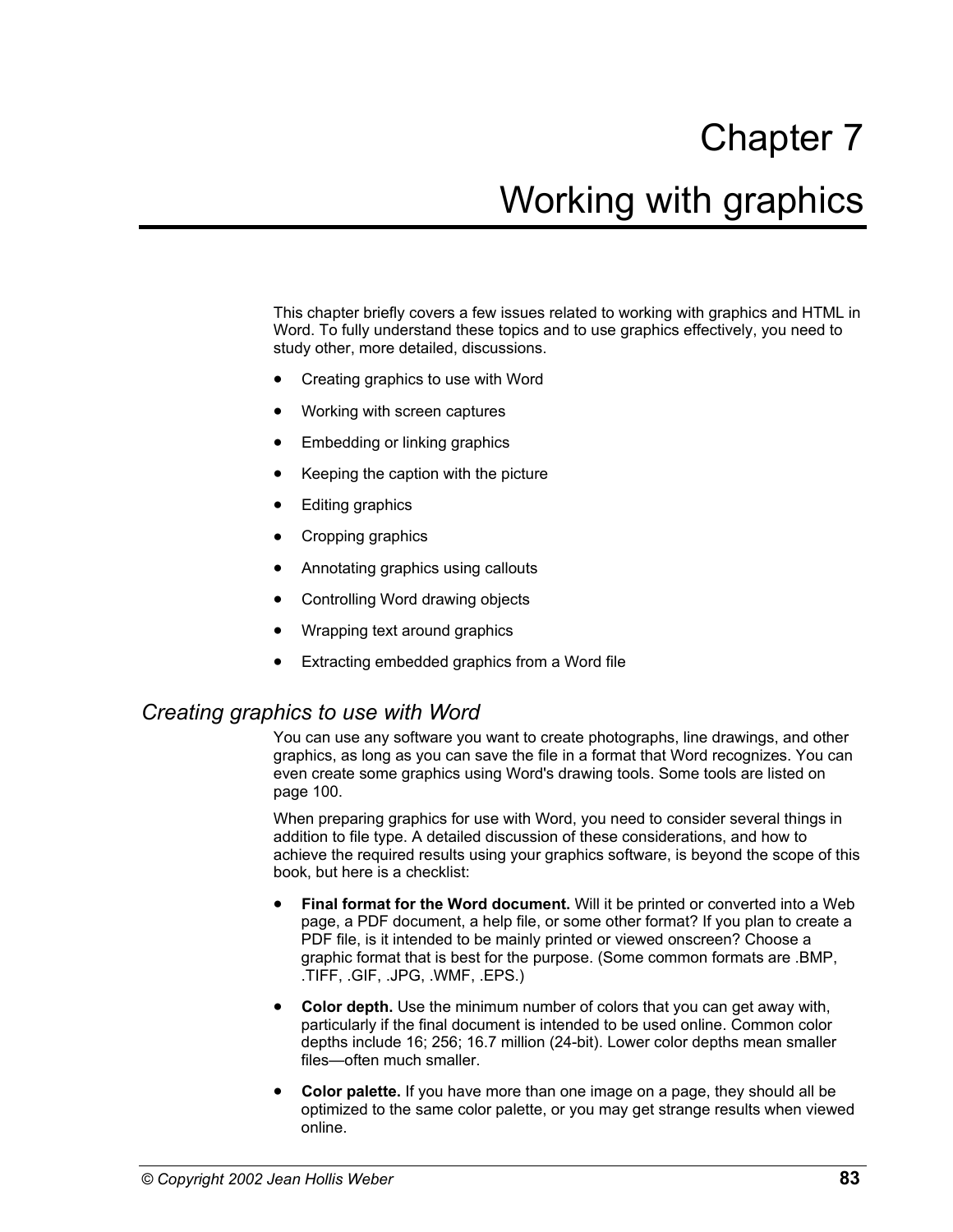- **Compression.** Higher compression decreases file size but may degrade print or viewing quality.
- **Resizing.** Do it in your graphics program, not in Word, for best results, especially if the graphic includes any text. Make the image the exact size you want it to be in your Word document. The term in many programs is "resampling."

#### <span id="page-91-1"></span>*Working with screen captures*

Technical writers frequently include screen captures (pictures of windows or dialogs) in their documents. Often, screen captures look good when you read the document on screen, but don't print well; or they print beautifully but appear blurry on screen.

Here are some tips for producing better screen captures, if you are not getting the results you want now.

- 1. Never scale (resize) a screen capture in Word. Do all resizing in a graphics program and make the picture the exact size you want it to be in Word.
- 2. Screen captures are bitmaps. Save screen shots as .BMP, .GIF, or .TIFF files. Never save a screen shot as a .JPG file; use .JPG for photographs only.
- 3. Capture the picture in full color (16 million). In your graphics package, resample the picture to a smaller size (perhaps 75%), then sharpen the picture. Some people suggest going through the resampling and sharpening process several times; do some testing to see what works best for you. Finally, reduce the color depth to 256 colors, to decrease the file size; most screen shots don't have many colors in them anyway.
- 4. Optimize the color palette for the entire set of pictures for the document, using a package such as Palette Express (see page 94). This ensures that the colors used in one picture are the same as the colors used in all the other pictures.

## <span id="page-91-0"></span>*Embedding or linking graphics*

When you insert a graphic into Word, you can either embed it in the Word file or link it to the Word file.

The advantage of embedding is that the graphics won't get lost when you send a file to someone else; it is part of the file and will travel with it. You don't have to keep track of file locations and make sure you send all the files, and the recipient won't have to store all the files in the correct locations so Word can find them.

The disadvantages of embedding are a much larger file size, which sometimes causes problems, and you have no automatic way to make sure you have the latest version of graphic files that might change. If you work in a networked group, then someone else can be working on the graphic files; if you have linked to them, then each time you open the file you'll be sure to have the most up-to-date copy.

If you copy a picture from one program and paste it directly into your file, that graphic is automatically embedded. However, if you use **Insert > Picture > From file**, you can choose whether to insert (embed) or link the picture, or both. Use the technique that suits your situation best.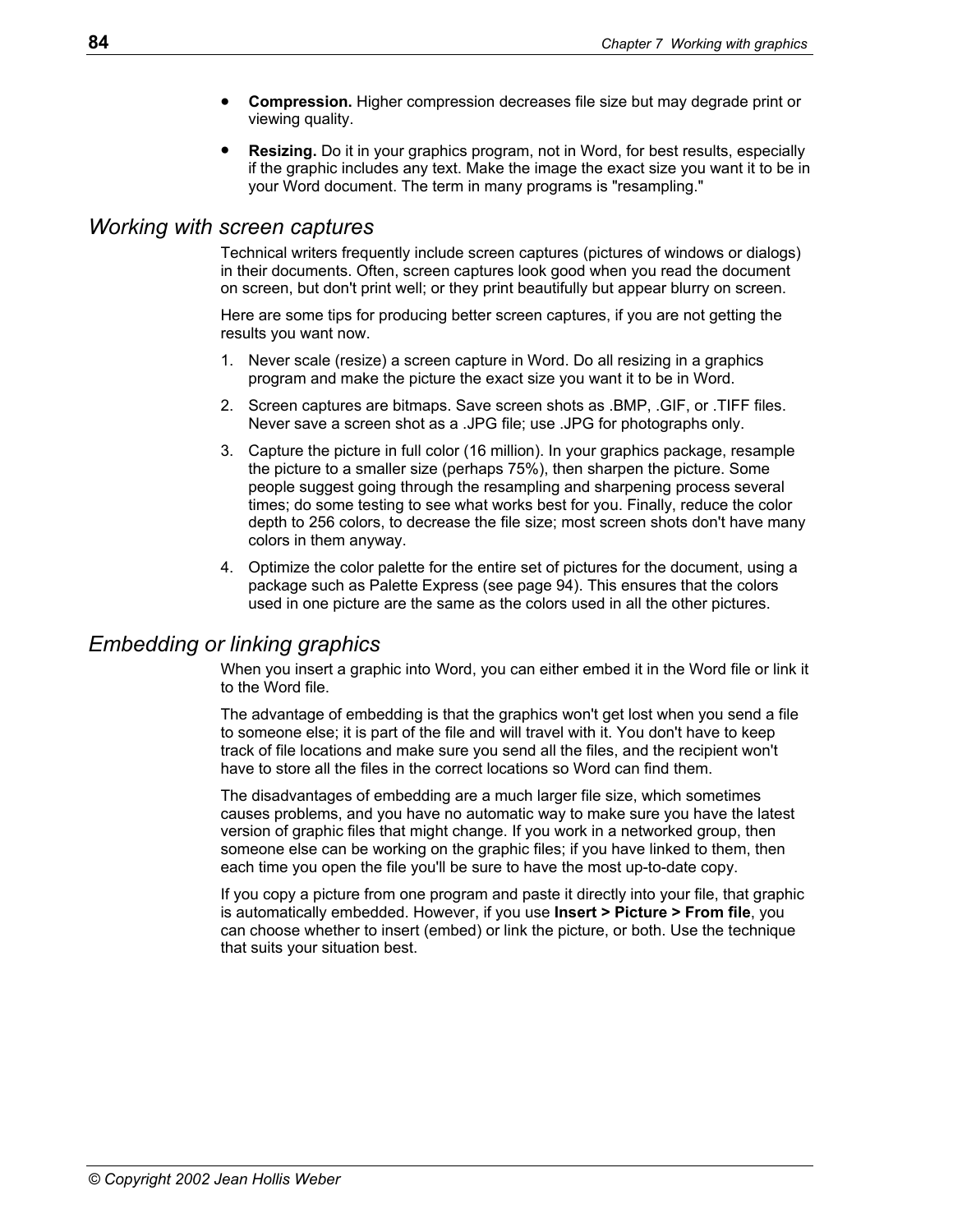## <span id="page-92-0"></span>*Keeping the caption with the picture*

If you are inserting captions (for example, changing non-automatic captions to automatic ones, here are two ways to keep the caption with the picture.

#### Define the figure or caption style to include keep with next

1. Define a style for figures, as described in ["Defining a new paragraph or character](#page-52-0)  [style"](#page-52-0) on page [45.](#page-52-0) If you want figure captions to appear below the figures, set the Style for the following paragraph to "Caption" on the Modify Style dialog ([Figure](#page-51-0)  35[\)](#page-51-0). Then click **Format**, then **Paragraph**, and on the Line and Page Breaks tab, select the **Keep with next** checkbox.

| Paragraph                    |                      |
|------------------------------|----------------------|
| Indents and Spacing          | Line and Page Breaks |
| Pagination                   |                      |
| ☑ Widow/Orphan control       | ■Keep with next      |
| $\Box$ Keep lines together   | Page break before    |
|                              |                      |
| $\Box$ Suppress line numbers |                      |
| $\Box$ Don't hyphenate       |                      |
|                              |                      |

Figure 68. Keeping a figure with a following caption

2. If you want both figure and table captions to appear above the figures and tables, you can set the predefined Caption style to include Keep with next.

#### Choose keep with next for individual captions

- 1. Insert the picture. Select the picture or the paragraph containing the picture.
- 2. On the **Insert** menu, click **Caption**.
- 3. On the Caption dialog, choose either **Above selected item** or **Below selected item** in the **Position** box.
- 4. When you click **OK**, the caption appears in the specified position. Whichever paragraph is first (the caption or the picture) is now tagged Keep with next.

## <span id="page-92-1"></span>*Editing graphics*

If graphics were produced using the Word's Drawing tools, you can edit them directly in Word. To edit other graphics, you may need to use the software that produced them (for example, PowerPoint or Visio) or you may be able to use equivalent software (for example, bitmaps, gifs or jpegs can be edited using a variety of imageediting software). Consult the documentation for your graphics software.

## <span id="page-92-2"></span>*Cropping graphics*

When possible, crop graphics (cut off unwanted portions at the edges) in your graphics software, to reduce file size and prevent any problems if you convert the Word file to some other format (the cropping might not convert).

If you do need to crop a graphic in Word 2000, here's how:

- 1. Select the graphic.
- 2. Display the **Picture** toolbar, if it is not visible.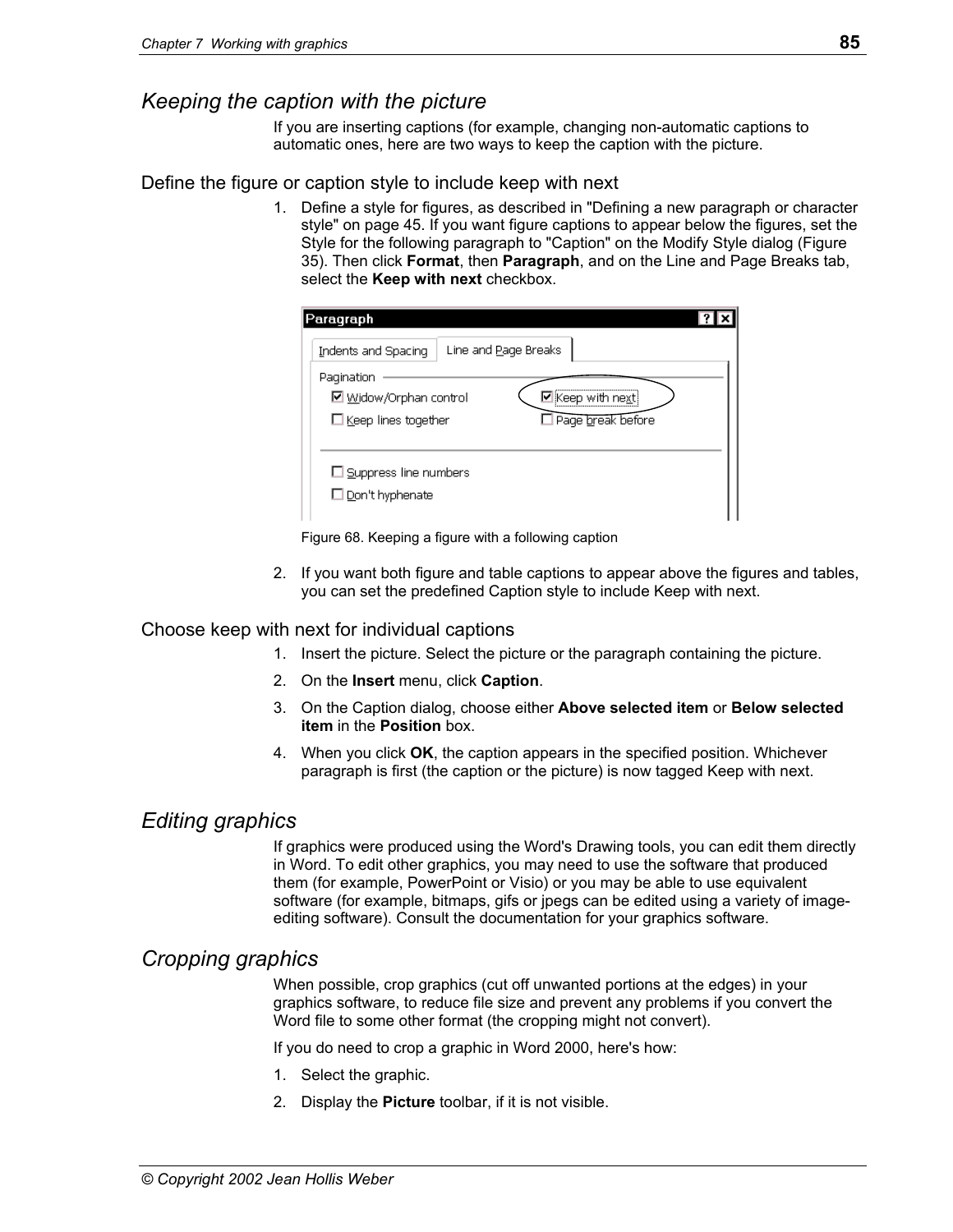- 3. Click the **Crop** tool (which looks like two X's). The mouse pointer turns into an arrow with a similar two-X shape at its tip.
- 4. Position the pointer over one of the handles on the edge of the picture, hold down the left mouse button, and drag the handle into the picture.

 When you release the mouse button, part of the picture is cut off, but the picture is not resized (as would happen if you dragged a handle without clicking the Crop button first).

You can specify exact measurements for cropping a graphic by clicking **Picture** on the **Format** menu and then selecting the amount of cropping you want in the **Crop From** boxes.

## <span id="page-93-0"></span>*Annotating graphics using callouts*

You can use Word's drawing tools to insert callouts and other annotations to graphics:

- 1. If necessary, display the Drawing toolbar (click the **Drawing** button on the Standard toolbar, or point to **Toolbars** on the **View** menu and select **Drawing**).
- 2. Click on the picture you want to annotate.
- 3. On the **Drawing** toolbar, click **AutoShapes**, point to **Callouts**, and choose an appropriate style.
- 4. The pointer changes to a cross  $(+)$ . Click and drag where you want the comment to appear (you can move it later, if necessary). Type whatever you want.
- 5. Select the callout, right-click on the edge of it, and select **Format AutoShape** from the shortcut menu. Format the callout as required, using the drawing tools.

#### Keeping callouts with pictures

Before you insert a callout, be sure you click on the picture it goes with. This helps keep the callout with the picture, so the two will move together if the picture's location on the page changes, but it does not prevent minor differences from occurring.

To make completely sure that the callouts will remain precisely where you want them, you have two choices:

- Open the picture outside Word in a graphics package. Create the callouts there and save them as part of the picture itself.
- In Word, right-click on the picture and choose **Edit Picture** to open it in Word's picture editor. Add the callouts. Then click the **Reset Picture Boundary** button on the Edit Picture toolbar ([Figure 69\)](#page-93-1) that usually pops up when you open the graphic. This button groups the picture with everything you've added to it.

(Don't confuse the Edit Picture toolbar with the Picture Toolbar that is usually displayed when you select—but don't open—a picture in Word.)

<span id="page-93-1"></span>

Figure 69. Edit Picture toolbar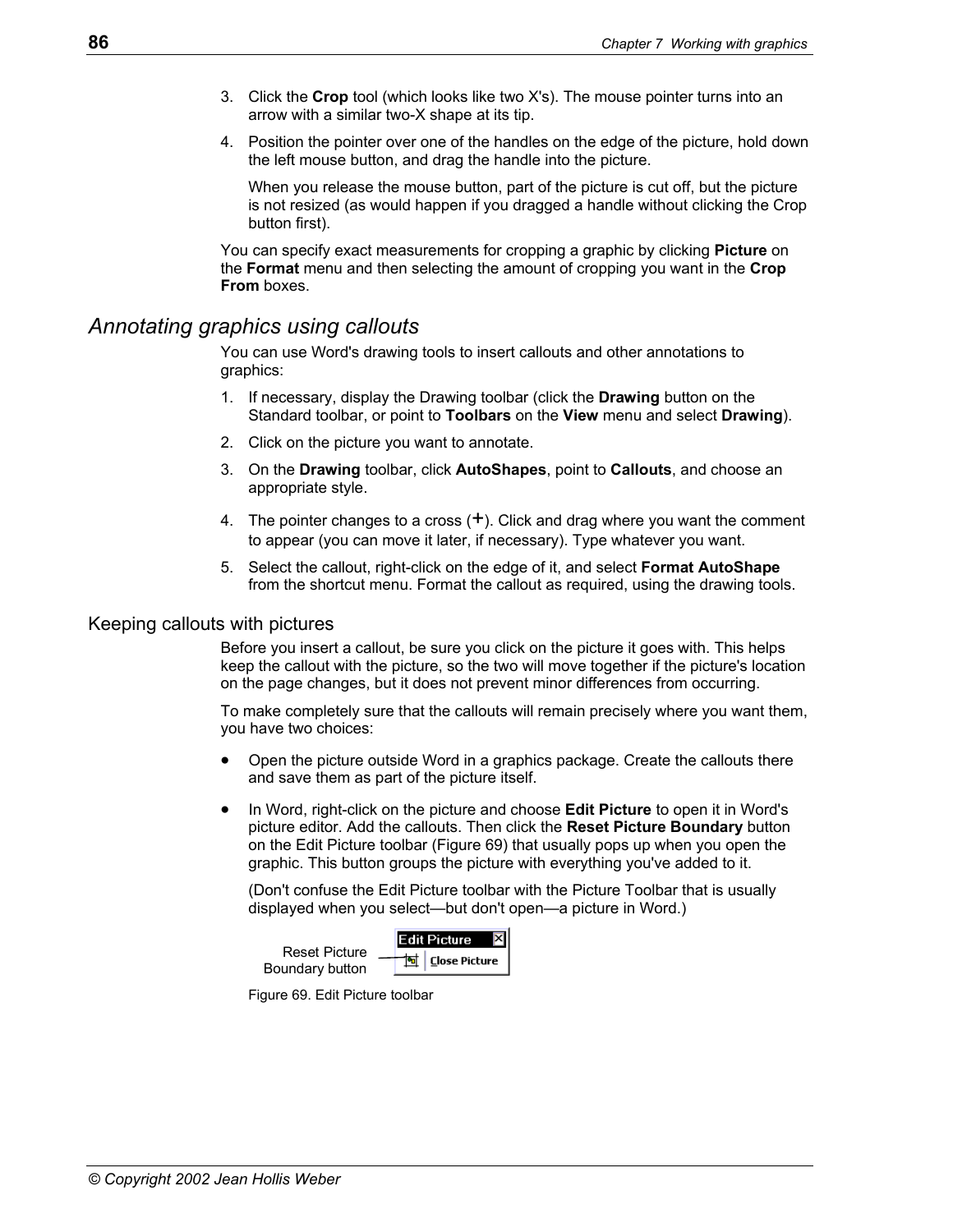#### Changing autoshape defaults

If you will be inserting a lot of callouts, you may want to change the default autoshape attributes to a format of your choice. To do this:

- 1. Create and format a callout as described in "[Annotating graphics using callouts"](#page-93-0)  on page [86.](#page-93-0)
- 2. Select the callout, then click the small arrow by **Draw** on the drawing toolbar. Select **Set AutoShape Defaults** from the popup menu.

## <span id="page-94-0"></span>*Controlling Word drawing objects*

Callouts and other AutoShapes are some of Word's drawing objects, which you can use to create diagrams such as flowcharts and organization charts. You can place them in a fixed location on the page or anchor them to paragraphs so they move with the text if you add or delete material.

Drawing objects do not behave the same as embedded or linked graphics such as photographs or screen captures. However, you can place a drawing object (or a group of them) into a Word Picture object which then behaves like any other graphic.

To do this:

- 1. Display the Drawing toolbar.
- 2. Use the Selection tool to select all the Word drawing objects you want to include in the picture. Copy the selection.
- 3. Go to a blank place in your document, or open a blank document.
- 4. From the menu bar, click **Insert > Object > Microsoft Word Picture**, to create a new, blank picture. Paste the copied graphics into this blank picture.
- 5. Click the **Reset Picture Boundary** button on the Edit Picture toolbar ([Figure 69\)](#page-93-1).
- 6. Close the picture (click **Close Picture** on the Edit Picture toolbar).
- 7. Copy or move this picture into its own paragraph where you want it to appear in your document. Delete the original set of drawing objects.

You can now format this drawing in the same way you format any other graphic, but you can also open it again in the picture editor and edit the individual AutoShapes or other objects that make up the graphic.

## <span id="page-94-1"></span>*Wrapping text around graphics*

Word's "text wrapping" features can be useful for many purposes, for example when creating brochures and newsletters. To wrap text around a graphic (picture):

1. Click on the graphic. On the **Format** menu, click **Picture** or **Object**. (Or right-click on the picture and choose **Format Picture** or **Format Object** from the shortcut menu.)

**Note:** Depending on how the picture was created, saved, or inserted, the choices may read **Picture** or **Object**, but the effect is the same.

2. On the Format Picture (or Format Object) dialog, choose the **Layout** tab ([Figure](#page-95-0)  70[\)](#page-95-0), where you can choose the wrapping style required. To display more positioning choices, click the **Advanced** button .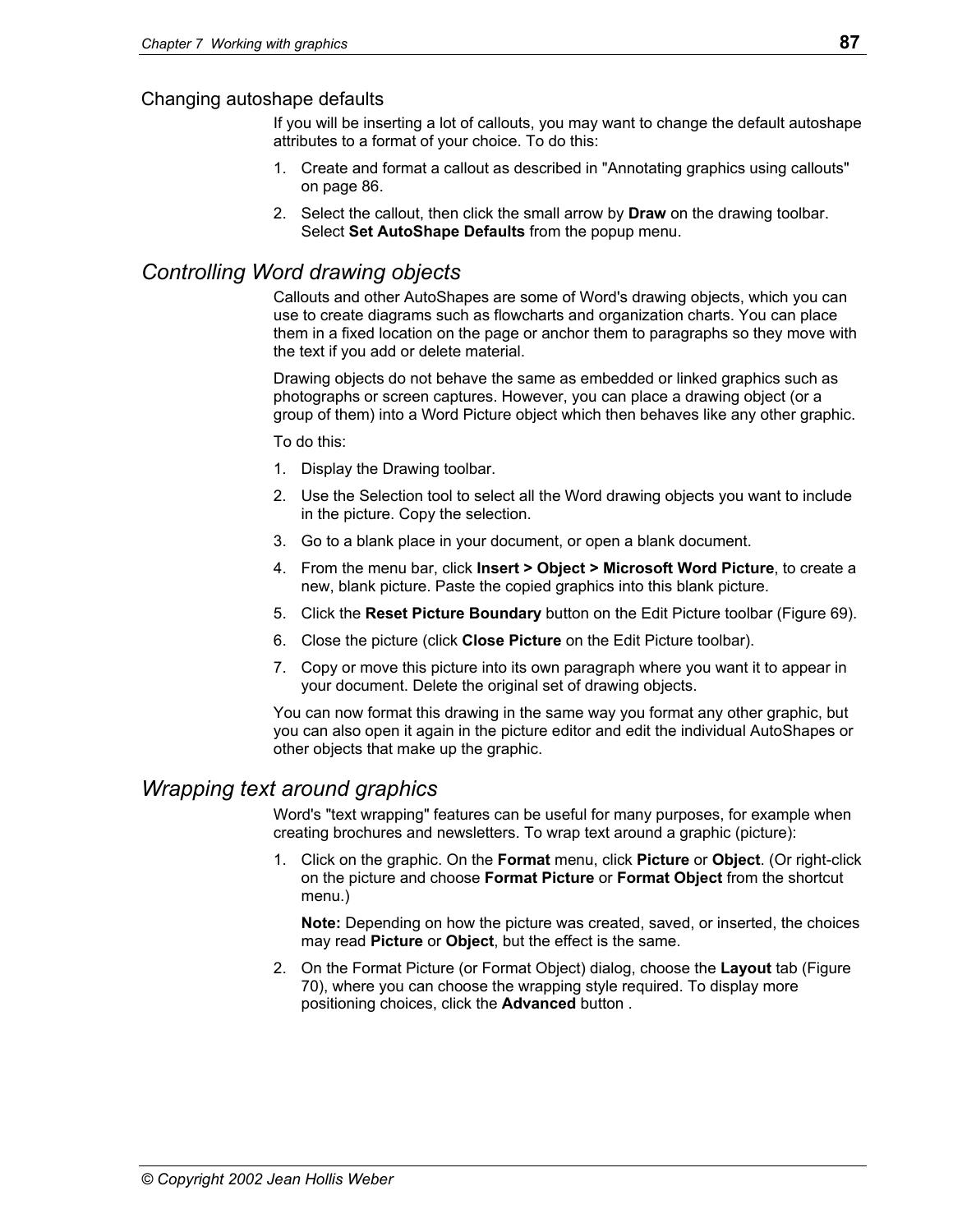<span id="page-95-0"></span>

| <b>Format Picture</b> |                   |                   |                 |                  |
|-----------------------|-------------------|-------------------|-----------------|------------------|
| Colors and Lines      | Size              | Layout<br>Picture | <b>Text Box</b> | Web              |
| Wrapping style        |                   |                   |                 |                  |
|                       |                   |                   |                 |                  |
| In line with text     | Sguare            | Tight             | Behind text     | In front of text |
| Horizontal alignment  |                   |                   |                 |                  |
| O <u>L</u> eft        | $\bigcirc$ Center | $\bigcirc$ Right  | ⊙ <u>O</u> ther |                  |
|                       |                   |                   |                 |                  |
|                       |                   |                   |                 |                  |
|                       |                   |                   |                 |                  |
|                       |                   |                   |                 |                  |
|                       |                   |                   |                 | Advanced         |
|                       |                   |                   | ОК              | Cancel           |

Figure 70. Basic choices for wrapping text around pictures in Word

| <b>Advanced Layout</b>                                   |                         |                                                 |                |
|----------------------------------------------------------|-------------------------|-------------------------------------------------|----------------|
| Picture Position                                         | Text Wrapping           |                                                 |                |
| Wrapping style                                           |                         |                                                 |                |
| Square                                                   | Tight                   | Through                                         | Top and bottom |
| Behind text                                              | In front of text        | In line with text                               |                |
| Wrap text<br>$\bigcirc$ Both sides<br>Distance from text | $\bigcirc$ Left only    | $\bigcirc$ Right only                           | O Largest only |
| 0 cm<br>Top<br>$ 0 \text{ cm} $<br>Bottom                | 금<br>Left<br>÷<br>Right | $\boxed{0.32 \text{ cm}$ -<br>$0.32 \text{ cm}$ |                |
|                                                          |                         | ОК                                              | Cancel         |

Figure 71. The Text Wrapping tab of the Advanced Layout dialog includes more options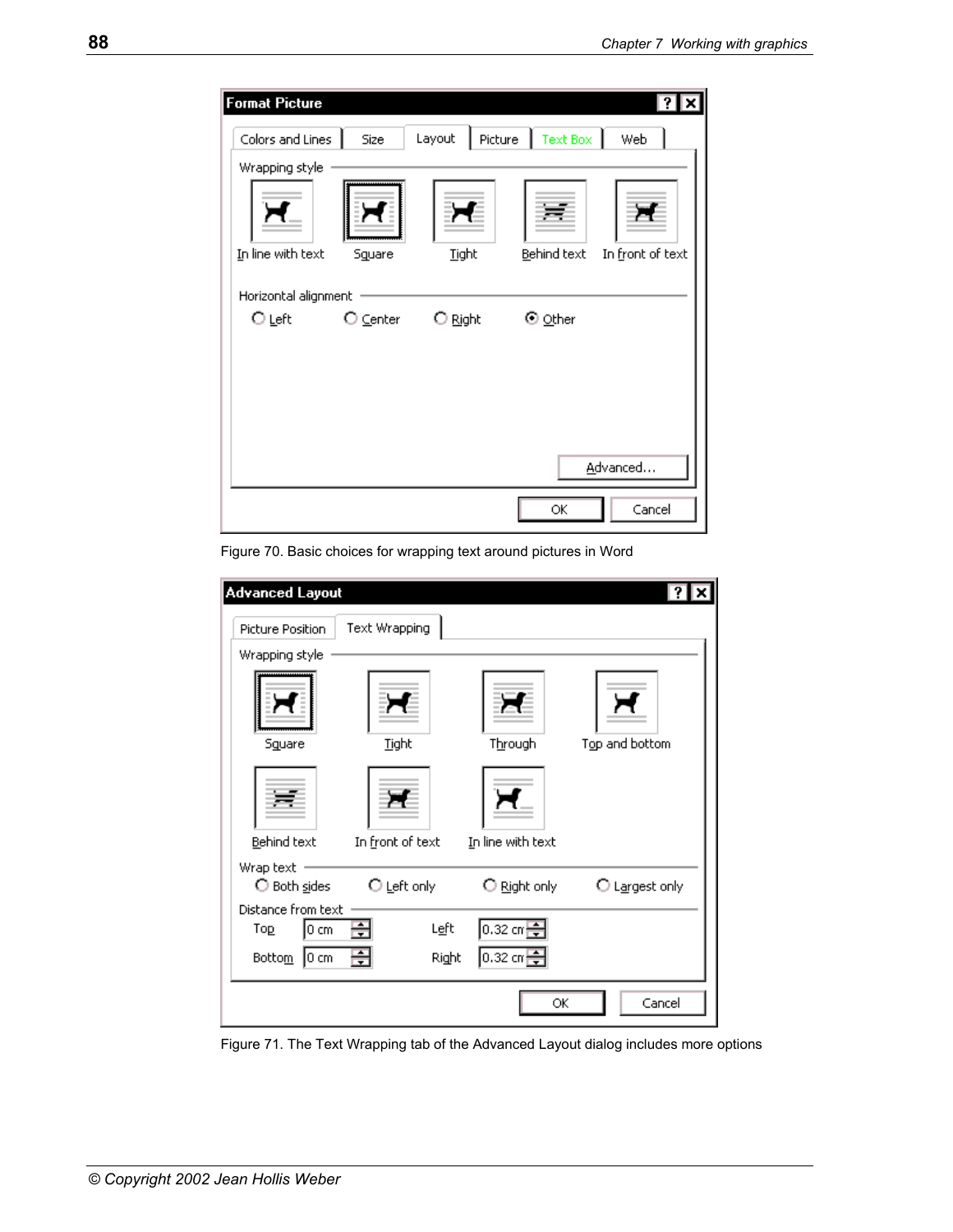| <b>Advanced Layout</b>                                                                              |                   |   |                |           |        |
|-----------------------------------------------------------------------------------------------------|-------------------|---|----------------|-----------|--------|
| Picture Position   Text Wrapping                                                                    |                   |   |                |           |        |
| Horizontal -<br>O Alignment                                                                         | Left              |   | relative to    | Column    |        |
| O Book layout                                                                                       | Inside            |   | of             | Margin    |        |
| $\odot$ Absolute position                                                                           | $3.17 \text{ cm}$ | ÷ | to the left of | Column    |        |
| Vertical                                                                                            |                   |   |                |           |        |
| O Alignment                                                                                         | Top               |   | relative to    | Line      |        |
| ⊙ Absolute position                                                                                 | 14.29 cm   景      |   | below          | Paragraph |        |
| Options<br>Move object with text<br>$\square$ Lock anchor<br>$\boxed{\triangleright}$ Allow overlap |                   |   |                |           |        |
|                                                                                                     |                   |   | ОК             |           | Cancel |

Figure 72. The Picture Position tab of the Advanced Layout dialog includes several options

## <span id="page-96-0"></span>*Extracting embedded graphics from a Word file*

You often cannot extract embedded graphics from a Word file by copying and pasting. However, you can save the Word file as HTML. When you do that, Word creates GIF or JPG files of all the graphics. You can then bring the graphics into another program, if necessary.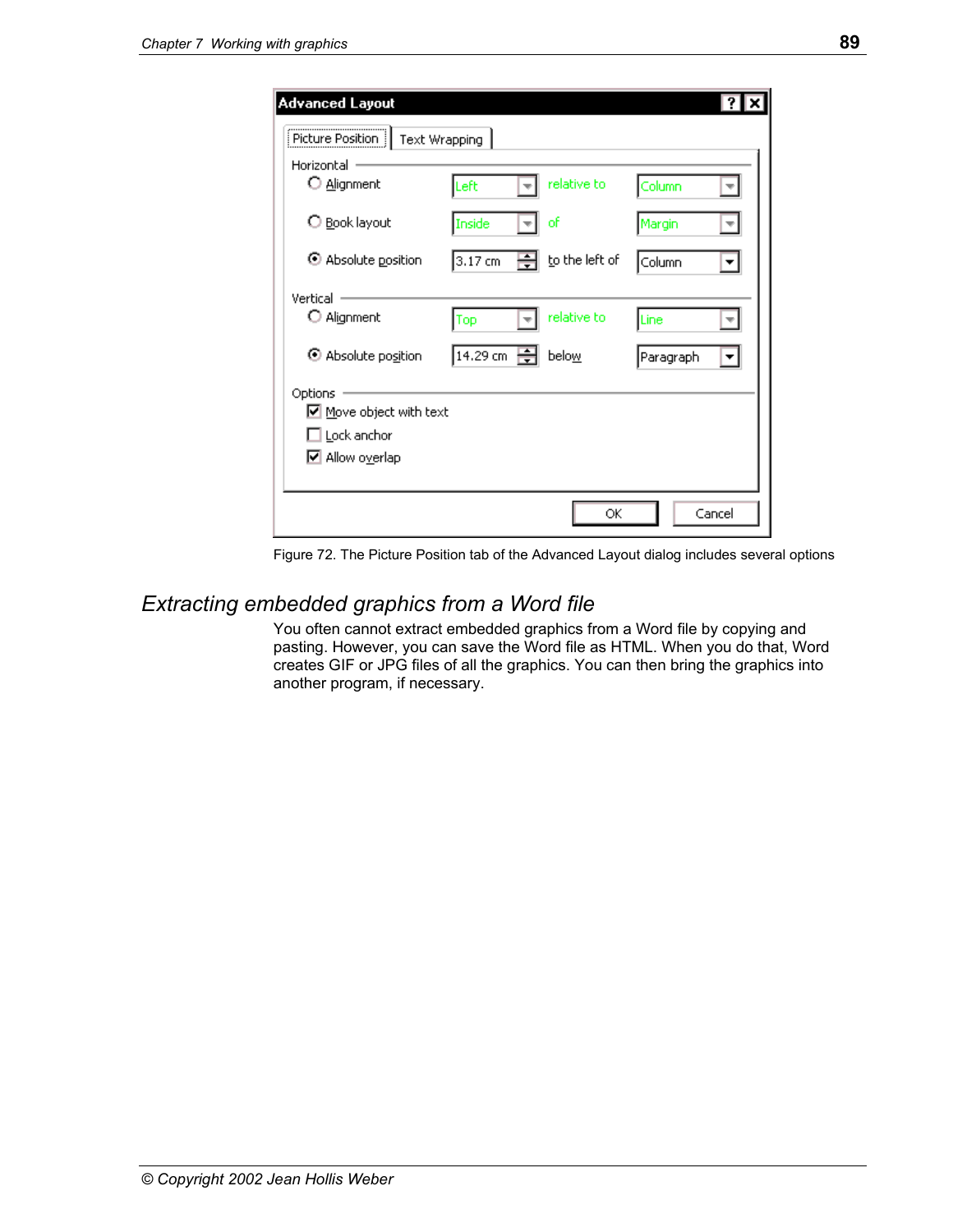This page is for your notes.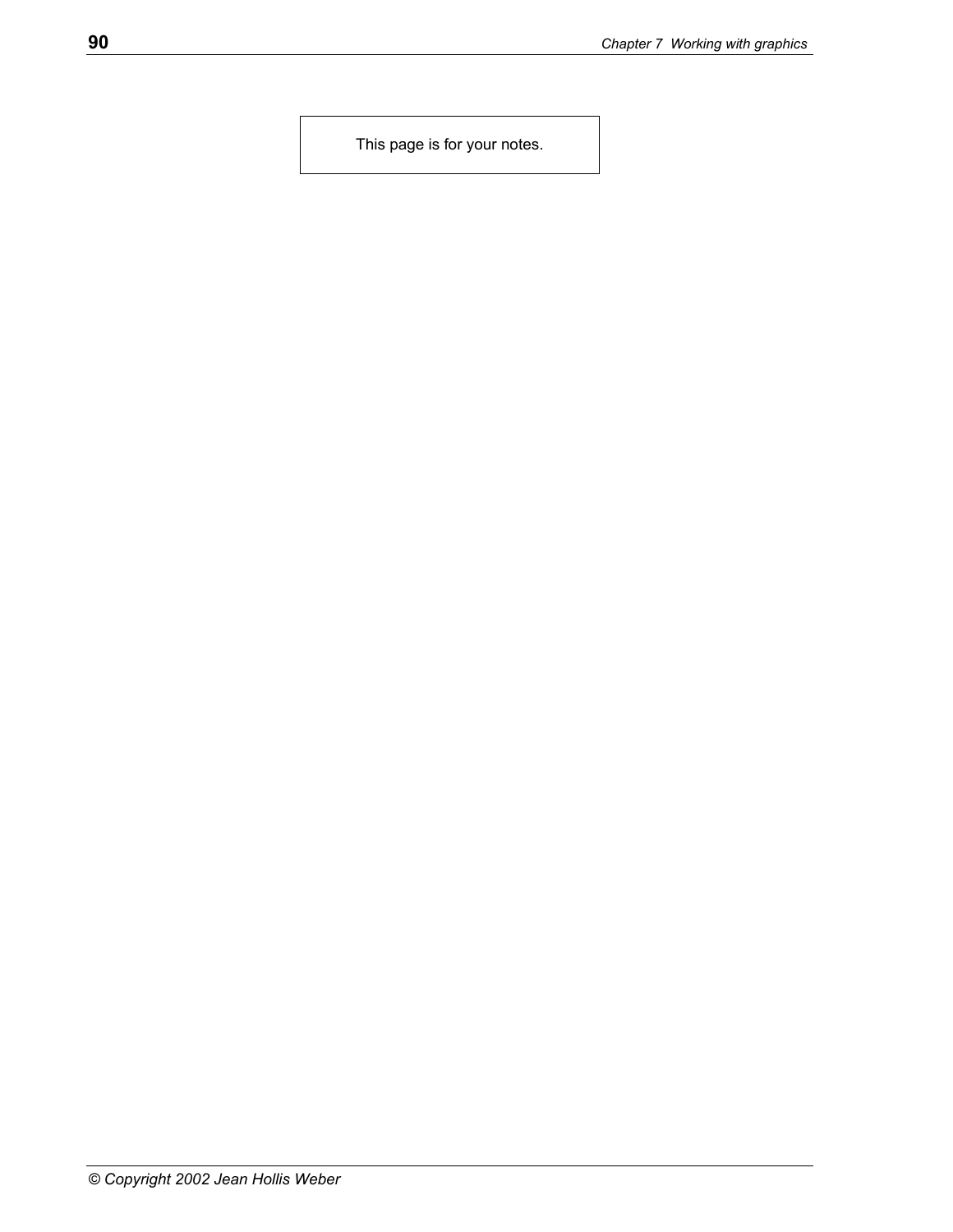# Chapter 8 Creating Web pages and PDF documents from Word

Documents produced in Word are often converted to Web pages and PDF (Portable Document Format) files.

This chapter provides a brief introduction to:

- [Saving Word files as Web pages \(HTML\)](#page-98-0)
- [Editing HTML files in Word](#page-99-0)
- [Hints for getting the best results from Adobe Acrobat](#page-99-1)
- [Setting up Adobe Acrobat 4](#page-100-0)
- [Using PDF Maker](#page-101-0)
- [Printing to a PostScript file and distilling](#page-104-0)

## <span id="page-98-0"></span>*Saving Word files as Web pages (HTML)*

Although you can write and format a document in Word and then save it as HTML, the results are often not very good. Word attempts to make the resulting Web page look just like the Word document—including all fonts and layout, but often what looks good in print does not look good online. In addition, Word is notorious for including large amounts of unnecessary coding in the HTML files, making them much larger than necessary.

If you must convert Word 2000 files into HTML, you need to get Microsoft's Office 2000 HTML Filter 2.0 from this Web address:

http://office.microsoft.com/downloads/2000/Msohtmf2.aspx

This utility removes the Office-specific XML tags, which are intended for users who post Word documents to a company intranet for collaborative work and editing. While this works quite well, the resulting code makes the files less useful for Web publishing, and other HTML editors or help authoring tools often don't cope well if you try to import these files.

The HTML Filter adds a new item to the **File** menu: **Export to > Compact HTML**.

The filter also has command line switches you can use to control the output. With appropriate filtering choices, you can create output containing almost no extraneous markup, much better than the files created using the Export to Compact HTML menu item in Word.

Explanations and instructions are provided through links from the Microsoft address above.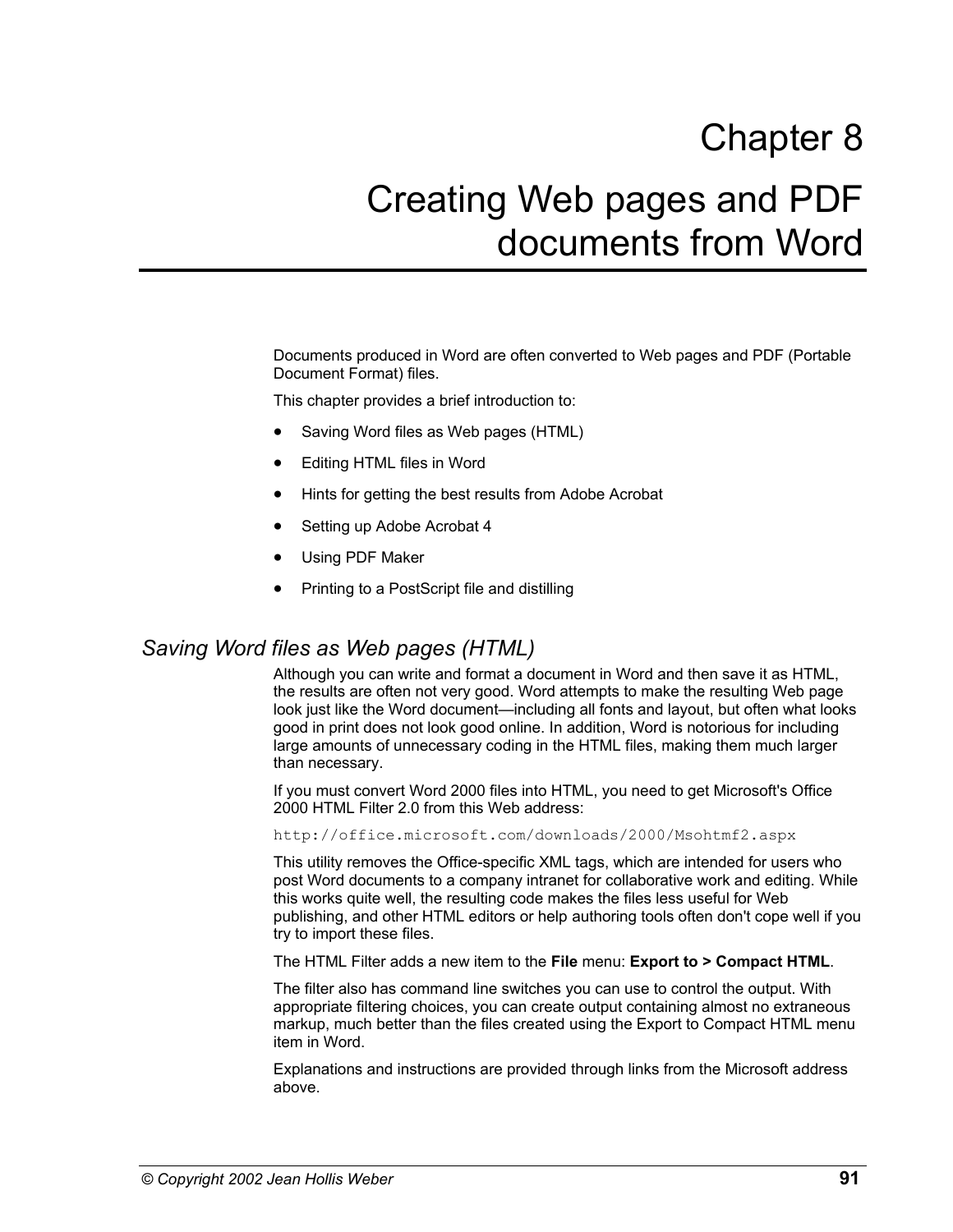## <span id="page-99-0"></span>*Editing HTML files in Word*

Normally when you open an HTML file in Word, it attempts to display a formatted web page, by converting the file to hide the HTML code. If you make changes to the page and save (or export), Word does unwanted things to the code.

What if you want to edit the code? Most people who work with HTML code strongly recommend that you don't use Word, but rather a text editor or HTML editor. However, you can edit HTML code in Word, just as you can edit any other text file. Here's the secret:

- 1. On the **Tools** menu, choose **Options**.
- 2. On the **General** tab ([Figure 8](#page-13-0) on page [6\)](#page-13-0), select the **Confirm conversion at Open** checkbox.
- 3. Now when you open an HTML document, the **Convert File** dialog [\(Figure 73\)](#page-99-2) will appear, with HTML Document highlighted. Scroll up to find **Text Only**, select that, then click **OK**. The document will open as a plain text file.

<span id="page-99-2"></span>

| <b>Convert File</b>                           |
|-----------------------------------------------|
| Convert file from:                            |
| Text Only                                     |
| MS-DOS Text<br>Rich Text Format (RTF)         |
| Unicode Text                                  |
| Schedule+ Contacts                            |
| Personal Address Book<br>Outlook Address Book |
| MS-DOS Text with Layout                       |
| Text with Layout                              |
| Cancel<br>∩K                                  |

Figure 73. Choosing Text Only to open an HTML file as text in Word

## <span id="page-99-1"></span>*Hints for getting the best results from Adobe Acrobat*

Portable Document Format (PDF) files have become popular as a distribution method for both review copies and final copies of documents.

Acrobat Reader is a free program for reading PDF documents onscreen or printing them (if they are not protected against printing). Acrobat Reader does not provide tools for creating, editing, or annotating those files.

Adobe Acrobat is a collection of programs for creating and modifying electronic documents in PDF. Acrobat includes macros for Microsoft Office applications, so you can create PDF files directly from those applications. The PDFMaker macro for Microsoft Word and PowerPoint can create PDF files using Acrobat Distiller, and it supports Acrobat features such as the retention of hyperlinks with a document.

Although Adobe Acrobat 5 has been available for some time, this section describes the more widely-used older version, Acrobat 4. Acrobat 5 provides more features and some of the dialog boxes are slightly different, but the principles of use are the same.

A detailed discussion of how to use Acrobat 4 to create PDF documents is beyond the scope of this book. To get the most out of Acrobat, including creating small file sizes with sharp, clear images and type, you really need to study a good book about the program.

• Be sure you have installed the latest Adobe PS driver for Acrobat 4, and always "print" a PDF using this driver. You don't need to have a physical PostScript printer attached; all you need is a PostScript printer driver. Even if you do have a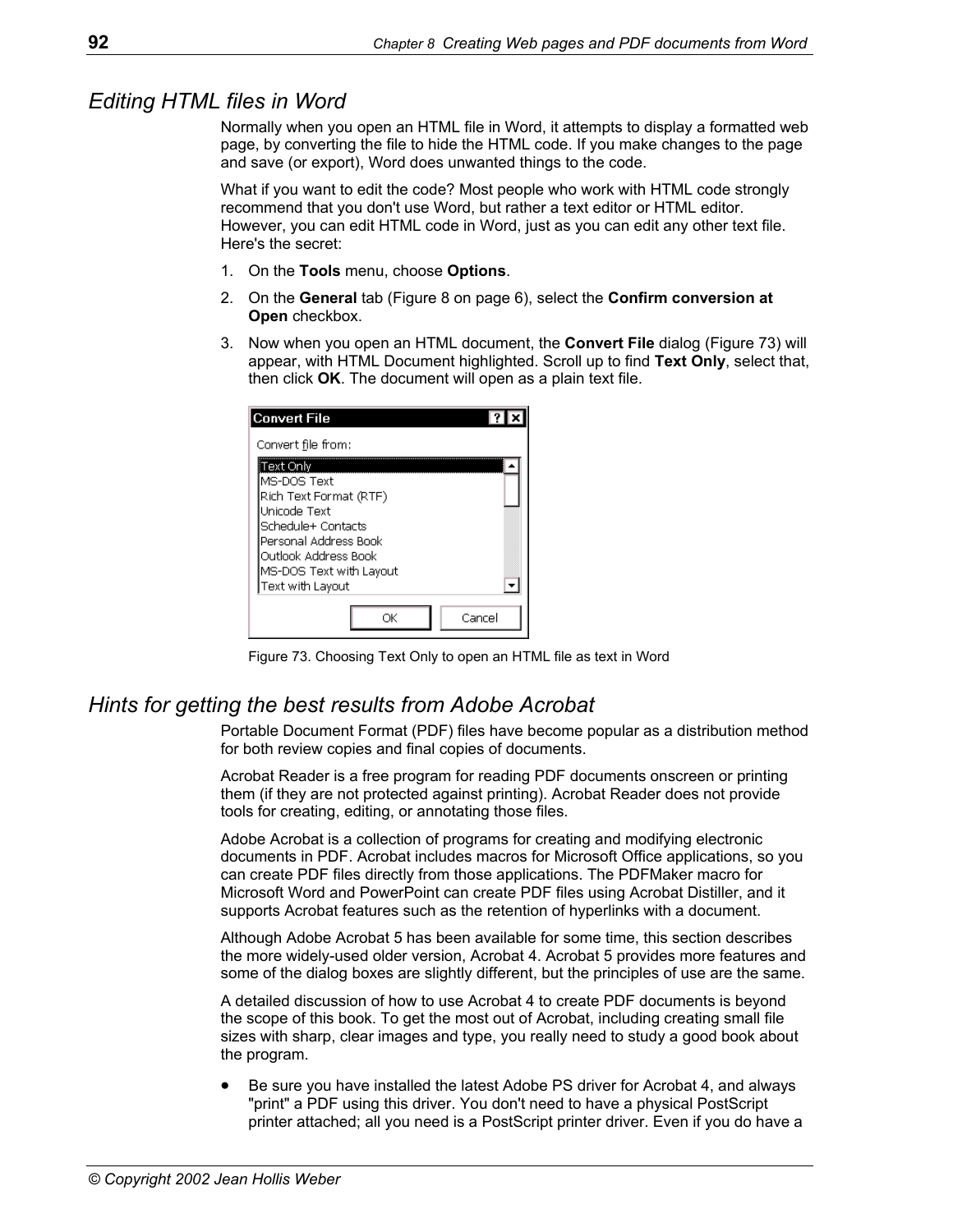physical PostScript printer installed, don't use its driver—use the Adobe PS driver.

• Don't use the PDF Writer option in PDF Maker for more than simple, text-based documents or perhaps draft copies of a more complex document where, for example, you're not concerned about the quality of the illustrations but only whether the correct illustration has been used.

Instead, either print to a PostScript file and use Acrobat Distiller to produce the PDF, or use the Distiller option in PDF Maker, which is a set of macros that takes care of the intermediate steps for you.

Distiller produces smaller (often much smaller) file sizes, in addition to clearer graphics. It gives you much more control over the results.

- Specify whatever job options you want in Distiller, before running PDF Maker.
- Be sure you have at least three times the size of the PostScript file available as free space on your hard disk, before attempting to distill the file. The resulting PDF file may be considerably smaller than the PostScript file, but the Distiller needs a lot of space to do its work.
- Many expert users recommend that you use only Type 1 fonts (not TrueType fonts) in your original document. Other users have no problem with TrueType fonts.
- Test a small file, containing examples of typical fonts and graphics, to determine what combination of Distiller settings give the best results. If the final PDF file is to be read on screen and printed by users, be sure to test on different monitors and different printers (the results can be dramatically different at 300 dpi, 600 dpi, and 1200 dpi).

## <span id="page-100-0"></span>*Setting up Adobe Acrobat 4*

Essential steps for setting up Acrobat 4:

- 1. Install Acrobat 4 and any upgrades on your computer, following the instructions given by Adobe.
- 2. Make sure you have installed the latest AdobePS printer driver. If necessary, download it from the Free Plug-ins & Updates section of http://www.adobe.com/.
- 3. Check the printer properties to make sure the paper size selected is the same as the paper size you have set in Word. Strange things can happen if the two settings are not the same.

You can either use the pre-defined job options for Distiller or modify them to suit your requirements. Job options are pre-defined for print optimized, press optimized, and screen optimized PDF output. Use the appropriate pre-defined options on a test file; if you're not completely happen with the results, then start tweaking the options.

- 1. Open Acrobat Distiller ([Figure 74\)](#page-101-1). Select one of the items on the Job Options list. On the **Settings** menu, click **Job Options**.
- 2. Study the options carefully, and choose settings that optimize for the document's purpose, which could be printing on a low-resolution local printer, printing on a high-resolution printer, or viewing online.

 A detailed discussion of the options is outside the scope of this book. Study the Distiller Parameters Guide, found under the **Help** menu on the Distiller main dialog.

3. Here are a few suggestions to help you get acceptable results for both on-screen viewing and printing from the same PDF file, by changing the Compression and Resampling settings.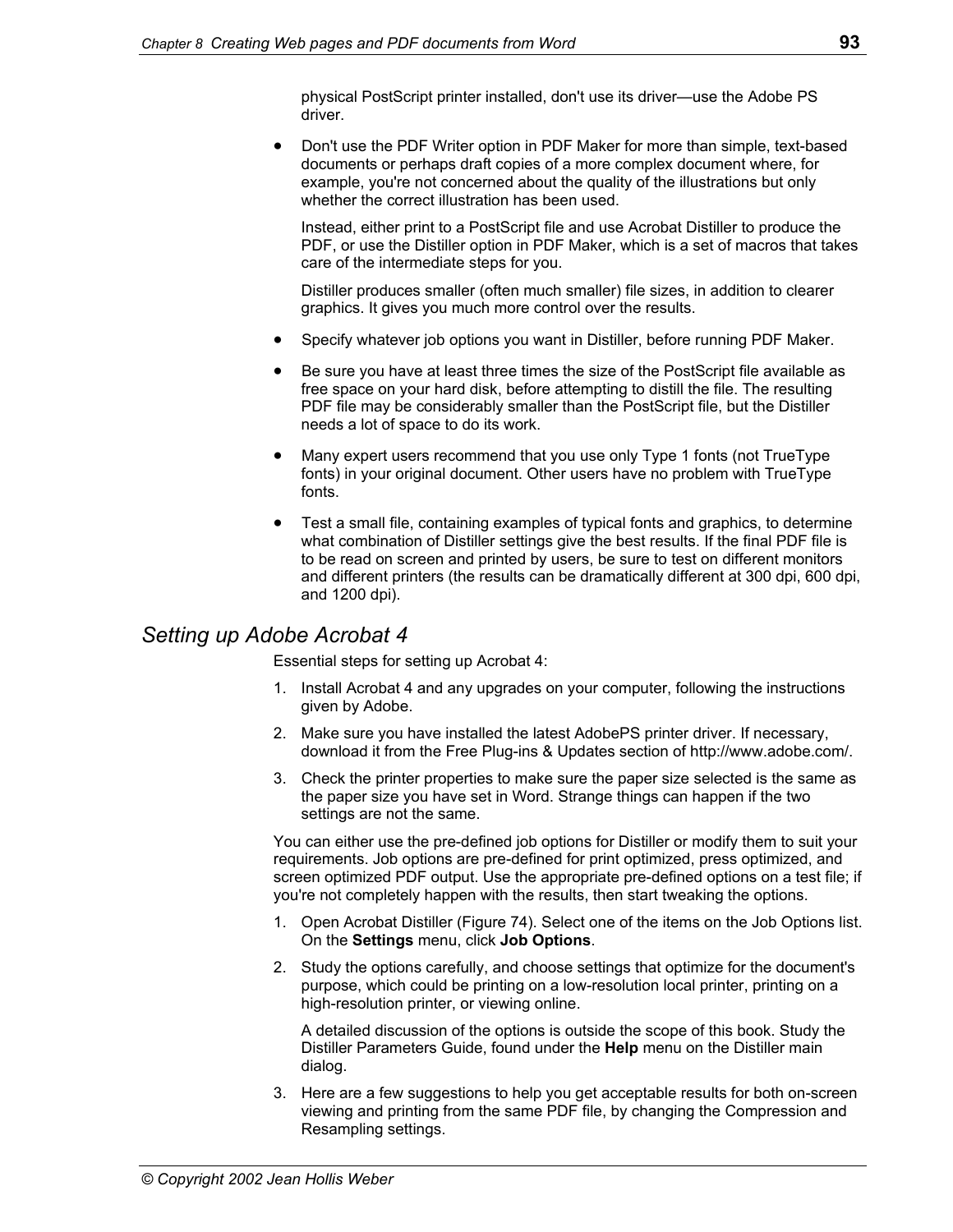If your pictures are mainly screen captures, switch Resampling off and use the 8 bit ZIP compression setting.

 If your pictures are mainly photographs and the PDF is intended mainly to be read on screen, you might get acceptable results if you leave Resampling on and choose a medium JPEG compression setting.

After you have set up Distiller, you are ready to create PDFs.

<span id="page-101-1"></span>

| <b>Acrobat Distiller</b>                                   |                                             |            |
|------------------------------------------------------------|---------------------------------------------|------------|
| File<br>Settings                                           | Help                                        |            |
| Job Options:                                               | PrintOptimized(1)                           |            |
| Compatibility: Acrobat 3.0                                 |                                             |            |
| $\mathsf{Info} \cdot$                                      |                                             |            |
| File: none                                                 |                                             | Pause      |
| Size:                                                      |                                             |            |
| Source:                                                    |                                             | Cancel Job |
| Progress                                                   |                                             |            |
| Status:                                                    | Ready                                       |            |
|                                                            |                                             |            |
|                                                            |                                             |            |
| Acrobat Distiller 4.05<br>Started: 30 January 2001 at 3:15 | Adobe PostScript software version: 3010.106 |            |
|                                                            |                                             |            |

Figure 74. Choosing job options from the Acrobat Distiller dialog

## <span id="page-101-0"></span>*Using PDF Maker 4.0*

To create a PDF file from within Word:

- 1. On the **File** menu, click **Create Adobe PDF**.
- 2. On the **General** tab of the Acrobat PDFMaker dialog ([Figure 75\)](#page-102-0), select **Use Acrobat Distiller** and **Print via Distiller's printer**. Choose the Distiller settings required for this job. (You previously defined all these settings.)

Also choose whether you want:

- To be prompted for the name of the PDF. This choice includes deciding where the resulting file will be stored, so you probably want to do this, rather than letting Distiller do it.
- To view the PDF immediately after creating it, a matter of personal preference; you may find it useful or a nuisance to have Acrobat open at the end of the job.
- To have Distiller display errors on screen. Again a matter of preference, but generally very useful for trouble-shooting.
- To have the intermediate PostScript files deleted automatically at the end of the job. These files can be huge and can quickly fill up your disk space if you're doing a lot of them.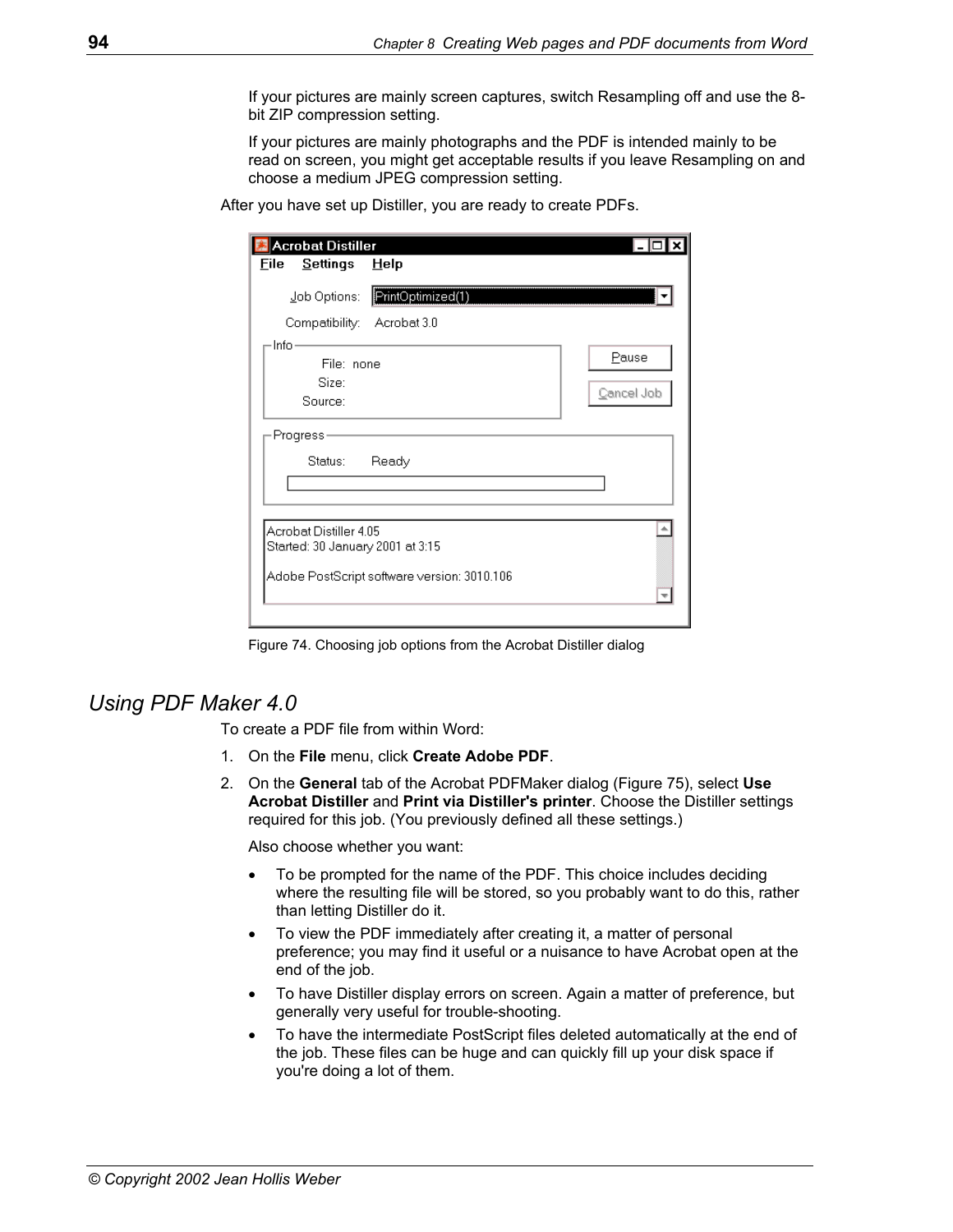| Acrobat <sup>®</sup> PDFMaker 4.05 for Microsoft <sup>®</sup> Word<br>$\overline{\mathbf{x}}$ |
|-----------------------------------------------------------------------------------------------|
| General   Output   Bookmarks   Display options                                                |
| Creation options                                                                              |
| O Use Acrobat PDEWriter                                                                       |
| Use Acrobat Distiller                                                                         |
| ☑ Print via Distiller's printer                                                               |
| PrintOptimized(1)<br>Distiller settings:                                                      |
| -File options                                                                                 |
| $\nabla$ Prompt for the PDF filename                                                          |
| $\boxdot$ View the PDF file after creating it                                                 |
| ☑ Report errors                                                                               |
| $\Box$ Delete the .ps and .log files                                                          |
|                                                                                               |

<span id="page-102-0"></span>Figure 75. Choosing Acrobat Distiller in PDFMaker

3. On the **Output** tab ([Figure 76\)](#page-102-1), choose the features you want included in the PDF.

<span id="page-102-1"></span>

| Acrobat® PDFMaker 4.05 for Microsoft® Word<br>× |
|-------------------------------------------------|
| Output Bookmarks Display options<br>General     |
| Output options -                                |
| General-<br>∣ iComments --> <u>N</u> otes       |
| $\Box$ Text boxes --> Article threads           |
| $\boxdot$ Page labels (e.g., iii, A-1)          |
| □ Convert Document info                         |
| ·Links ·                                        |
| ☑ Cross-references & Table of Contents links    |
| □ Cross-document links                          |
| <b>☑</b> Footnote & Endnote links               |
| $\nabla$ Internet links                         |
| lFit visible<br>Destination magnification:      |
|                                                 |

Figure 76. Choosing output options for Distiller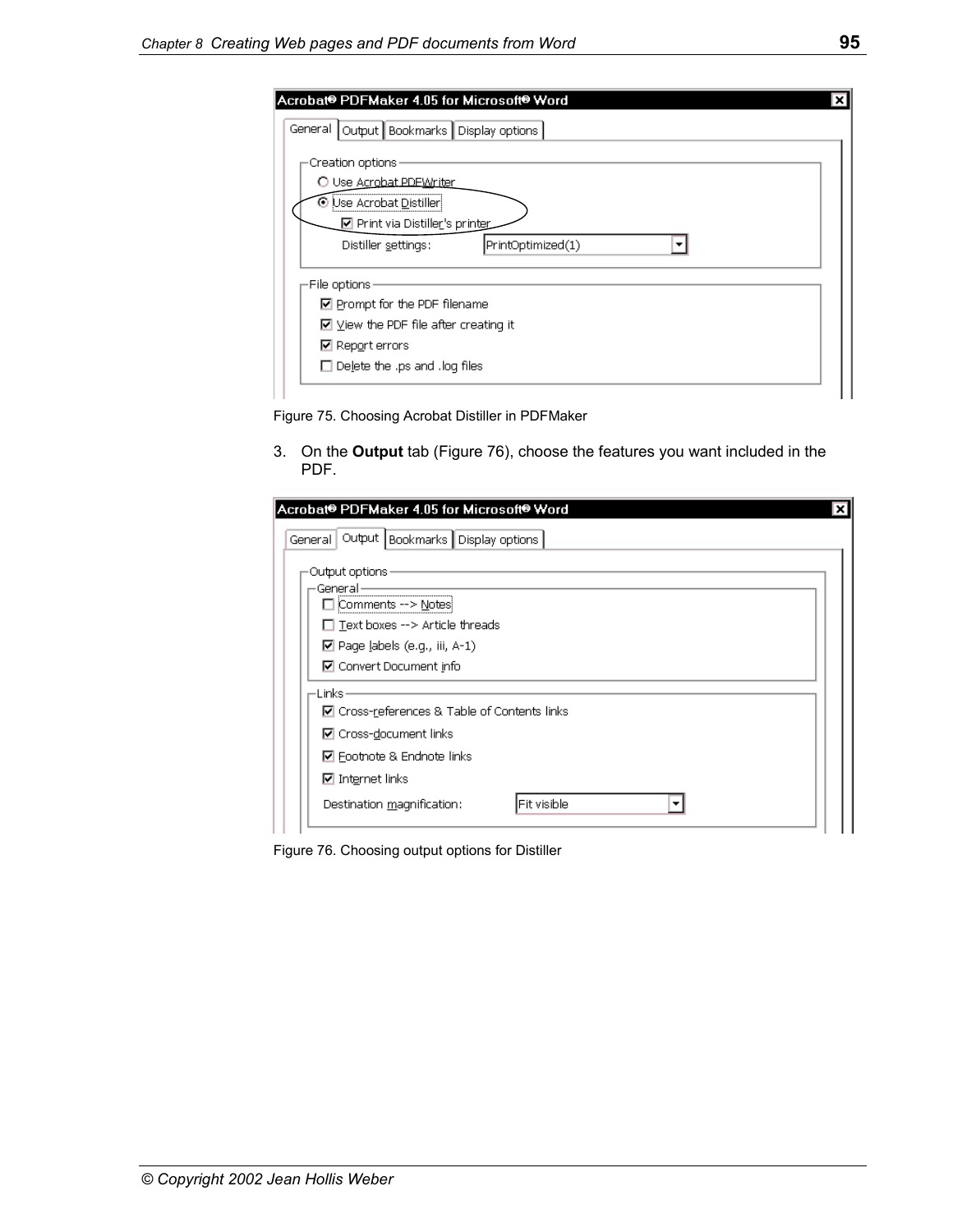4. On the **Bookmarks** tab ([Figure 77\)](#page-103-0), choose the heading levels you want turned into PDF bookmarks.

<span id="page-103-0"></span>

| Acrobat® PDFMaker 4.05 for Microsoft® Word<br>×l                                                          |                                                                      |             |          |       |  |  |
|-----------------------------------------------------------------------------------------------------------|----------------------------------------------------------------------|-------------|----------|-------|--|--|
| General   Output   Bookmarks   Display options                                                            |                                                                      |             |          |       |  |  |
| -Structure & Bookmarks:<br>-Include -<br>☑   Word Headings<br>$\square$ Word Styles<br>Document structure | $\Box$ Save Word file automatically<br>Destination<br>magnification: | Fit visible |          | ▼     |  |  |
| Element                                                                                                   | Type                                                                 | Structure   | Bookmark | Level |  |  |
| 遍Heading 1                                                                                                | Heading                                                              |             |          |       |  |  |
| 遍Heading 2                                                                                                | Heading                                                              |             |          | 2     |  |  |
| 遍Heading 3                                                                                                | Heading                                                              |             | X        | З     |  |  |
| 遍Heading 4                                                                                                | Heading                                                              |             | ⊠        | 4     |  |  |
| 遍Heading 5                                                                                                | Heading                                                              |             |          | 5     |  |  |
| 罩Heading 6                                                                                                | Heading                                                              |             |          | 6     |  |  |
| 遍Heading 7                                                                                                | Heading                                                              |             |          |       |  |  |
| 遍Heading 8                                                                                                | Heading                                                              |             |          | 8     |  |  |
| 遍Heading 9                                                                                                | Heading                                                              |             |          | g     |  |  |
|                                                                                                           |                                                                      |             |          |       |  |  |

Figure 77. Choosing heading levels for PDF bookmarks

5. On the **Display options** tab [\(Figure 78\)](#page-103-1), choose the appearance of links and the way you want the document to open.

<span id="page-103-1"></span>

| -Link appearance-<br>- Type -<br>$\odot$ Invisible rectangle<br>O Thin visible rectangle<br>O Thick visible rectangle |                              | Highlight-<br>$O$ None<br><b>⊙</b> Invert |       | O Outline<br>$O$ Inset |  |
|-----------------------------------------------------------------------------------------------------------------------|------------------------------|-------------------------------------------|-------|------------------------|--|
| -Line style-<br>⊙ Solid<br>O Dashed                                                                                   | Color:                       | Black                                     |       |                        |  |
| Document open options<br>⊙ Page only<br>O Bookmarks and Page<br>Text notes                                            | Page number<br>Magnification | $\vert$ 1<br>Default                      | of    | 10<br>۰                |  |
| Reviewer                                                                                                              | Include                      | Notes open                                | Color | # of comments          |  |
|                                                                                                                       |                              |                                           |       |                        |  |

Figure 78. Choosing the appearance of links and the way the document will open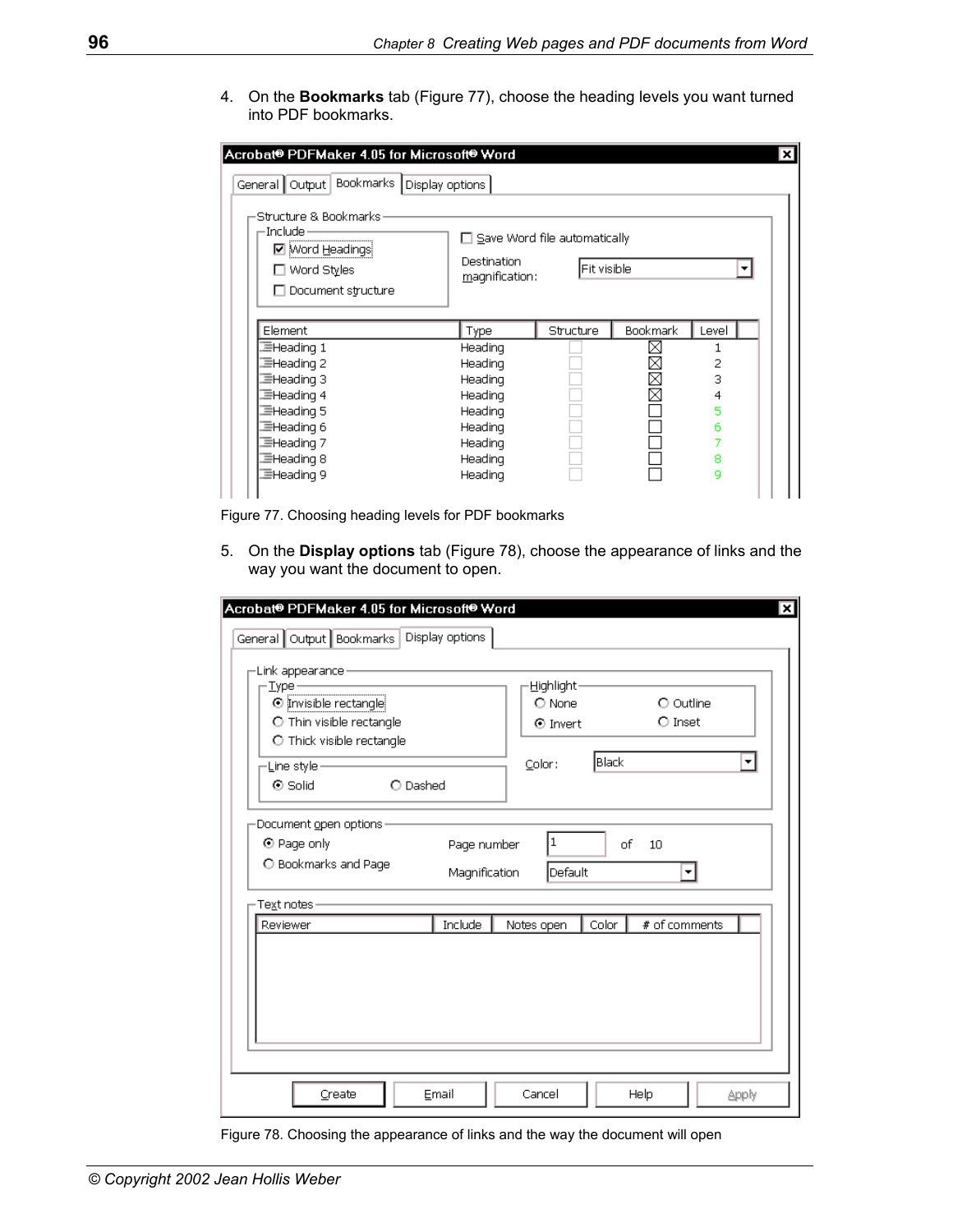#### 6. Click **Create**.

The process of creating and distilling a PostScript file will take care of itself. A large file can take quite awhile (up to an hour or more), especially if your computer is underpowered or doesn't have a lot of memory.

If you've chosen to be asked for a file name, the process will stop in the middle until you do that.

I recommend that you don't attempt to use the computer for any other purpose while this process is running. Go to lunch, or attend a meeting, or read a book, or catch up on your filing, but don't touch the computer.

## <span id="page-104-0"></span>*Printing to a PostScript file and distilling*

If you prefer to use the manual two-step process to create a PDF, here's how:

- 1. Make sure you have set up your system as described in "[Setting up Adobe](#page-100-0)  [Acrobat 4"](#page-100-0) on page [93.](#page-100-0)
- 2. In Word, open the document to be distilled into PDF.
- 3. On the **File** menu, choose **Print**.
- 4. In the **Printer** section of the Print dialog ([Figure 79\)](#page-104-1), select **Acrobat Distiller** from the **Printer Name** list, select the **Print to file** checkbox, then click **OK**.

| Print     |                               | $ ?  \times$  |
|-----------|-------------------------------|---------------|
| ⊩Printer∙ |                               |               |
| Name:     | Acrobat Distiller 3.0         | Properties    |
| Status:   | Idle                          |               |
| Type:     | AdobePS Acrobat Distiller 3.0 |               |
| Where:    | $LPT1$ :                      | Print to file |
| Comment:  |                               |               |

<span id="page-104-1"></span>Figure 79. Selecting Acrobat Distiller and Print to file

5. On the Print to File dialog (not shown), select **All Files (\*.\*)** from the **Save as Type** list, choose the folder where you want to store the PostScript file, type a filename with the **.PS** extension (not .PRN, as some programs insert automatically), then click **OK**.

 The PostScript file is created and stored in the folder you selected. If you have a long, complicated document, this process could take a while.

- 6. Open Acrobat Distiller ([Figure 74\)](#page-101-1). From the Job options list, choose the one you want.
- 7. On the **File** menu, click **Open**. Find and select the PostScript file you just created.
- 8. Choose **PDF Files (\*.PDF)** on the **Save as type** list, make sure the filename and the folder shown are the ones you want, then click **Save**. Acrobat Distiller creates a PDF file and saves it in the selected folder. If you have a long, complicated document, this process could take a while.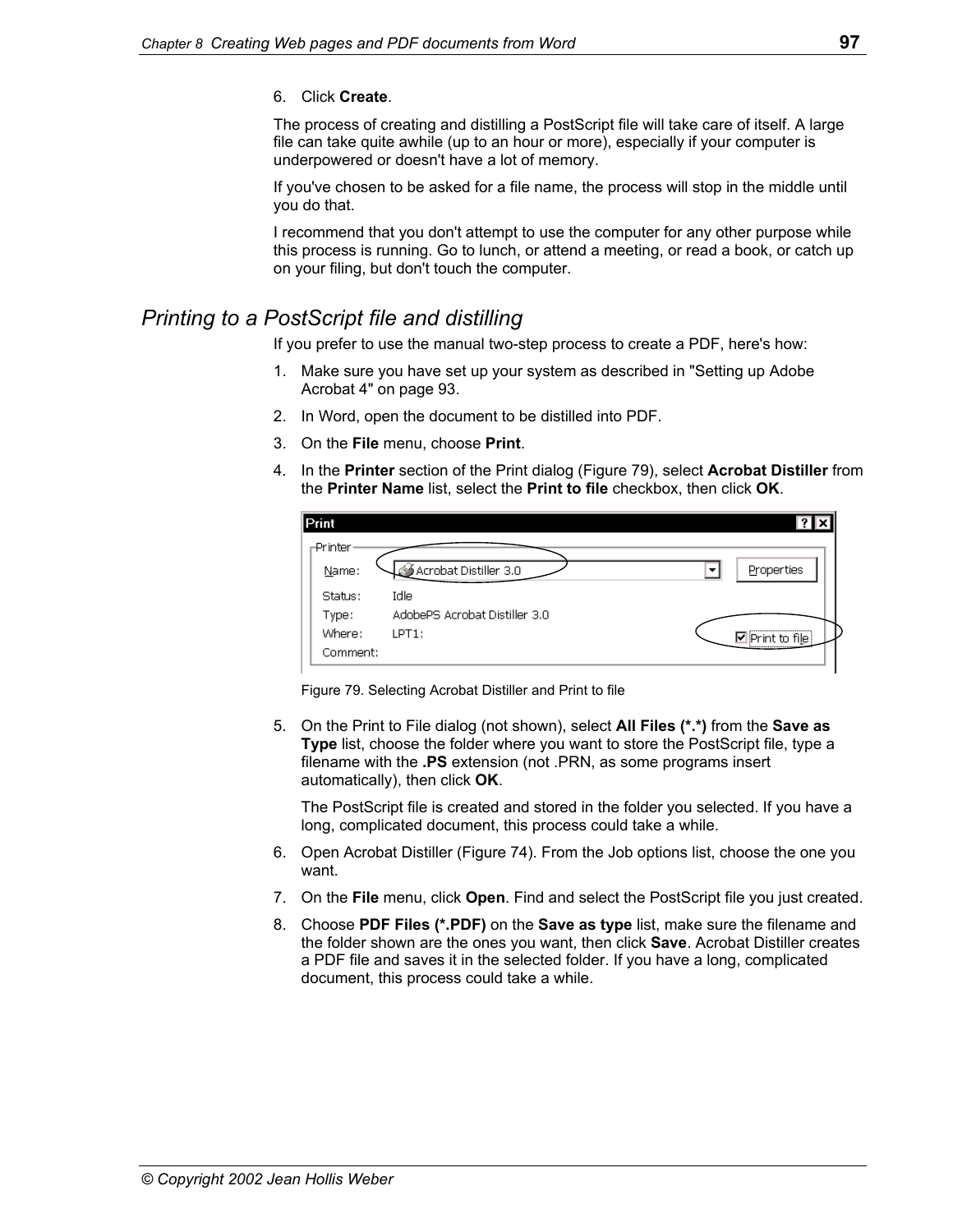This page is for your notes.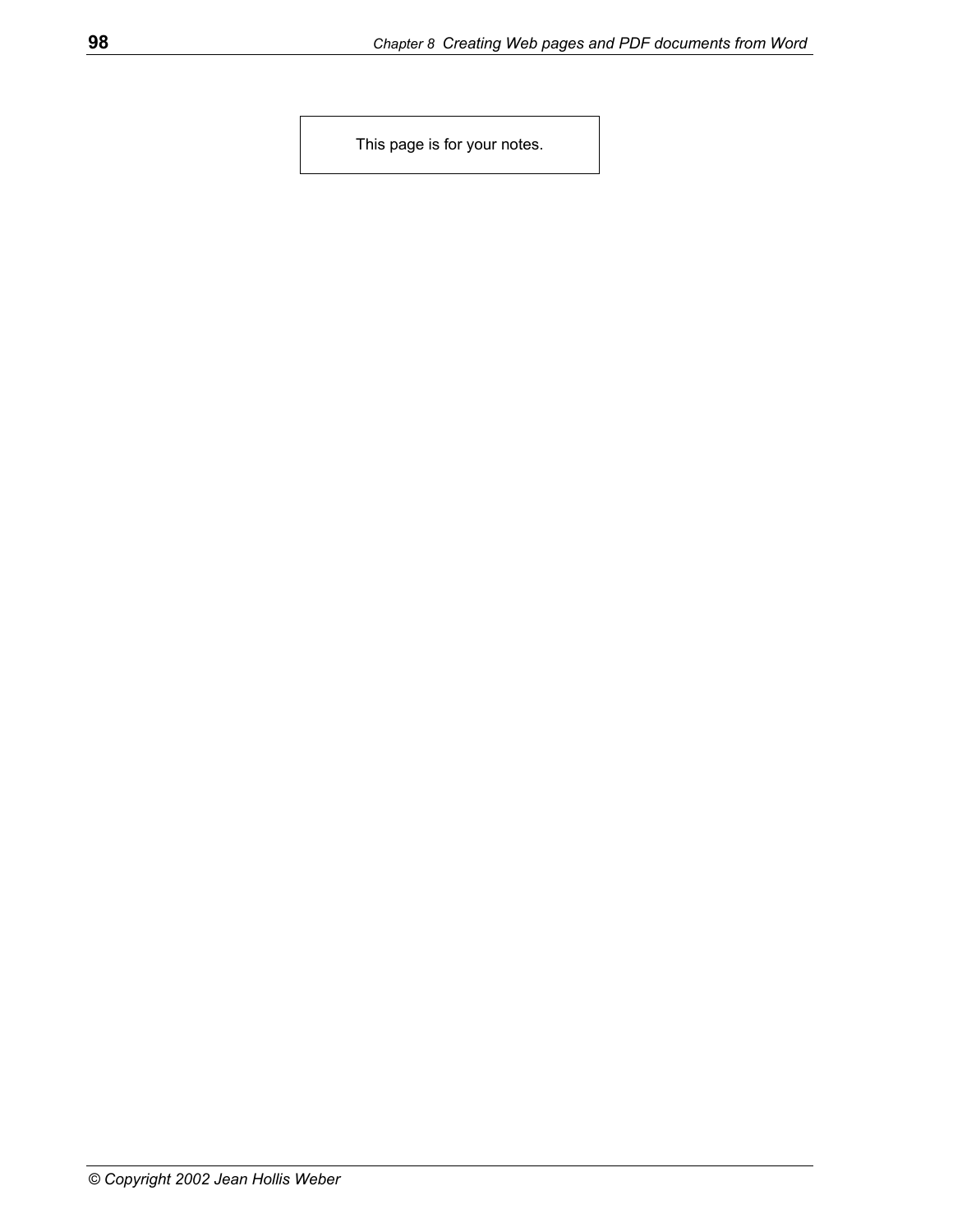# Appendix A

## For more information

This appendix lists some printed and electronic reference materials, and some software tools for manipulating graphic files.

#### **Books (printed)**

Adobe Development Team, *Adobe Acrobat 4.0 Classroom in a book*, Adobe Press, 1999, ISBN 1568304765.

Bott, Ed and Leonhard, Woody, *Special Edition Using Microsoft Office 2000*, Que, 1999, ISBN 0789718421. Excellent introduction to Word, Excel, Outlook, PowerPoint, Access, Publisher, FrontPage, and PhotoDraw, and how they all fit together, written at an intermediate to advanced level. Comes with a CD containing, among other things, Woody's Office Power Pack (WOPR) 2000.

Camarda, Bill, *Special Edition Using Microsoft Word 2000*, Que, 1999, ISBN 0789718529. Includes a lot more intermediate to advanced detail than could fit into a book on Office 2000.

#### **Electronic (Web sites, e-mailed newsletters, macro suites, other tools)**

Web sites and their addresses change frequently, often without warning or redirection to their new location. This list was up to date in February 2001.

Adobe user forums: http://www.adobe.com/support/forums/main.html

Adobe's service to convert certain types of files to PDF through your browser is here: http://createpdf.adobe.com/

Alki Software Corporation, http://www.alki.com/, has tools for Microsoft Office, including proofing tools (spelling dictionaries, hyphenation files, and thesauri) for over two dozen languages. You can go directly to those tools at http://www.proofing.com/

Editorium, from Jack M. Lyons, provides Microsoft Word add-in programs for editors, writers, typesetters, and other publishing professionals, and a newsletter of tips for using Word. To subscribe, send a blank e-mail message to editorium-subscribe@topica.com

The first year's newsletters are collected in an e-book, *Total Word Domination*, available from the website, http://www.editorium.com/

Electric Editors' macro library contains a selection of macros for Microsoft Word (Windows or Macintosh) and WordPerfect for Windows. Most of them are geared to editorial tasks, but some have more general uses. http://www.electriceditors.net/macros/index.htm

Hudson, Steve, "Editioning" template for conditional text in Word. http://www.editorium.com/ftp/editioning.zip Instructions for using this template are here: http://www.topica.com/lists/editorium/read/message.html?mid=1708466498

Knopf, David, "Autonumbering with RoboHELP and Microsoft Word," http://www.knopf.com/tips/autonumber.html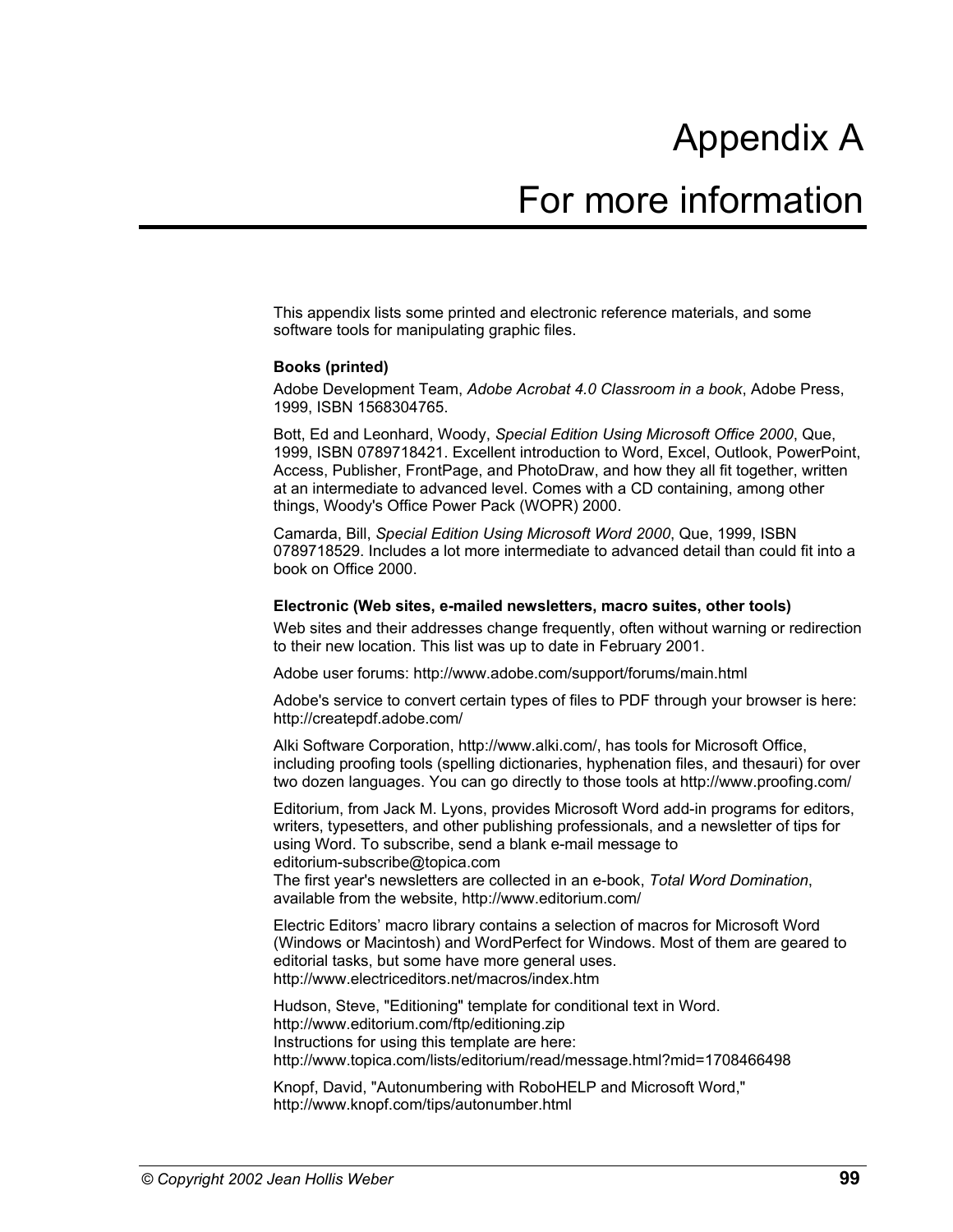MathType is a Word add-in that is good for formulas and lets you save things as GIFs to use in other programs or HTML files. http://www.mathtype.com/

Microsoft's Office Assistance, Support, and Download Centers, for tips and solutions to common problems with Word, as well as free downloads, including patches, file viewers and converters. http://office.microsoft.com/Downloads/default.aspx http://office.microsoft.com/assistance/2000/tipsWord.aspx http://office.microsoft.com/assistance/2000/ALword.aspx http://support.microsoft.com/default.aspx?xmlid=fh%3BEN-AU%3Bwrd20

MVP Word site includes tutorials and an FAQ by people associated with Microsoft's Most Valuable Professional program. http://www.mvps.org/word/

PDFzone has discussion lists, resources, and links to other information about creating and using Adobe's PDF (Portable Document Format) files. http://www.pdfzone.com/resources/tips/tipsfull.asp

TechTav macro suite completely replaces the Master Document, AutoNumbering, AutoHeadingNumbering, Insert Captions and Insert Cross-Reference features. http://www.tech-tav.com/guides.html

Weber, Jean Hollis, *The Technical Editors' Eyrie*. Contains copies of my publications and other resources. Free newsletter available. http://www.jeanweber.com/

*Woody's Office Watch* is a free weekly e-mailed newsletter from Woody Leonhard. To subscribe, visit http://www.woodyswatch.com/office/index.asp A useful companion newsletter is *Woody's Office for Mere Mortals*, from http://www.woodyswatch.com/wowmm/index.asp

Word-PC discussion list. Send e-mail to word-pc-subscribe-request@liverpool.ac.uk

WordTips is a free weekly e-mailed newsletter of tips and tricks for using Word, from Allen L. Wyatt of Discovery Computing Inc. To subscribe, visit Wyatt's website, which includes other relevant resources. http://www.VitalNews.com/

#### <span id="page-107-0"></span>**Graphic tools**

These are just a few of the many screen capture and graphics tools available.

Adobe Photoshop and other Adobe products. Designed for professional graphic artists and other people who create many graphic materials and who need color separations and other advanced techniques. Many documents do not need the power of these products. You may find that a less full-featured and less expensive tool will do everything you need. http://www.adobe.com/

Hijaak Pro. Screen capture, graphic file conversion and organization, image editing, batch processing. Many features. Non-pro version also available. http://www.imsisoft.com/

Paint Shop Pro. The choice of many technical communicators. Captures screens and does most graphics creation and editing tasks. Imports and exports a wide range of graphic formats. http://www.jasc.com/products/psp/

Palette Express. Creates a single, highly optimized palette (color table) based upon the various palettes used in multiple images. Dithers images to smaller palettes in order to reduce file sizes, without degrading image quality. Batch converts among .BMP, .GIF, and .JPEG formats. http://www.risoftsystems.com/palexp.asp

SnagIt. Captures Windows screens, optionally including the mouse cursor; on-screen activity, including mouse movements, as a standard AVI video file; images or text from vertical scrolling windows; entire Web pages as a single image; DOS program screens that run under Windows. Supports numerous graphic formats; creates interlaced GIF and progressive JPEG. http://www.techsmith.com/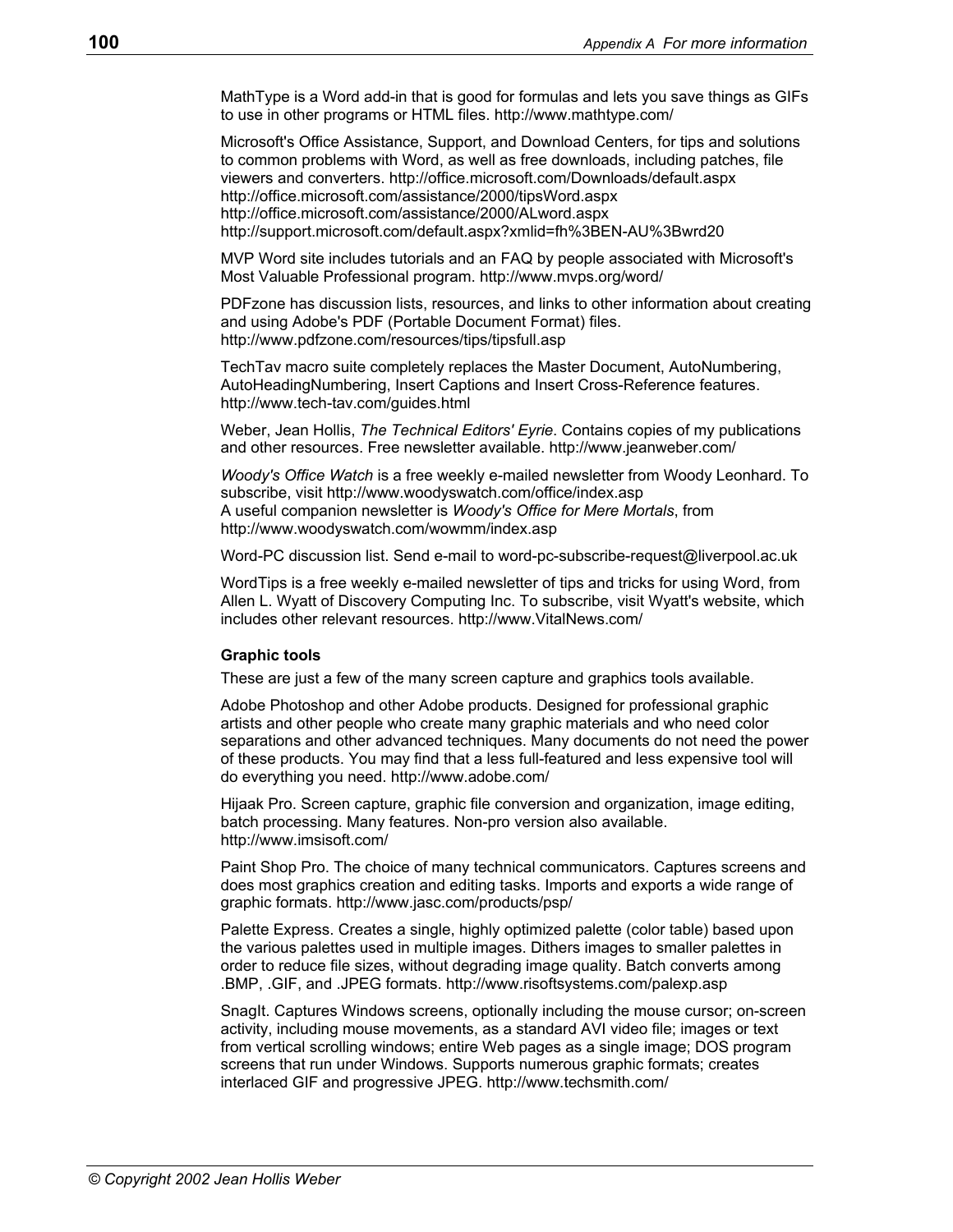# Appendix B **Glossary**

*This glossary includes publishing and computing terms used in this book. The definitions are adapted from several sources, including the Microsoft Press Computer Dictionary, Third Edition, 1998; FOLDOC, the Free On-Line Dictionary of Computing (http://www.wombat.doc.ic.ac.uk/foldoc/), and various other dictionaries reached from the search engine Onelook (http://www.onelook.com/).* 

**AutoText.** *n.* In Microsoft Word, a place to store frequently-used text and graphics, such as product names, boilerplate text, specialist terms, or a company logo; writers can retrieve the information with a few keystrokes. If AutoText is inserted into a document as a field, the writer can change the AutoText entry to update all places in a document where the entry appears. Similar to Adobe FrameMaker's user-defined variables.

**boilerplate.** *n.* Frequently used text (such as legal disclaimers and other standard paragraphs) that is copied into many documents.

**browser** (also called Web browser). *n.* An application that enables a user to view HTML documents on the World Wide Web, on another network, or on the user's computer; follow the hyperlinks among them; and transfer files. In addition, most current browsers can display graphics and video files, play audio files, and permit users to send and receive e-mail and to read and respond to newsgroups.

**bullet.** *n.* A heavy dot or other symbol used to mark items in a list. A bulleted list (also called an unordered list) is used when the list items are not in a particular order.

**click.** *vb.* To press and release a mouse button once without moving the mouse. Clicking is usually performed to select or deselect an item or to activate a program or program feature. *See also* right-click, double-click, drag.

**color depth.** The number of possible colors or shades of gray that can be included in a particular image. 8-bit images can represent as many as 256 colors; 24-bit image can represent approximately 16 million colors.

**color palette.** *n.* A subset of all the possible colors that establishes which colors can be displayed on the screen at a particular time, or which colors are used in a set of images.

**compress.** *vb.* To modify a file (using a special program) to save storage space or transmission time; used, for example, in data communications, facsimile transmission, and CD-ROM publishing.

**crop.** *vb.* To cut off part of an image, such as unneeded sections of a graphic or extra white space around the borders; used to refine or clean up a graphic for placement in a document.

**cursor.** *n.* An on-screen indicator, such as a blinking underline or rectangle, that marks the place at which a keystroke will appear when typed. In graphical user interfaces, the cursor is often a vertical bar, known as the insertion point.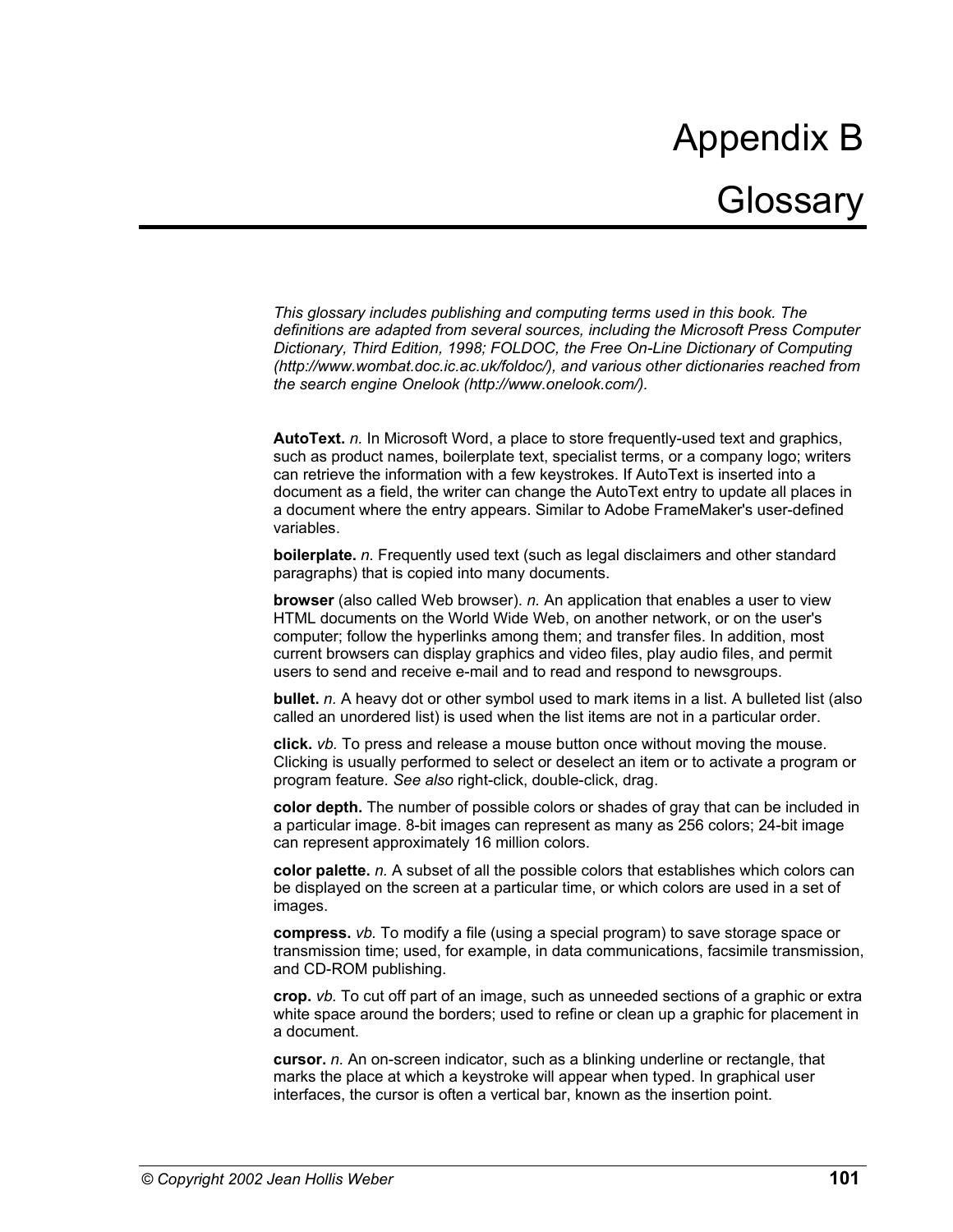**deselect.** *vb.* To reverse the action of selecting an option, a range of text, a collection of graphical objects, and so on. *Compare* select.

**dialog** (also called dialog box). *n.* In a graphical user interface, a special window displayed by the system or application to request a response from the user.

**directory.** *n.* A catalog for file names and other directories stored on a disk, organizing and grouping the files. In the Macintosh and Windows 95 operating systems, directories are called *folders*.

**dither.** *vb.* To simulate a color that is not part of the current palette, by combining pixels of different colors close to each other. To save file space, Web graphic designers often limit their images to 256 colors and use dithering to imply other colors. If designers don't do this, and if a computer can't handle the colors, its Web browser may try to dither the image, possibly with unattractive results.

**document.** *n.* Any self-contained piece of work created with an application program and, if saved on disk, given a unique filename by which it can be retrieved. Documents include word-processor files, spreadsheets, and other files.

**double-click.** *vb.* To press and release a mouse button twice quickly, without moving the mouse; a means of rapidly selecting and activating a program or program feature. *Compare* click, drag, right-click.

**download.** *vb.* **1.** In communications, to transfer a copy of a file from a remote computer to the requesting computer by means of a modem or network. **2.** To send a block of data, such as a PostScript file, to a dependent device, such as a PostScript printer. *Compare* upload.

**drag** (also called drag-and-drop). *vb.* In graphical user interfaces, to move an image, window, or other object from one place on the screen to another by positioning the mouse pointer over the object, then pressing and holding the mouse button while moving the mouse.

**electronic publishing.** *n.* Distributing information via electronic media, such as communications networks or CD-ROM, or by placing the material on a Web site.

**EPS** (Encapsulated PostScript). *n.* A PostScript file format used for incorporating images into the PostScript output of an application such as a desktop publishing program. Many high-quality clip-art packages consist of such images. *See also* PostScript.

**field.** *n.* A space in an on-screen form or dialog where the user can enter a specific item of information.

**file.** *n.* A complete, named collection of information, such as a program, a set of data used by a program, or a user-created document. A file is the basic unit of storage that enables a computer to distinguish one set of information from another.

**folder.** *n.* In graphical user interfaces such as the Macintosh and Microsoft Windows, a container for programs and files; a means of organizing programs and documents on a disk. Called a directory in other systems, such as MS-DOS and UNIX.

**font.** *n.* A set of characters of the same typeface (such as Garamond), style (such as italic), and weight (such as bold). A font consists of all the characters available in a particular style and weight for a particular design; a typeface consists of the design itself. Fonts are used by computers for on-screen displays and by printers for hardcopy output.

**footer.** *n.* One or more identifying lines printed at the bottom of a page. A footer may contain a page number, a date, the author's name, and the document title. *Also called* running foot. *Compare* header.

**GIF** (Graphics Interchange Format). *n.* A graphics file format used for transmitting images on the Internet. *Compare* JPEG, PNG, TIFF.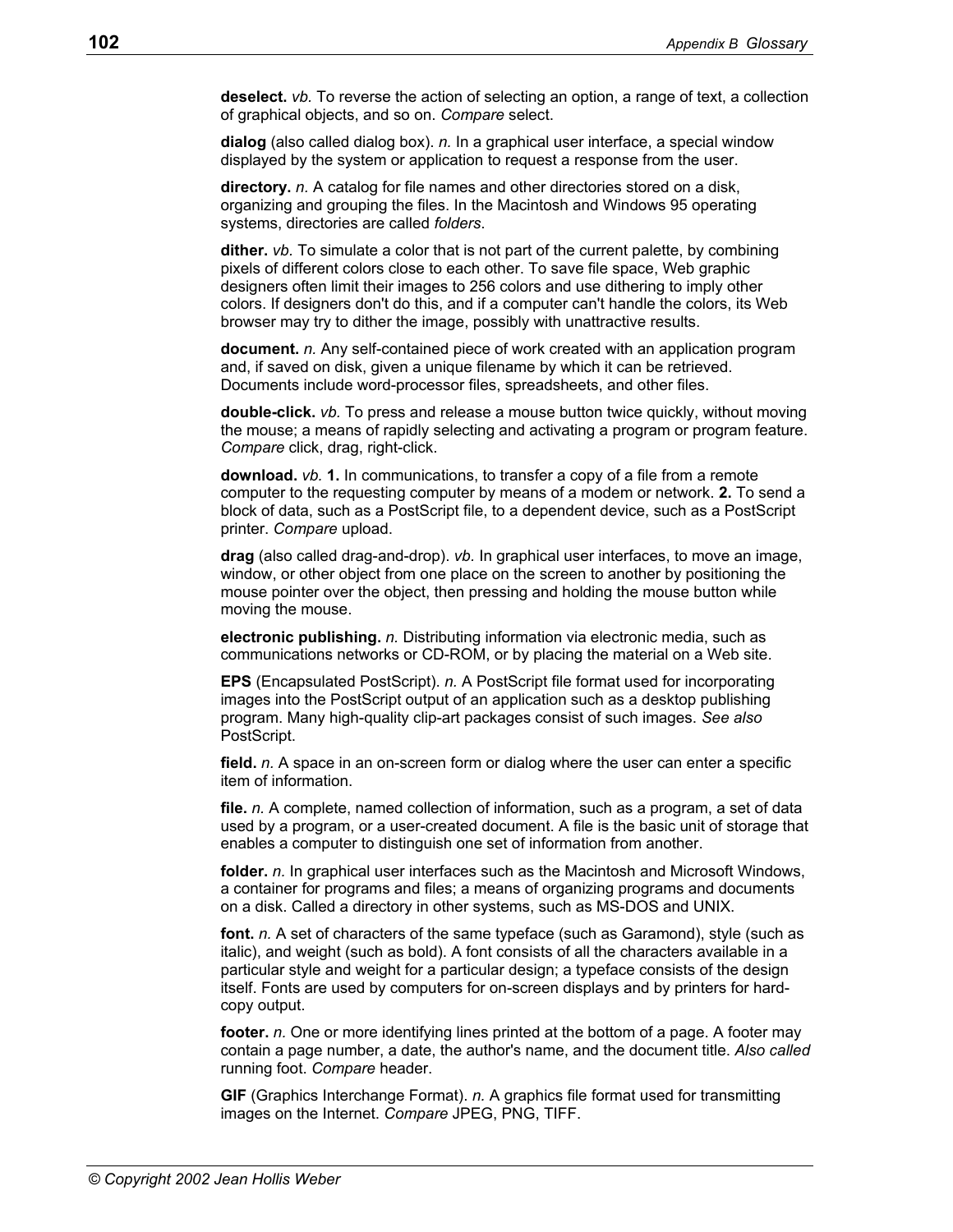**GUI** (Graphical User Interface). *n.* A type of environment that represents programs, files, and options by means of icons, menus, and dialog boxes on the screen. The user can select and activate these options by pointing and clicking with a mouse or, often, with the keyboard.

**header.** *n.* In word processing or printing, one or more identifying lines printed at the top of a page. *Also called* running head. *Compare* footer.

**heading.** *n.* A title or caption introducing a chapter, section, or topic in a document.

**highlight.** *vb.* To alter the appearance of displayed characters as a means of calling attention to them, as by displaying them in reverse video (light on dark rather than dark on light, and vice versa), with greater intensity, or in a different color. Used to indicate an item, such as an option on a menu or text in a word processor, that is to be acted on in some way.

**HTML** (Hypertext Markup Language). *n.* The markup language used for documents on the World Wide Web. HTML uses tags to mark elements, such as text and graphics, in a document to indicate how Web browsers should display these elements to the user and should respond to user actions such as activation of a link by means of a key press or mouse click.

**hyperlink.** *n.* A connection between an element in a hypertext document, such as a word, phrase, symbol, or image, and a different element in the document, another hypertext document, a file, or a script. The user activates the link by clicking on the linked element. *Also called* hot link, hypertext link.

**hypermedia.** *n.* The integration of any combination of text, graphics, sound, and video into a system of information storage and retrieval in which users jump from subject to related subject in searching for information. If the information is primarily in text form, it is regarded as hypertext; if video, music, animation, or other elements are included, the information is regarded as hypermedia.

**hypertext.** *n.* Text linked together in a complex, non-sequential web of associations in which the user can move through related topics.

**insertion point.** *n.* In graphical user interfaces, a blinking vertical bar that marks the location at which inserted text will appear. *See also* cursor.

**Internet.** *n.* The worldwide collection of networks and gateways that communicate with one another; based on high-speed data communication lines that route data and messages between computers.

**intranet.** *n.* A network designed for information processing within a company or organization; used for document distribution, software distribution, access to databases, and training. An intranet usually employs applications associated with the Internet, such as Web pages, Web browsers, FTP sites, e-mail, newsgroups, and mailing lists, accessible only to those within the organization.

**JPEG** (Joint Photographic Experts Group). *n.* A standard for storing images in compressed form; often used on Web pages. A graphic stored as a file in the JPEG format has the file ending .JPG. *See also* GIF, PNG, TIFF.

**landscape orientation.** *n.* A horizontal print orientation in which text or images are printed so that the width of the image on the page is greater than the height. *Compare* portrait orientation.

**markup language.** *n.* Codes inserted into an electronic document to indicate how it is to be printed or displayed. SGML, HTML and XML are examples of markup languages.

**menu.** *n.* A list of options from which a user can make a selection in order to perform a desired action, such as choosing a command or applying a particular format to part of a document.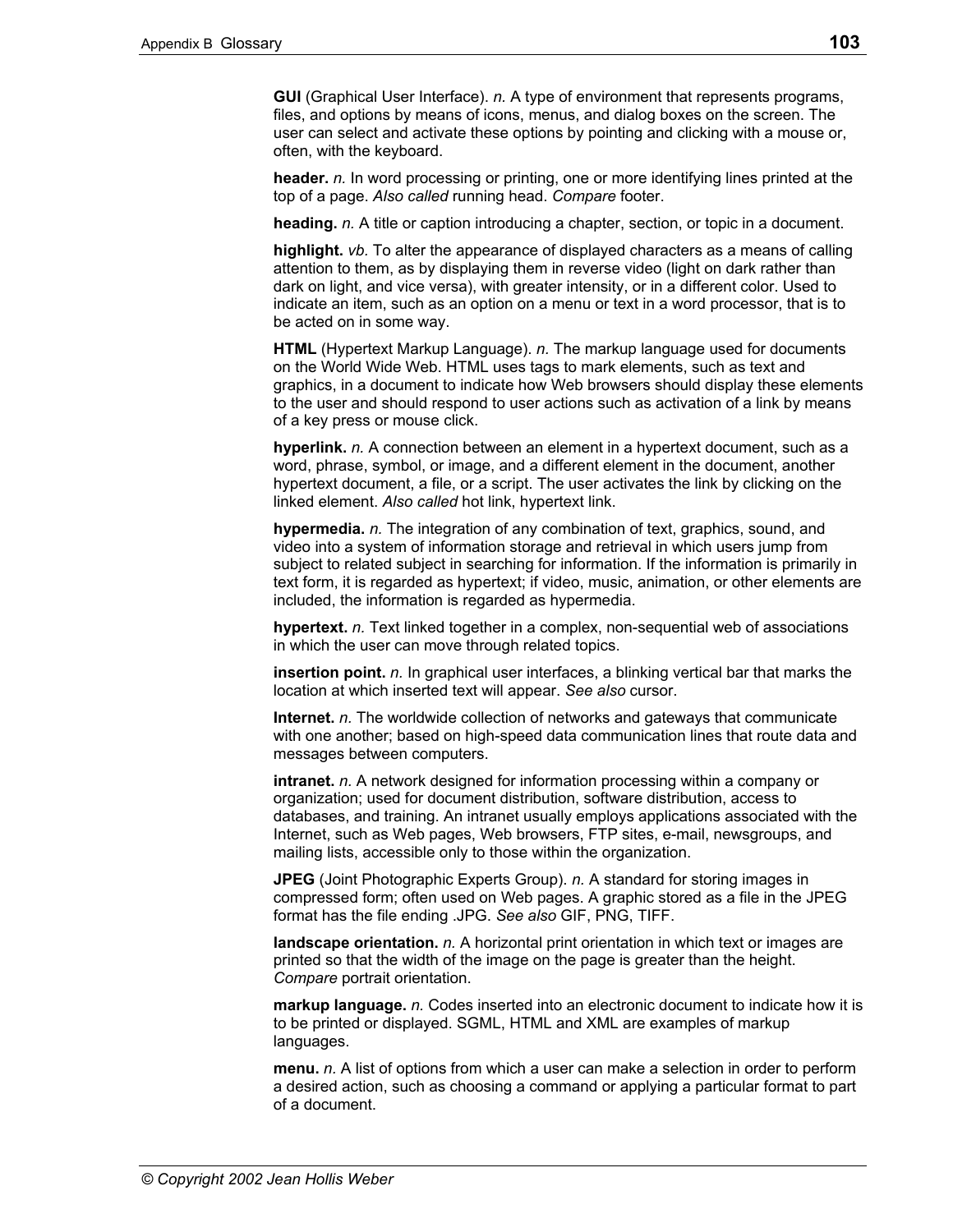**menu bar.** *n.* A rectangular bar displayed in an application program's on-screen window, often at the top, from which menus can be selected by the user. Names of available menus are displayed in the menu bar; choosing one with the keyboard or with a mouse causes the list of options in that menu to be displayed.

**monitor.** *n.* A video display device on which images generated by the computer's video adapter are displayed; usually refers to a video display and its housing which are separate from the main computer. On a laptop computer, this device is usually known as the *screen* or the *display*.

**multimedia.** *n.* The combination of sound, graphics, animation, and video; a subset of hypermedia, which combines these elements with hypertext. *See also* hypermedia, hypertext.

**palette.** See *color palette*.

**PDF** (Portable Document Format). *n.* The file format for Adobe Acrobat. PDF represents documents in a manner that is independent of the original application software, hardware, and operating system used to create those documents. A PDF file can describe documents containing any combination of text, graphics, and images in a device-independent and resolution-independent format.

**PNG** (Portable Network Graphics). *n.* A file format for bitmapped graphic images, designed to be a replacement for the GIF format. *See also* GIF, JPEG, TIFF.

**point.** *vb.* In graphical user interfaces, to place the mouse pointer over an on-screen item.

**pointer** (also called mouse pointer). *n.* In graphical user interfaces, an on-screen element whose location changes as the user moves the mouse.

**portrait orientation.** *n.* A vertical print orientation in which a document is printed across the narrower dimension of a rectangular sheet of paper. This is the print mode typical of most letters, reports, and other such documents. *Compare* landscape orientation.

**PostScript.** *n.* A page-description language from Adobe Systems that offers flexible font capability and high-quality graphics.

**printer driver.** *n.* A software program designed to enable other programs to work with a particular printer.

**resample.** *vb.* Also known as *downsample*. To reduce file size by throwing out some data, for example to meet narrow bandwidth requirements. With images, resampling is usually involved when using a graphics program to make the dimensions of an image smaller. When done correctly, the resampled image retains the sharpness of the original.

**resize.** *vb.* Reducing the dimensions of an image without reducing the file size, for example when inserting an image into Word. Resizing often results in distortion of some parts of an image, for example the text in a screen capture.

**right-click.** *vb.* To make a selection using the button on the right side of a mouse or other pointing device. Doing so in a Windows 95/98 environment typically displays a pop-up menu with options applicable to the object over which the cursor is positioned. *See also* click, double-click, drag.

**screen.** *n.* The display area on a computer monitor or laptop computer.

**screentips.** *n.* A Microsoft term for the words that pop up when you pause the mouse pointer over an icon or other item for a short time. *See also* tooltips.

**select.** *vb.* To specify a block of data or text on screen by highlighting it or otherwise marking it, with the intent of performing some operation on it.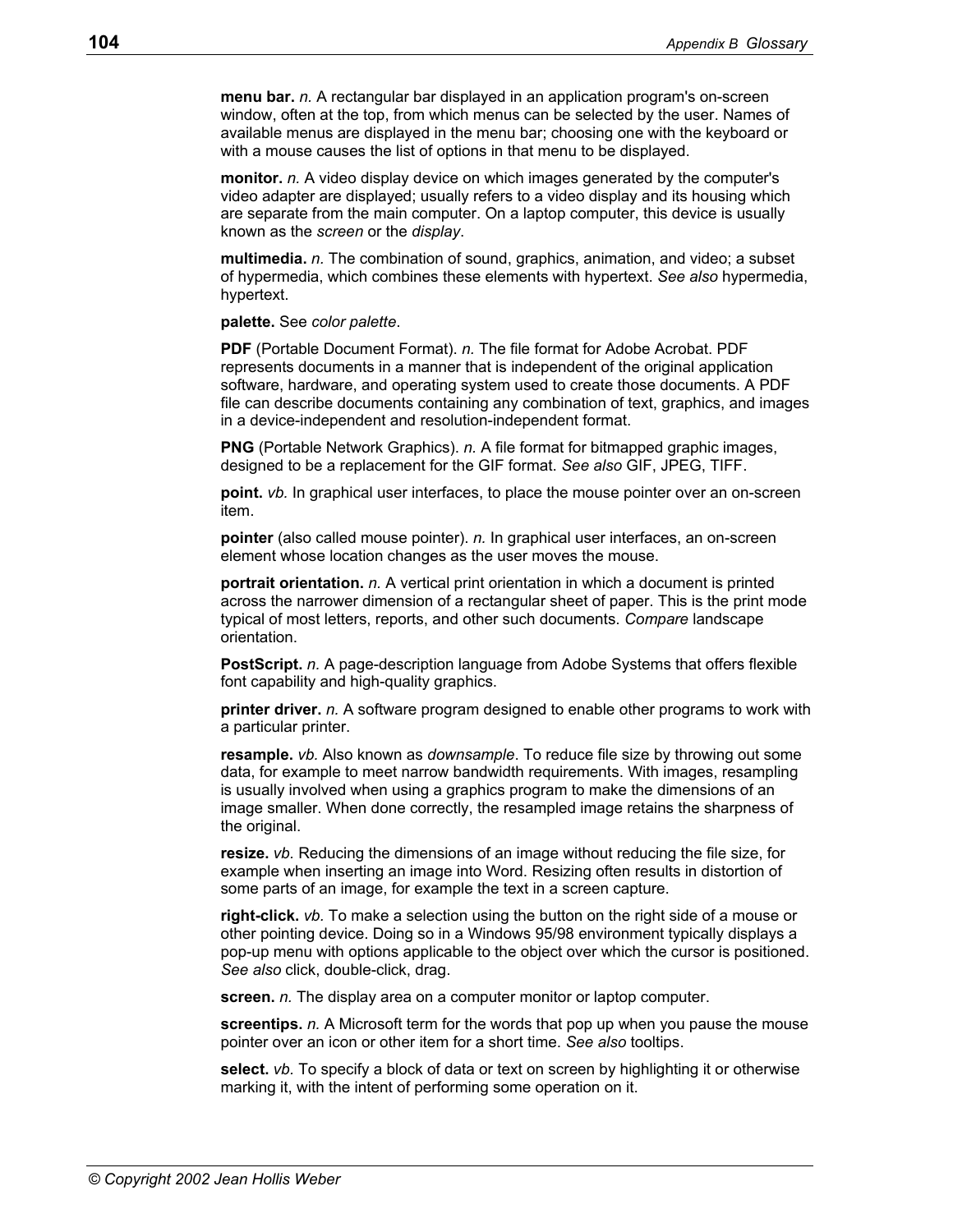**SGML** (Standard Generalized Markup Language). *n.* An information management standard adopted by the International Organization for Standardization (ISO) in 1986 as a means of providing platform- and application-independent documents that retain formatting, indexing, and linked information. SGML provides a mechanism for users to define the structure of their documents and the tags they will use to denote the structure in individual documents.

**tabs.** *n.* Indicators, much like the labels on file folders in a filing cabinet, that show in dialogs that have several pages.

**template.** *n.* In word processing and desktop publishing programs, a predesigned document that contains formatting and, in many cases, generic text.

**TIFF** (Tagged Image File Format). *n.* A standard file format commonly used for scanning, storage, and interchange of graphic images. *Compare* GIF, JPEG, PNG.

**toolbar.** *n.* In a graphical user interface, a row, column, or block of on-screen buttons or icons. For example, word processors often feature toolbars with buttons for changing text to italic, boldface, and other styles. *Compare* menu bar.

**tooltips.** *n.* Microsoft term for a specific form of screentip that shows when you pause the mouse pointer over an icon on the toolbar. *See also* screentips.

**typeface.** *n.* A specific, named design of a set of printed characters, such as Helvetica Bold Oblique, that has a specified obliqueness (degree of slant) and stroke weight (thickness of line). A typeface is not the same as a *font,* which is a specific size of a specific typeface, such as 12-point Helvetica Bold Oblique. Nor is a typeface the same as a *typeface family,* which is a group of related typefaces, such as the Helvetica family including Helvetica, Helvetica Bold, Helvetica Oblique, and Helvetica Bold Oblique. *See also* font.

**upload.** *vb.* To transfer a copy of a file from a local computer to a remote computer. *Compare* download.

**URL** (Uniform Resource Locator). An address for a resource on the Internet. Used by Web browsers to locate Internet resources.

**Web browser.** *n. See* browser.

**Web page.** *n.* A document on the World Wide Web. A Web page consists of an HTML file, with associated files for graphics and scripts, in a particular directory on a particular machine (and thus identifiable by a URL).

**Web site**. *n.* A group of related HTML documents and associated files, scripts, and databases that is available on the World Wide Web. *See also* HTML, browser.

**wildcard.** *n.* A keyboard character that can be used to represent one or many characters.

**window.** *n.* In applications and graphical interfaces, a portion of the screen that can contain its own document or message.

**World Wide Web.** *n.* The total set of interlinked hypertext documents residing on Web servers all around the world.

**WYSIWYG** (What You See Is What You Get). *adj.* A document view in which a user sees the document as it will appear in the final product, and can directly edit the text, graphics, or other elements within a view.

**XML** (eXtensible Markup Language). *n.* A markup language derived from SGML.

**zip.** *vb.* To create a compressed archive from one or more files using an archiving program. *n.* A compressed file created in this way.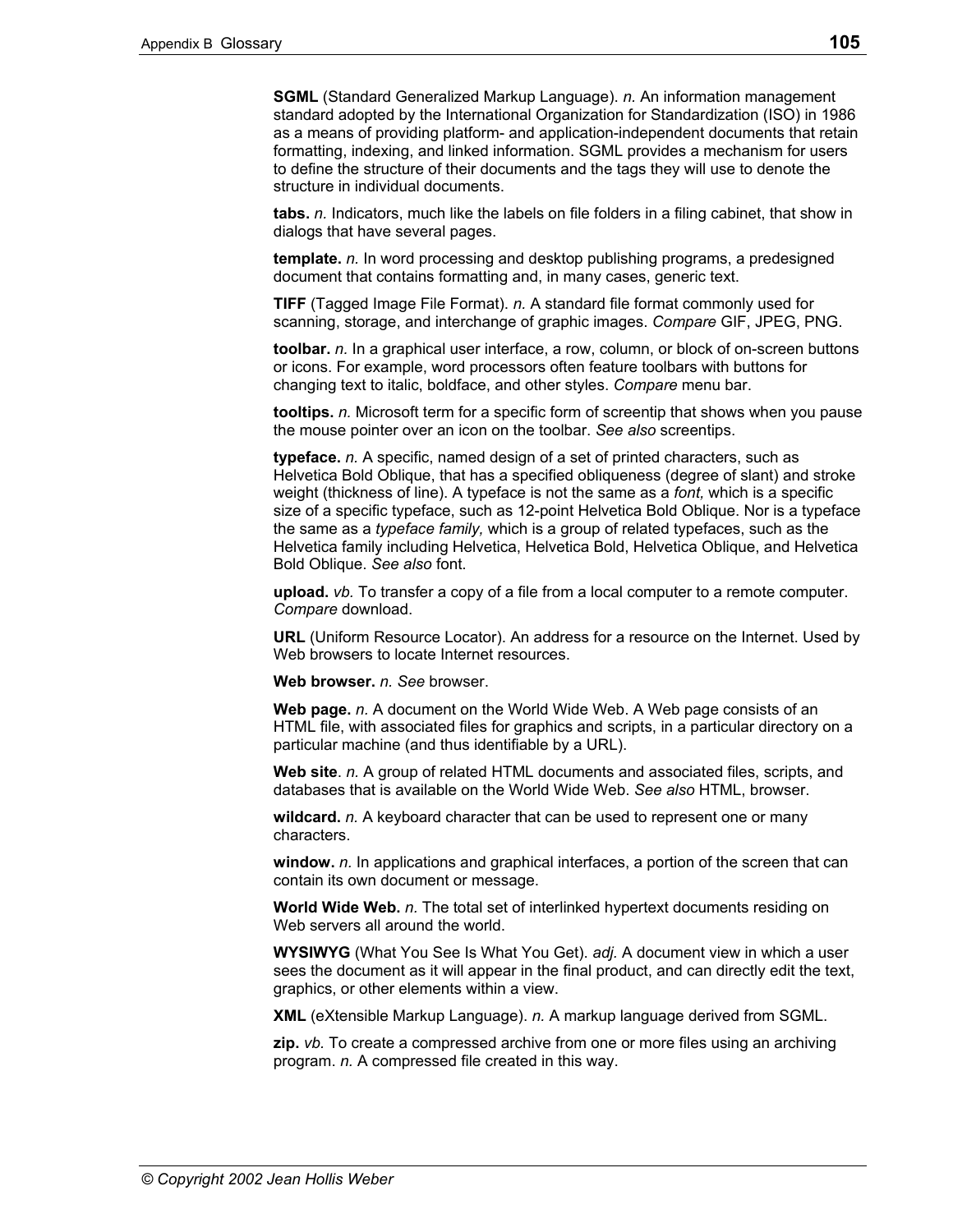This page is for your notes.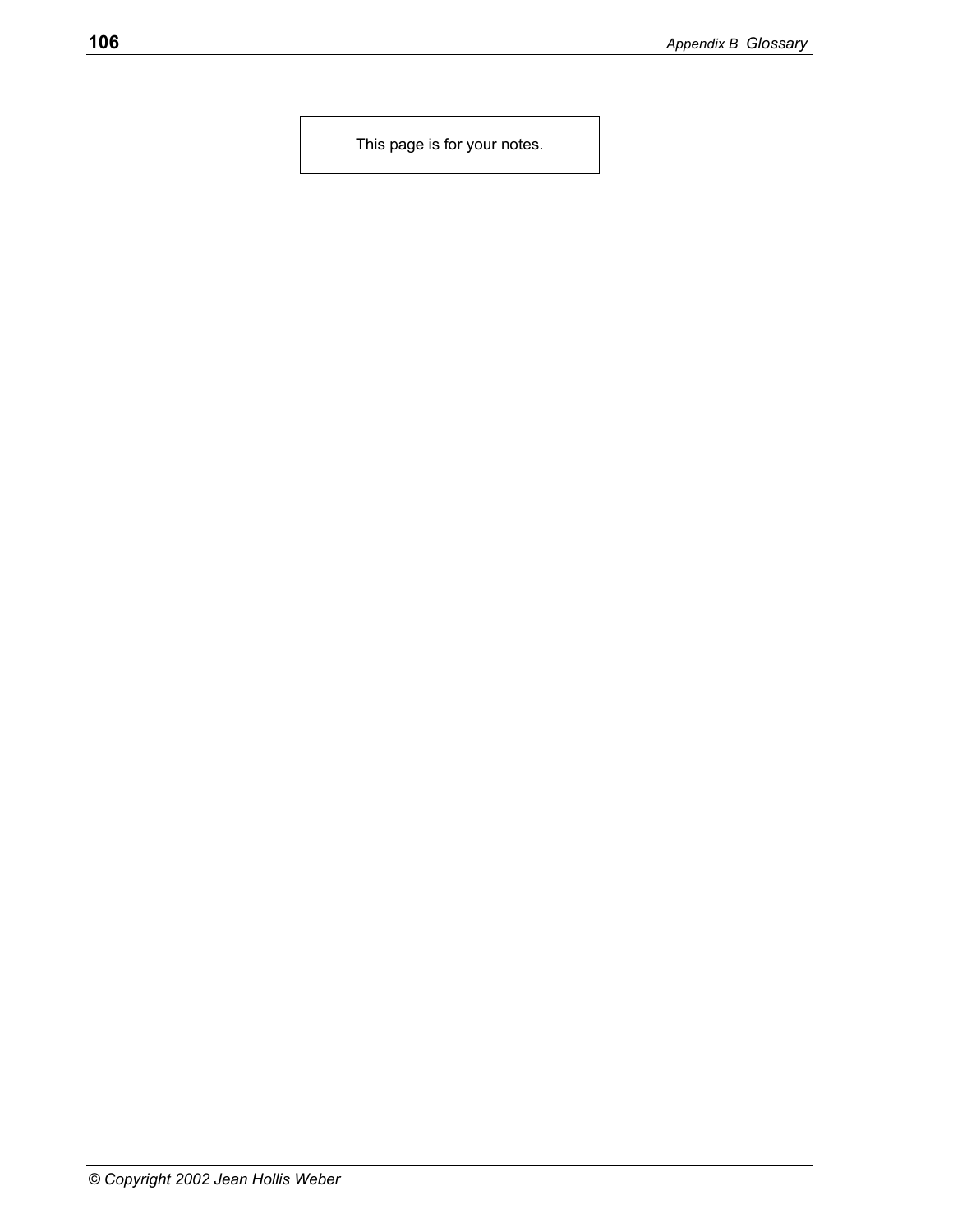## Index

accepting or rejecting editorial changes, 25 Acrobat Distiller choosing settings, 94 job options, 93 Acrobat Reader, 92 Add to Template checkbox, 41, 45 Adobe Acrobat description, 92 setting up, 93 Adobe Photoshop, 100 Advanced Layout dialog, 88, 89 Alki Software Corporation, 9, 99 ALT key, using, 27 ALT+F9, 65 annotations, inserting, 24 appendix numbering, 73 appendix numbering sequence, 62 AutoCorrect, 53 AutoCorrect dialog, 12, 58 AutoCorrect entries use in SEQ fields, 57 AutoFormat, 12 AutoFormat As You Type, 13 automatically save document, 3 automatically update document styles, 40 autonumbering, 56 autoshape defaults, 87 AutoText, 13 use for, 53 using for consistent table formats, 34 AutoText entries creating, 53 editing, 55 printing a list, 55 AutoText fields editing, 55 inserting, 54 bitmaps, 84 bookmarks using in cross-references, 69 Bott, Ed, 99 Break dialog, 30 Bullets and Numbering dialog, 74 callouts keeping with pictures, 86

Camarda, Bill, 99 Caption dialog, 72 captions keeping with pictures, 85 numbering, 72, 73 chapter number, setting, 62 chapter numbering sequence, 60 character styles. *See also* styles description, 39 check grammar as you type, 7 check spelling again, 18 check spelling as you type, 6 color depth, 83 color palette, 83, 84 combining files, 68 comma before last list item, 7 Commands tab of Customize dialog, 14, 47 comments, editorial incorporating in text, 26 inserting, 24 removing, 26 compact HTML, export to, 91 comparing documents, 22 Compatibility page of Options dialog, 15 compatibility, Word 97/2000 with Word 95, 14 compression of graphic files, 84 Compression settings in Acrobat, 93 conditional text, 99 confirm file conversion at open, 92 consolidating multiple copies of a document, 25 Convert File dialog, 92 Convert Text to Table dialog, 35 Create AutoText dialog, 55 Create AutoText dialog (Microsoft Word, 53 cropping graphics, 85 Cross-reference dialog, 69 cross-references automatic, 64 creating, 69 to pages in another file, 70 using booksmarks, 69 CTRL+A, 65, 66 CTRL+F11, 66 CTRL+F9, 63 CTRL+H, 79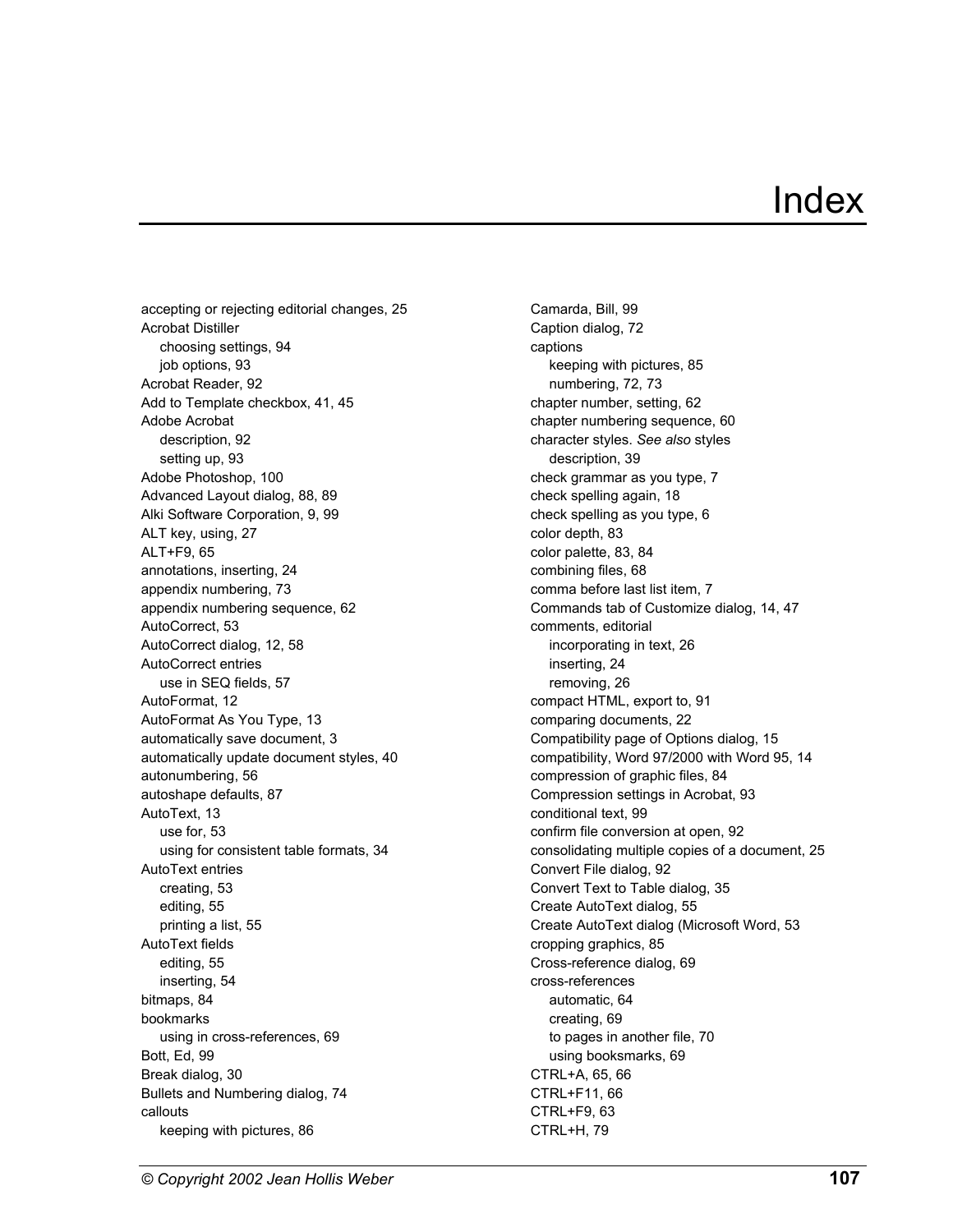CTRL+SHIFT+F11, 66 CTRL+SHIFT+F8, 27 CTRL+SHIFT+F9, 66 CTRL+Z, 27 custom dictionaries, 9 Custom Dictionaries dialog, 10 custom document property, 51 Customize dialog Commands tab, 14 Options tab, 3 Toolbars tab, 46 Customize Outline Numbered List dialog, 74, 75 default format for saving documents, 14 dictionaries, 9 distiller options, Adobe Acrobat, 93 Distiller Parameters Guide, 93 document merge, 25 document properties, 25, 51 document property field, inserting, 52 double digit numbers, 59 drawing objects, 87 Drawing toolbar, 86 drawings, showing, 4 Edit Picture toolbar, 86 Edit tab of Options dialog, 5 editing HTML files in Word, 92 editing options, setting, 5 editioning template for conditional text, 99 Editorium, The, 99 Electric Editors, 99 exclude dictionary, 11 export to compact HTML, 91 extract embedded graphics, 89 F9, 55, 65 fast save, turning off, 3 field inserting a blank field, 63 field codes, show or hide, 65 Field dialog, 54 SEQ fields, 57 Field Options dialog, 54 Field Specific Switches tab, 61 General Switches tab, 61 field shading, 55 Field Specific Switches tab of Field Options dialog, 61, 63 fields converting into text, 66 in headers and footers, 64 locking or unlocking, 66 RD fields, 80 *See also* SEQ (sequence) fields, 56 updating, 55 figure captions. *See* captions files combine several into one, 68

files, one or more per document, 68 Find and Replace dialog, 19 finding text and formatting, 18 Format Picture dialog Layout tab, 88 formats of graphic files, 83 formatting marks options, 4 formatting, finding and replacing, 18 General Switches tab of Field Options dialog, 61 General tab of Options dialog, 6 Go To page of Find and Replace dialog, 20 grammar checking as you type, 7 grammar options, setting, 6 Grammar settings dialog, 8 graphics annotating, 86 creating for use with Word, 83 cropping, 85 editing, 85 embedding or linking, 84 linking or embedding, 84 tools, 100 wrapping text around, 87 group separators in index, 78 gutter area, 31 header and footer margins, 31 headers and footers editing, 32 page numbers, 80 portrait headers on landscape pages, 36 using fields, 64 hidden text, 79 highlight changes, 24 Highlight Changes dialog, 23 Hijaak Pro, 100 HTML files editing using Word, 92 Hudson, Steve, 99 hyperlink fields, use of, 71 hyperlinks inserting cross-references as, 69 replacing internet paths with hyperlinks, 13 updating when document opened, 6 ignore some text while checking spelling, 17 import filters, 14 includetext fields, use of, 71 index define format, 77 generating, 79 using RD fields, 81 Index and Tables dialog Index tab, 78 Table of Contents tab, 75 index entries editing, 79 inserting, 77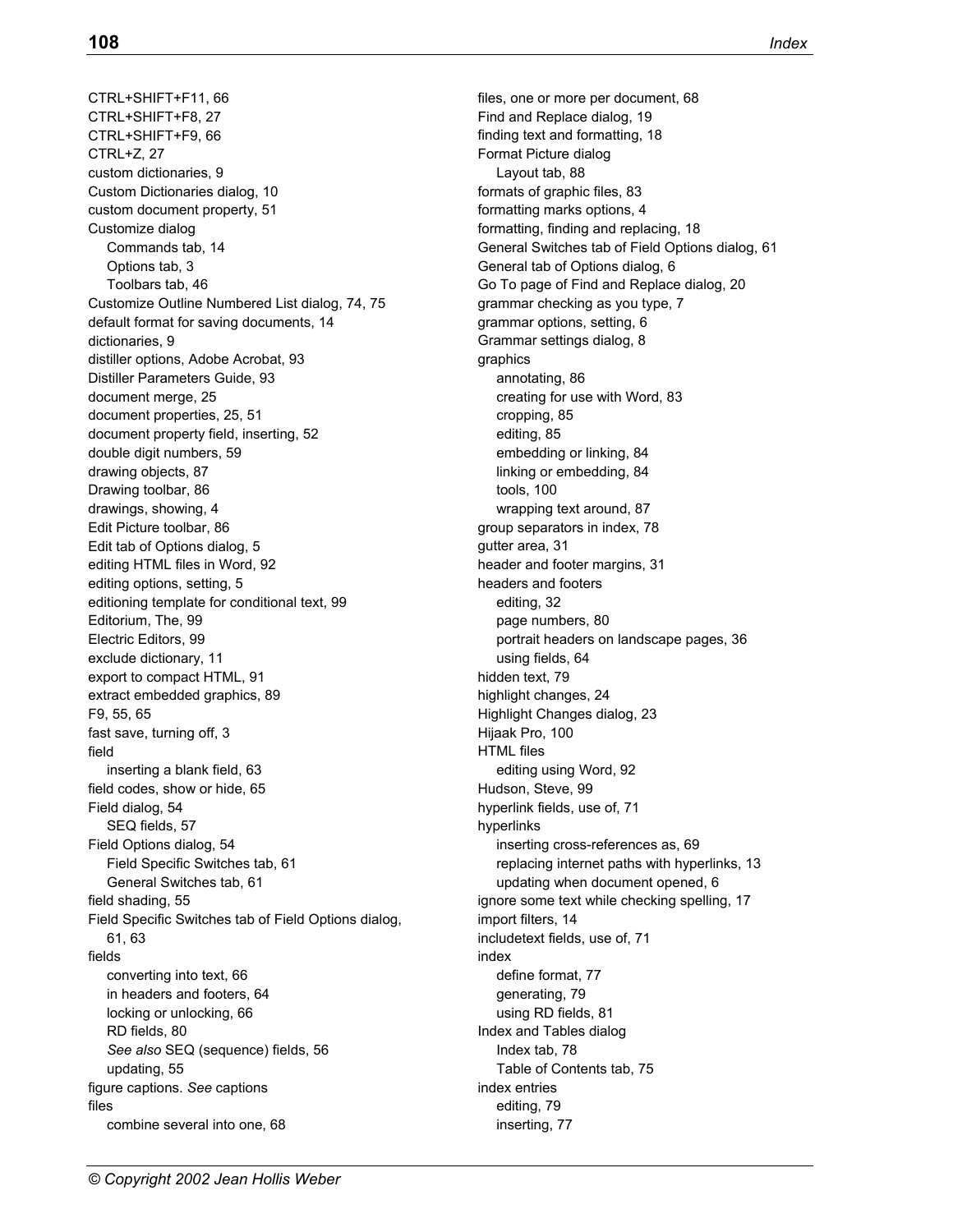index headings, 78 Index tab of Index and Tables dialog, 78 inserting a blank field, 63 inserting files into a Word document, 81 installing more than one version of Word on the same computer, 15 job options, Acrobat Distiller, 93 keep paragraph with next, 85 keyboard shortcuts, 1, 65 assigning styles to, 48 Knopf, David, 99 landscape pages, 36 Language dialog, 8 language, specifying, 8 Layout tab of Format Picture dialog, 88 Layout tab of Page Setup dialog, 30, 32 Leonhard, Woody, 99 linking to files in a Word document, 81 list numbering, 56 lock selected fields, 66 Lyons, Jack M., 99 macros, 99 marginal notes, 34 Margins tab of Page Setup dialog, 31 Mark Index Entry dialog, 77 mark some text to not be checked, 17 marking changes, 22 Master Documents, 67 MathType, 100 merge documents, 25 Modify Style dialog, 44 multiple-pass find and replace, 20 MVP Word site, 100 New Style dialog, 45, 58 normal view, 65, 66 numbered lists defining a style for, 58 numbering appendixes, 73 numbering lists, 56 using AutoCorrect fields, 60 numbers, line up double and single digits, 59 Office 2000 HTML Filter, 91 Office Assistant choosing options, 1 Office Update Web site, 14 Options dialog Edit tab, 5 General tab, 6 Print tab, 5 Save tab, 4 Spelling & Grammar tab, 7 View tab, 4 Options tab of Customize dialog, 3 Organizer dialog, 42 Outlook attachments, 65 page breaks, replacing, 19

*© Copyright 2002 Jean Hollis Weber* 

page layout view, 65, 66 page layout, changing, 29 page margins, changing, 31 Page Number Format dialog, 80 page numbers including chapter numbers, 63 setting starting number, 80 specifying position and layout, 33 page numbers, changing to different style, 33 Page Setup dialog Layout tab, 30, 32 Margins tab, 31 Paper Size tab, 36 page x of y numbering problems, 65 Paint Shop Pro, 100 Palette Express, 100 Paragraph dialog, 59 paragraph marks displaying, 4 replacing, 19 paragraph styles. *See also* styles description, 39 passive sentences, 7 PDF files creating, 92 creating without using Adobe Acrobat, 99 distilling, 97 PDF Maker, 93, 94 PDF Maker dialog Bookmarks tab, 96 Display Options tab, 96 General tab, 95 Output tab, 95 PDF Writer, 93 PDFzone, 100 personalized menus, disabling, 3 photographs, Acrobat settings for, 94 Photoshop, 100 picture placeholders, 4 Picture Position tab of Advanced Layout dialog, 89 pictures. *See* graphics Portable Document Format. *See* PDF files portrait headers on landscape pages, 36 PostScript file, 93 PostScript printer driver, 92 preparing a document for editing, 22 print and web layout options, 4 Print dialog, 97 Print tab of Options dialog, 5 printing options, setting, 5 printing to file, 97 proofing tools, 99 Properties dialog, Custom tab, 52 protect document, 22 Protect Document dialog, 22 punctuation with quotes, 7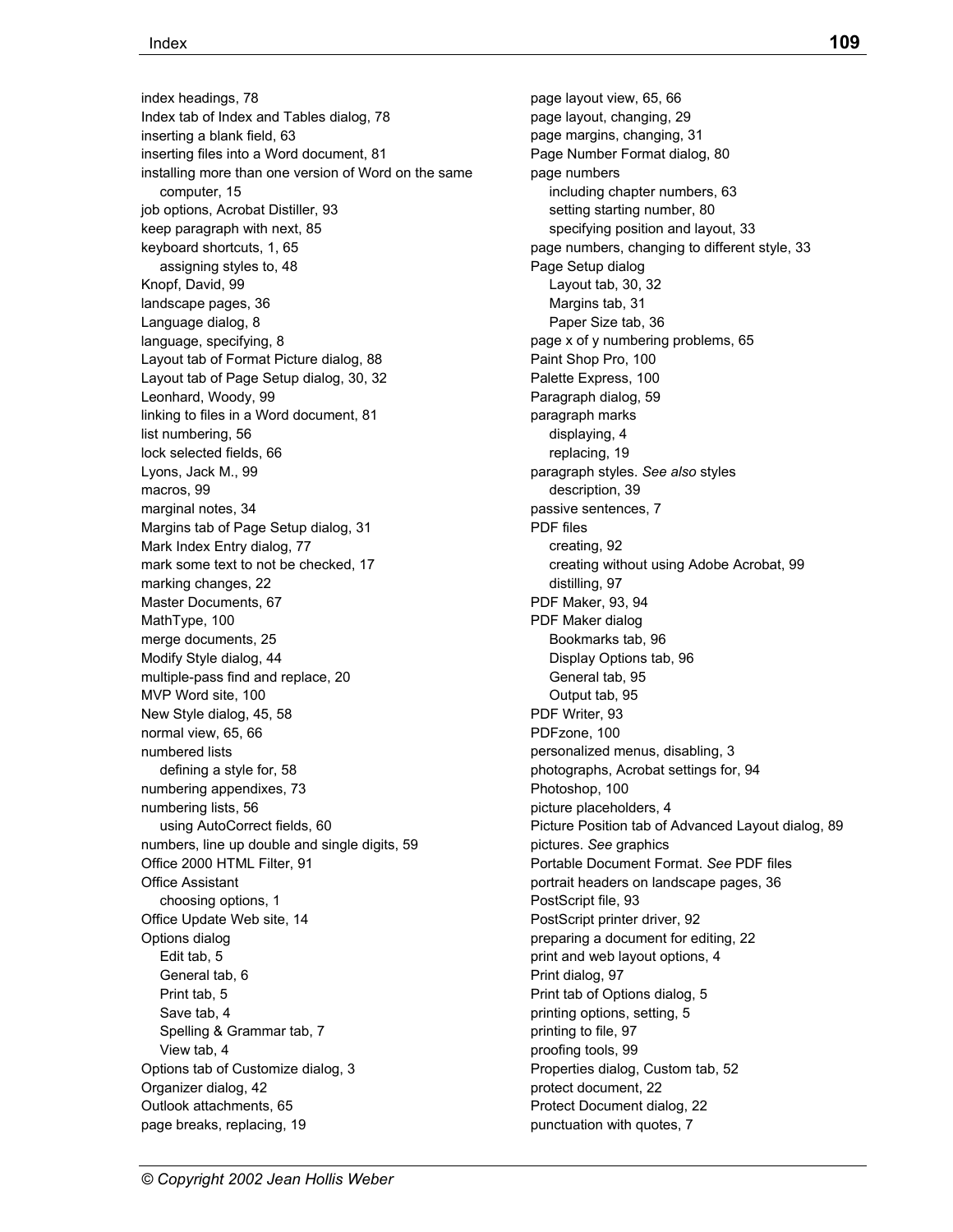questions, inserting, 24 RD (Referenced Document) field, 80 recheck spelling, 18 replacing text and formatting, 18 resampling of graphic files, 84 Resampling settings, 93 Reset Picture Boundary button, 86 resizing of graphic files, 84 restarting list numbering, 56 reviewing a document, 23 revisions, 22, 26 save as HTML, 91 Save tab of Options dialog, 4 save Word files as, 14 screen capture tools, 100 screen captures, 84 Acrobat settings for, 94 ScreenTips, 4, 24 section breaks, use of, 68 selecting a vertical block of text, 27 SEQ (sequence) fields appendix numbering, 60 chapter numbering, 60 including chapter numbers in page numbers, 63 list numbering, 56 overview, 56 set up user interface, 1 sharing documents from different Word versions, 14 SHIFT+F9, 65 shortcut menu, adding styles to, 46 Shortcut Menus toolbar, 46 shortcuts, keyboard assigning styles to, 48 show options, 4 show or hide field codes, 65 sideheads, 34 smart cut and paste, 5 Snaglt, 100 Spelling & Grammar tab of Options dialog, 7 Spelling and Grammar dialog, 11 spelling check as you type, 6 spelling options, setting, 6 style list, 13 style selection, 46 style sheet, printing, 50 StyleRef field, 64 styles adding to shortcut menu, 46 adding to template, 41 assigning to keyboard shortcuts, 48 assigning to toolbar buttons, 49 automatically updating, 40 changing, 43 defining new, 45 description, 39 hierarchies, 44

print a style sheet, 50 removing from document, 49 removing from selected text, 50 tab characters, displaying, 4 table of contents editing, 75, 76 generating, 76 using RD fields, 80 Table of Contents Options dialog, 76 Table of Contents tab of Index and Tables dialog, 75 tables changing tabbed text into, 35 page layout using, 34 uses for, 34 Tabs dialog, 59 TechTav macro suite, 72, 100 templates applying, 42 attached template, 40, 43 changing, 40 copying information, 41 description, 39 global templates, 40 priority order, 40 Templates and Add-ins dialog, 41, 42 text boundaries, displaying, 4 text box, 37 Text Wrapping tab of Advanced Layout dialog, 88 toolbar buttons assigning styles to, 49 Toolbars tab of Customize dialog, 46 track changes, 23 Track Changes dialog, 23 tracking changes, 22, 26 Type 1 fonts, 93 undo edits, 27 unlock selected fields, 66 update automatic links at Open, 6 Updating fields in headers and footers, 65 user information, checking, 12 user interface set up, 1 versions of Word, sharing documents, 14 vertical block of text, selecting, 27 View tab of Options dialog, 4 Web pages, editing in Word, 92 wildcards, 21 Woody's Office Watch, 100 Word 2000 Service Pack, 65 Word 6/95 tips import filters, 14 Word 95 compatibility, 14 Word 97 and 2000 on same computer, 15 Word Picture object, 87 Word-PC discussion list, 100 WordTips, 100 Wyatt, Allen L., 100